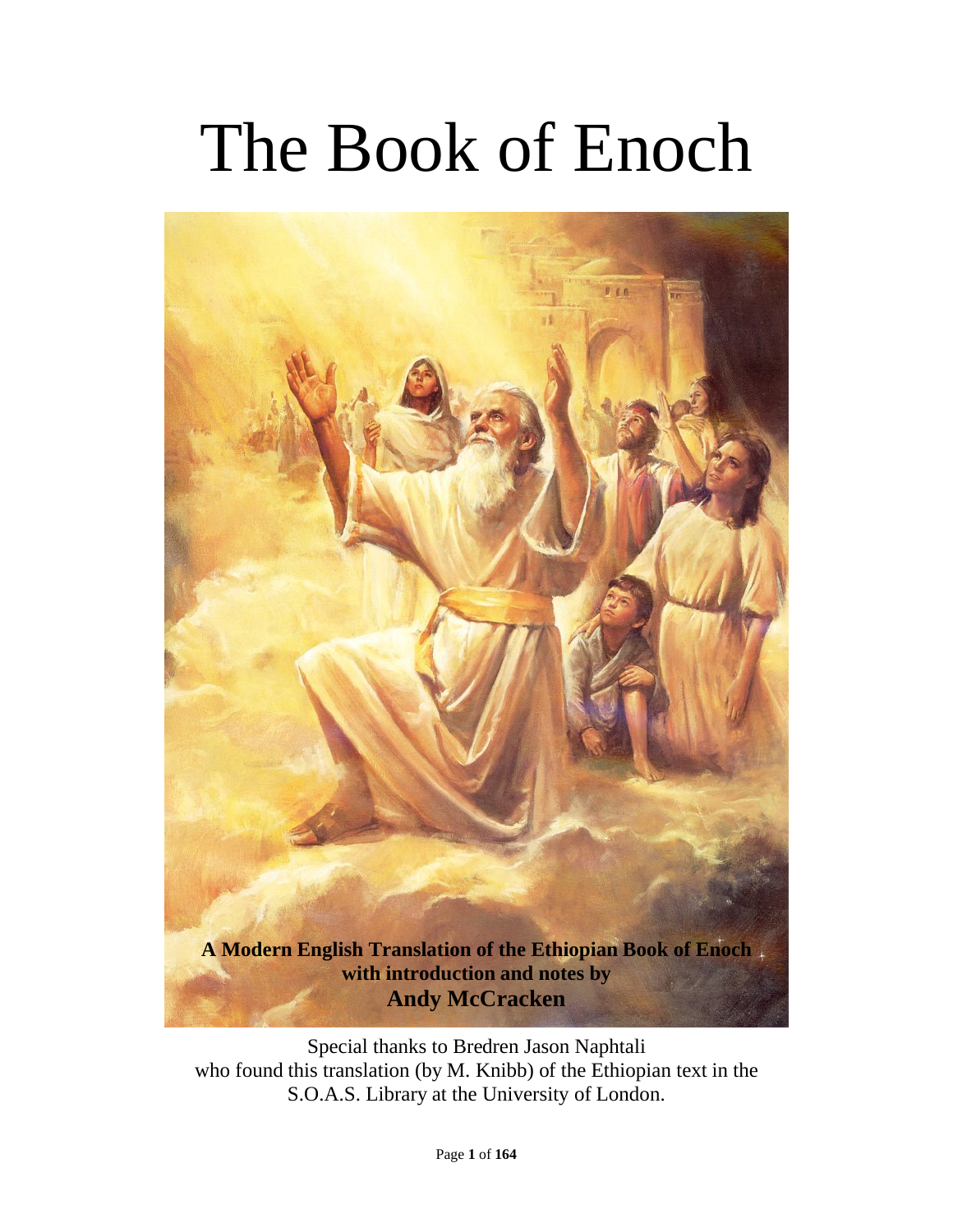# **CONTENTS**

| Introduction                 |  |
|------------------------------|--|
| History of the Book of Enoch |  |
| Condition of the text        |  |

# The Book

| (1) ENOCH'S BLESSING TO THE UNGODLY           |        | 11  |
|-----------------------------------------------|--------|-----|
| $(2)$ GOD'S LAWS                              |        | 12  |
| (3) REBELS AMONG THE WATCHERS                 |        | 15  |
| (4) THE MOST HIGH OF THE WATCHERS SPEAKS OUT  |        | 19  |
| (5) ENOCH MEETS THE HOLY WATCHERS             |        | 23  |
| (6) THE BOOK OF REPROOF                       |        |     |
| (7) ENOCH STAYS FOR A WHILE WITH THE WATCHERS |        |     |
| (8) THE ANGELS WHO KEEP WATCH                 |        | 35  |
| (9) THE FRAGRANT TREES                        |        | 40  |
| (10) THE BOOK OF METHUSELAH                   |        | 47  |
| (11) THE BOOK OF NOAH                         |        | 51  |
| (12) THE BOOK OF SPEECHES                     |        | 57  |
|                                               | First  | 58  |
|                                               | Second | 65  |
|                                               | Third  | 75  |
| (13) THE STOREHOUSES                          |        | 87  |
| (14) THE REVOLUTIONS OF THE LIGHTS            |        | 94  |
| (15) ENOCH'S LETTER TO METHUSELAH             |        | 108 |
| (16) THE LAW OF THE STARS                     |        | 111 |
| (17) ENOCH'S FIRST VISION                     |        | 115 |
| (18) PROPHECY OF THE ANIMALS                  |        | 121 |
| (19) PROPHECY OF THE TEN WEEKS                |        | 139 |
| (20) ENOCH'S MESSAGE OF GUIDANCE              |        | 145 |
| (21) ENOCH'S CONCLUDING WORDS                 |        | 159 |
| References and further reading                |        | 161 |
| Additional English revisions (2009)           |        | 163 |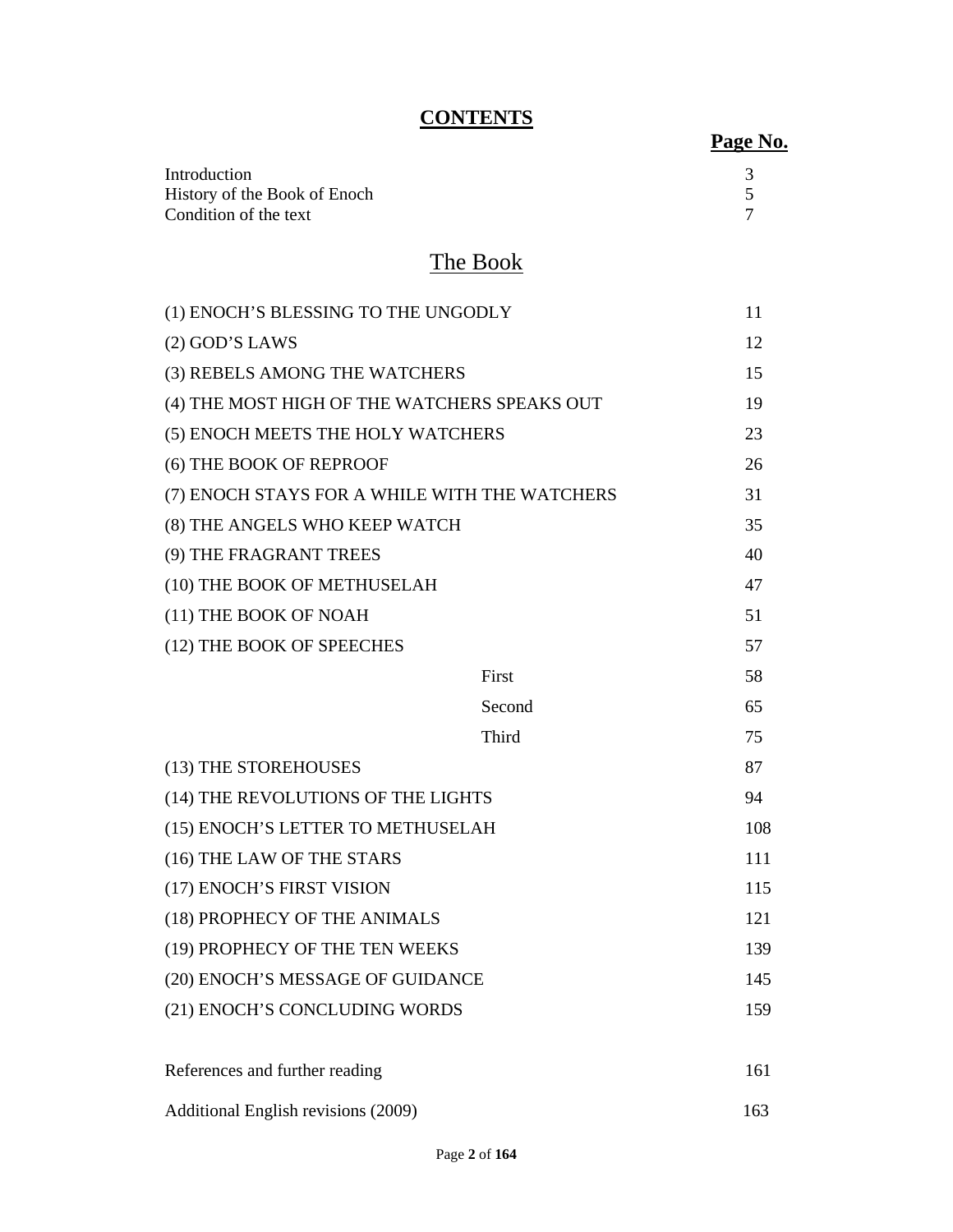# **Introduction**

I have based this book on Michael A. Knibb's scholarly translation of the Ethiopian manuscripts, (*The Ethiopic Book of Enoch*, **Oxford University Press**), which I believe to be the best translation currently available. I first heard about the Book of Enoch a few years ago, while I was researching into 'End of Days' prophesies. When I finally managed to get hold of a copy, I discovered that it was a very strange and unusual book. The first time I read it I was sceptical and somewhat puzzled; I wondered who would have written an odd book like this. I knew that Enoch, (Hanokh in Hebrew), was very favourably mentioned in Genesis, and I discovered that Enoch's book describes the Exodus and Moses very favourably (although not by name). So my first theory was that it might have been written around the same time as the Torah, perhaps around 1400 BC. However, after several readings I could find no plausible theories. The prophecy of the animals is extremely precisely written and obviously refers to events well after Moses (see my notes on that chapter). Additionally; who would have dared to produce a book with people such as Moses described in terms of farm animals?

Michael Knibb, whose translation I have used to produce this book, studied all available manuscripts and sources, and it is clear that this book was well known and studied in many countries well before the time of Jesus. The earliest known surviving fragments and quotations in various languages show that this is the same book, and that the Ethiopians have preserved it well. In the end I was convinced that the book is really Enoch's true account of otherwise forgotten events that occurred in early times; events that we have no other surviving records of.

Enoch left us a book that describes people of an advanced culture The Watchers; blond-haired people that Enoch's people considered to be Angels of God, and it was written on the instruction of the Watchers. The standard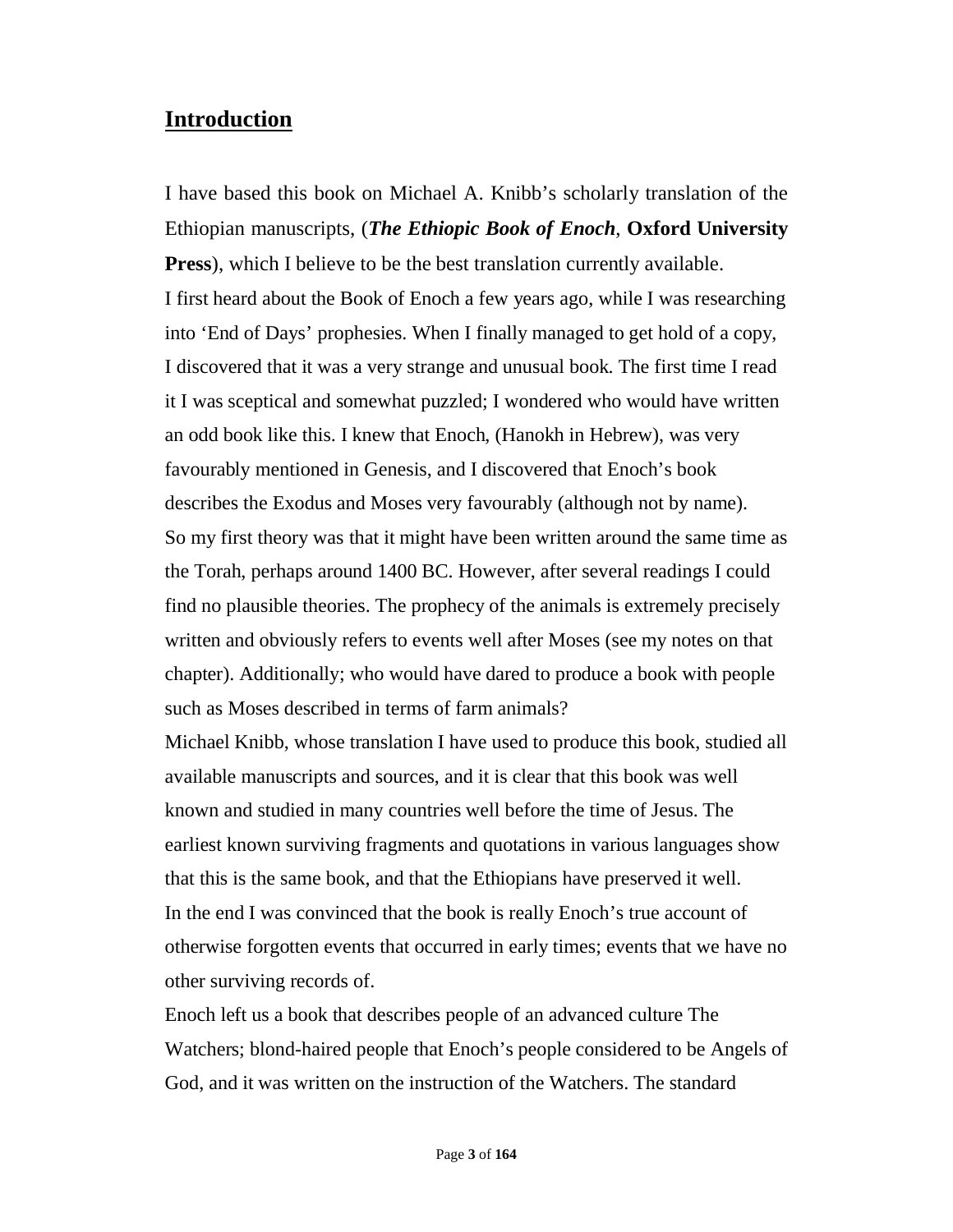academic view seems to be that some slightly demented religious fanatic wrote the book - not long before the earliest provable fragments, (200 or 300BC). I think it is impossible to support this view. Such an author would have to be able to write the entire book from the point of view of a person who knows nothing of countries with names, or religions with names. Then he goes on to describe the Angels as blond men, who ran away from Heaven in order to be promiscuous with women. I don't believe this is the sort of worldview that would have been well received or widely accepted anywhere in 200 BC. This plus the all too accurate prophecies are probably the reasons why it was 'lost' by the religions that used to regard it as holy.

I concluded that the book is probably what it appears to be - well preserved, ancient and genuine. Enoch was the great-grandfather of Noah, and the father of Methuselah, and his book gives a unique view of the world before the flood - probably around 9,000 BC. The name Sumer meant 'Land of the Watchers' so Enoch probably lived in the area that is now Iraq.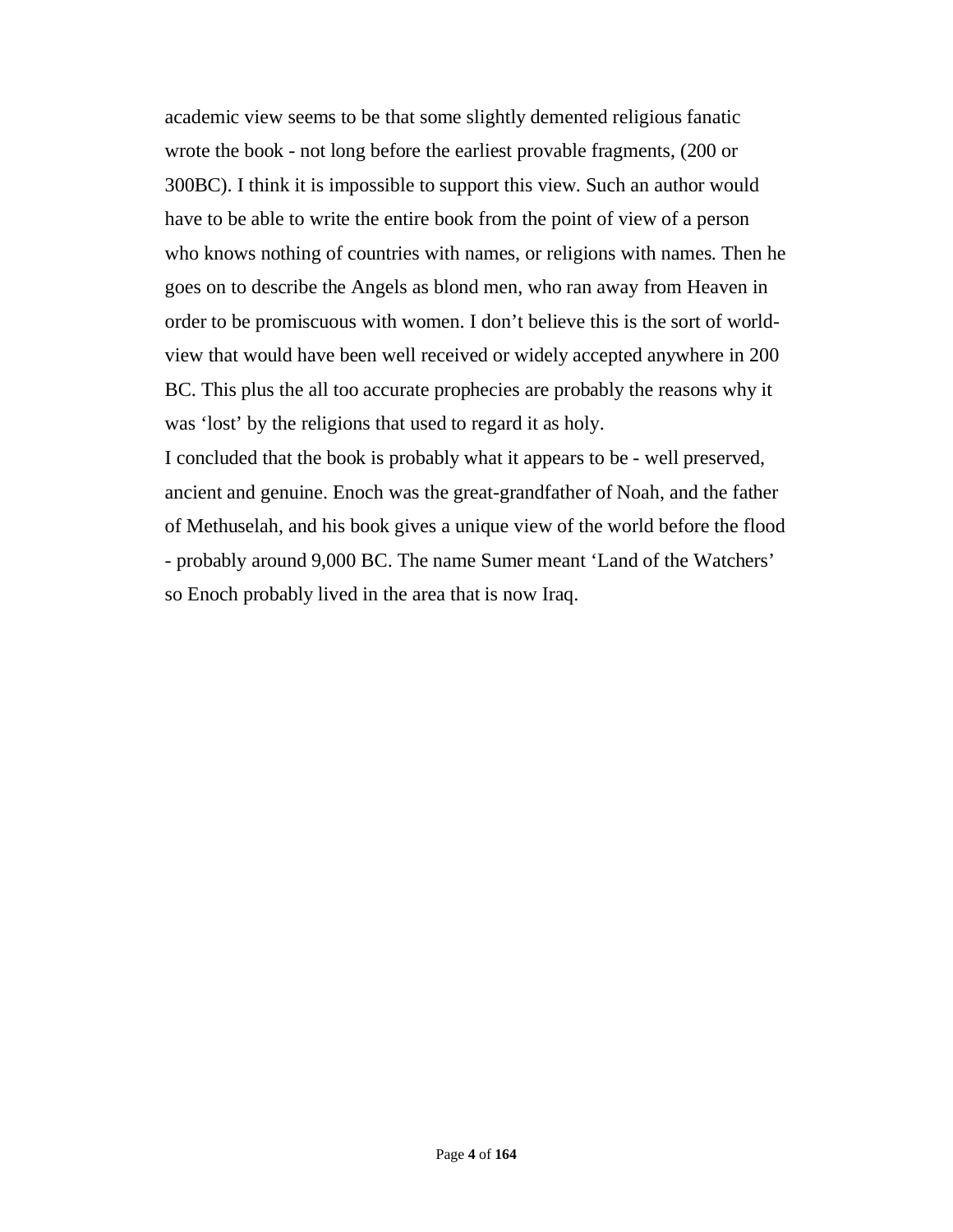# **The History of the Book of Enoch**

The book was thought to have been lost, for over 2,000 years, with many ancient sources referring to it, and even quoting parts, but no complete copies were known. Then in 1773, James Bruce brought three copies back from Ethiopia, having spent some years exploring the country.

Enoch had two main reasons for writing his book. The first was because the Watchers instructed him to do it, (see section 15 at 81.5 and 81.6). The second reason; was to save his family from the flood.

Enoch wrote his book, after his grandson Lamech was born, but before Noah was born. Noah is only named in the section that Methuselah wrote, (see section 10 at 107.3), and of course in his own section (section 11, The Book of Noah). So, there may still have been 40 - 80 years left before the flood, at the time when Enoch wrote his book.

There is a long gap between the time of the flood and the time when Moses gave praise to Enoch in Genesis. Genesis dates from around 1400 BC, and forms part of the Torah (the first five books of the bible).

In Genesis, there is Enoch's family; as named by him in this book, and a quick recap of some of Enoch's story.

It seems likely therefore, that copies of the Book of Enoch survived into Egyptian times, 3500 BC, and was known to Moses around 2,000 years later.

Moses presumably took a copy of the book with him when they all left Egypt, and he was no doubt pleased to see Enoch's prophecy fulfilled.

The book probably existed mainly in Hebrew during the thousand years after the exodus. No Hebrew copies exist today, however, although there are some Hebrew passages quoted in some of the Aramaic fragments that survive from a few centuries BC.

The appearance of the book in Ethiopia, is probably due to events in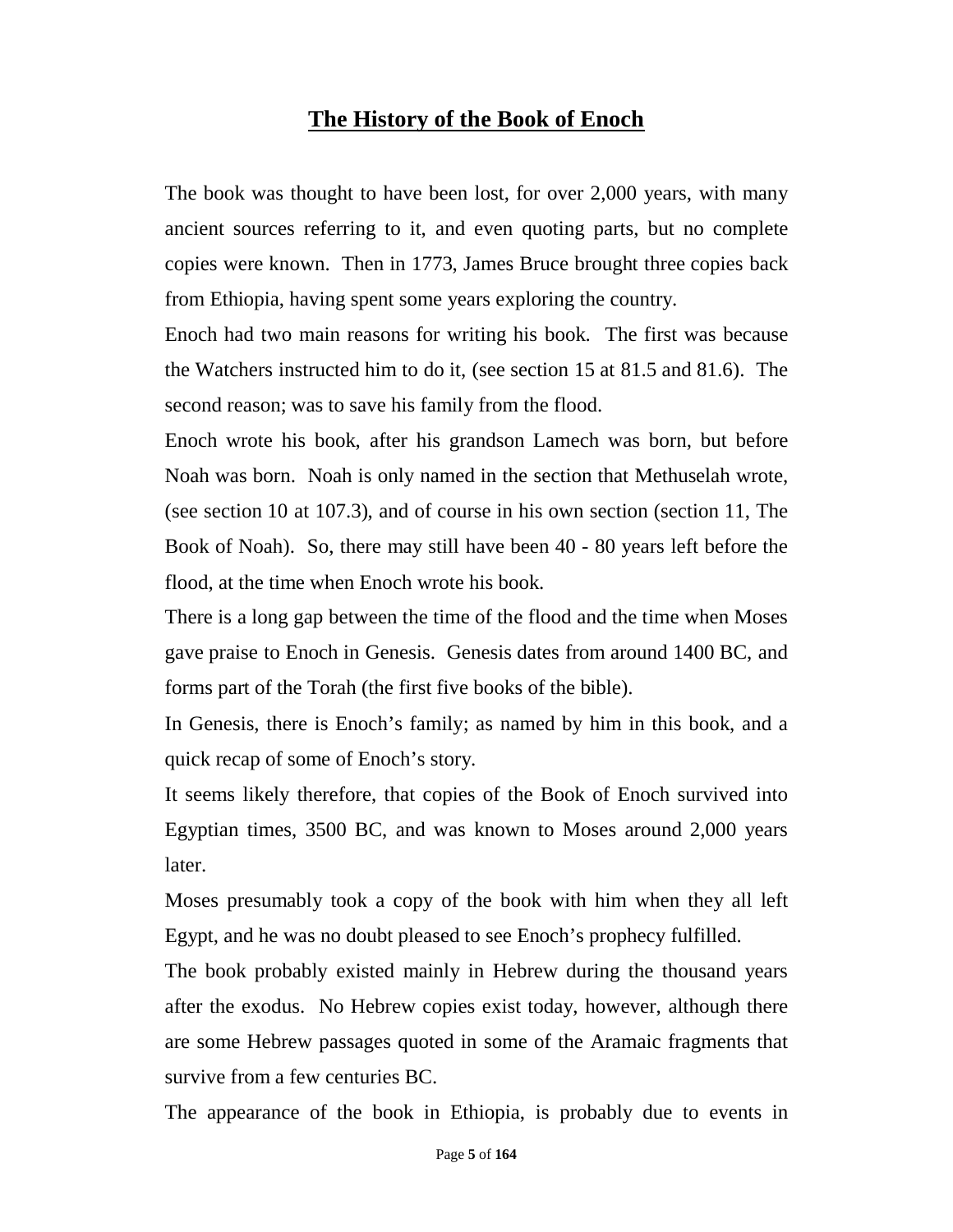Jerusalem during the reign of King Manasseh of Judah, (695 - 642 BC), which are documented in the Bible, (2Chronicles 33:1 - 20, and at 2Kings  $21:1 - 18$ ).

King Manasseh was not of the Jewish faith, he erected alters to Baal and Asherah in Solomon's Temple. In Kings at 21:16, it says that so much innocent blood was shed that it filled Jerusalem from end to end. At this time, the religious establishment left the country, taking the Ark of the Covenant and all the important religious texts with them.

After a number of years in Egypt, the refugees went further south, near to the source of the Nile, at Lake Tana in Ethiopia. The descendants of these people are the Falashas, who even today follow the form of Judaism that had been practiced in Israel only before 620 BC. The Ethiopians translated The Book of Hanokh into Ge'ez, and had enough respect to look after it.

Meanwhile, all Hebrew versions disappeared but a substantial part of the book had survived in Greek, and some parts in Aramaic, but until Scottish traveller, and freemason, James Bruce, returned from Ethiopia in 1773, with three manuscripts, no one in the west had ever seen the whole book.

The two commonly available translations were done soon after this and the book was received with an embarrassed silence, for the most part, and not widely read.

This book is based on a new translation published in 1978, which was produced as a result of research into a large number of the Ethiopian manuscripts and a review of all other surviving fragments. My hope is that this present edition will be the best version of Enoch's book available in English.

I think this is an important book, and I have done my best to present it as clearly as possible, and in a way that I hope Hanokh would have approved of.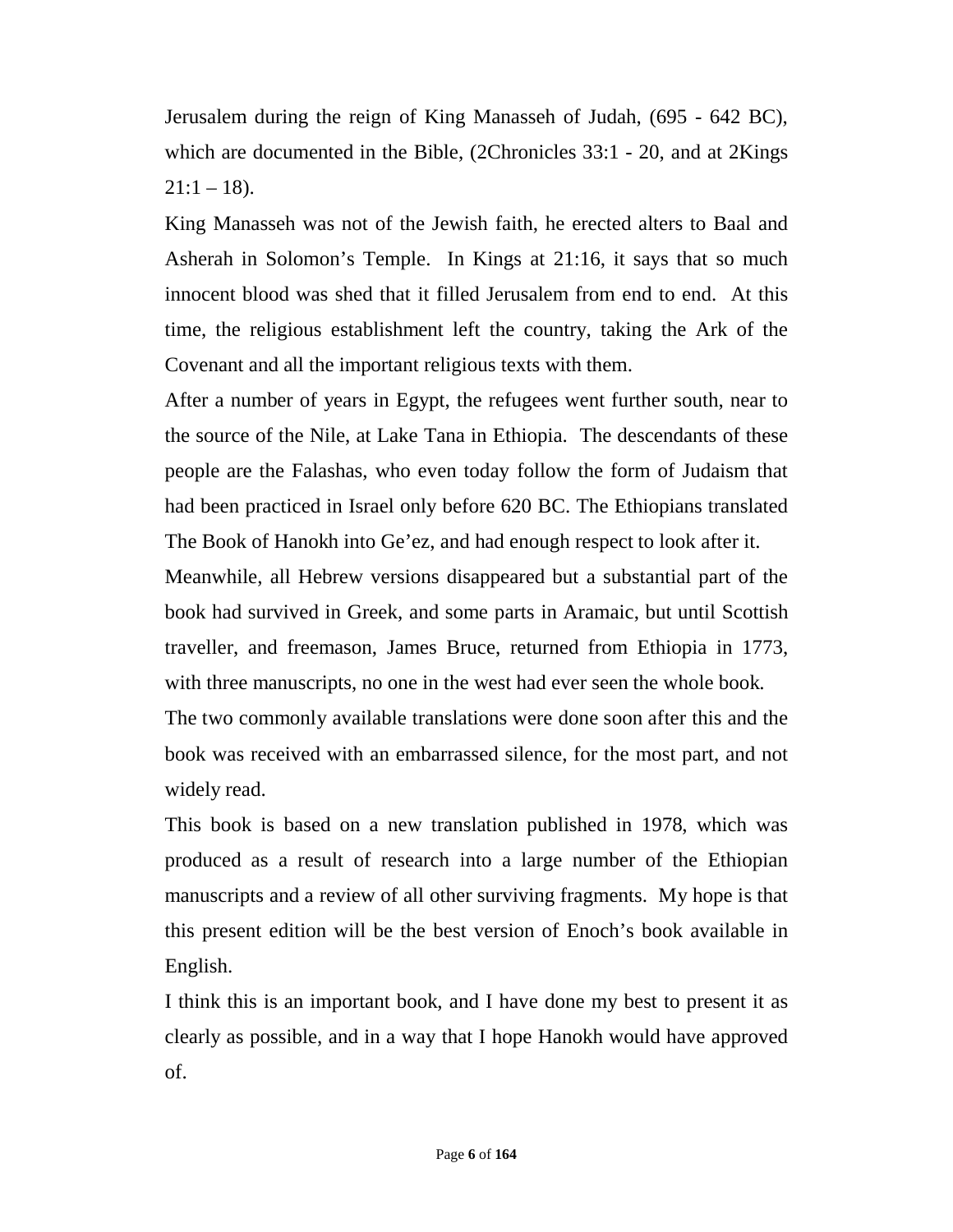# **Condition of the Text**

I believe the text to be in good condition generally. It seems to be almost complete, with a beginning and an end, and it is self-consistent. Even more significant is the way that Enoch's character and style of writing are still apparent. The only parts that I suspect were written by different authors I have separated out, as the Book of Methuselah, and the Book of Noah, (chapters 10 & 11).

The translation by Michael Knibb, into English, is very good, and I have had to do very little to the text in order to change it from a good translation into clear English. I have added quite a lot of punctuation and improved the presentation, but I have made only very minor changes to the text (such as substituting 'before' with 'in front of' where appropriate. In a few places I have substituted "sky" for Heaven where it makes the meaning clearer. Where Enoch says "the face of Heaven" he means the sky but I have left it unchanged. I only changed Heaven to sky where I was sure that was the intended meaning. Similarly, I have tried to use Earth with a capital where I think the meaning is the whole planet and earth, without a capital, where the meaning may just be the ground – which Enoch often differentiates himself by referring to "the dry ground" rather than "the earth".

Fortunately, Enoch's style was to use a simple vocabulary, and he assumed no pre-knowledge by the reader. Anything complicated, he explains at length, with quite a lot of repetition.

This has helped to preserve the book through many translations. There are a few places, even so, where there are problems. I have marked these with dots (.....) where some words seem to have been lost. Fortunately, there are not many of these, and nothing important appears to be missing.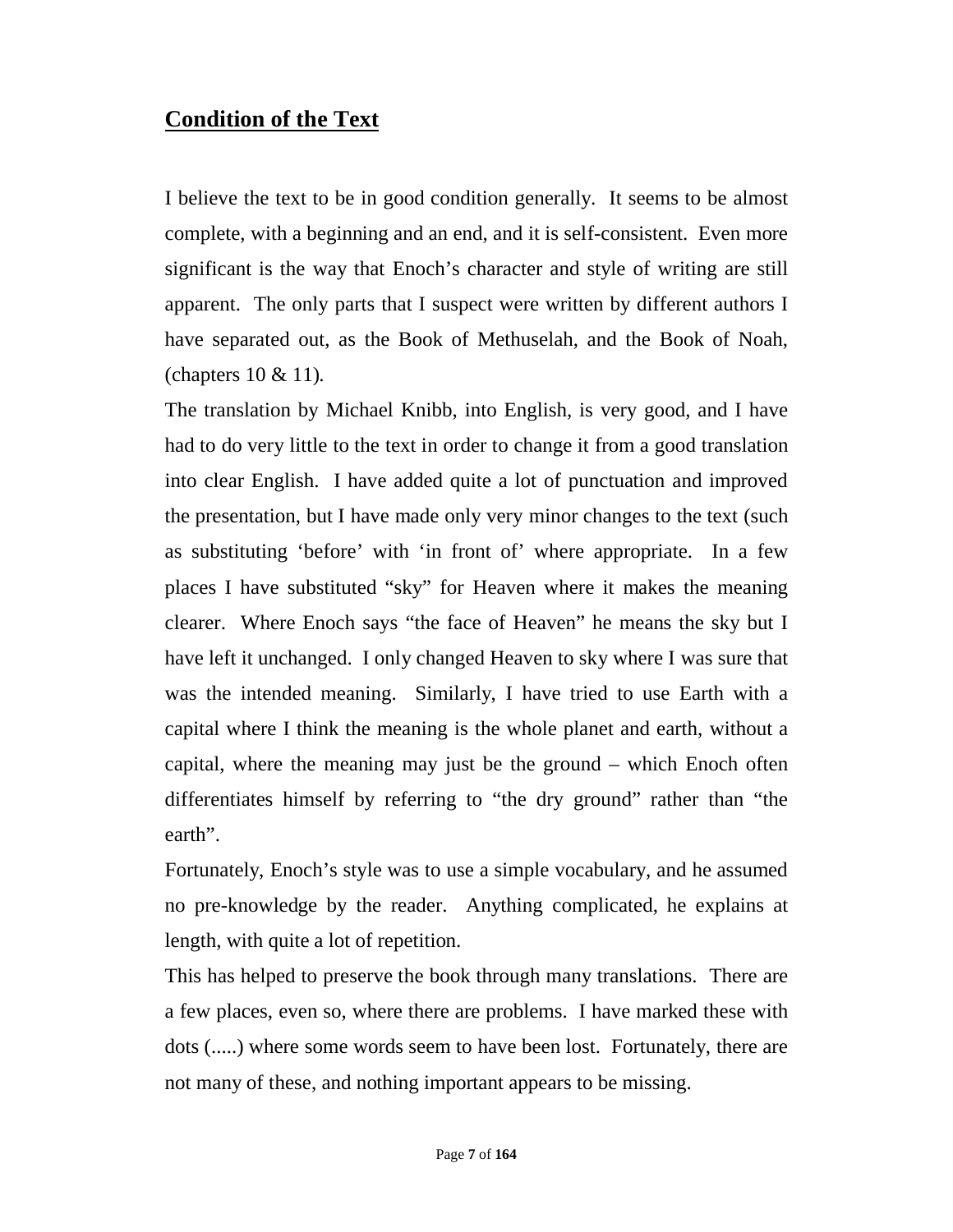I did find a few translocations in the text:

- Methuselah's book had been inserted near the back,
- Noah's book and 'The Storehouses' had been inserted into the Third Speech.
- Part of the Prophecy of the Ten weeks was in the wrong order.

I have kept the Ethiopian 'chapter and verse' numbers, in all cases, so that my changes to the order of presentation can easily be seen.

I have split the book into sections - where there seems to be a natural break, and given each one a title.

I inserted Noah and Methuselah's works into the middle - where there seems to be a major break in Enoch's book. The first section of Enoch is mainly the story of what occurred whereas the second part is mainly written from the notes that Enoch took while he was with the Watchers. Additionally, the end of Noah's short book conveniently serves as an introduction to Enoch's Book of Speeches.

Andy McCracken (August 2002)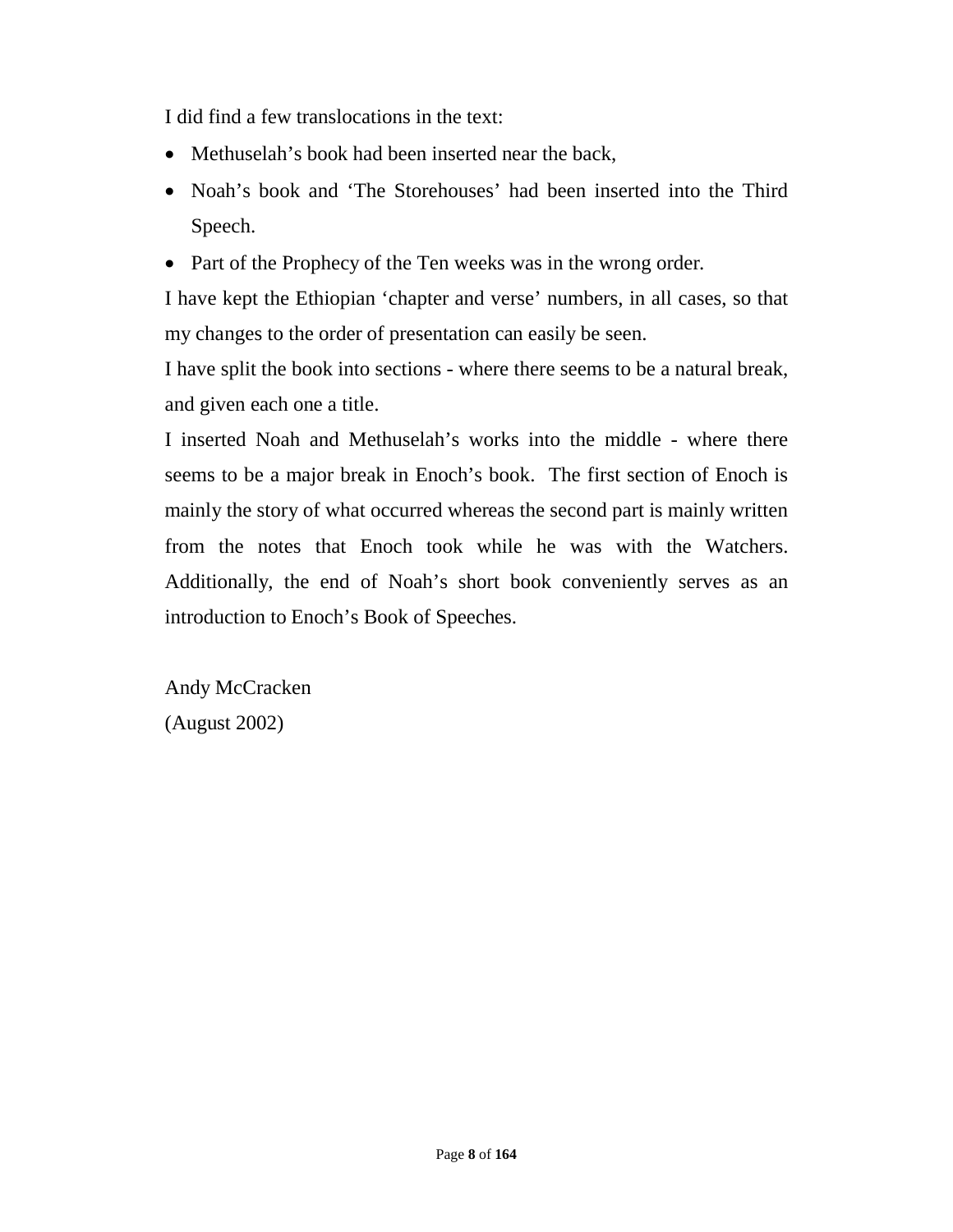# **The Book of Enoch**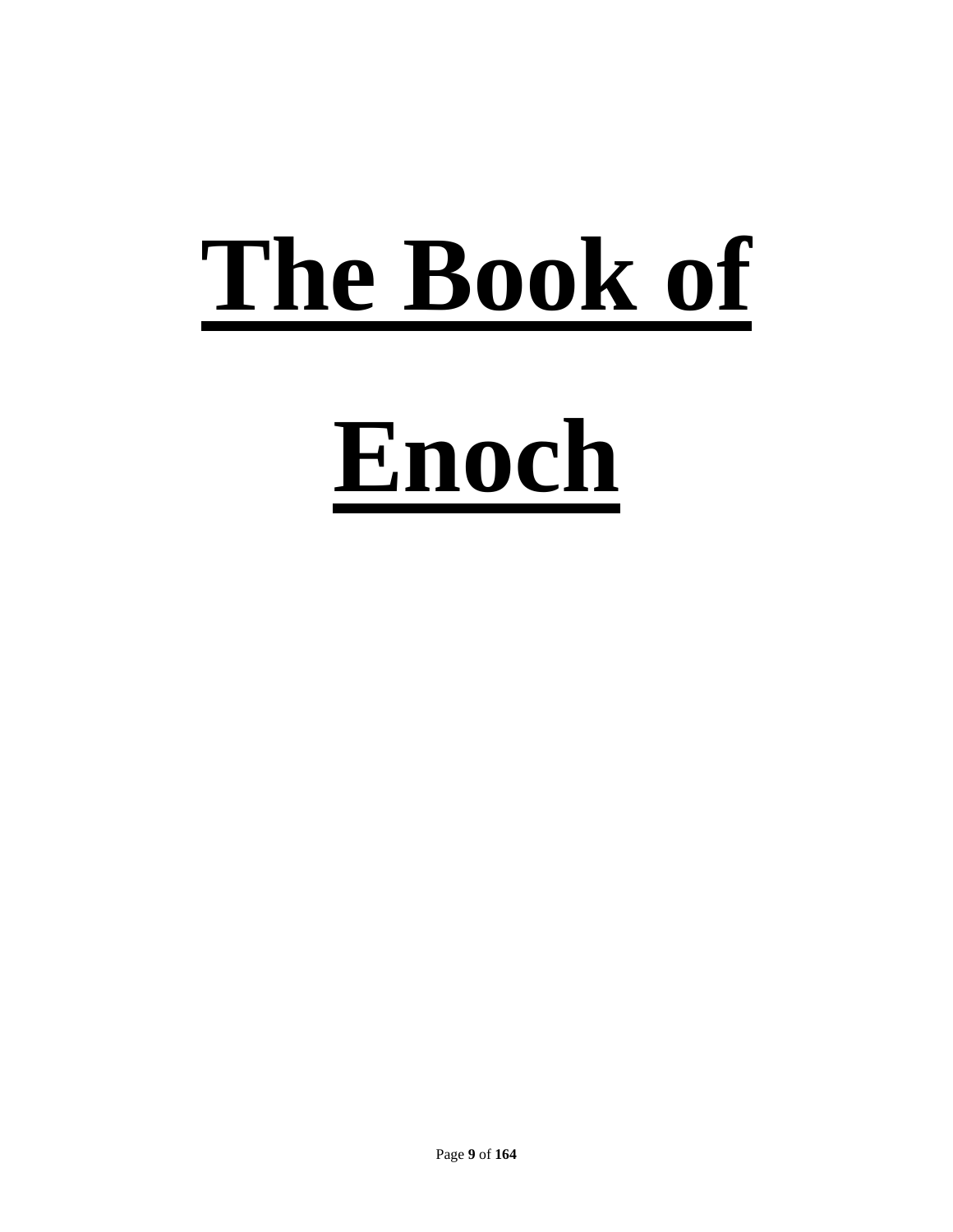#### Notes

#### (1) ENOCH'S BLESSING TO THE UNGODLY

This section is Enoch's introduction to the book. At 1.2, he explains how the angels (Watchers) showed him a vision of the future. At 1.5, the Watchers are mentioned; here Enoch means the run-away rebel Watchers who came to live in his area (this is described in section 3).

In the bible (Gen. 6.4), the descendants of the Watchers are described as giants or Nephilim, they may have been bigger than the local people, Enoch describes them as giants, 7.2, Andrew Collins' investigations suggest that a race of unusually large people did once exist. (See his **book** *From the Ashes of Angels*)

The main theme is that of destruction; God is going to clear away the sinners, so that good people can have peace. This is the Flood of Noah which was still some way off when Enoch wrote the book, although there are details of a 'second end' later in the book (see the 10 weeks).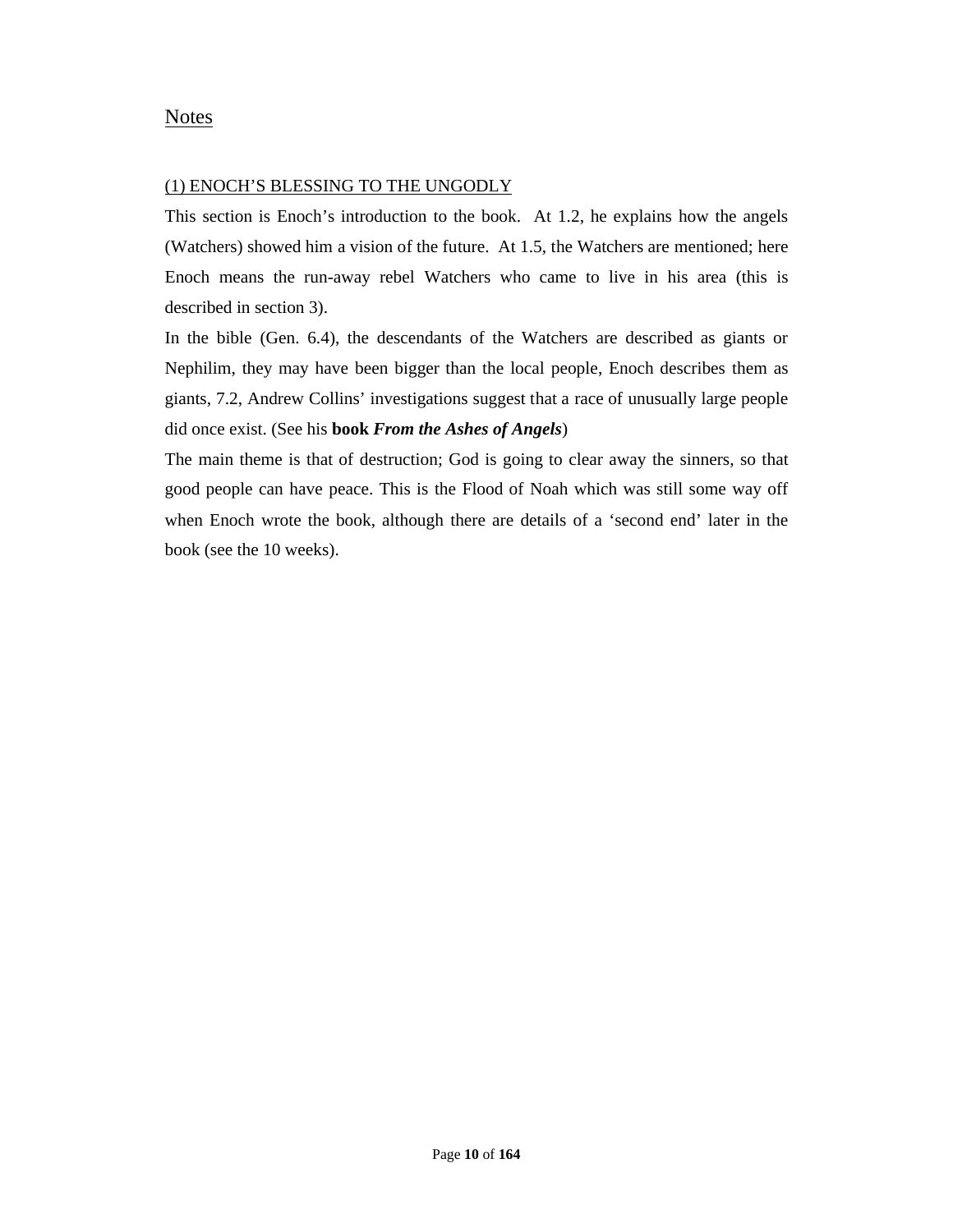# **(1) ENOCH'S BLESSING TO THE UNGODLY**

1.1 These are the words of Enoch's blessing, as he blessed the Elect and righteous who will live in the days of tribulation, which is prepared, for the removal of all the wicked and ungodly.

1.2 Enoch began his speech and said:

There was a righteous man whose eyes were opened by the Lord, and he saw a sacred vision in the Heavens, which the Angels showed to me. And I heard everything from them, and I understood what I saw: but it was not for this generation, but a future generation that will come.

1.3 Concerning the Elect I spoke; and I uttered a speech concerning them: The Holy and Great One will come out of his dwelling.

1.4 And the Eternal God will walk from there upon Mount Sinai, and he will appear with his Host, and will appear in the strength of his power from Heaven.

1.5 Every creature will be afraid, even the Watchers will shake, and fear and great trembling will seize them, up to the ends of the earth.

1.6 The high mountains will be shaken; and the high hills will be laid low, melting like wax over a flame.

1.7 The earth will sink, and everything that is on the earth will be destroyed, and there will be judgment upon all, and upon all the righteous. 1.8 But for the righteous, He will make peace, and He will keep his Elect safe, and mercy will be granted to them. They will all belong to God, to prosper and be blessed, and the light of God will shine on them.

1.9 He will come with ten thousand Holy Ones; to execute judgment upon them and to destroy the ungodly, and to contend with all flesh concerning everything that the sinners and the ungodly have said and done against Him!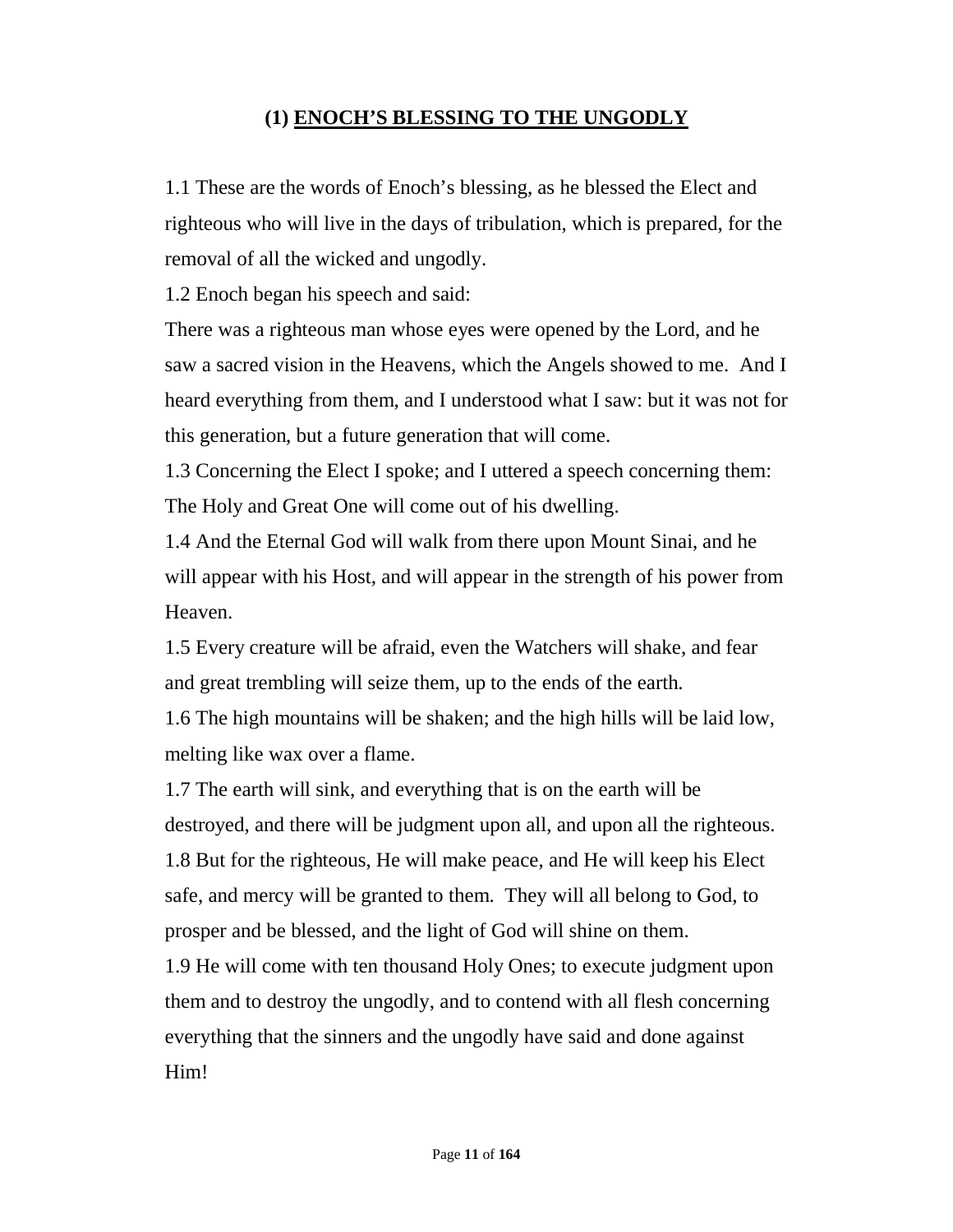### **(2) GOD'S LAWS**

2.1 Consider all the events in the sky; how the lights in the sky never change their courses, how each rises and sets in order, each at its proper time, and they never transgress their law.

2.2 Consider the earth and understand from the work that is done upon it, from the first to the last, that no work of God is ever irregular in appearing. 2.3 Consider the summer and the winter; how the whole earth is full of water, and the clouds, dew and rain rest upon it.

3.1 Consider and see how all the trees appear withered and all their leaves are stripped with the exception of the fourteen trees which never strip, but remain with the old leaves until the new come after two or three years.

4.1 And, again, consider the days of summer; how at its beginning the Sun is hot above it. You seek shelter and shade because of the heat of the Sun and the earth burns with such scorching heat, that you cannot walk upon the earth or upon a rock, because of its heat.

5.1 Consider how the trees are covered with green leaves and bear fruit. And understand, in respect of everything, and recognize how He Who Lives Forever made all these things for you.

5.2 And how His works are before Him in each succeeding year, and all His works serve Him and never change; but as God has decreed, so everything is done.

5.3 And consider how the seas and rivers together complete their tasks. 5.4 But you have not continued with, nor observed the Law of the Lord. But you have transgressed and have spoken proud and harsh words with your unclean mouth against his magnificence. You hard of heart! You will have no peace!

5.5 And because of this, your days will be cursed, and you will devastate the years of your life. And this eternal curse will increase and you will not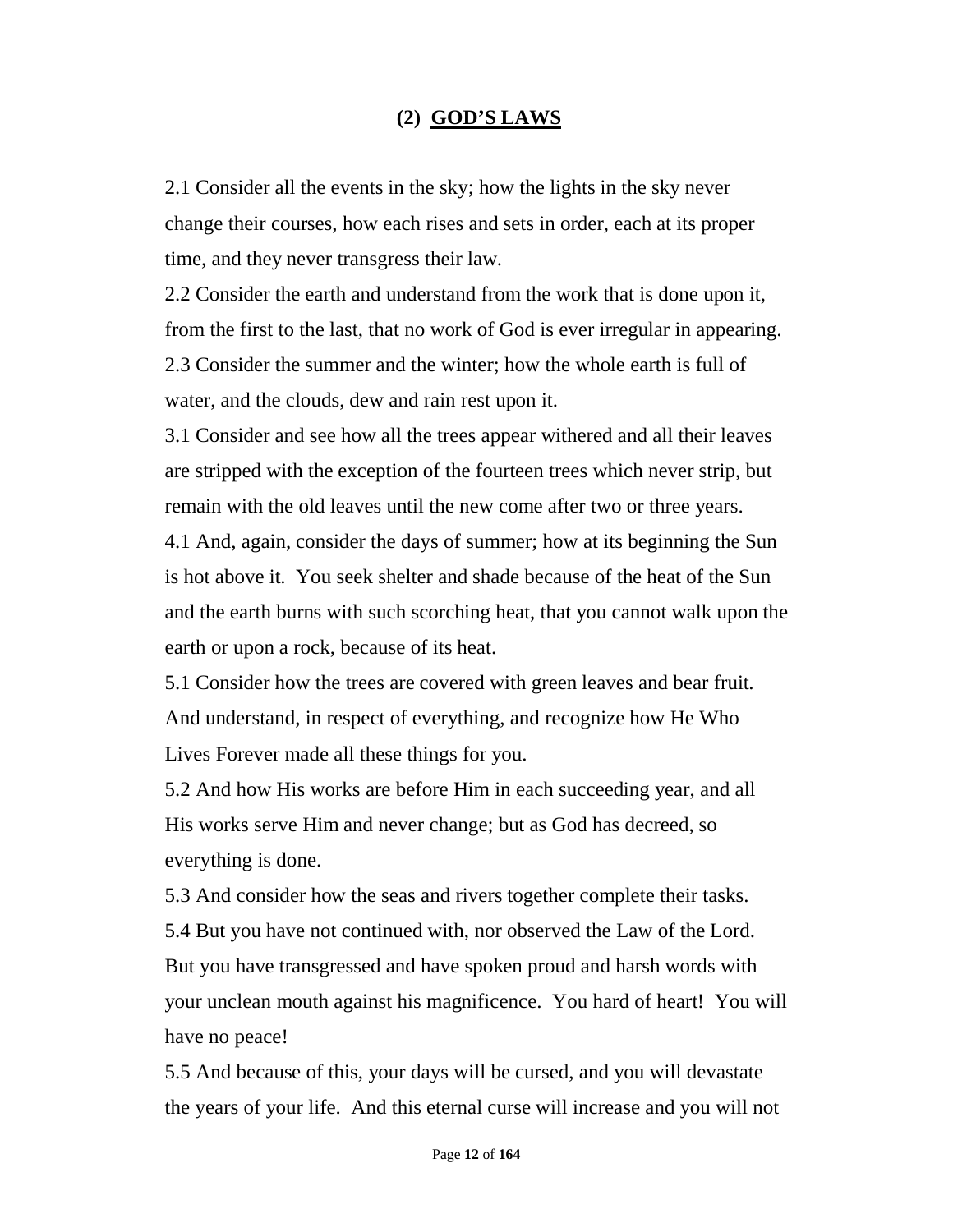be given mercy.

5.6 In those days, you will make your name into an eternal curse to all the righteous. And they will curse you sinners forever.

5.7 But for the Elect; there will be light, joy, and peace, and they will inherit the earth. But for you, the ungodly, there will be a curse.

5.8 When wisdom is given to the Elect they will all live, and will never again do wrong, either through forgetfulness, or through pride. And those who possess this wisdom will be humble.

5.9 They will never again do wrong, and they will not be judged in all the days of their life, and they will not die of wrath or anger. But they will complete the number of days of their life. And their life will grow in serenity, and the years of their joy will increase in gladness and eternal peace; all the days of their life.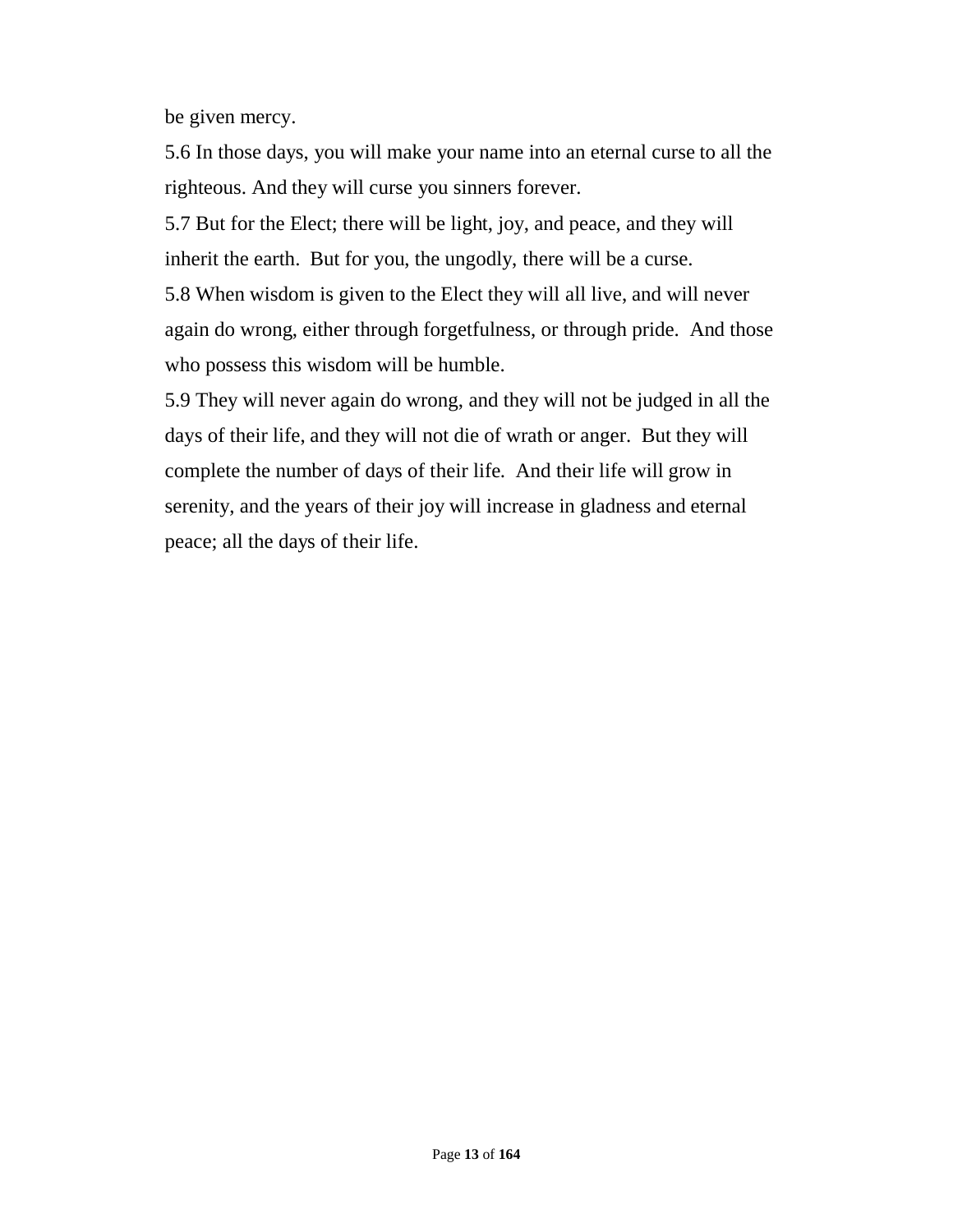#### Notes

#### (3) REBELS AMONG THE WATCHERS

This is the story of the fallen angels. The beginning, 6.1-2, is virtually identical with Genesis 6.1-2. In Enoch's book, we get their names and many other details.

At 6.6, Enoch explains the naming of Mount Hermon - in Hebrew it means curses. The mountain that he was actually referring to is possibly somewhere near Lake Van in Turkey. It is common for translators to update names rather than use phonetics, so the few names that appear, mainly mountains and rivers, can't be relied upon as accurate identifications. We don't know whether there was another mountain called 'curses' or even what language the book was originally written in.

At 7.2, he says they had giant sons. I believe that this means they were physically big, not just powerful and wealthy or with private armies. Nevertheless, the Watchers may have been larger than the local people were. Many years of advanced healthcare and nutrition can lead to increasing average size.

They were probably quite young, these runaway angels, but they had weapons and knowledge (8.1) that meant they were able to dominate Enoch's people easily.

Since they could have children, by women, I think it is safe to assume that they are men, and not angels (or any other non-human entity), since breeding is species specific by definition. They were regarded as angels by Enoch and his people, (see what Lamech says at 106.5-6 in section 10), but Enoch also says they could appear like men when they wished, (see 17.1), but even so, he never seems to doubt their divinity.

At 8.4, the scene switches: to the angels in heaven - the Watchers at their home base. The activities of the runaways cause them to be noticed.

This section ends with some of the Watchers asking their Headman what should they do about the runaways. Alternatively, it could be seen as God being informed that no souls wish to incarnate on the Earth because conditions are becoming so bad.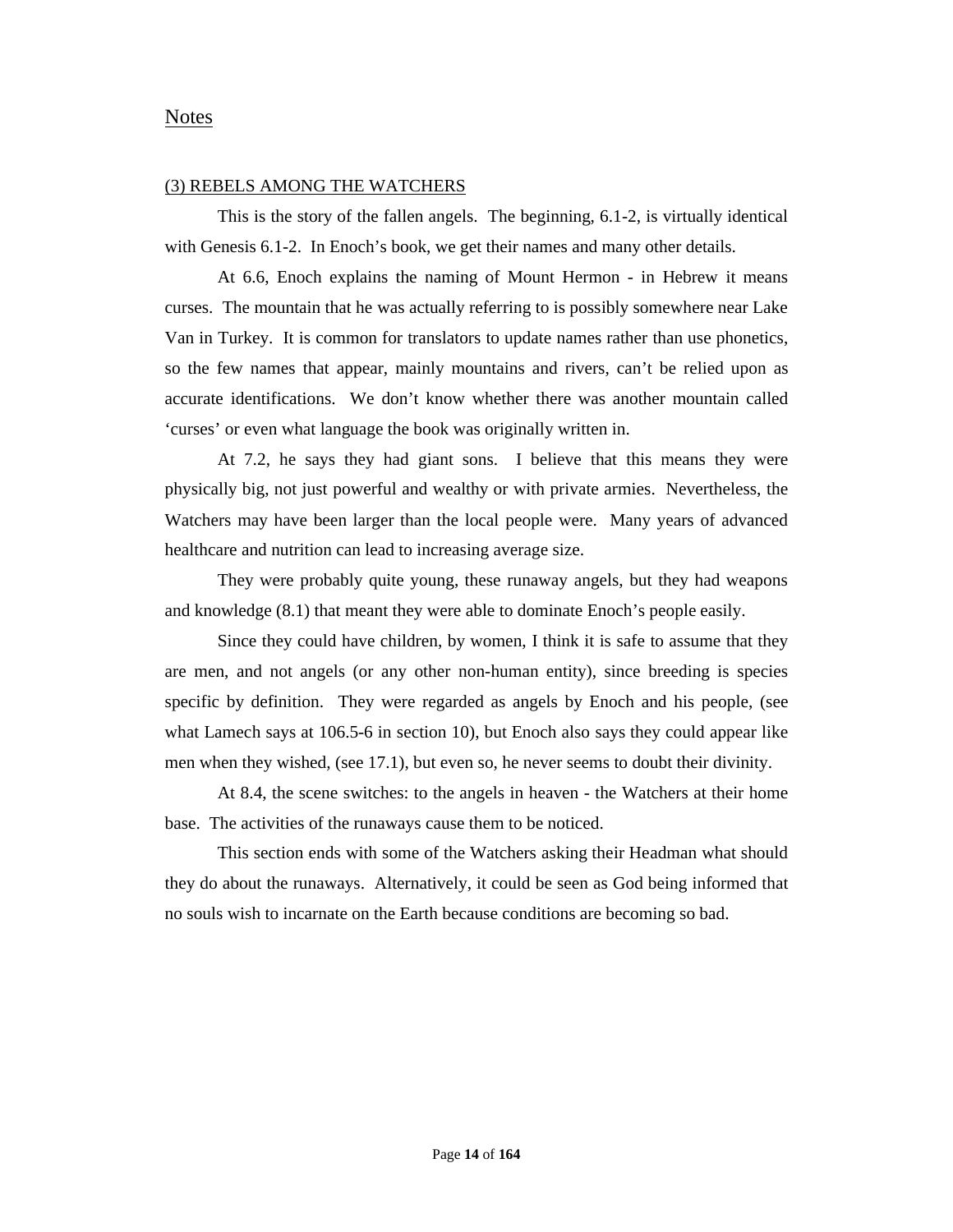# **(3) REBELS AMONG THE WATCHERS**

6.1 It came to pass, when the sons of men had increased, that in those days, beautiful and attractive daughters were born to them.

6.2 And the Watchers, the sons of Heaven, saw them and desired them.

And they said to one another: "Come, let us choose wives for ourselves, from the children of men, and let us father children for ourselves."

6.3 But Semyaza, who was their leader, said to them:

"I fear that you may not follow through with this deed and I alone will pay the penalty for this great sin."

6.4 So they all answered him, and said:

"Let us all swear an oath, and bind one-another with a mutual curse, not to turn away, any of us, from this plan, but to carry it out effectively."

6.5 Then they all swore together and all bound one another with a mutual curse to it.

6.6 And they were, in all, two hundred, and they descended in the days of Jared, on the summit of Mount Hermon. And they called this mountain Hermon because on it they swore and bound one another with curses.

6.7 And these are the names of their leaders:

Semyaza, who was their leader, Urakiba, Ramiel, Kokabiel, Tamiel,

Ramiel, Daniel, Ezeqiel, Baraqiel, Azazel, Armaros, Batriel, Ananel,

Zaqiel, Samsiel, Satael, Turiel, Yomiel, Araziel.

6.8 These are the leaders of the groups of ten; the two hundred Angels, their lieutenants, and all the others with them.

7.1 They took every woman of their choosing and they began to cohabitate with them and were promiscuous with them. They taught them charms and spells, and they showed them the cutting of roots and trees.

7.2 And the women became pregnant and gave birth to three races; first, the great Giants, whose height was each thirty cubits. Then the great giants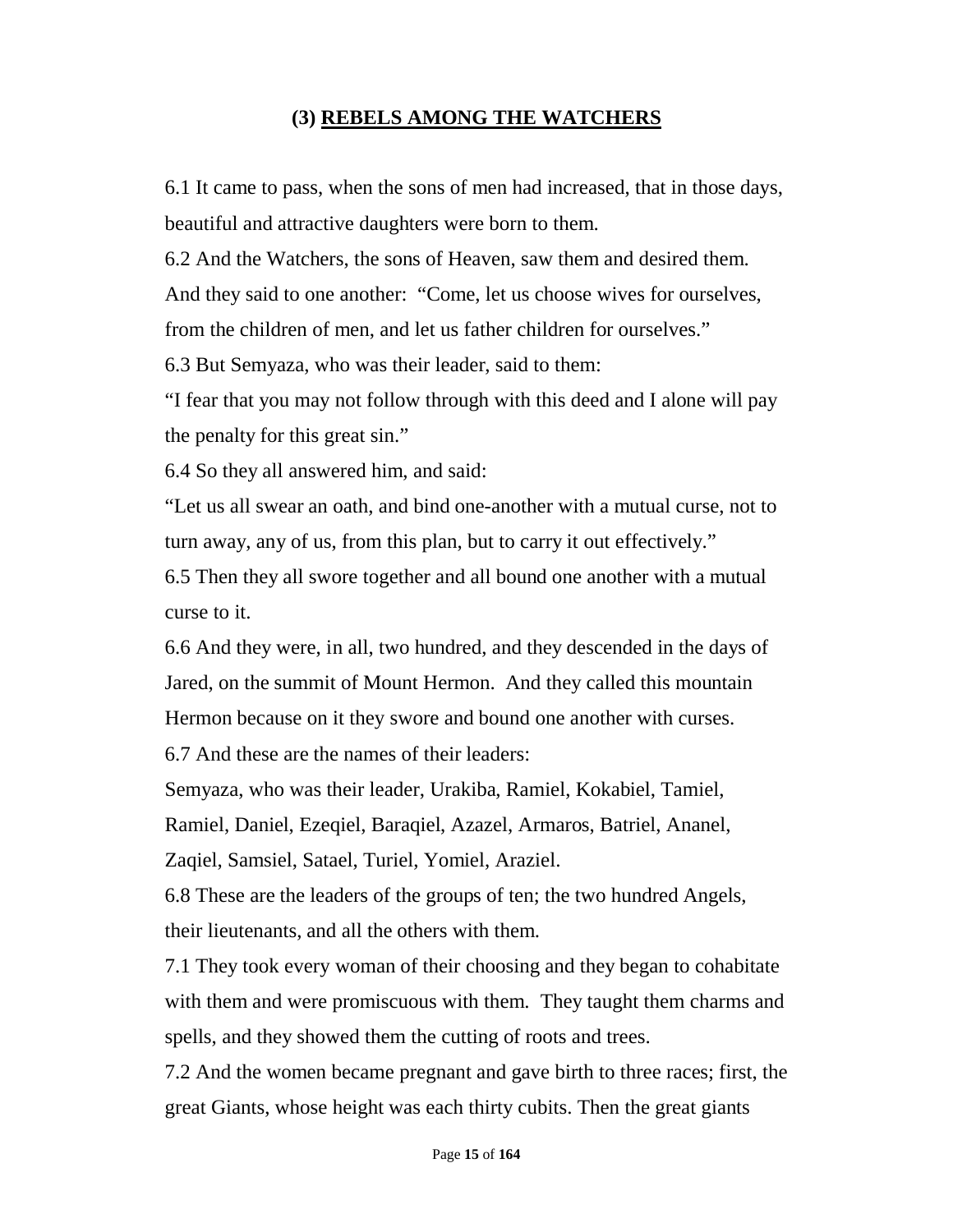fathered the Nephilim, and the Nephilim engendered the Elioud. And they existed, increasing in power according to their greatness.

7.3 These devoured all that the labour of men produced; until men were unable to sustain them.

7.4 Then the giants turned against mankind in order to devour them.

7.5 And they began to sin against birds, and against animals, and against reptiles, and against fish, and they devoured one another's flesh, and drank their blood.

7.6 Then all the Earth complained about the lawless ones.

8.1 Azazel taught men to make swords, and daggers, and shields, and breastplates, and how to make gold into coins. And he showed them the fabrication of mirrors, and the art of making bracelets, and ornaments, and the art of making up the eyes, and of beautifying the eyelids, and the most precious of stones, and all kinds of coloured dyes. And the world was changed.

8.2 There was great ungodliness and much fornication, women began acting lewdly and many went astray, and all their ways became corrupt. 8.3 Semyaza taught all those who cast spells and cut roots, Armaros the loosing of spells, Baraqiel taught astrology, Kokabiel taught omens, Tamiel taught the signs of the sun, and Asradel taught the path of the Moon. 8.4 And at the destruction of men they cried out; and their voices reached Heaven.

9.1 Then Michael, Gabriel, Raphael and Uriel looked down from Heaven and saw the mass of blood that was being shed on the earth and all the evil that was being done on the earth.

9.2 And they said to one another: "Let the devastated Earth cry out with the sound of their cries, up to the Gates of Heaven.

9.3 And now to you, Oh Holy Ones of Heaven, the souls of men complain, saying: "Bring judgment to us from the Most High."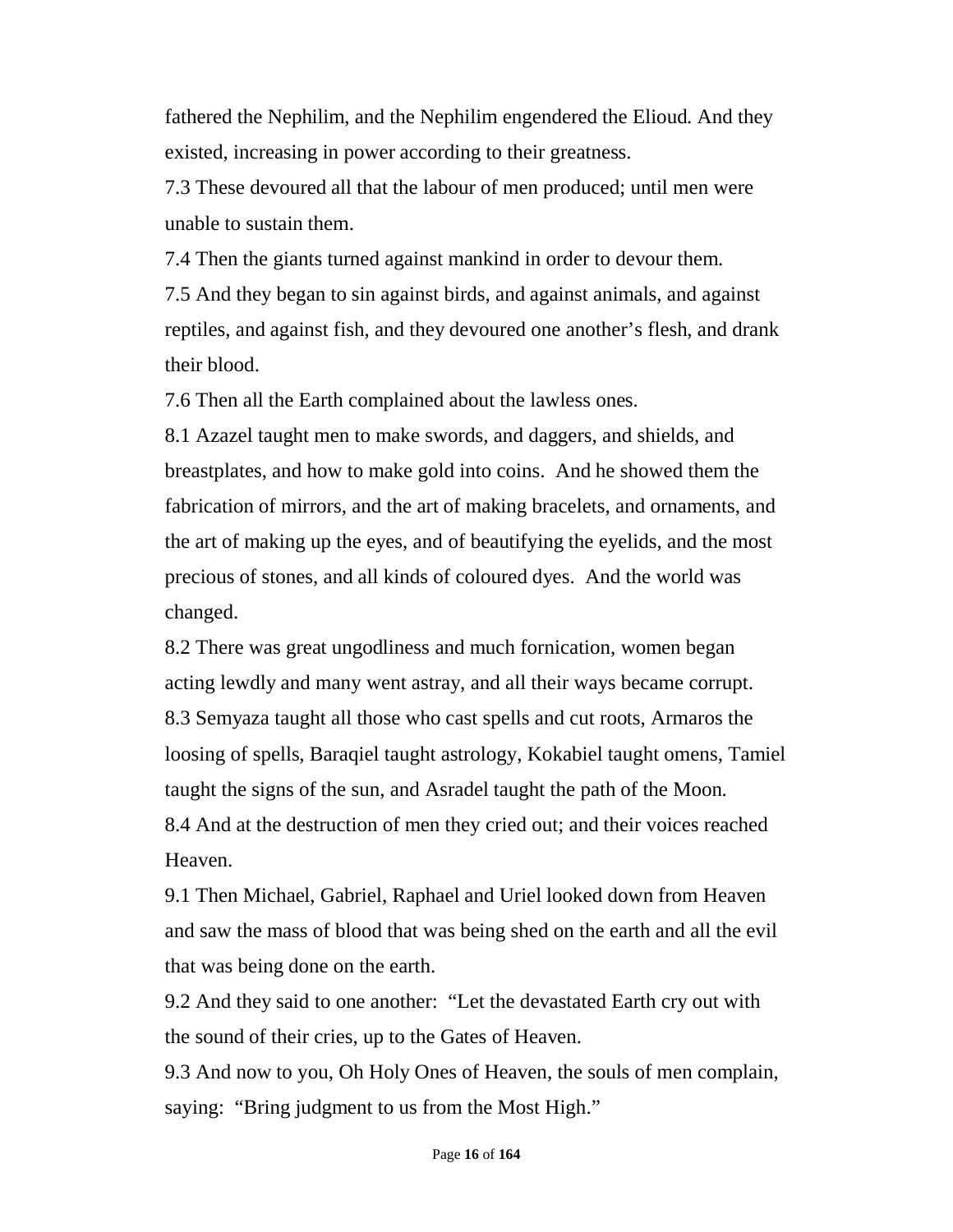9.4 And they said to their Lord, the King: "Lord of Lords, God of Gods, King of Kings! Your glorious throne endures for all the generations of the world, bless and praise your name!

9.5 You have made everything, and power over everything is yours.

Everything is revealed and open in front of you, and you see everything, there is nothing that can be hidden from you.

9.6 See then what Azazel has done; how he has taught all iniquity on the earth and revealed the eternal secrets that are made in Heaven.

9.7 And Semyaza has made known spells, he to whom you gave authority to rule over those who are with him.

9.8 They have cohabitated with the daughters of men, lain with those women, became unclean, and revealed these sins to them.

9.9 And these women gave birth to giants, and because of that, the whole Earth has been filled with blood and iniquity.

9.10 Now the souls which have died cry out and complain up to the Gates of Heaven, and their lament has ascended, and they will not go out in the sight of the iniquity which is being committed on the earth.

9.11 You know everything before it happens, and you know this, and what awaits each of them. But you say nothing to us. What now, should we do with them about this?"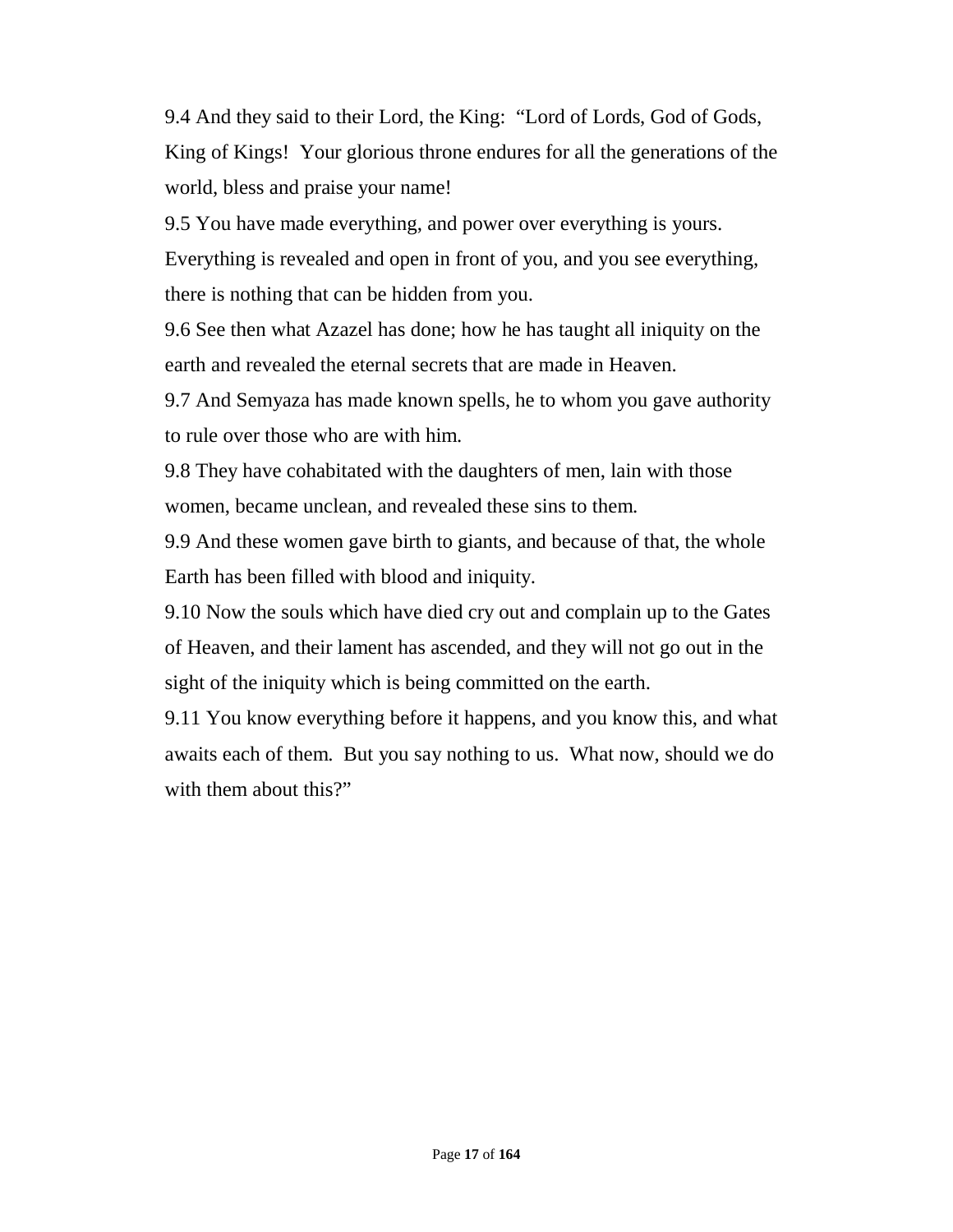#### Notes

#### (4) THE MOST HIGH OF THE WATCHERS SPEAKS OUT.

Enoch presents us with a condemnation of the runaways by the Most High of the Watchers. This section shows how the runaways are regarded at home.

Some background details do emerge later in the book. At 106.13 (section 10), we learn that the runaways came to Enoch's area in his father's day. Enoch is a scribe, see 12.4, and he says that it was the angels who introduced writing. So, Enoch was probably taught to write, and employed, by the runaway angels.

At 10.1-3, the Most High instructs an angel to save the son of Lamech (this will be Noah) from the flood. This is interesting, because besides prophesying details of the flood, and its timing, it reveals that this was written at a time when Enoch is a grandfather, (of Lamech), but he does not yet know what Lamech's son will be called.

If the runaways were young in Enoch's father's day, then they are probably at least 10 years older than Enoch and maybe more. So, it is likely that the events in this book happen at a time when the runaways are quite old. I have wondered if they (the angels) lived longer than we would think was normal but there isn't enough detail to draw a conclusion.

The majority of this section consists of a prophecy of doom for the runaways: They will see their families destroyed by fighting among themselves during their lifetime. They will suffer in the afterlife and the societies they founded will be wiped away by a flood.

He says, at 10.22, that there will never again be another flood like the one to come.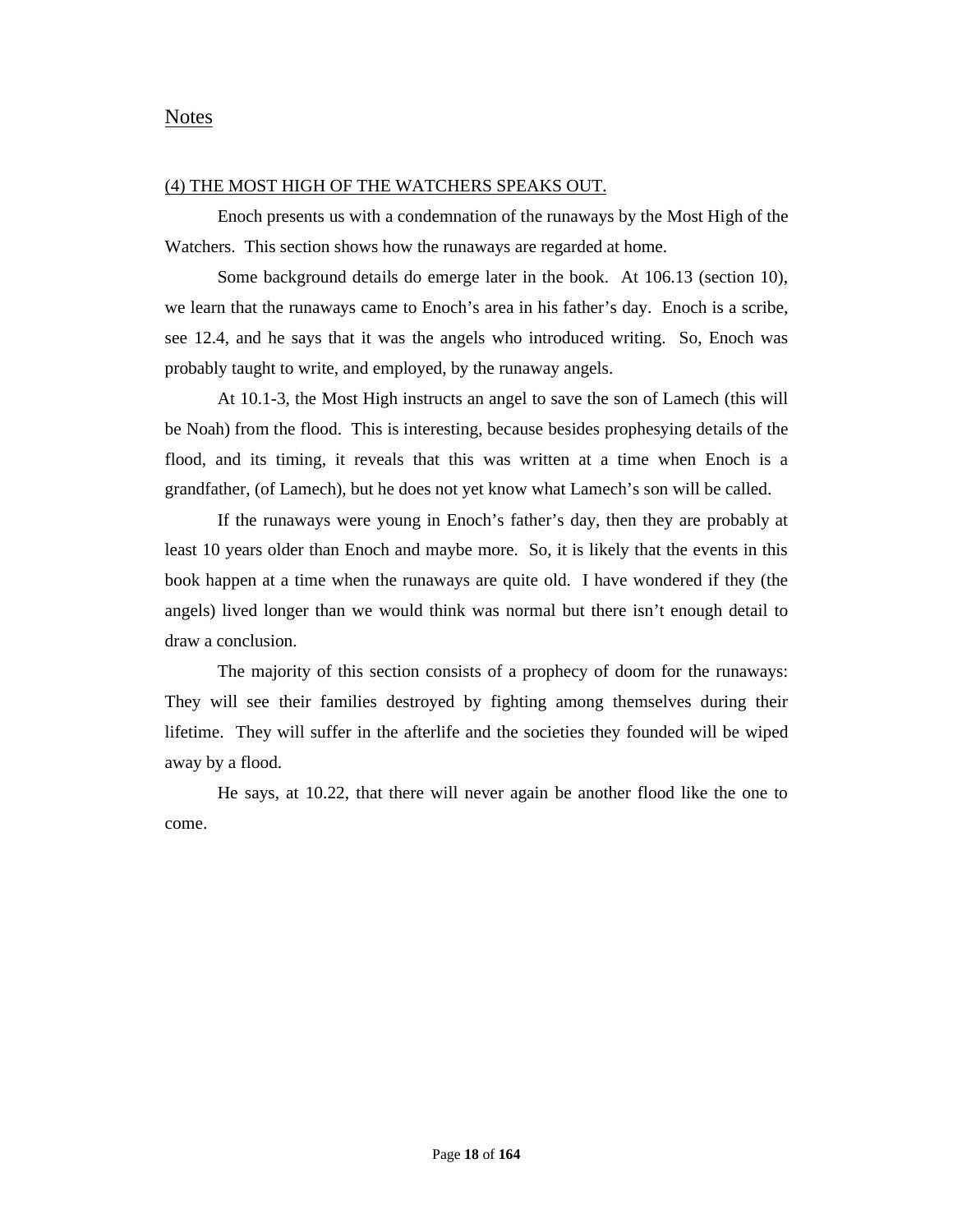# **(4) THE MOST HIGH OF THE WATCHERS SPEAKS OUT**

10.1 Then the Most High, the Great and Holy One, spoke and sent Uriel to the son of Lamech, and said to him:

10.2 "Say to him in my name; hide yourself! And reveal to him the end, which is coming, because the whole earth will soon be destroyed. A great flood is about to come over all the earth; and all that is in it will be destroyed.

10.3 Now teach him so that he may escape and his offspring may survive for the whole Earth."

10.4 And further, the Lord said to Raphael: "Bind Azazel by his hands and his feet and throw him into the darkness. Split open the desert, which is in Dudael, and throw him there.

10.5 Throw jagged and sharp stones on him and cover him with darkness. Let him stay there forever. And cover his face so he may never see the light.

10.6 So that, on the Great Day of Judgment, he may be hurled into the fire. 10.7 And restore the Earth which the Angels have ruined. And announce the restoration of the Earth. For I will restore the Earth so that not all the sons of men will be destroyed by the knowledge which the Watchers made known and taught to their sons.

10.8 The whole Earth has been ruined by the work and teaching of Azazel, therefore all sin will be ascribed to him.

10.9 Then the Lord said to Gabriel: "Proceed against the bastards, and the reprobates, and against the sons of the fornicators. And destroy the sons of the fornicators, and the sons of the Watchers, from among men. Send them out, and turn them against one another, and let them destroy themselves in battle; for their days will not be long.

10.10 They will petition you, but the petitioners will gain nothing in respect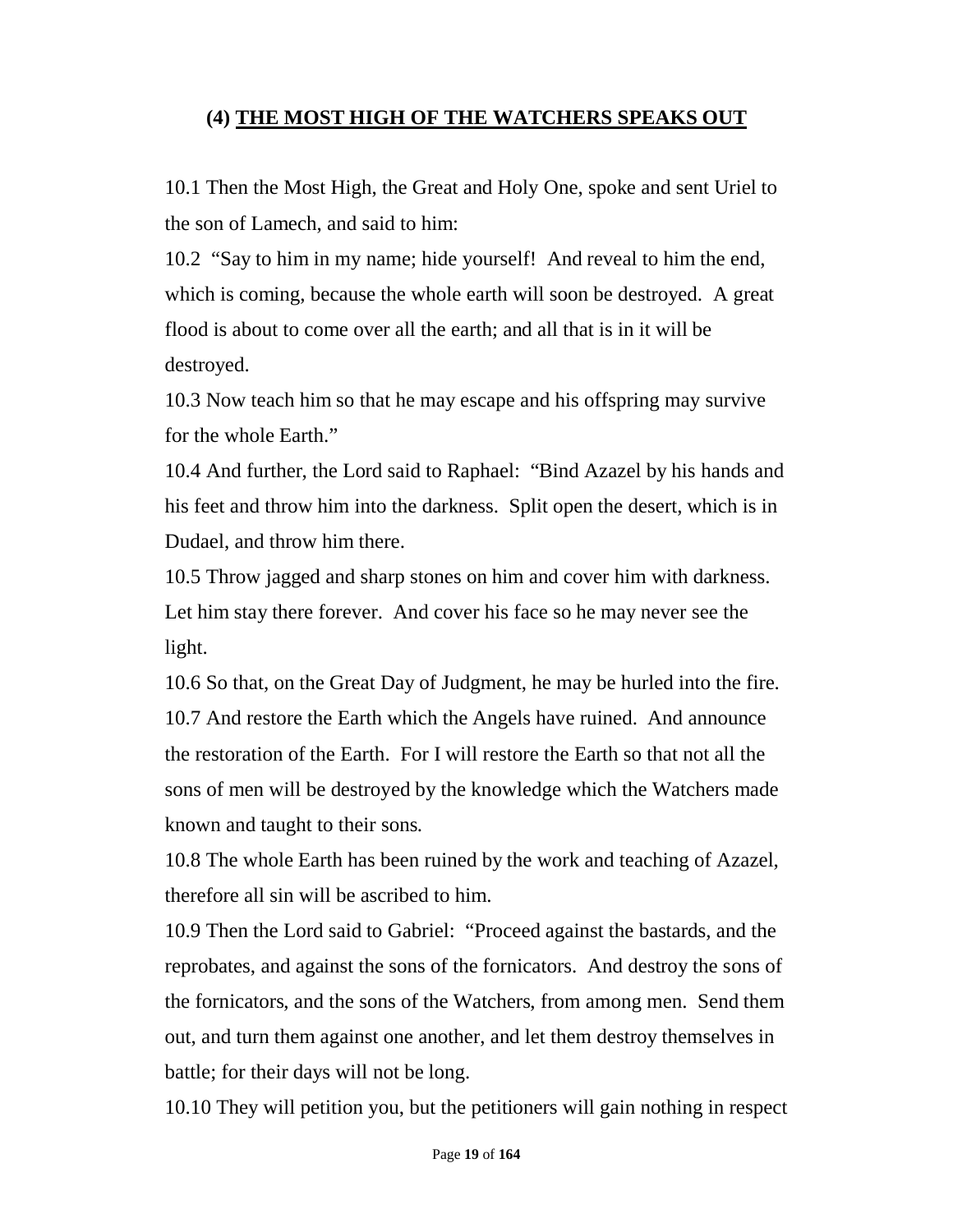of them, for they hope for eternal life, and that each of them will live life for five hundred years."

10.11 Then the Lord said to Michael: "Go, inform Semyaza, and the others with him who have associated with the women, corrupting themselves along with them in all their uncleanness.

10.12 When all their sons kill each other, and after they see the destruction of their loved ones, bind them for seventy generations under the hills of the earth, until the day of their judgment and of their end, until the judgment which is for all eternity, is accomplished.

10.13 In those days, they will be led into the Abyss of Fire in torment, and they will be shut up in prison for all eternity.

10.14 Then Semyaza will be burned, and the others destroyed with them; together they will be bound until the end of all generations.

10.15 Destroy all the souls of lust, and the sons of the Watchers, for they have wronged mankind.

10.16 And destroy all wrong from the face of the Earth and every evil work will cease.

10.17 Then all the righteous will be humble, and will live until they father thousands. And all the days of their youth, and their old age, they will fulfil in peace.

10.18 In those days the whole earth will be tilled in righteousness and all of it will be planted with trees; and it will be filled with blessing. 10.19 And they will plant all the pleasant trees on it and they will plant vines on it. And the vine that is planted on it will produce fruit in abundance; and every seed that is sown on it, each measure will produce a thousand, and each measure of olives will produce ten baths of oil. 10.20 And you cleanse the Earth from all wrong, and from all iniquity, and from all sin, and from all ungodliness, and from all the uncleanness which

is brought about on the earth.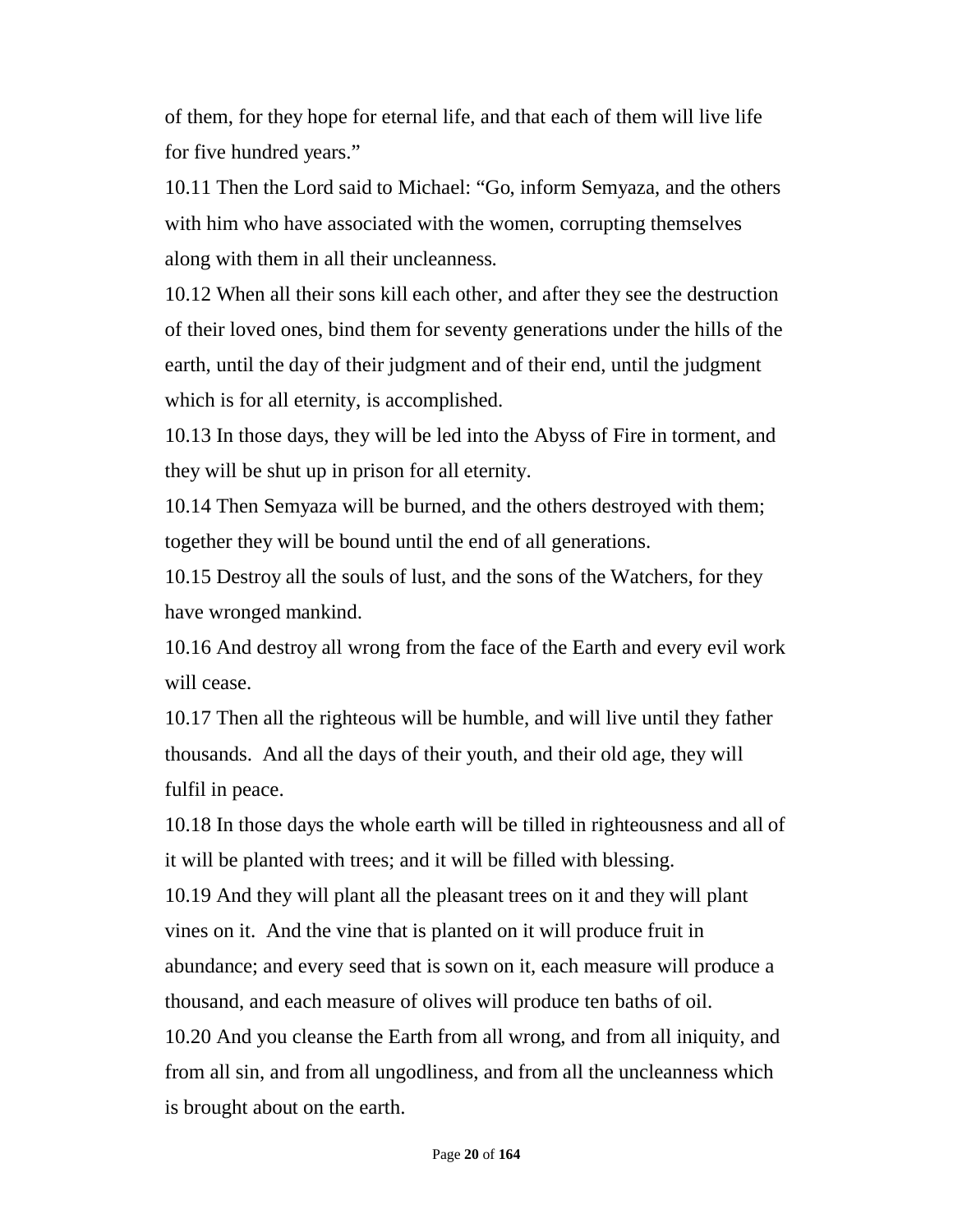10.21 Then all the sons of men will be righteous, and all the nations will serve and bless me and all will worship me.

10.22 And the Earth will be cleansed from all corruption, and from all sin, and from all wrath, and from all torment; and I will not again send a flood upon it, for all generations, forever.

11.1 In those days, I will open the Storehouses of Blessing, which are in Heaven, so that I may send them down upon the Earth, upon the works, and upon the work of the sons of men.

11.2 Peace and truth will be united, for all the days of eternity, and for all the generations of eternity.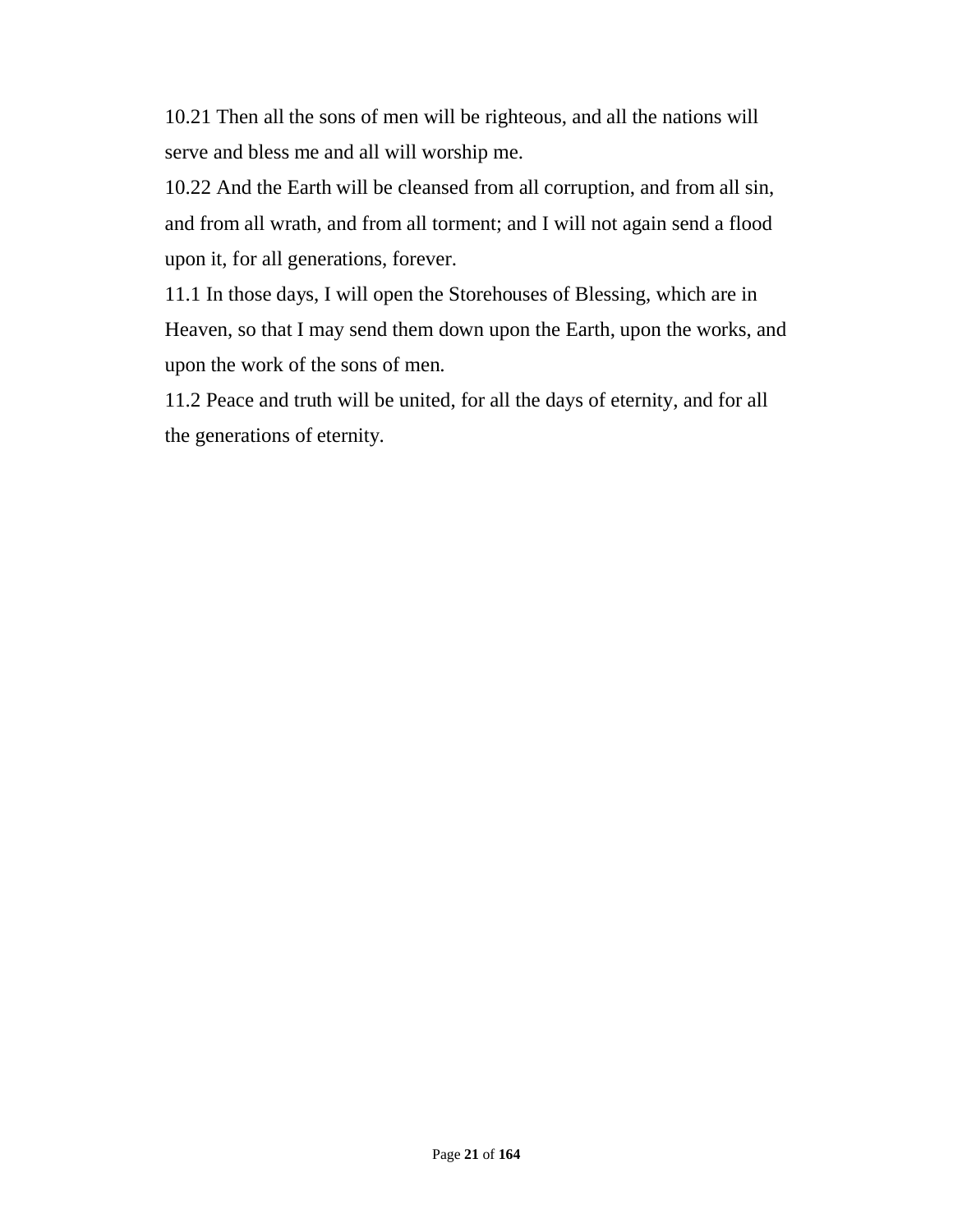#### **Notes**

#### (5) ENOCH MEETS THE HOLY WATCHERS

This section describes how Enoch became involved. Enoch describes how representatives of the Watchers approached him, while praying, (12.3). They gave him a message to pass on to the runaways. The message is outlined between 12.4 and 13.2. Enoch describes the terror among the runaways when they discover they have been found.

Enoch explains how the runaways decided to send a letter, (13.4-–6), begging forgiveness, and Enoch is given the job of writing and delivering this letter.

Enoch does not disclose the actual contents of their letter or much about how it was delivered. He says he went to the waters of Dan (Lake Van?) and read it out, and a reply came to him in a dream, (13.7-8), but he also says at 12.1-2 that he had disappeared because he was with the Watchers.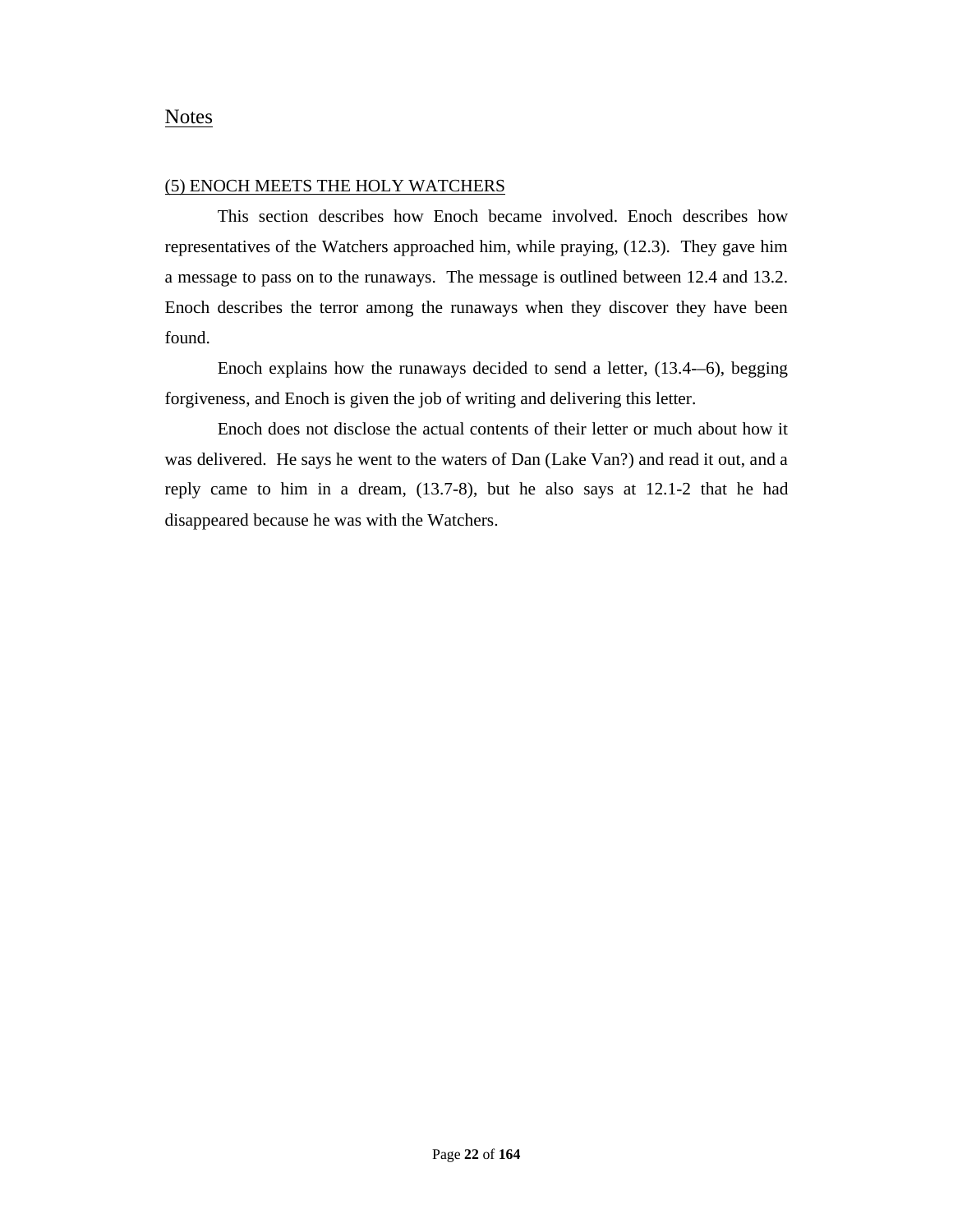# **(5) ENOCH MEETS THE HOLY WATCHERS**

12.1 Then Enoch disappeared and none of the sons of men knew where he was hidden, where he was, or what had happened to him.

12.2 All his doings were with the Holy Ones and with the Watchers in his days.

12.3 And I Enoch, blessed the Great Lord and the King of Eternity. And the Watchers called to me, Enoch the scribe, and said to me:

12.4 "Enoch, scribe of righteousness. Go and inform the Watchers of Heaven, who have left the High Heaven and the Holy Eternal Place, and have corrupted themselves with women, and have done as the sons of men do and have taken wives for themselves, and have become completely corrupt on the earth.

12.5 They will have neither peace, nor forgiveness of sin on Earth, nor will they rejoice in their sons.

12.6 They will see the slaughter of their beloved ones; and they will lament and petition forever over the destruction of their sons. But they will have neither mercy nor peace."

13.1 Then Enoch went to Azazel and said: "You will have no peace. A severe sentence has come out against you that you must be bound.

13.2 You will have neither rest nor mercy, nor the granting of any request, because of the wrong which you have taught, and because of all the works of blasphemy and wrong and sin which you have shown to the sons of men."

13.3 And then I went and spoke to them all together, and they were all afraid; fear and trembling seized them.

13.4 They asked me to write out the record of a petition for them, so that they might receive forgiveness, and to take a record of their request up to the Lord in Heaven.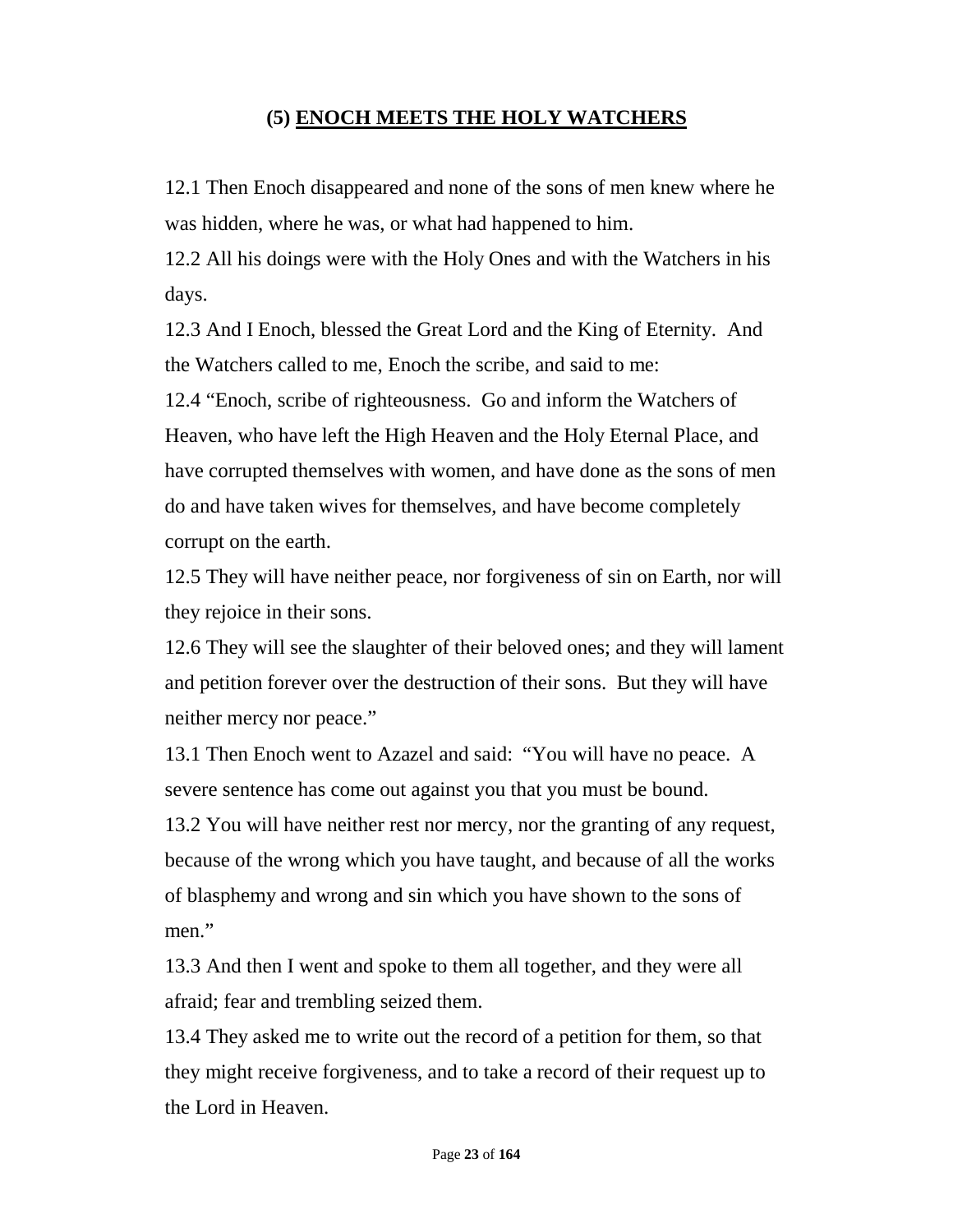13.5 For they were not able, from then on, to speak, and they did not raise their eyes to Heaven out of shame for the sins, for which they had been condemned.

13.6 Then I wrote out the record of their petition, and their request in regard to their spirits, and the deeds of each one of them, and in regard to what they asked; that they should obtain forgiveness and tolerance.

13.7 So I went and sat down by the waters of Dan, in the land of Dan, which is southwest of Hermon; and I read out the record of their petition, until I fell asleep.

13.8 Then a dream came to me, visions fell upon me, and I saw a vision of wrath; that I should speak to the sons of Heaven and rebuke them.

13.9 And I woke up and went to them, and they were all sitting gathered together as they mourned, in Ubelseyael, which is between Lebanon and Senir, with their faces covered.

13.10 And I spoke in front of all of them about the visions that I had seen in my sleep, and I began to speak these words to reprove the Watchers of Heaven.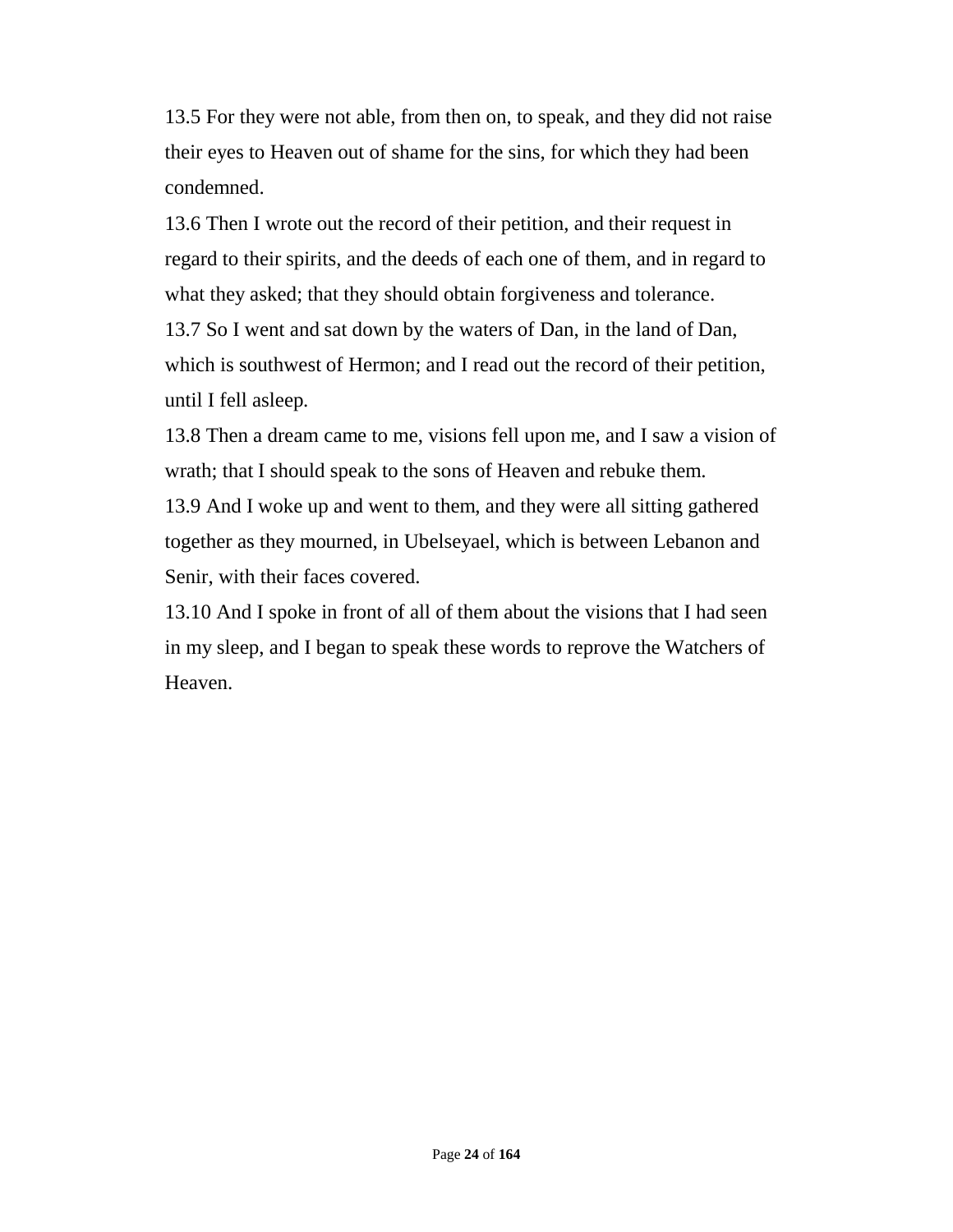#### Notes

#### (6) THE BOOK OF REPROOF

This is the reply to the runaways' letter. The judgment is outlined at 14.4-7. They are to be bound on earth, (14.5), this could mean endless reincarnation; presumably *they* would know exactly what it meant. At 14.6, the deaths of their sons, is predicted again, and at 14.7, they are further criticized for the form of their petition.

The section at 14.8 is interesting; here Enoch goes into more detail about how he saw this vision. It sounds to me, as though Enoch was taken in a vehicle that could fly! (See also section 15 at 81.5, here three of the Watchers take Enoch home, and drop him off outside his front door).

From-14.9 - 15.1, Enoch describes his journey, and the place where he was taken. He was obviously very impressed and rather frightened. The "wall of hailstones" might be glass, and the "tongue of fire" could be artificial lighting.

At 15.1, the Most High speaks to Enoch, and he mocks the runaways for sending Enoch to carry their petition (15.2).

He goes on to explain the reasons for the harshness of the judgment. At 16.3, he criticizes them for leaving before they had completed their education. He says that what they knew was worthless, and that their lack of wisdom will lead to bad consequences.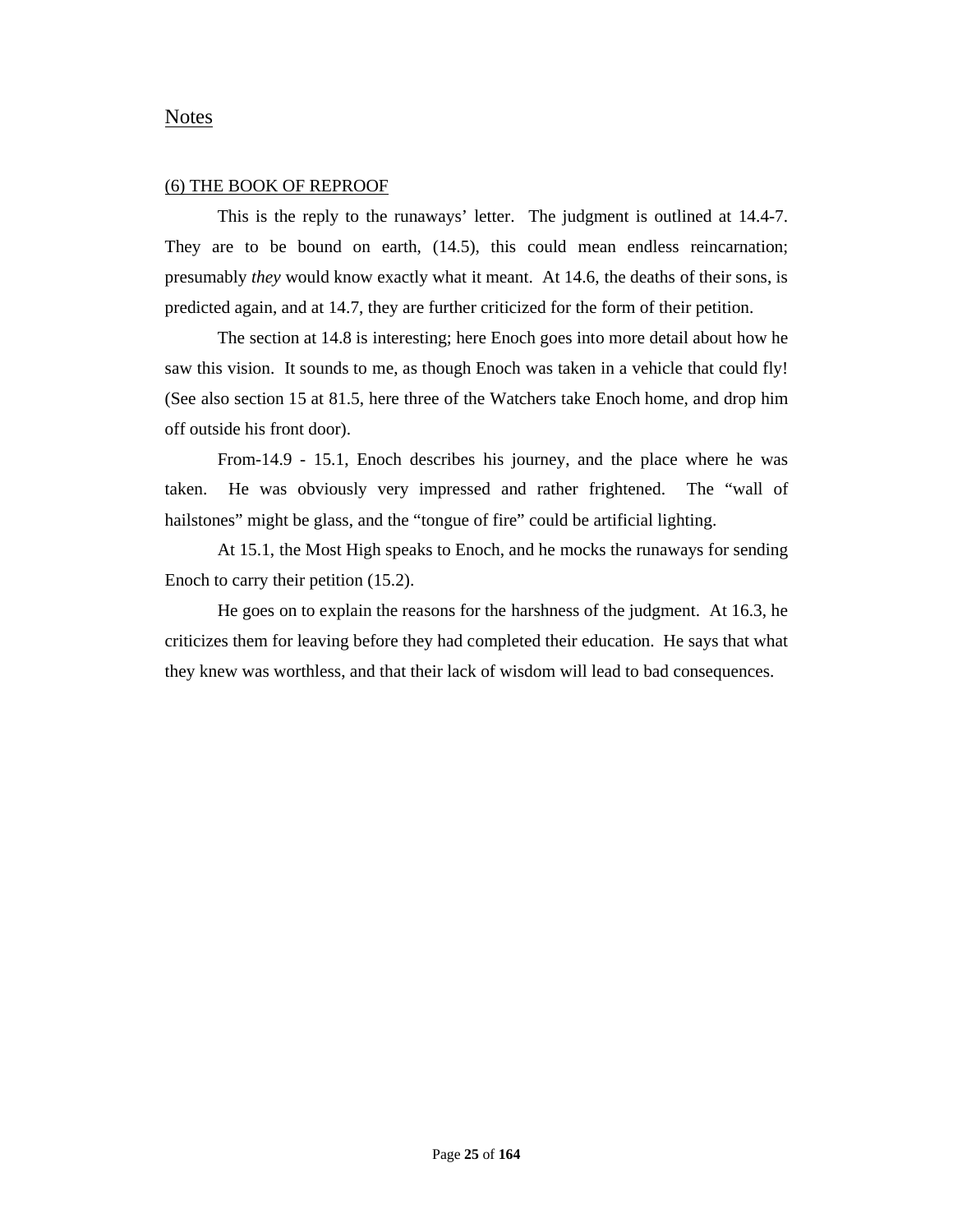# **(6) THE BOOK OF REPROOF**

14.1 This book is the word of righteousness, and of reproof, for the Watchers who are from Eternity; as the Holy and Great One commanded me in that vision.

14.2 I saw in my sleep what I will now explain with the tongue of flesh, and with my breath, which the Great One has given men in their mouth, so they might speak with it, and understand with their heart.

14.3 As He has created, and appointed men to understand the word of knowledge, so He has created and appointed me to reprove the Watchers, the sons of Heaven.

14.4 I wrote out your petition, but in my vision, it appeared, that your request would not be granted to you, for all the days of eternity; and complete judgment has been decreed against you, and you will have no peace.

14.5 From now on, you will not ascend into Heaven for all eternity, and it has been decreed that you will be bound on Earth for all the days of eternity.

14.6 But before this, you will have seen the destruction of your beloved sons, and you will never be able to enjoy them, but they will fall before you by the sword.

14.7 Your request will not be granted in respect of them or in respect of yourselves. And while you weep and beg you don't speak a single word from the writings which I have written.

14.8 And the vision appeared to me as follows: Clouds called me in the vision, and mist called to me. The path of the stars and flashes of lightning hurried me and drove me. In the vision winds caused me to fly, and hurried me, and lifted me up into the sky.

14.9 I proceeded until I came near a wall which was made of hailstones,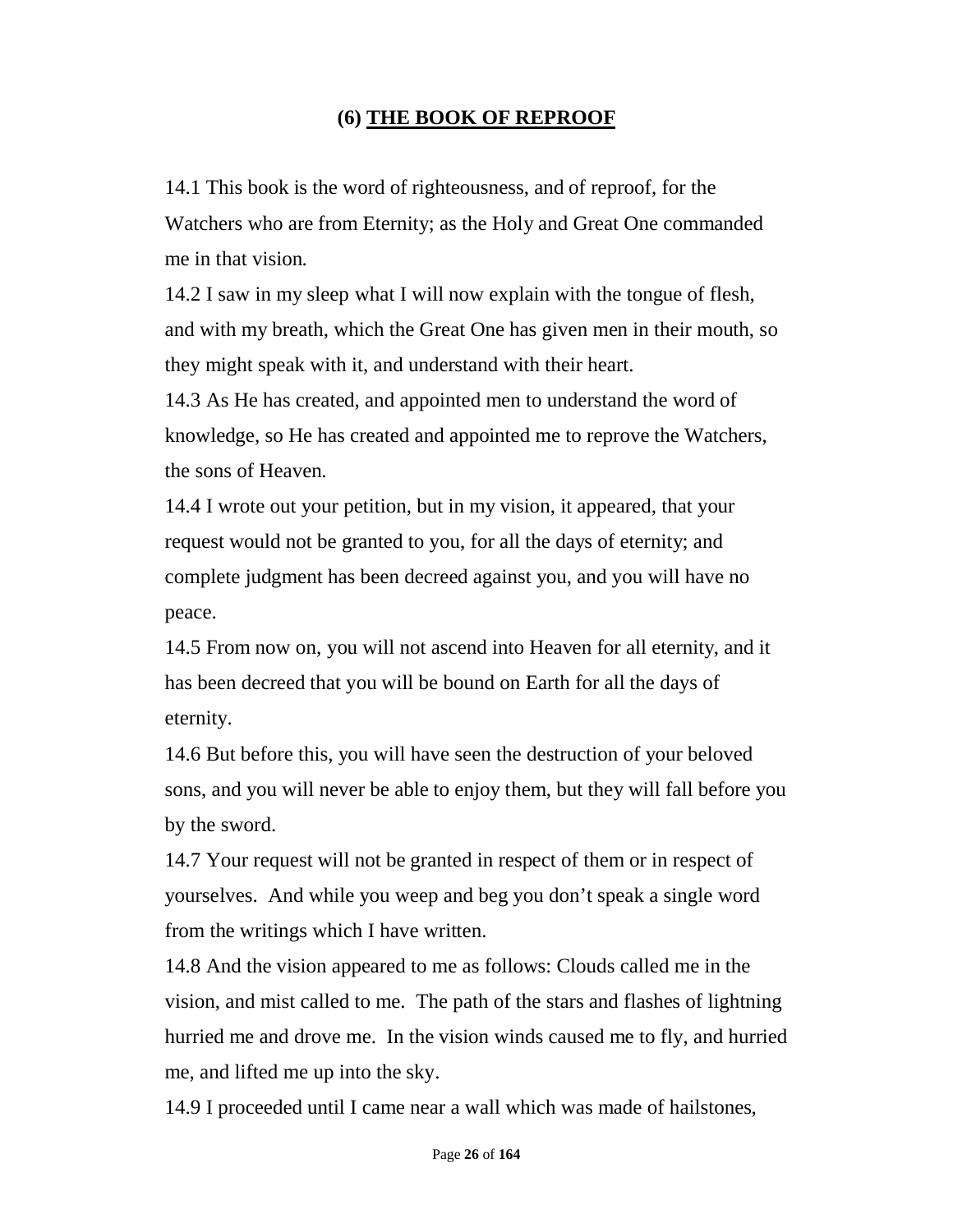and a river of fire surrounded it, and it began to make me afraid.

14.10 I went into the river of fire and came near a large house, which was built of hailstones, and the wall of that house was like a mosaic of hailstones and its floor was snow.

14.11 Its roof was like the path of the stars and flashes of lightning, and among them were fiery cherubim, and their sky was like water.

14.12 There was a fire burning around its walls and its door was ablaze with fire.

14.13 I went into that house, and it was as hot as fire yet as cold as snow, and there was neither pleasure nor life in it. Fear covered me and trembling took hold of me.

14.14 As I was shaking and trembling, I fell on my face.

14.15 I looked in the vision, and I saw another house, which was larger than the former, and all its doors were open before me, and it was built of rivers of fire.

14.16 And in everything, it so excelled in glory and splendour and size, so that I am unable to describe its glory and size to you.

14.17 Its floor was fire, and above lightning and the path of the stars, and its roof also was a burning fire.

14.18 I looked, and I saw a high throne in it, and its appearance was like ice, and its surrounding like the shining Sun and the sound of cherubim. 14.19 From underneath the high throne there flowed out rivers of fire so

that it was impossible to look at it.

14.20 He who is Great in Glory sat upon it, and his clothing was brighter than the Sun, and whiter than any snow.

14.21 And no Angel could enter, and at the appearance of the face of Him who is Honoured and Praised, no creature of flesh could look.

14.22 A sea of fire burned around Him, and a great fire stood in front of Him, and none of those around Him came near Him. Ten thousand times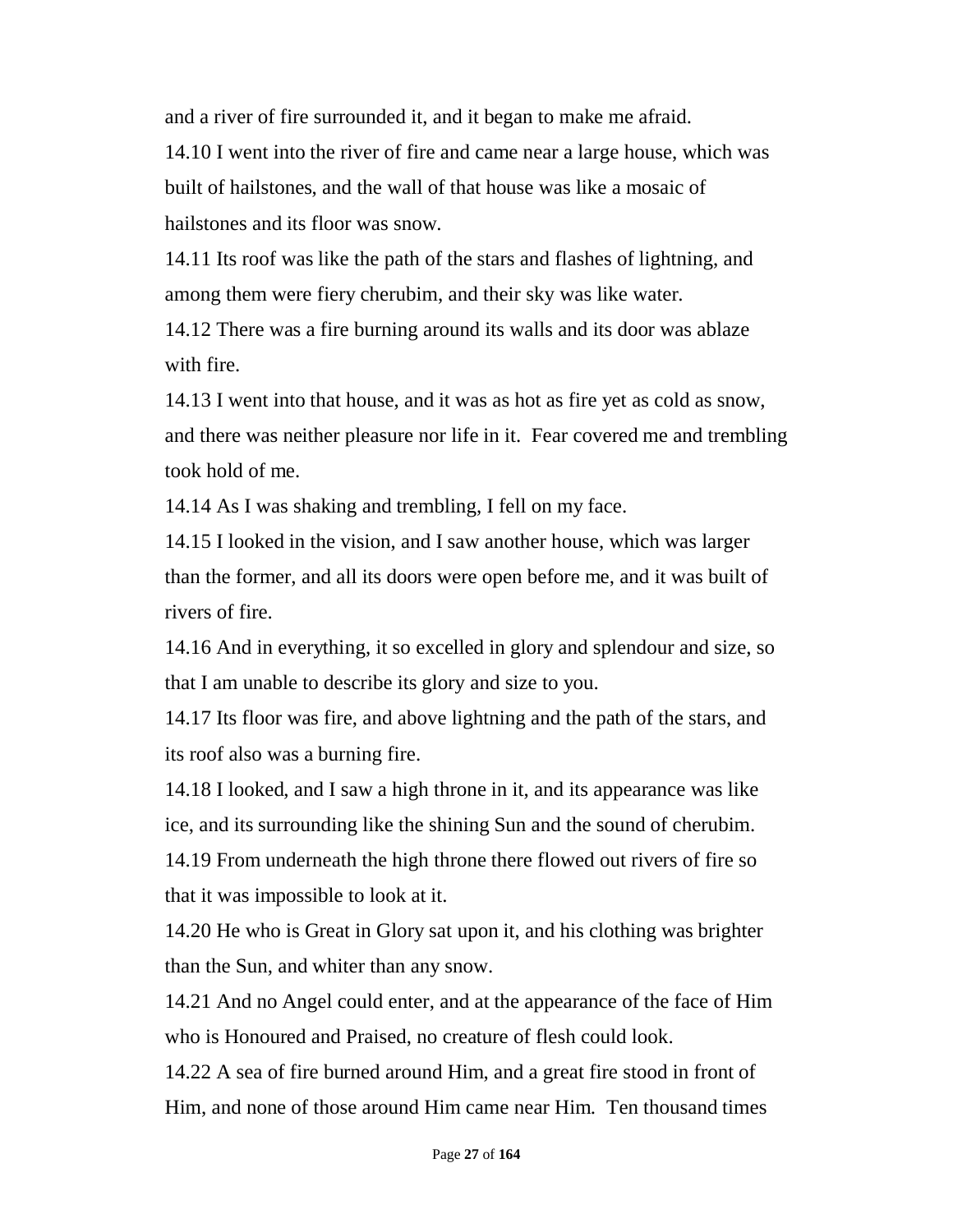ten thousand stood in front of Him but He needed no Holy Council.

14.23 The Holy Ones who were near Him did not leave by night or day and never departed from Him.

14.24 And until then I had been prostate on my face, trembling. And the Lord called me with his own voice, and said to me: "Come here Enoch, to my Holy Word."

14.25 And He lifted me up and brought me near the door. And I looked, with my face down.

15.1 He answered me and said to me with His voice: "Listen! Don't be afraid, Enoch, you blameless man and scribe of righteousness. Come here and hear my voice.

15.2 Now go to the Watchers of Heaven, who sent you to petition on their behalf and say: You should petition on behalf of men, not men on behalf of you.

15.3 Why have you left the High, Holy and Eternal Heaven, and lain with women, becoming unclean with the daughters of men, and taking wives for yourselves, and doing as the sons of the earth, fathering giant sons? 15.4 You were spiritual, Holy, living an eternal life, but you became unclean with the women, and fathered children through the blood of flesh, and lusted after the blood of mankind, producing flesh and blood, as they do, who die and are destroyed.

15.5 For this reason I give men wives; so that they might sow seed in them, and so that children will be born by them, so that deeds will be done on the Earth.

15.6 But you, formerly, were spiritual, living an eternal, immortal life, for all the generations of the world.

15.7 For this reason I did not arrange wives for you; because the dwelling of the spiritual ones is in Heaven.

15.8 And now, the giants who were born from body and flesh will be called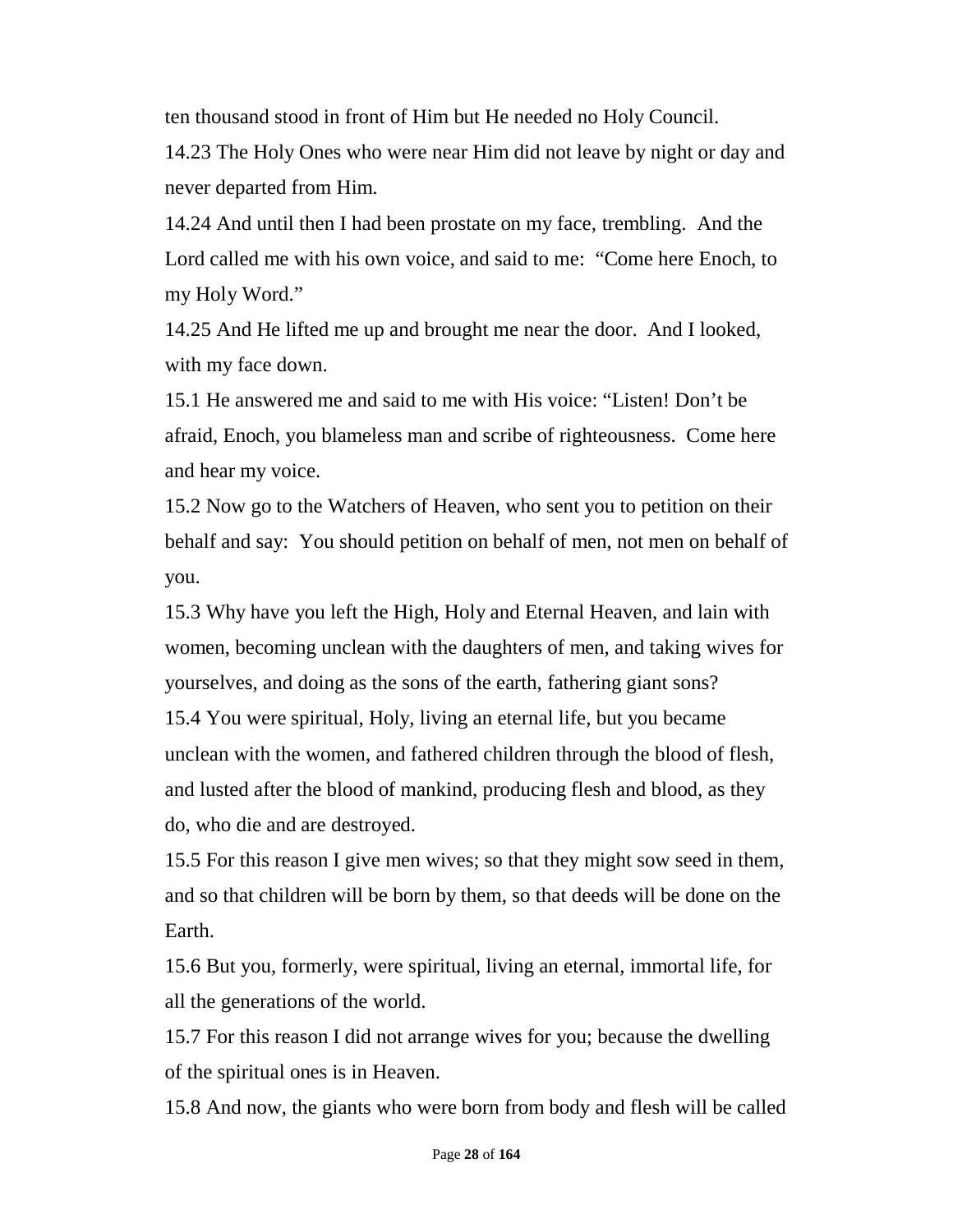Evil Spirits on the Earth, and on the Earth will be their dwelling.

15.9 These evil spirits came out from their flesh because they were created from above, from the Holy Watchers was their origin and first foundation. Evil spirits they will be on Earth and 'Spirits of the Evil Ones' they will be called.

15.10 The dwelling of the Spirits of Heaven is Heaven, but the dwelling of the spirits of the Earth, who were born on the Earth, is Earth.

15.11 The spirits of the giants afflict, oppress, destroy, attack, do battle, and work destruction on the earth, and cause sorrow. They eat no food, do not thirst, and are not observed by the eyes.

15.12 And these spirits will rise against the sons of men, and against the women, because they came out of them during the days of slaughter and destruction.

16.1 The death of the giants, wherever the spirits have gone out from their bodies, their flesh will be destroyed before the Judgment. In this way they will remain destroyed until the Day of the Great Consummation is accomplished, upon the Great Age, upon the Watchers and the ungodly ones."

16.2 Now to the Watchers, who sent you to petition on their behalf, who were formerly in Heaven say:

16.3 "You were in Heaven but the good secrets had not yet been revealed to you; for you knew only a worthless mystery. This you made known to women, in the hardness of your hearts. And through this mystery the women and the men caused evil to increase on the Earth."

16.4 Therefore say to them: "You will have no peace."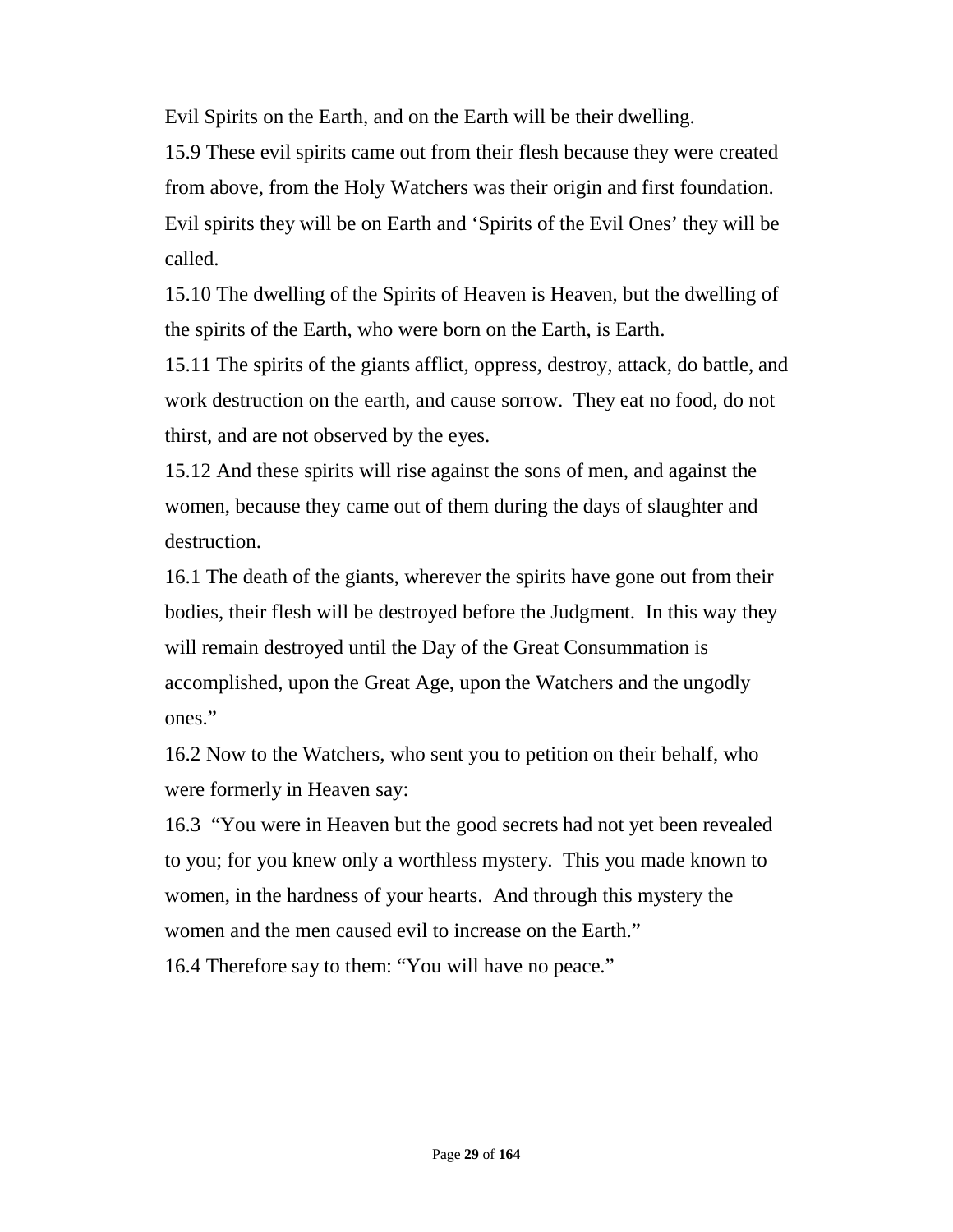#### (7) ENOCH STAYS FOR A WHILE WITH THE WATCHERS

This section describes Enoch's impressions on being shown around by the Watchers.

At 17.1, he says he was at a place where the Watchers were like burning fire, (I do not know what this means, although it does remind me of Moses and the burning bush), but he also says that they could *look like men*.

The description at 17.5 reminds me of volcanic lava flows, such as in Iceland where new land is being created.

The mountains mentioned at 18.6 are referred to again later in the book. I have often wondered if it would be possible to identify this place from these descriptions. The best match I have found so far is the South Sandwich island group. The main island has now been submerged but the mountain tops now form the chain of islands. For more on this, read 'Thoth Architect of the Universe' by Ralph Ellis.

This part ends with more details of the punishment for the runaways.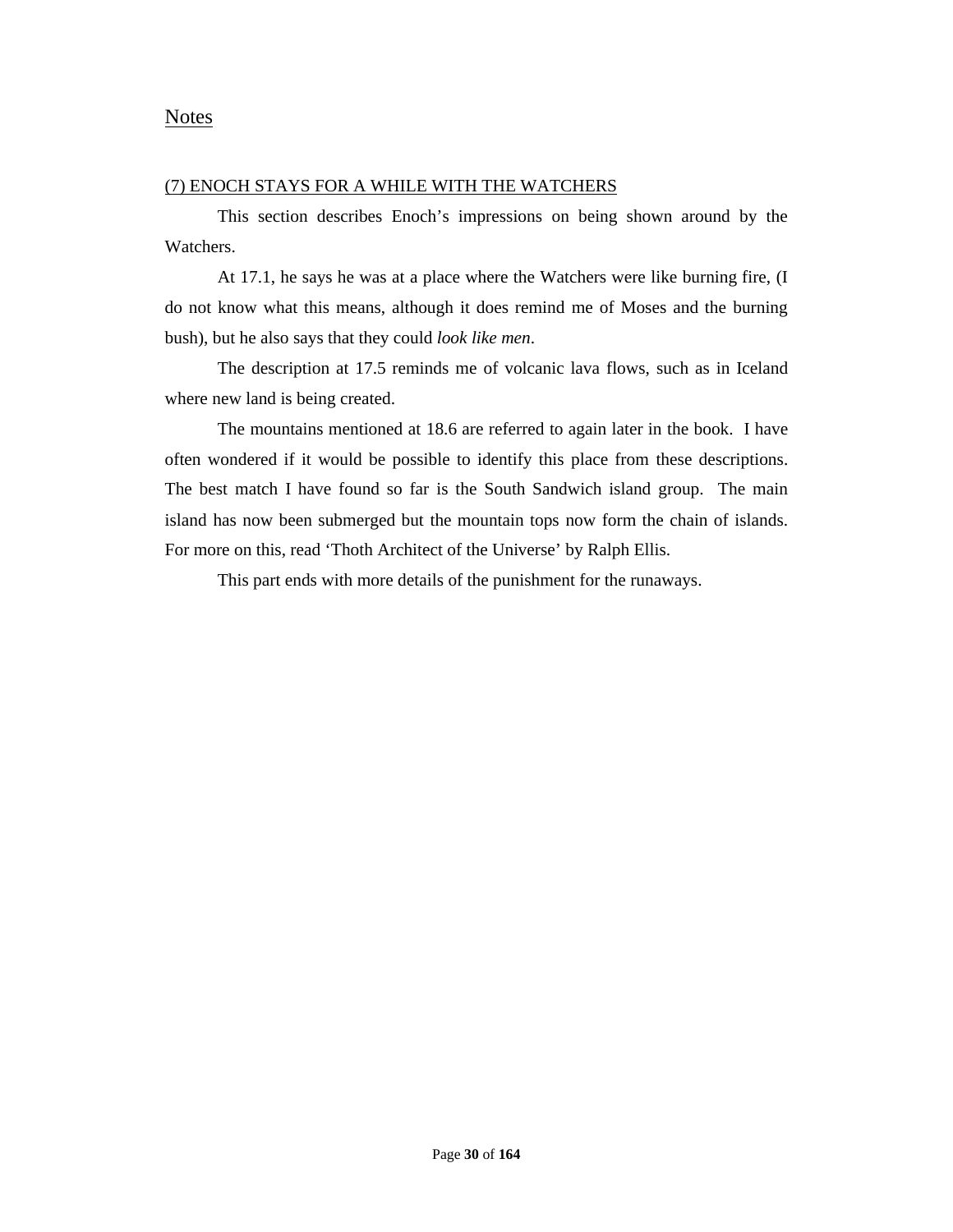# **(7) ENOCH STAYS FOR A WHILE WITH THE WATCHERS**

17.1 Then they took me to a place where they appeared like burning fire, and, when they wished, they made themselves look like men.

17.2 And they led me to a place of storm, and to a mountain, the tip of whose summit reached to Heaven.

17.3 I saw lighted places, and thunder in the outermost places, in its depths a bow of fire, and arrows and their quivers, and a sword of fire, and all the flashes of lightning.

17.4 Then they took me to the Water of Life as it is called, and to the Fire of the West, which receives every setting of the Sun.

17.5 Then I came to a river of fire, whose fire flows like water, and pours out into the Great Sea, which is towards the west.

17.6 I saw all the great rivers, and I reached the Great Darkness, and went where all flesh walks.

17.7 I saw the Mountains of the Darkness of Winter and the place where the water of all the deeps pours out.

17.8 I saw the mouths of all the rivers of the Earth, and the mouth of the deep.

18.1 I saw the storehouses of all the winds, and I saw how with them He has adorned all creation, and I saw the foundations of the Earth.

18.2 Then I saw the cornerstone of the Earth. And I saw the four winds which support the Earth and the sky.

18.3 I saw how the winds stretch out the height of Heaven, and how they position themselves between Heaven and Earth; these are the Pillars of Heaven.

18.4 I saw the winds which turn the sky and cause the orb of the Sun and all the stars to set.

18.5 I saw the winds on the Earth which support the clouds and I saw the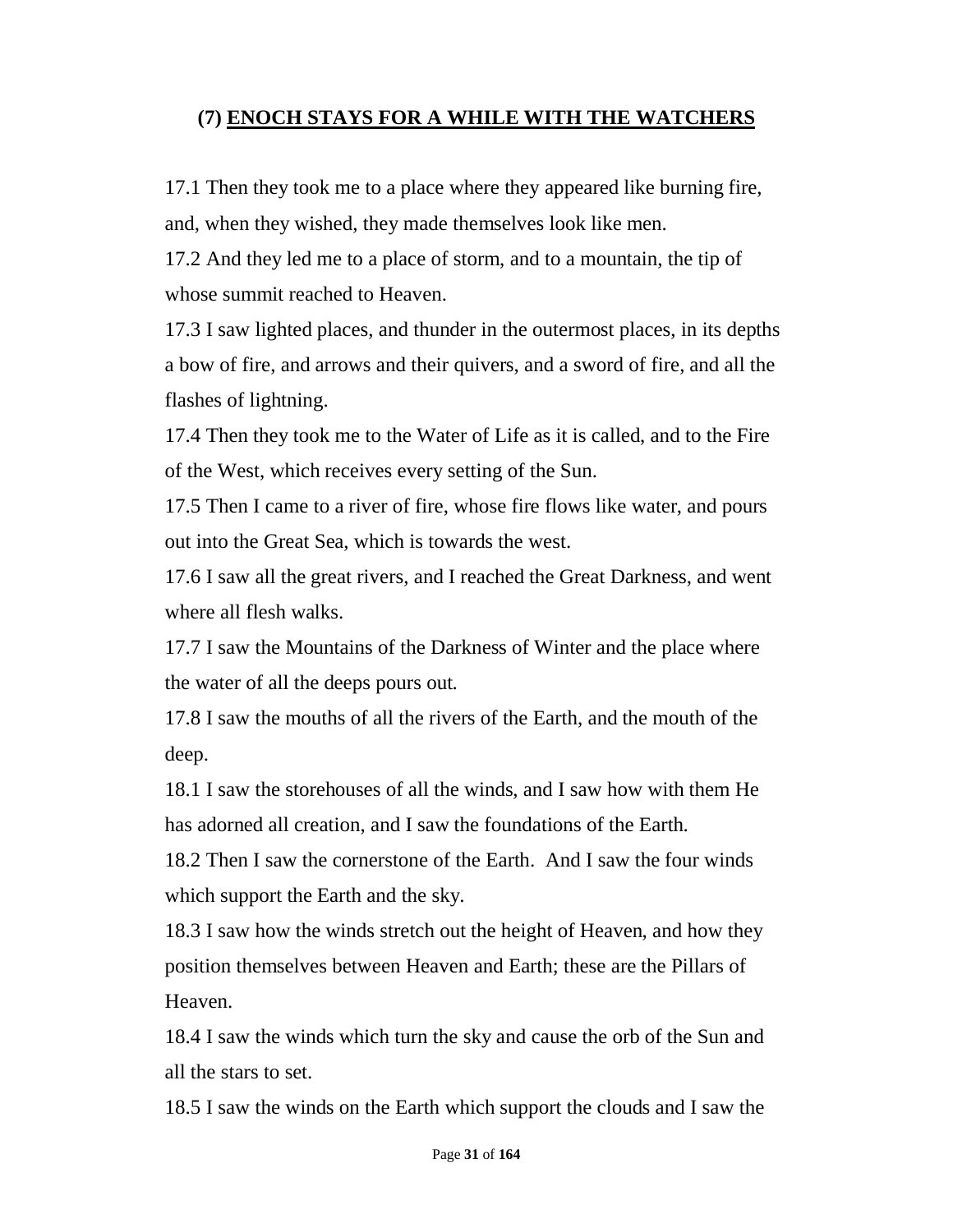paths of the Angels. At the end of the Earth, I could see the firmament of Heaven above.

18.6 Then I went towards the south, and it was burning day and night, where there were seven mountains of precious stones, three towards the east and three towards the south.

18.7 Those towards the east were of coloured stone, and one was of pearl, and one of healing stone; and those towards the south, of red stone.

18.8 And the middle one reached to Heaven, like the throne of the Lord, of stibium, and the top of the throne was of sapphire.

18.9 I saw a burning fire, and what is inside the mountains.

18.10 And I saw a place there, beyond the great earth; there the waters gathered together.

18.11 I saw a deep chasm of the earth, with pillars of heavenly fire, and I saw among them fiery pillars of Heaven, which were falling, and as regards both height and depth, they were immeasurable.

18.12 Beyond this chasm, I saw a place, and it had neither the sky above it, nor the foundation of earth below it; there was no water on it, and no birds, but it was a desert place.

18.13 And I saw a terrible thing there, seven stars, like great burning mountains.

18.14 Like a spirit questioning me, the Angel said: "This is the place of the end of Heaven and Earth; this is the prison for the Stars of Heaven and the Host of Heaven.

18.15 And the stars which roll over the fire, these are the ones which transgressed the command of the Lord, from the beginning of their rising, because they did not come out at their proper times.

18.16 And He was angry with them, and bound them until the time of the consummation of their sin, in the Year of Mystery."

19.1 Then Uriel said to me: "The spirits of the Angels who were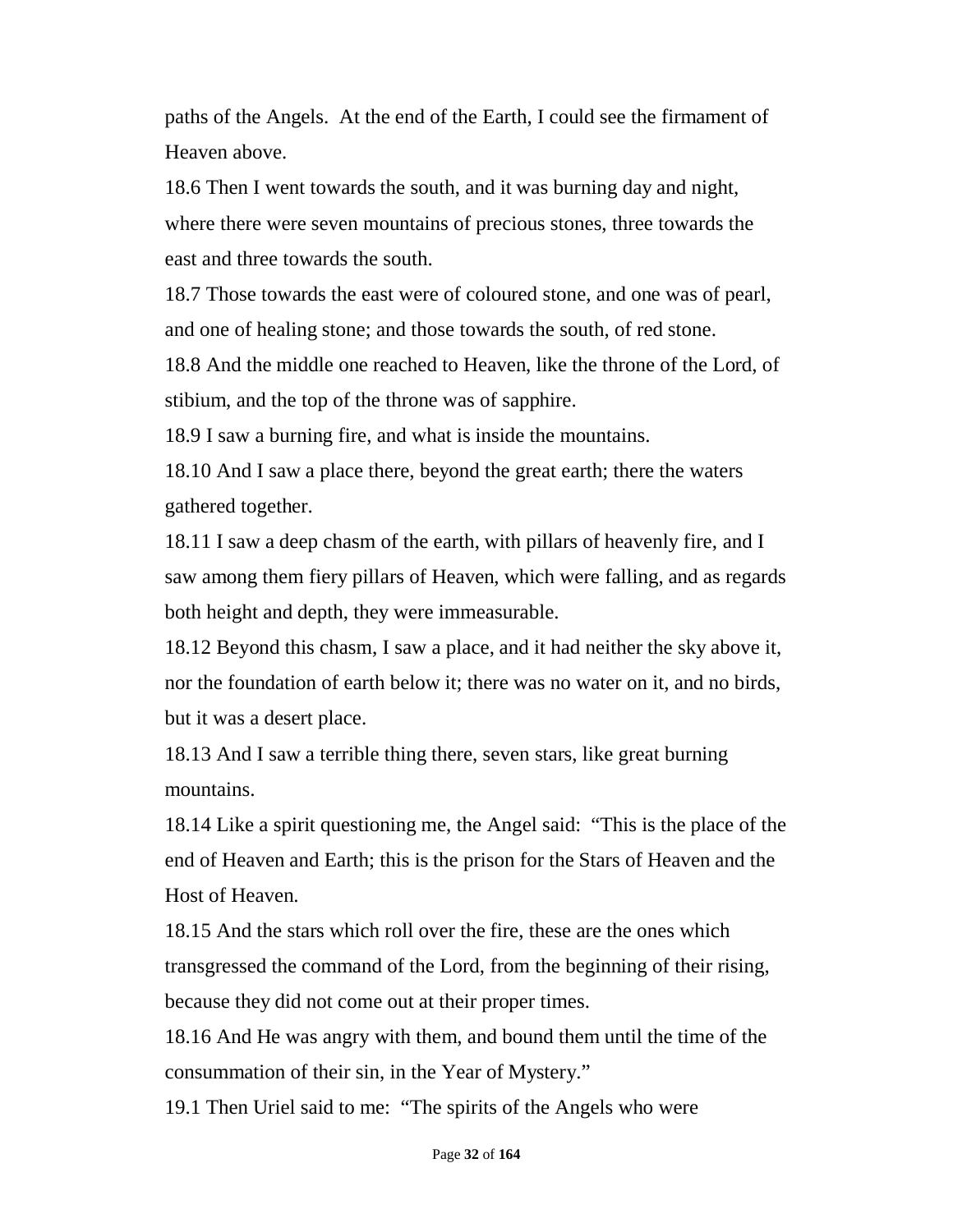promiscuous with women will stand here; and they, assuming many forms, made mankind unclean and will lead men astray so that they sacrifice to evil spirits as gods. And they will stand there until the great judgment day, on which they will be judged, so that an end will be made of them.

19.2 But their wives, having led astray the Angels of Heaven, will become peaceful."

19.3 And I, Enoch, alone saw the sight, the ends of everything; and no man has seen what I have seen.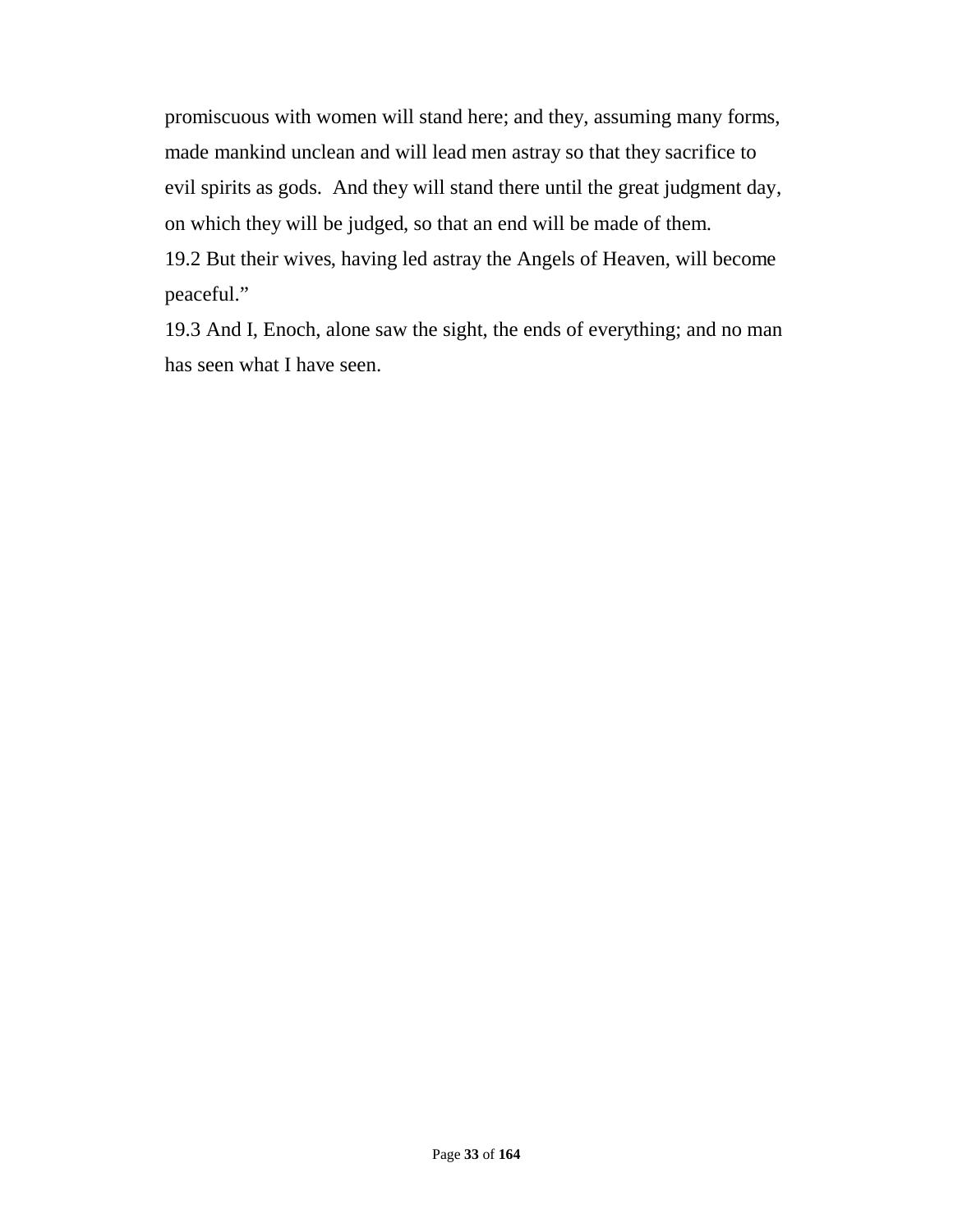#### **Notes**

#### (8) THE ANGELS WHO KEEP WATCH

Here we are introduced to some of the Watchers and then Enoch has a conversation with them. At first they discuss the punishment of the runaways then the afterlife in general.

The Watchers may have provided some type of visual display since Enoch describes what he sees. The description at 22.2 is strange but compelling.

The story of Cain and Abel is mentioned at 22.7 and in the next section the story of Adam and Eve is mentioned, at 32.6. So, these stories must have existed, in some form, even in Enoch's time.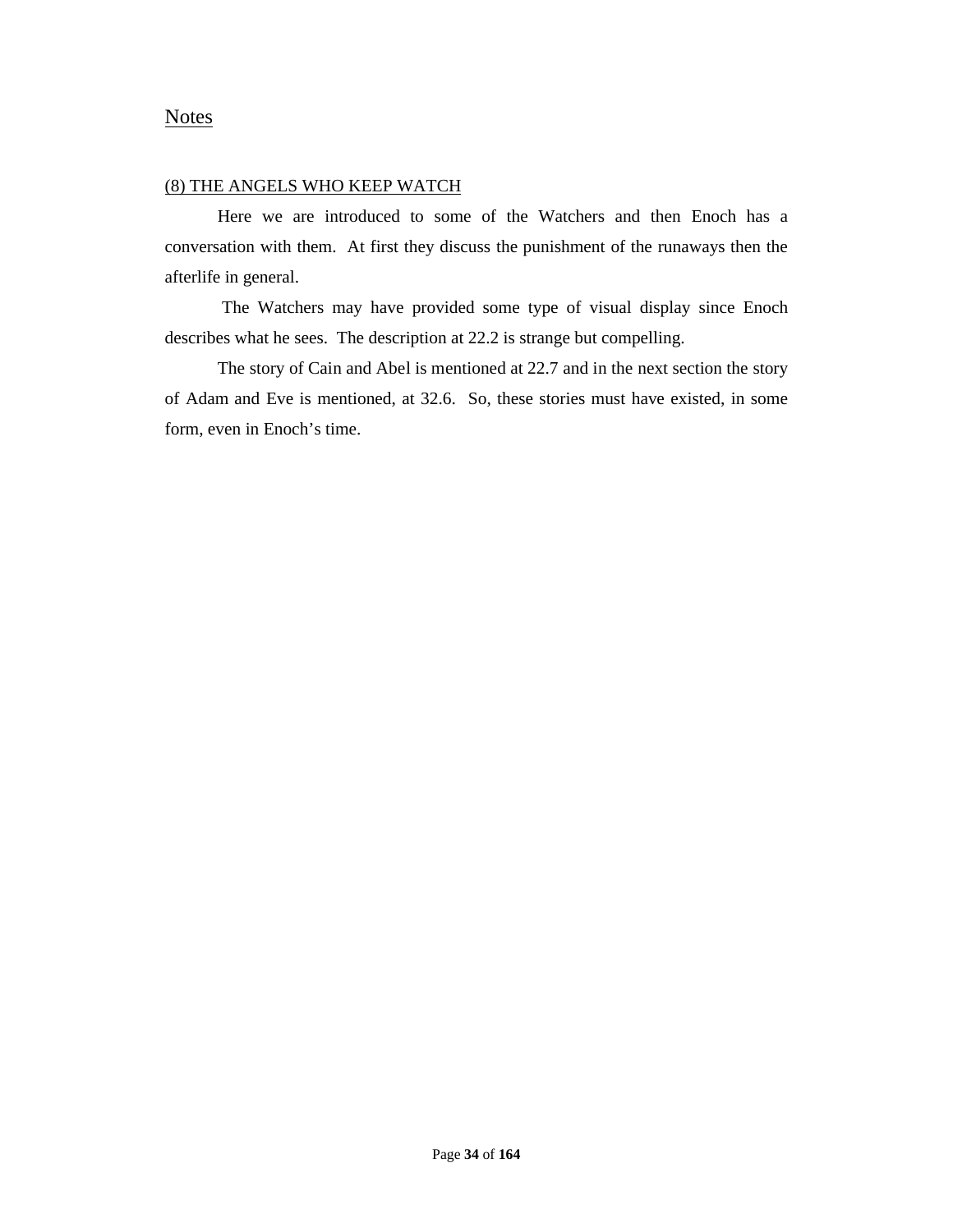# **(8) THE ANGELS WHO KEEP WATCH**

20.1 These are the names of the Holy Angels who keep watch.

20.2 Uriel, one of the Holy Angels, who is over the world and over Tartarus.

20.3 Raphael, one of the Holy Angels, who is over the Spirits of Men.

20.4 Raguel, one of the Holy Angels; who takes vengeance on the world, and on the lights.

20.5 Michael, one of the Holy Angels, namely the one put in charge of the best part of mankind, in charge of the nations.

20.6 Sariel, one of the Holy Angels; who is in charge of the spirits of men who cause the spirits to sin.

20.7 Gabriel, one of the Holy Angels who is in charge of Paradise, and of the Cherubim and the Seraphim.

20.8 Rumiel, one of the Holy Angels, whom God set over those who will rise.

21.1 Then I went around to a place where nothing at all was made.

21.2 And I saw a terrible thing, neither the High Heaven nor the firm ground, but a desert place, prepared and terrible.

21.3 And there, I saw seven Stars of Heaven, bound on it together, like great mountains, and burning like fire.

21.4 Then I said: "For what sin have they been bound, and why have they been thrown here?"

21.5 Then Uriel, one of the Holy Angels who was with me and led me, spoke to me and said: "Enoch, about whom do you ask? About whom do you inquire, ask, and care?

21.6 These are some of the stars which transgressed the command of the Lord Most High, and they have been bound here until ten thousand ages are completed; the number of days of their sin."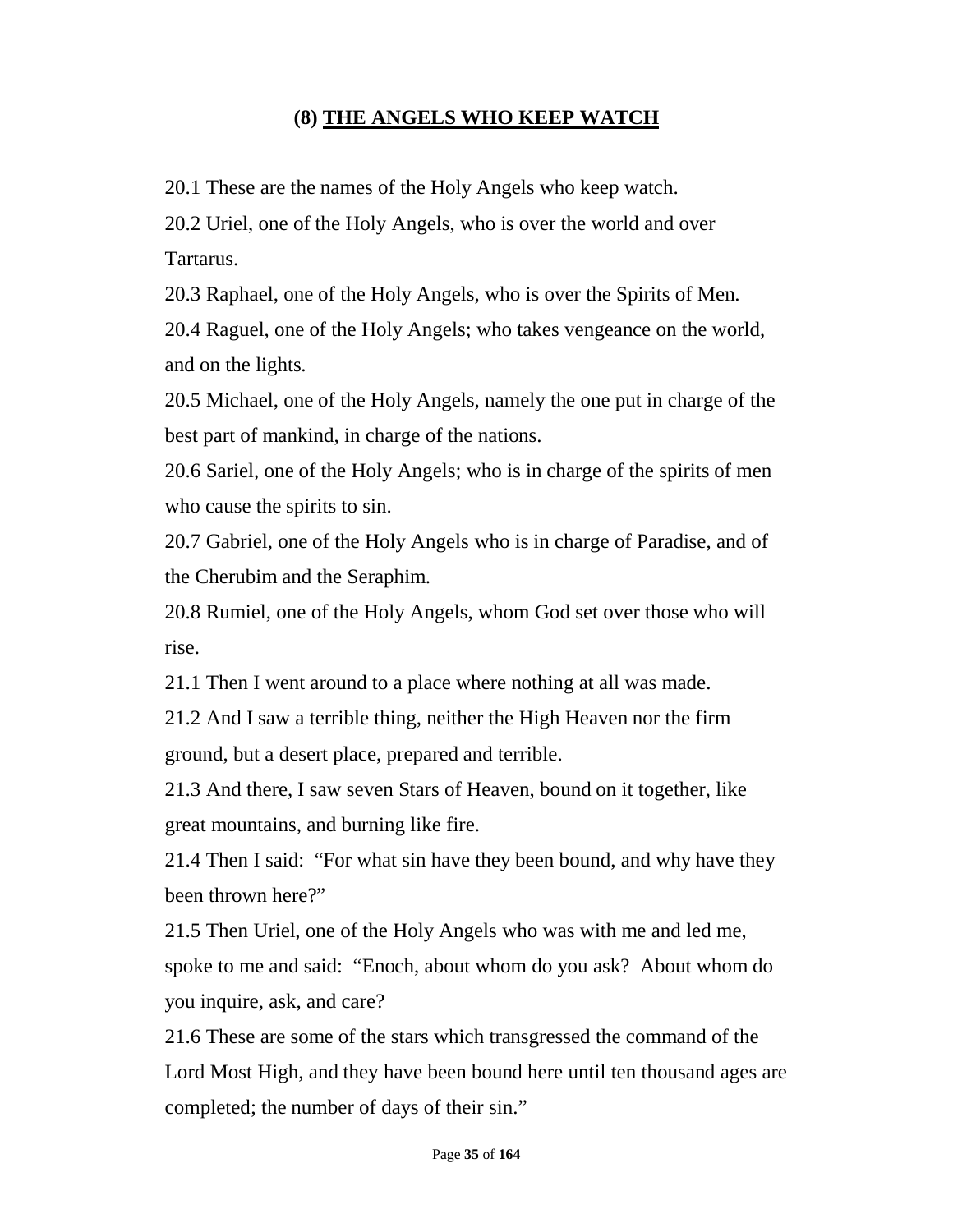21.7 From there I went to another place, more terrible than this. And I saw a terrible thing: there was a great fire there, which burned and blazed. And the place had a cleft reaching into the abyss, full of great pillars of fire which were made to fall; neither its extent nor its size could I see, nor could I see its source.

21.8 Then I said: "This place is terrible, and very painful to look at!" 21.9 Then Uriel, one of the Holy Angels, who was with me, answered me. He answered me and said to me: "Enoch, why do you have such fear and terror because of this terrible place, and in front of this pain?"

21.10 He said to me: "This place is the prison of the Angels, and there they will be held forever."

22.1 And from there, I went to another place, and he showed me in the west a large and high mountain, and a hard rock, and four beautiful places.

22.2 Inside, it was deep, wide, and very smooth. How smooth is that which rolls, and deep and dark to look at!

22.3 Then Raphael, one of the Holy Angels who was with me, answered me, and said to me: "These beautiful places are there so that the spirits, the souls of the dead, might be gathered into them. They were created for them; so that here they might gather the souls of the sons of men.

22.4 And they made these places, where they will keep them until the Day of Judgment, and until their appointed time, and that appointed time will be long, until the great judgment comes upon them.

22.5 I saw the spirits of the sons of men who were dead and their voices reached Heaven and complained.

22.6 Then I asked Raphael, the Angel who was with me, and said to him: "Whose spirit is this, whose voice reaches Heaven and complains like this?"

22.7 He answered me, and said to me: "This spirit is the one that came out of Abel, whom Cain, his brother, killed. And he will complain about him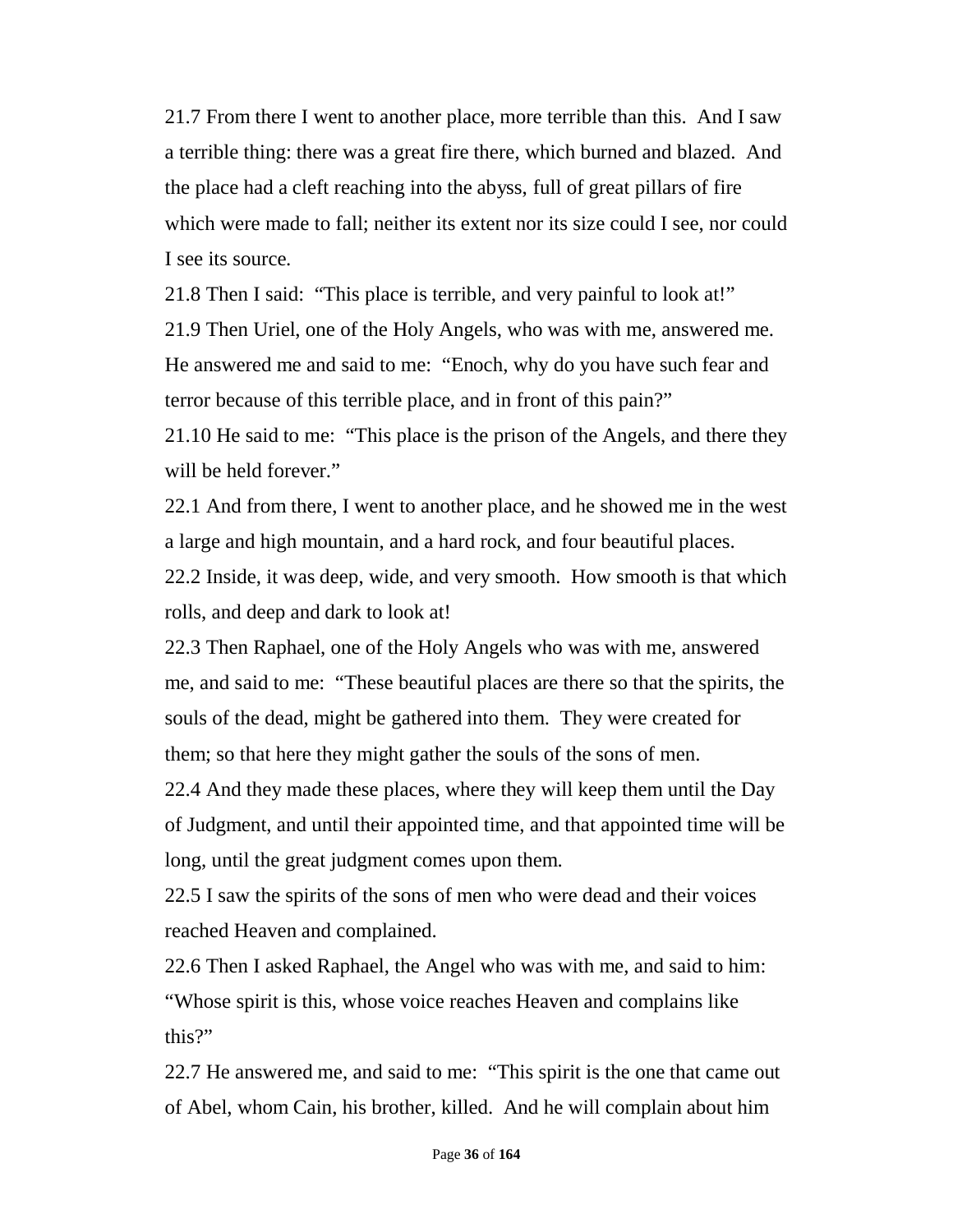until his offspring are destroyed from the face of the Earth, and his offspring perish from among the offspring of men."

22.8 Then I asked about him, and about judgment on all, and I said: "Why is one separated from another?"

22.9 And he answered me, and said to me: "These three places were made, in order that they might separate the spirits of the dead. And the souls of the righteous have been separated in this manner; this is the spring of water, and on it the light.

22.10 Likewise, a place has been created for sinners, when they die, and are buried in the earth, and judgment has not come upon them during their life. 22.11 But here their souls will be separated for this great torment, until the Great Day of Judgment and Punishment and Torment for those who curse, forever, and of vengeance on their souls. And there he will bind them forever. Truly, He is from the beginning of the world.

22.12 And a place has been separated for the souls of those who complain, and give information about their destruction, about when they were killed, in the days of the sinners.

22.13 Therefore a place has been created, for the souls of men who are not righteous, but sinners, accomplished in wrongdoing and with the wrongdoers will be their lot. But their souls will not be killed on the day of judgment, nor will they rise from here."

22.14 Then I blessed the Lord of Glory and said: "Blessed be my Lord, the Lord of Glory and Righteousness, who rules everything forever."

23.1 And from there I went to another place, towards the west, to the ends of the Earth.

23.2 And I saw a fire that burned and ran, without resting or ceasing from running, by day or by night, but continued in exactly the same way.

23.3 And I asked saying: "What is this which has no rest?"

23.4 Then Raguel, one of the Holy Angels, who was with me, answered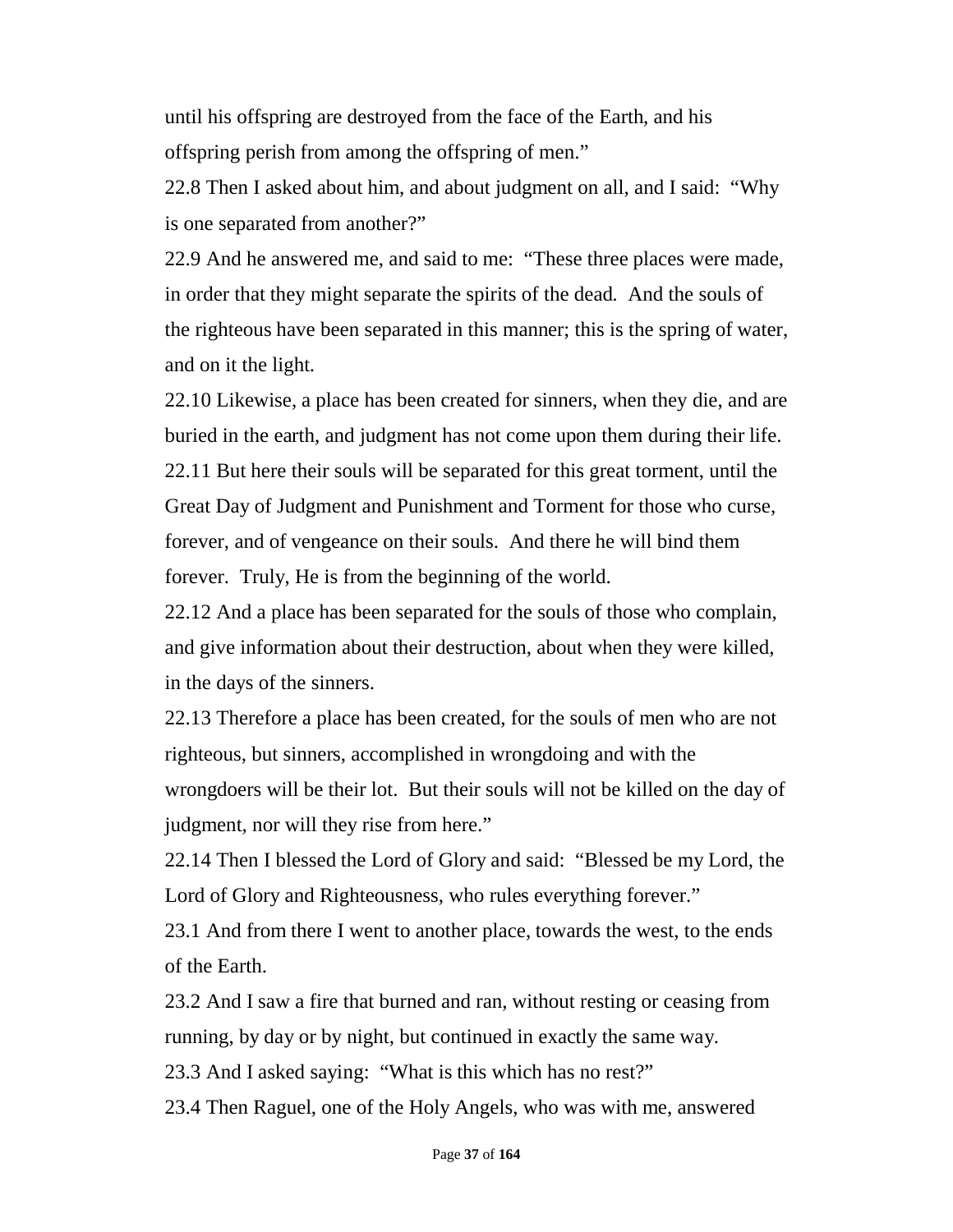me, and said to me: "This burning fire, whose course you saw towards the west, is the fire of all the Lights of Heaven."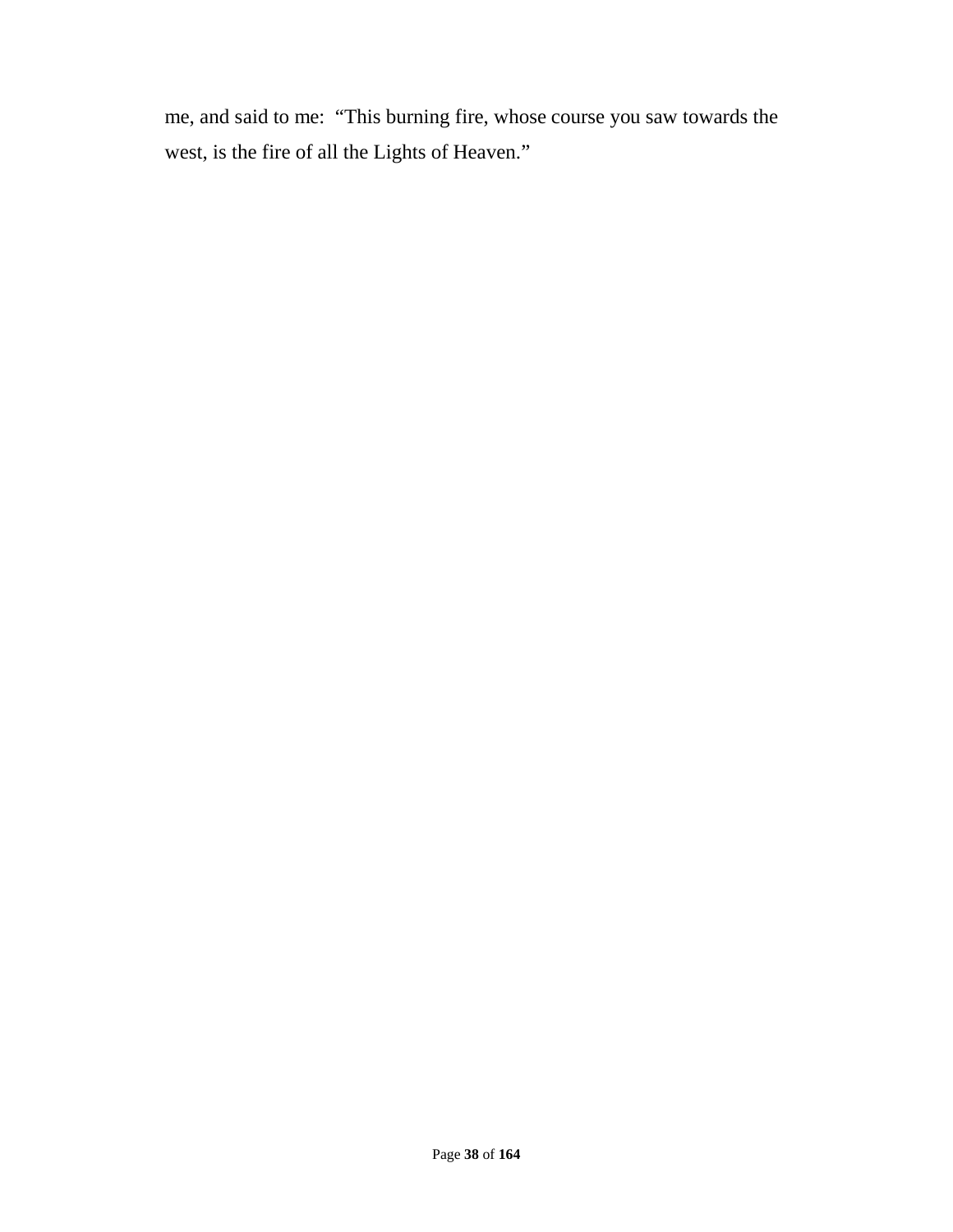## Notes

#### (9) THE FRAGRANT TREES

In this section, Enoch is taken on another tour. At the beginning, 24.1, there is perhaps a volcano. Then the seven mountains again, 24.2-3, this time with more detail.

From-24.3 to 25.6, there are the fragrant trees. These sound like cannabis to me. The description at 25.6 of "drawing the fragrance into the bones'', is quite an apt description of smoking it. The part where it says, at 25.4, "no one will have authority to touch it," could represent the present prohibition.

At 31.1 Enoch mentions galbanum, this is one of the ingredients of the incense that was to be burned on the Incense Altar in the Tent of Appointment, Exodus 30:34.

Also, at 32.3-6, the Tree of Wisdom also sounds like cannabis. Here we get a new insight into the Adam and Eve story.

At 33.3-4, Enoch mentions how Uriel gave him notes on astronomy. These notes are in this book as sections 13, 14, and 16.

The angel Zotiel is mentioned at 32.2, east of the Red Sea, there are suggestions based on weathering data that The Sphinx is much older (pre 10,000 BC) than the pyramids, so this is a possible candidate for Zotiel. It is also possible that this is a translation error of the Hebrew word Darkness and is wrongfully rendered as Zotiel.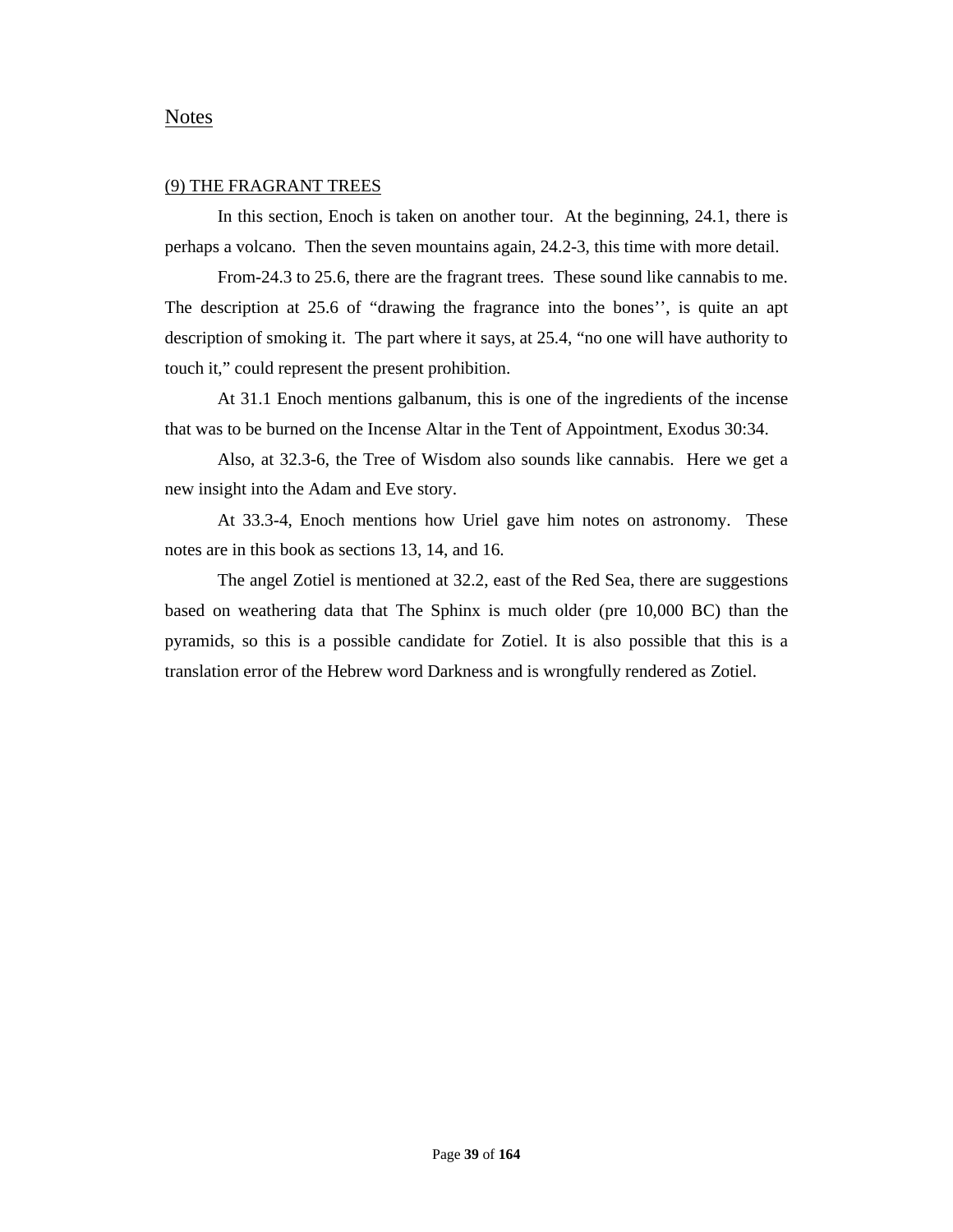# **(9) THE FRAGRANT TREES**

24.1 From there I went to another place of the Earth and he showed me a mountain of fire that blazed day and night.

24.2 I went towards it and saw seven magnificent mountains. All were different from one another, and valuable and beautiful stones, and all were precious, and their appearance glorious, and their form was beautiful. Three towards the east one fixed firmly on another and three towards the south one on another, and deep and rugged valleys, none of which was near another.

24.3 And there was a seventh mountain, in the middle of these, and in their height they were all like the seat of a throne and fragrant trees surrounded it.

24.4 There was among them a tree such as which I have never smelled, and none of them, or any others, were like it. It smells more fragrant than any fragrance, and its leaves, and its flowers, and its wood never wither. Its fruit is excellent, and its fruit is like clusters of dates on a palm.

24.5 Then I said: "Look at this beautiful tree! So beautiful to look at, and pleasant are its leaves, and its fruit very delightful in appearance."

24.6 Then Michael, one of the Holy and Honoured Angels, who was with me, and was in charge of them,

25.1 answered me and said to me: "Enoch, why do you ask me about the fragrance of this tree, and why do you inquire to learn?"

25.2 Then I, Enoch, answered him saying: "I wish to learn about everything, but especially about this tree."

25.3 And he answered me, saying: "This high mountain, which you saw, whose summit is like the Throne of the Lord, is the throne where the Holy and Great One, the Lord of Glory, the Eternal King, will sit, when he comes down to visit the Earth for good.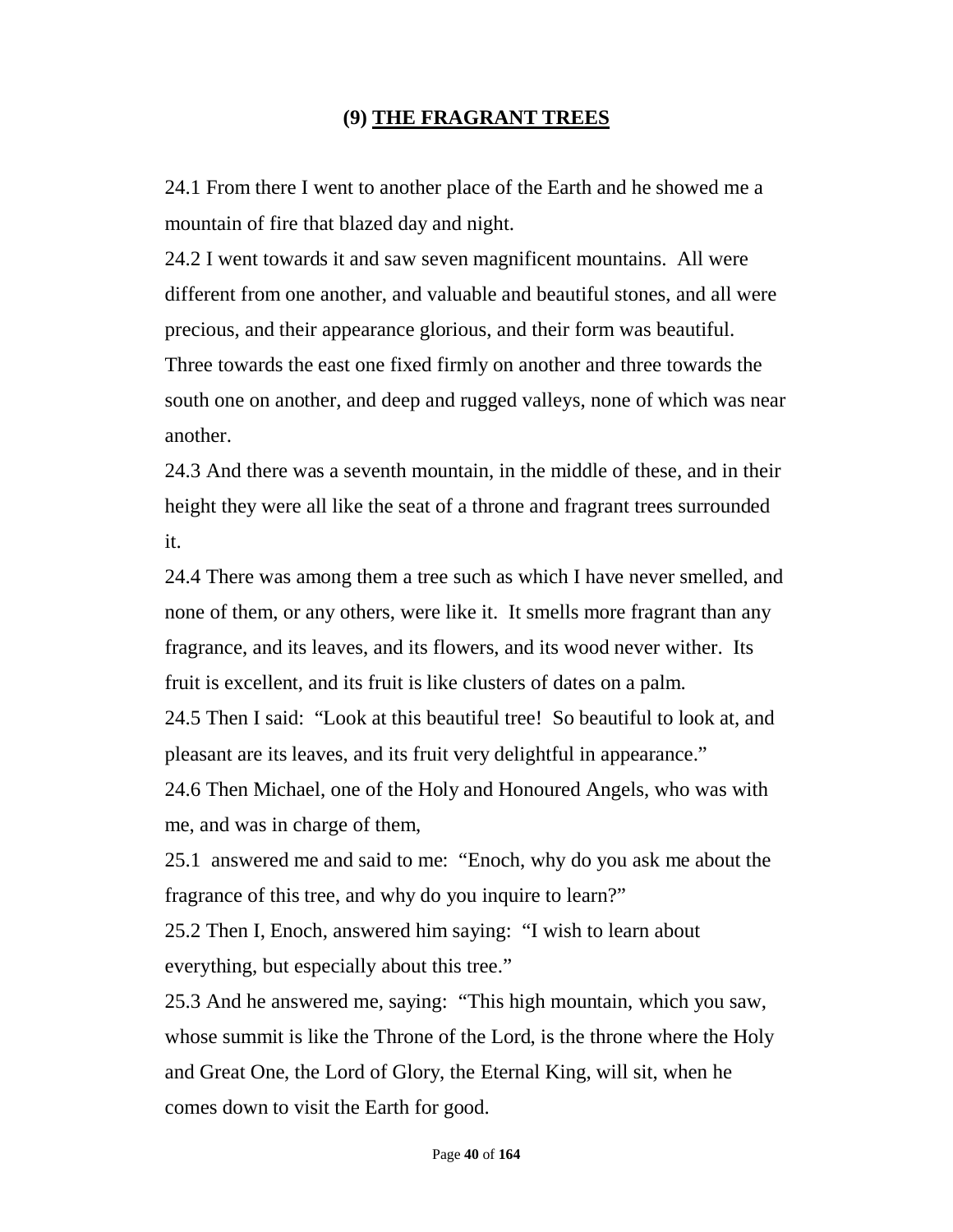25.4 And this beautiful and fragrant tree, and no creature of flesh has authority to touch it until the great judgment, when he will take vengeance on all and bring everything to an end forever, this will be given to the righteous and the humble.

25.5 From its fruit, life will be given to the Elect; towards the north it will be planted, in a Holy place, by the house of the Lord, the Eternal King. 25.6 Then they will rejoice with joy and be glad in the Holy place. They will each draw the fragrance of it into their bones, and they will live a long life on earth, as your fathers lived. And in their days sorrow, pain, labor and punishment, will not touch them."

25.7 Then I blessed the Lord of Glory, the Eternal King, because he has prepared such things for righteous men, and has created such things, and said that they are to be given to them.

26.1 And from there, I went to the middle of the earth, and saw a blessed, well-watered place, which had branches, which remained alive, and sprouted from a tree, which had been cut down.

26.2 There I saw a holy mountain, and under the mountain, to the east of it, there was water, and it flowed toward the south.

26.3 And towards the east, I saw another mountain, which was of the same height, and between them, there was a deep and narrow valley; and in it, a stream ran by the mountain.

26.4 To the west of this one, was another mountain, which was lower than it was and not high; and under it, there was a valley between them. And there were other deep and dry valleys at the end of the three mountains.

26.5 And all the valleys were deep and narrow, of hard rock, and trees were planted on them.

26.6 And I was amazed at the rock, and I was amazed at the valley; I was very much amazed.

27.1 Then I said: "What is the purpose of this blessed land, which is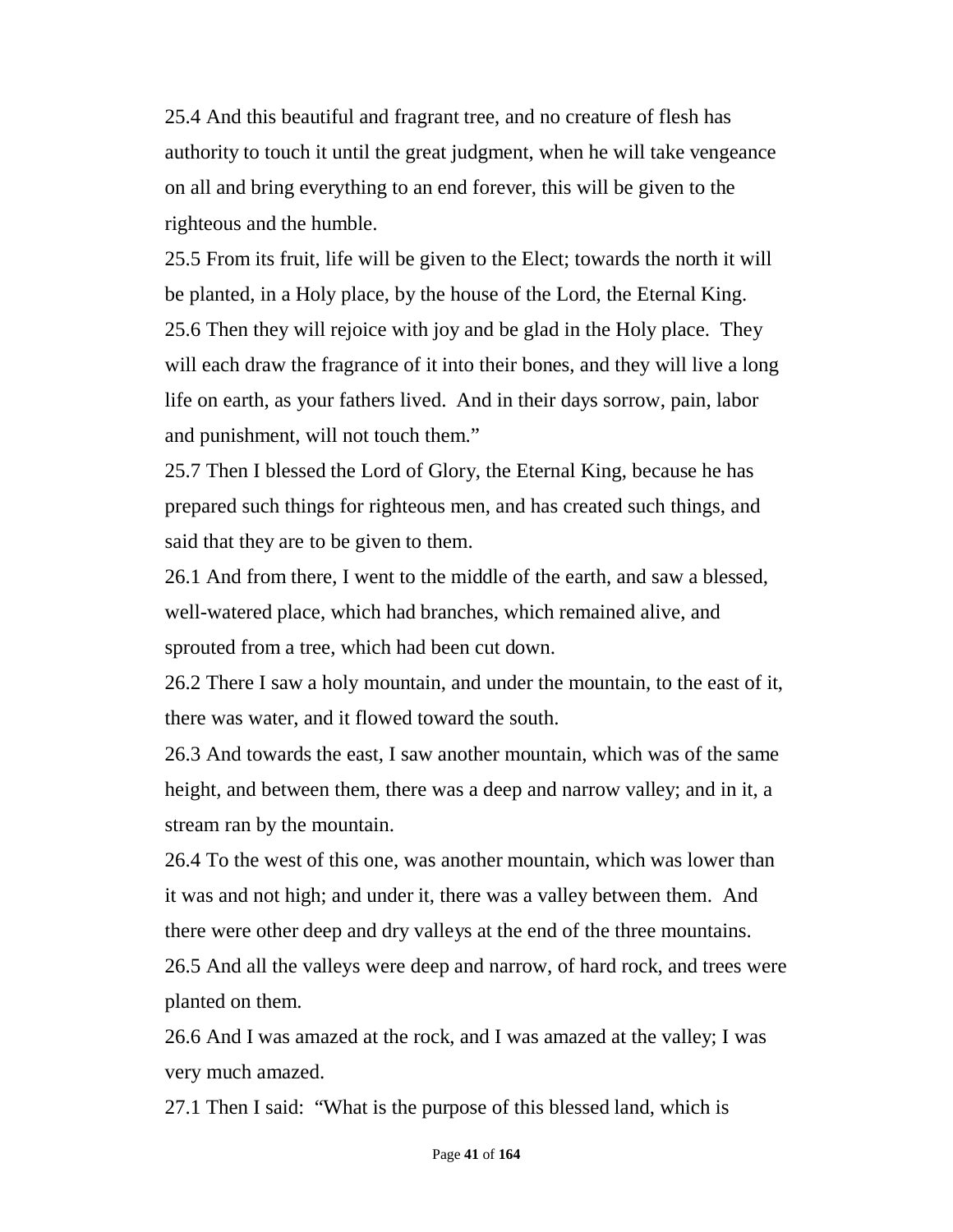completely full of trees, and of this accursed valley in the middle of them?" 27.2 Then Raphael, one of the Holy Angels who was with me, answered me, and said to me: "This accursed valley is for those who are cursed forever. Here all will be gathered together who speak with their mouths against the Lord, words that are not fitting, and say hard things about His Glory. Here they will gather them together, and here will be their place of judgment.

27.3 And in the last days, there will be the spectacle of the righteous judgment upon them, in front of the righteous, forever. For here, the merciful will bless the Lord of Glory the Eternal King.

27.4 In the days of the judgment on them they will bless Him, because of his mercy, according as He has assigned to them their lot."

27.5 Then I myself blessed the Lord of Glory, I addressed Him, and I remembered His majesty, as was fitting.

28.1 And from there, I went towards the east, among the desert mountains, and I saw a vast plain, and it was solitary.

28.2 But it was full of trees and plants from this seed and water gushed out over it from above.

28.3 The torrent, which flowed towards the northwest, seemed abundant, and from all sides, there went up spray and mist.

29.1 Then I went to another place, away from the wilderness; I came near to the east of this mountain.

29.2 There I saw Trees of Judgment, especially vessels of the fragrance of incense and myrrh, and the trees were not alike.

30.1 And above it, above these, above the mountains of the east, and not far away, I saw another place, valleys of water, like that which does not fail.

30.2 And I saw a beautiful tree, its fragrance was like that of the mastic.

30.3 And by the banks of these valleys I saw fragrant cinnamon. And beyond those valleys I came towards the east.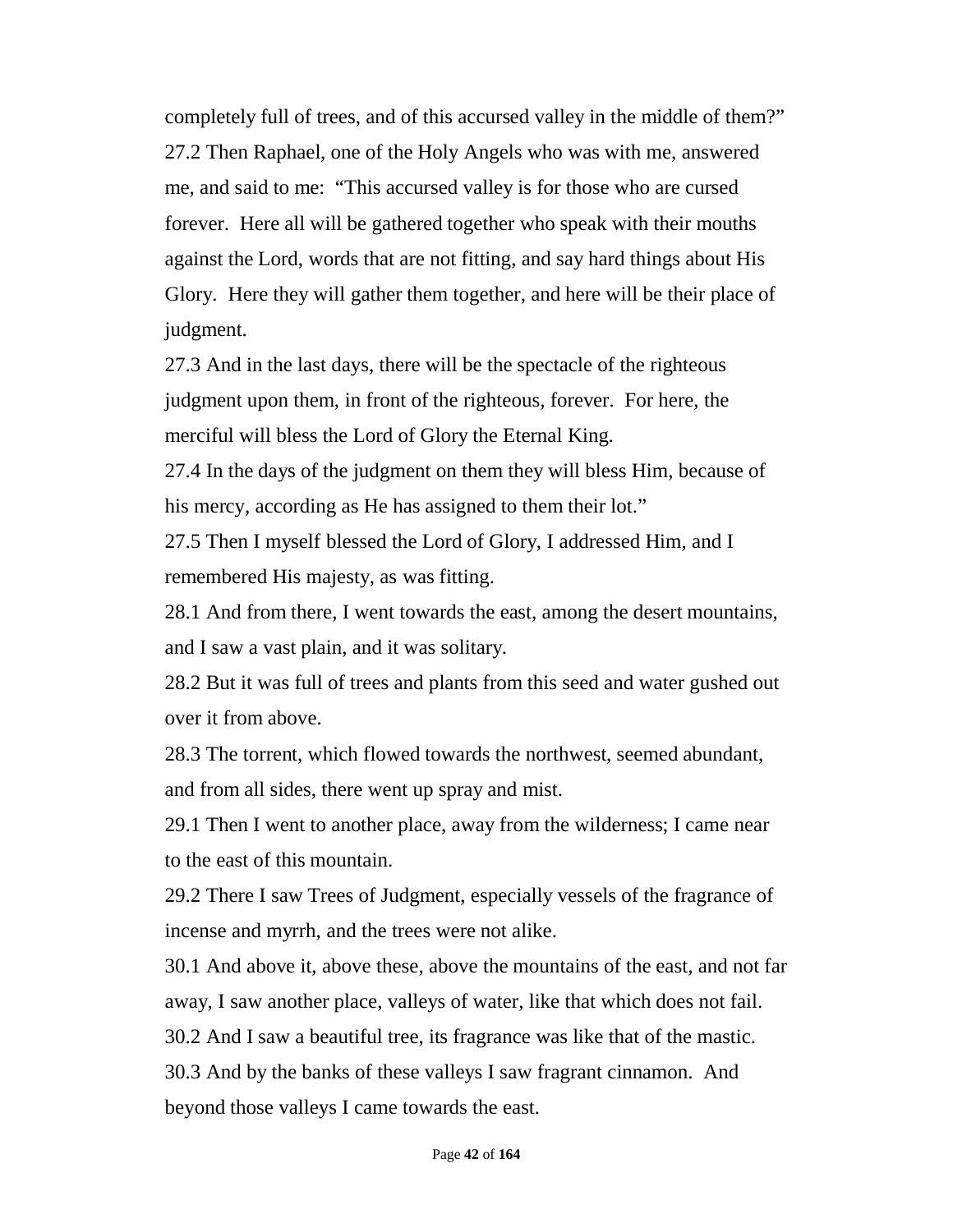31.1 Then I saw another mountain, on which there were trees, and there flowed out water, and there flowed out from it, as it were, a nectar whose name is styrax and galbanum.

31.2 Beyond this mountain I saw another mountain, and on it there were aloe trees, and those trees were full of a fruit, which is like an almond, and is hard.

31.3 And when they take this fruit, it is better than any fragrance.

32.1 And after these fragrances, to the north-east, as I looked over the mountains, I saw seven mountains full of fine nard, and fragrant trees of cinnamon and pepper.

32.2 And from there, I went over the summits of those mountains, far away to the east, and I went over the Red Sea, and I was far from it, and I went over the darkness from it.

32.3 I came to Paradise, the Garden of Righteousness, and I saw beyond those trees many large trees growing there, sweet smelling, large, very beautiful and glorious, the Trees of Wisdom, from which they eat and know great wisdom.

32.4 It is like the carob tree, and its fruit is like clusters of grapes on a vine, very beautiful, and the smell of this tree spreads and penetrates afar. 32.5 And I said: "This tree is beautiful! How beautiful and pleasing is its appearance!"

32.6 Then the Holy Angel Raphael, who was with me, answered me and said to me: "This is the Tree of Wisdom, from which your old father and aged mother, who were before you, ate and learned wisdom; and their eyes were opened, and they knew that they were naked. And they were driven from the garden."

33.1 And from there I went to the ends of the earth, and I saw large animals there, each different from the other, and also birds, which differed in form, beauty, and call, each different from the other.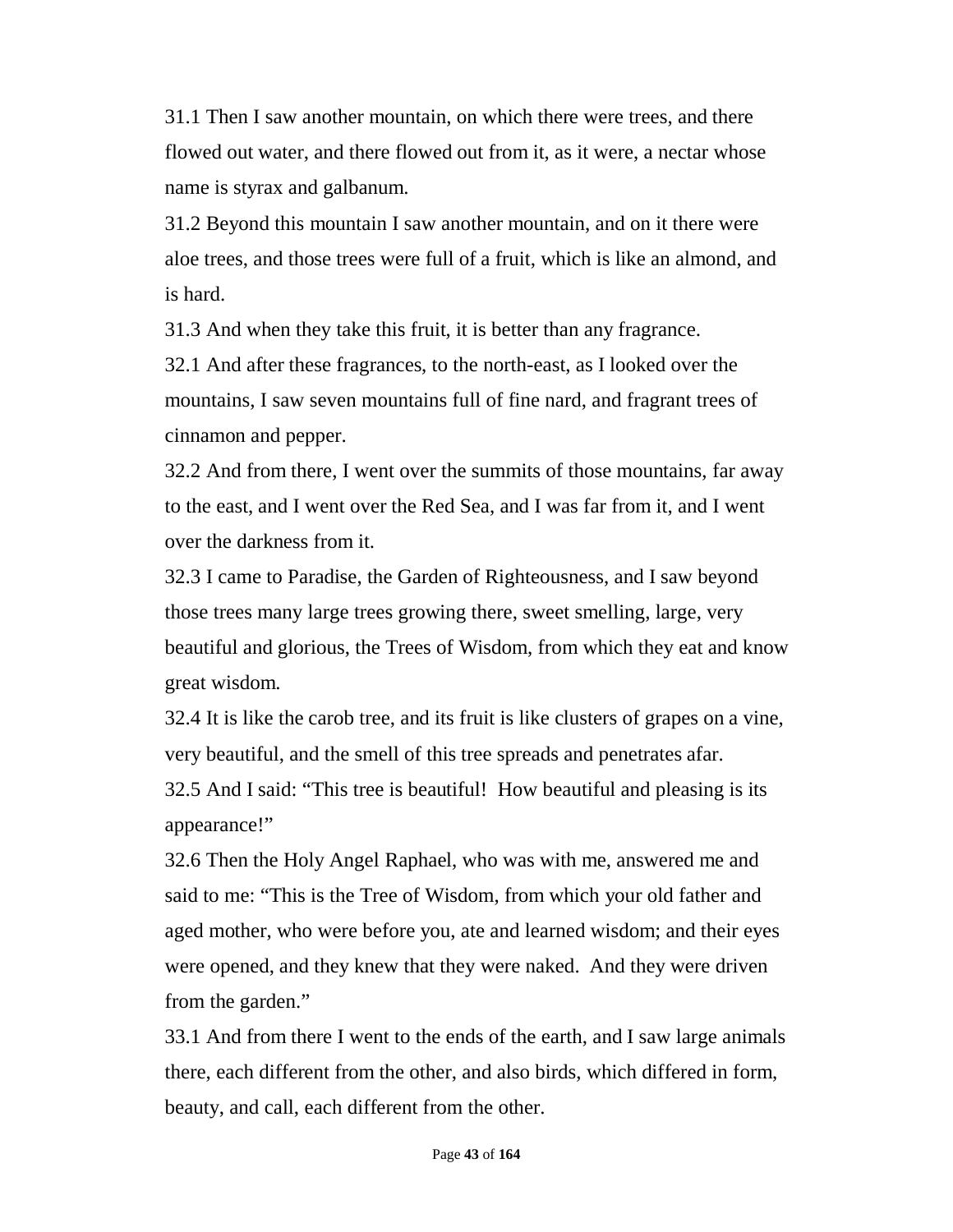33.2 And to the east of these animals, I saw the ends of the Earth, on which Heaven rests, and the open Gates of Heaven.

33.3 I saw how the stars of Heaven come out, and counted the Gates out of which they come, and wrote down all their outlets, for each one, individually, according to their number. And their names, according to their constellations, their positions, their times, and their months, as the Angel Uriel, who was with me, showed me.

33.4 He showed me everything, and wrote it down, and also their names he wrote down for me, according to the correspondence to their set times. 34.1 From there I went towards the north, to the ends of the Earth, and there I saw a great and glorious wonder at the ends of the whole Earth. 34.2 There I saw three Gates of Heaven; through each of them north winds go out; when they blow there is cold, hail, frost, snow, fog, and rain. 34.3 And from one Gate, it blows for good; but when they blow through the other two Gates, it is with force, and it brings torment over the earth, and they blow with force.

35.1 From there I went towards the west, to the ends of the Earth, and I saw there, as I saw in the east, three open Gates, as many Gates and just as many outlets.

36.1 From there I went towards the south, to the ends of the Earth, and there I saw three Gates of Heaven open; and the south wind, the mist, and the rain, and wind, come out from there.

36.2 And from there I went towards the east of the ends of Heaven, and there I saw the three eastern Gates of Heaven open, and above them, there were smaller Gates.

36.3 Through each of these smaller Gates, the stars of Heaven pass, and go towards the west, on the path that has been shown to them.

36.4 And when I saw, I blessed, and I will always bless the Lord of Glory, who has made Great and Glorious Wonders so that he might show the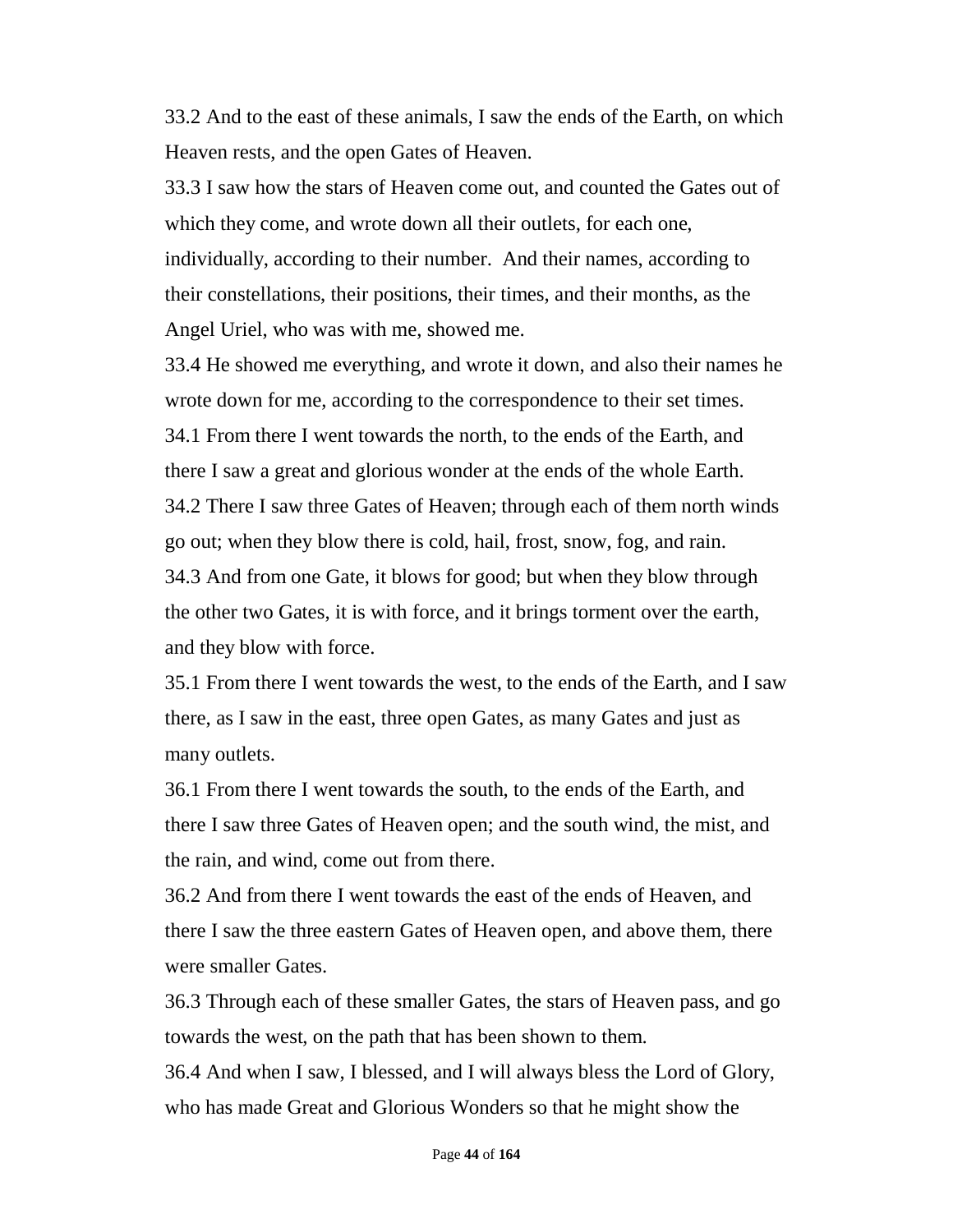greatness of His Work to His Angels, and to the souls of men, so that they might praise His Work. And so that all his creatures might see the work of His Power, and praise the great work of His Hands, and bless Him forever!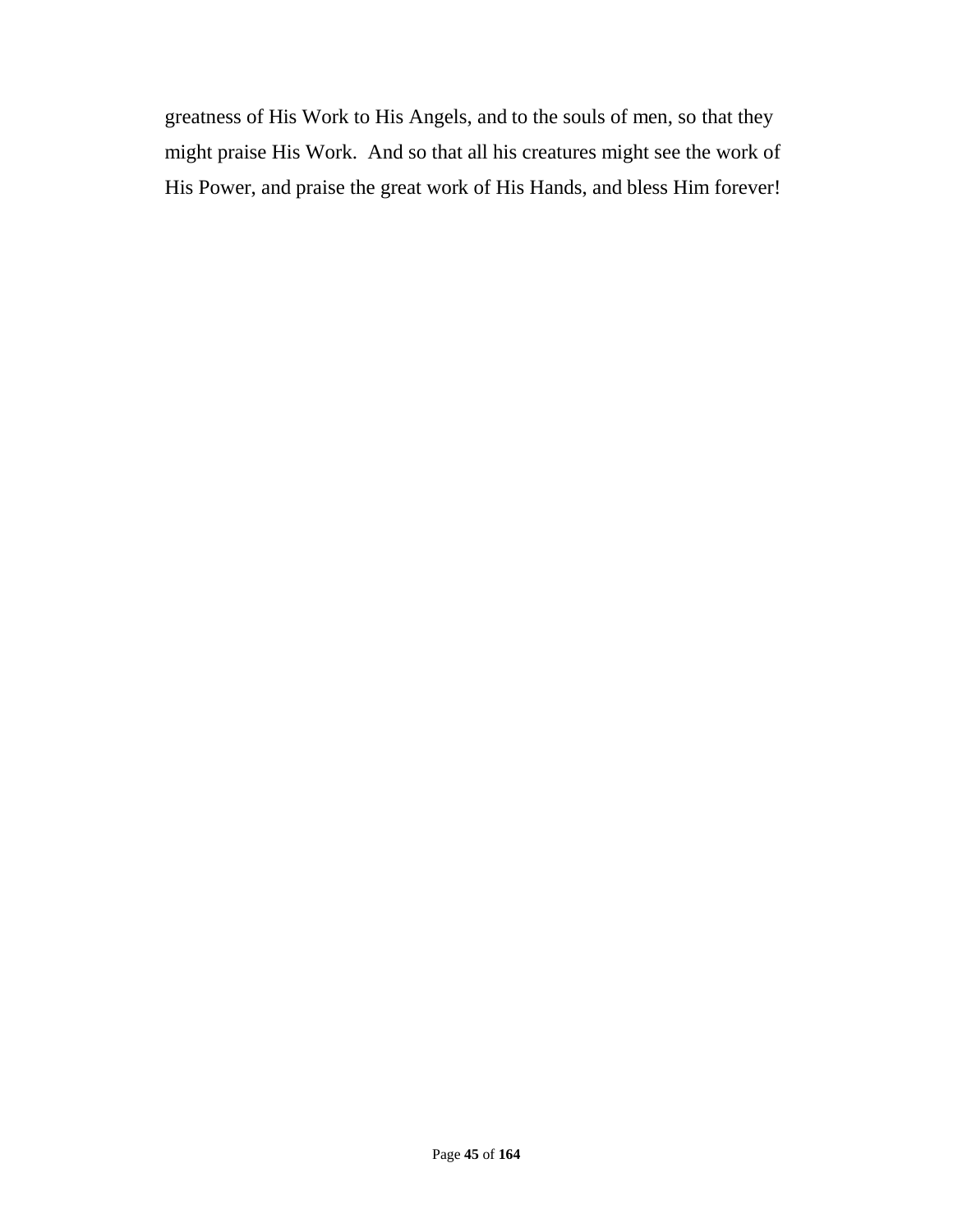## Notes

#### (10) THE BOOK OF METHUSELAH

This short section has many interesting features. The story is set some years later. Methuselah is now head of the family (since Enoch went off to live with the Angels, (see 81.6), a year after he wrote the book). Methuselah's son Lamech is now grown up, and his first son is born. At 106.2, we get a description of the child who will be named Noah.

It seems he had white or blonde hair, a red birthmark, and perhaps blue eyes. Even more surprising, at 106.5, we learn that this is what the Watchers look like. If some of the wives of Enoch's family were descended from the runaways, then Lamech could unfortunately have had an unexpectedly blonde-haired child.

Lamech is disturbed about his baby's unusual appearance, and goes to see Methuselah. This section seems to have been written by Methuselah, to reassure his son about the birth, written as though a reply from Enoch himself.

Methuselah claims he went and spoke to Enoch, but I suspect that this is just a device, in order to give enough authority to the message, so that Lamech can be reassured.

The naming of Noah at 107.3 is interesting, since it links the name to the word comfort. Noah still sounds like the Hebrew word for comfort, and a similar story is told at Genesis 5:29.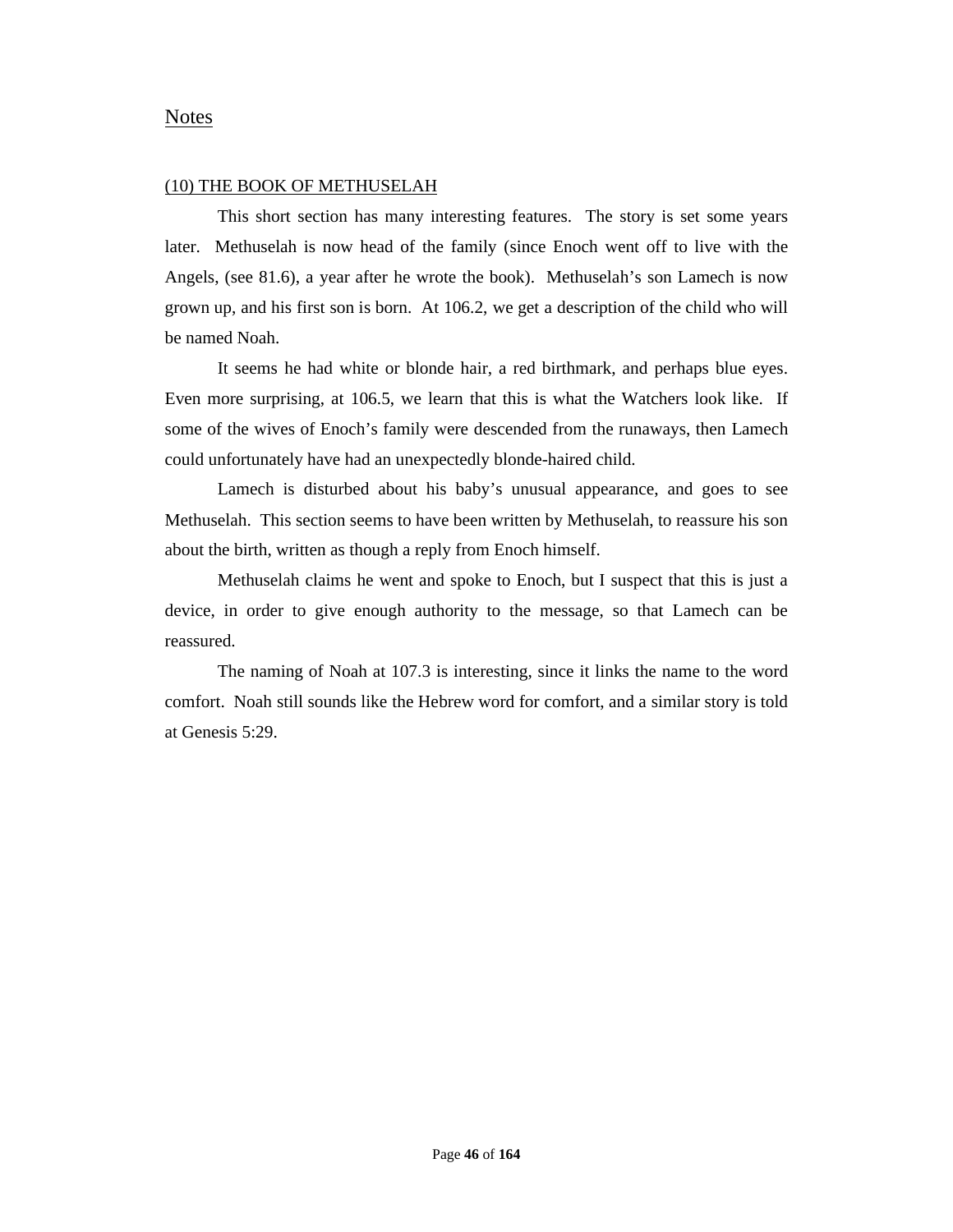# **(10) THE BOOK OF METHUSELAH**

106.1 After those days, my son Methuselah chose a wife for his son Lamech and she became pregnant by him and gave birth to a son.

106.2 And his body was white like snow, and red like the flower of a rose, and the hair of his head was white like wool. His eyes were beautiful and when he opened his eyes he made the whole house bright, like the Sun, so that the whole house was exceptionally bright.

106.3 And when he was taken from the hand of the midwife he opened his mouth and spoke to the Lord of Righteousness.

106.4 But his father Lamech was afraid of him, and fled, and went to his father Methuselah.

106.5 He said to him: "I have fathered a strange son; he is not like a man but is like the children of the Angels of Heaven, of a different type and not like us. And his eyes are like the rays of the Sun and his face glorious. 106.6 And it seems to me that he is not sprung from me but from the Angels and I am afraid that something extraordinary may be done on the earth in his days.

106.7 Now, my father, I am asking you and petitioning you, to go to our father Enoch, and learn the truth from him, for he dwells with the Angels." 106.8 When Methuselah heard the words of his son he came to me, at the ends of the Earth, for he had heard I was there. And he cried out, and I heard his voice and went to him. And I said to him: "I am here my son, for you have come to me."

106.9 And he answered me and said: "I have come to you because of a great matter, and because of a disturbing vision, have I come here. 106.10 Now hear me, my father, for a child has been born to my son Lamech, whose form and type are not like the type of a man. His colour is whiter than snow, and redder than the flower of the rose, and the hair of his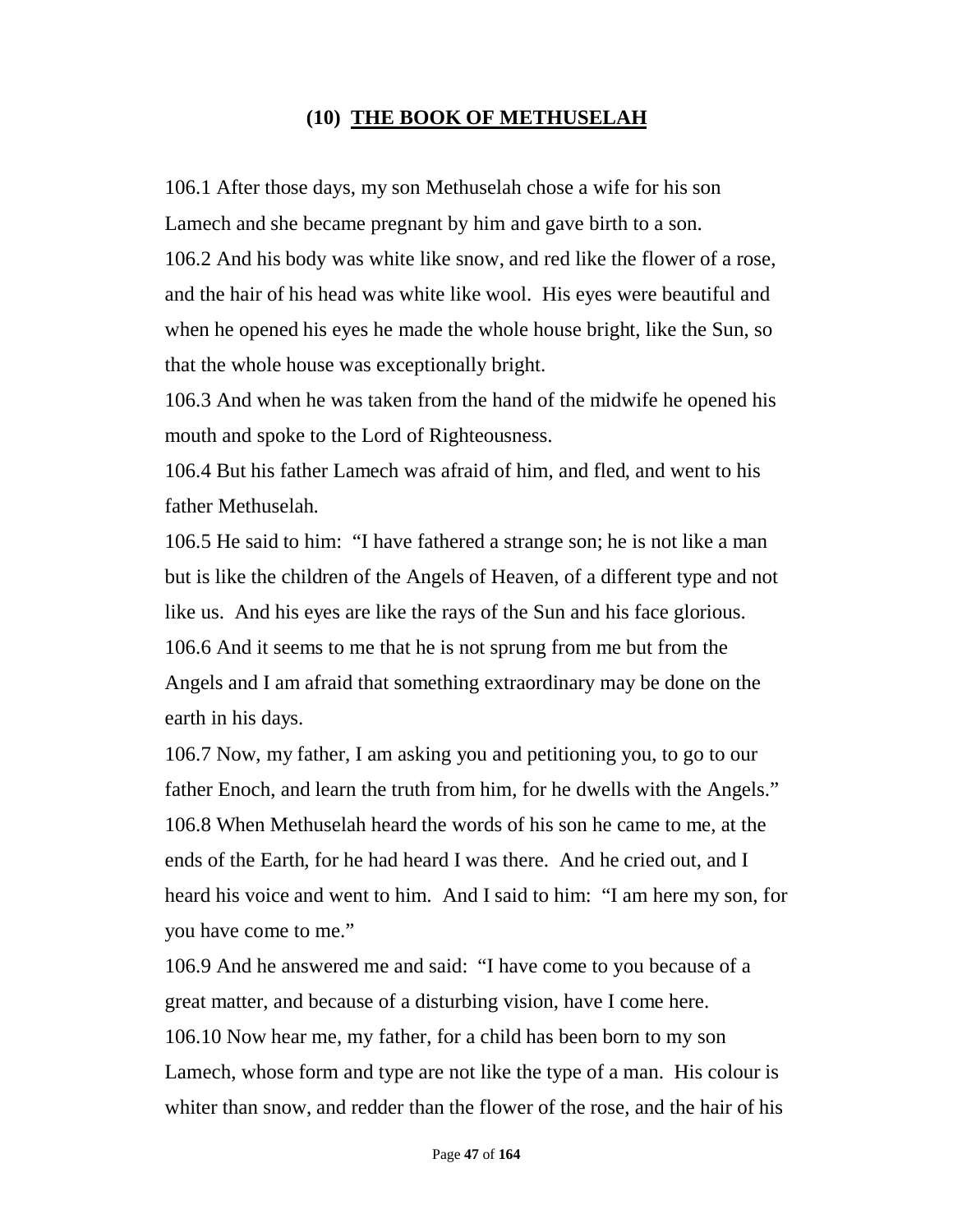head is whiter than white wool. His eyes are like the rays of the Sun; and he opened his eyes and made the whole house bright.

106.11 When he was taken from the hand of the midwife, he opened his mouth, and blessed the Lord of Heaven.

106.12 His father Lamech was afraid and fled to me. And he does not believe he is sprung from him but thinks him to be from the Angels of Heaven. And I have come to you, so that you may make known to me the truth."

106.13 Then I, Enoch, answered and said to him: "The Lord will do new things on Earth, and this I have already seen in a vision, and made known to you. For in the generation of my father, Jared, some from the height of Heaven transgressed the word of the Lord.

106.14 They committed sin and transgressed the law, and were promiscuous with women, committing sin with them, and have married some of them, and have fathered children by them.

106.15 Therefore there will be great destruction over the whole Earth, and there will be a great flood, and there will be great destruction for one year. 106.16 But this child, who has been born to you, will be left on the Earth, and his three sons will be saved with him. When all the men who are on the Earth die, he and his sons will be spared.

106.17 They have fathered giants on the Earth, not of spirit, but of flesh, and there is great wrath on Earth, but the Earth will be cleansed of all corruption.

106.18 Now make known to your son Lamech that the one who has been born is truly his son. Call his name Noah, for he will be a remnant for you and he and his sons will be saved from the destruction which is coming on the earth because of all the sin and all the iniquity, which will be committed on the Earth in his days.

106.19 But after this, there will be yet greater iniquity than that which was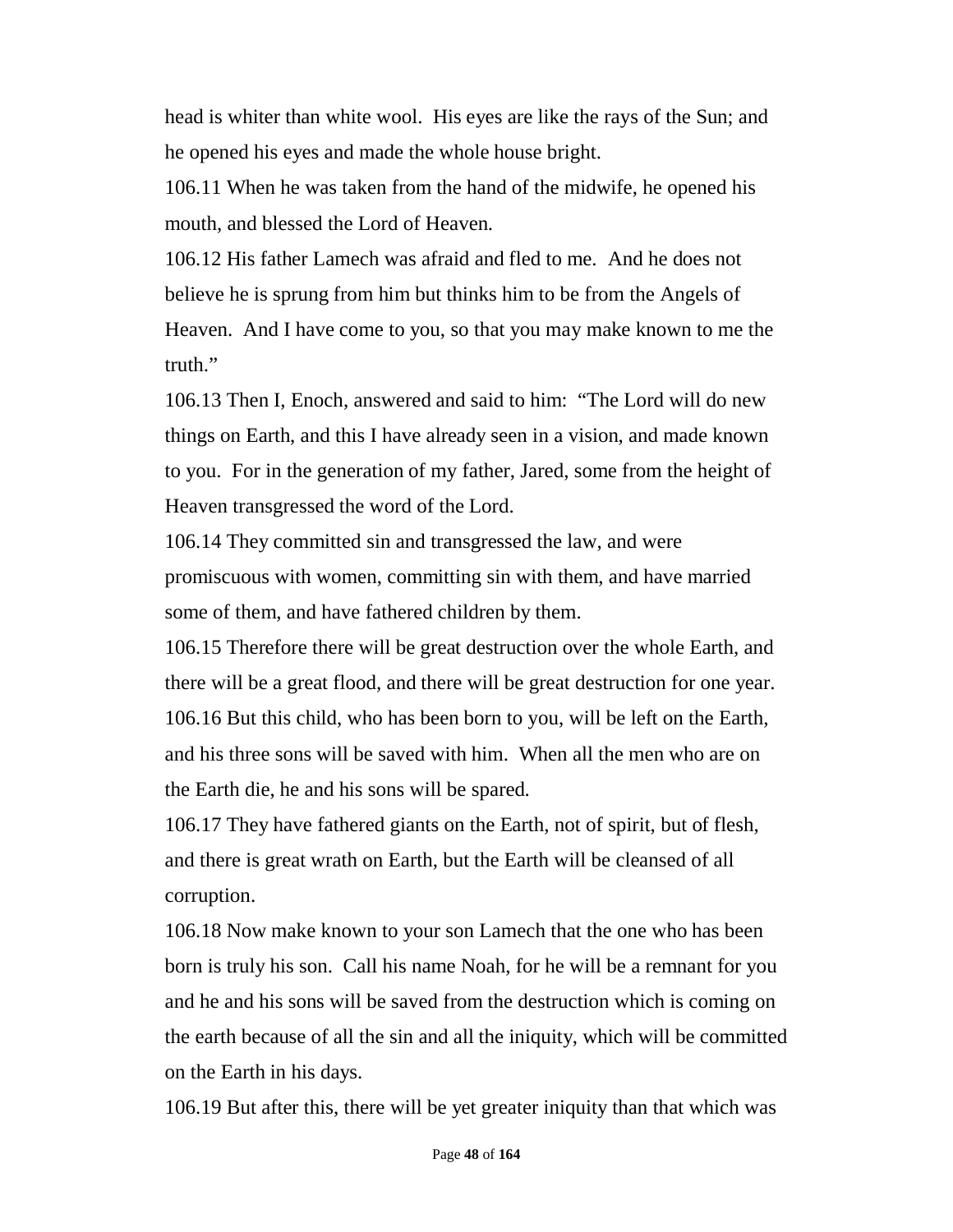committed on the earth before. For I know the mysteries of the Holy Ones, for the Lord showed them to me and made them known to me, and I read them in the Tablets of Heaven.

107.1 And I saw written on them, that generation upon generation will do wrong, until a generation of righteousness arises, and wrongdoing will be destroyed, and sin will depart from the earth, and everything good will come upon it.

107.2 Now, my son, go, make known to your son Lamech, that this child that has been born, is truly his son, and this is no lie.

107.3 When Methuselah heard the words of his father Enoch, who showed him these secrets, he returned, having seen him, and called the name of that child Noah; for he will comfort the Earth after all the destruction.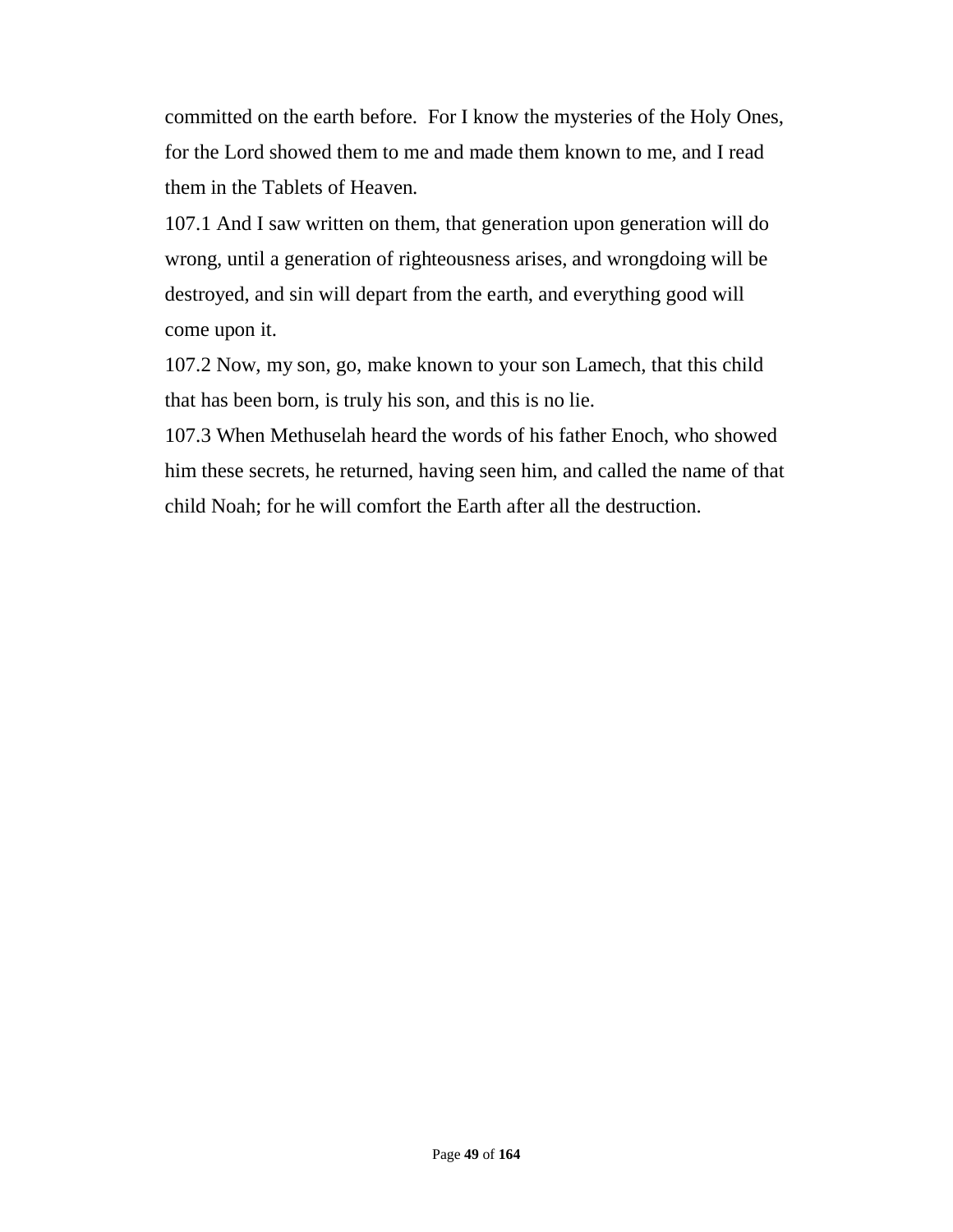## Notes

#### (11) THE BOOK OF NOAH

Noah's book was probably written when he was the head of the family and like Methuselah he claims to speak with Enoch. He seems to have written this before the flood; and once again there are some interesting details.

The most important passage is at 67.2. This indicates that the boat is being constructed at the time of writing. Noah may have written this piece in order to persuade his sons to come and live with him, inside "the wooden structure." Noah may not have seen a boat like this before, and perhaps was not sure what to call it.

There seems to be a background of unusual geological events. At the beginning, 65.1, Noah says the earth has tilted, later, at 67.11, he says the Hot Springs became cold. This does fit with the theories of Charles Hapgood in his book 'The Path of the Pole' where he suggests that the huge ice melt (that probably caused the flood) occurred when the poles shifted – perhaps due to an impact from space. The North Pole shifted from Hudson's Bay to its present position. At 65.3 Noah says the earth is 'afflicted and shaken' and he does seem quite alarmed by it.

There is also talk of molten metal and a smell of sulphur, 67.6, but this may be pollution from the metalworking described at 65.7. Production of metals, and weapons, may have become quite large scale by Noah's time.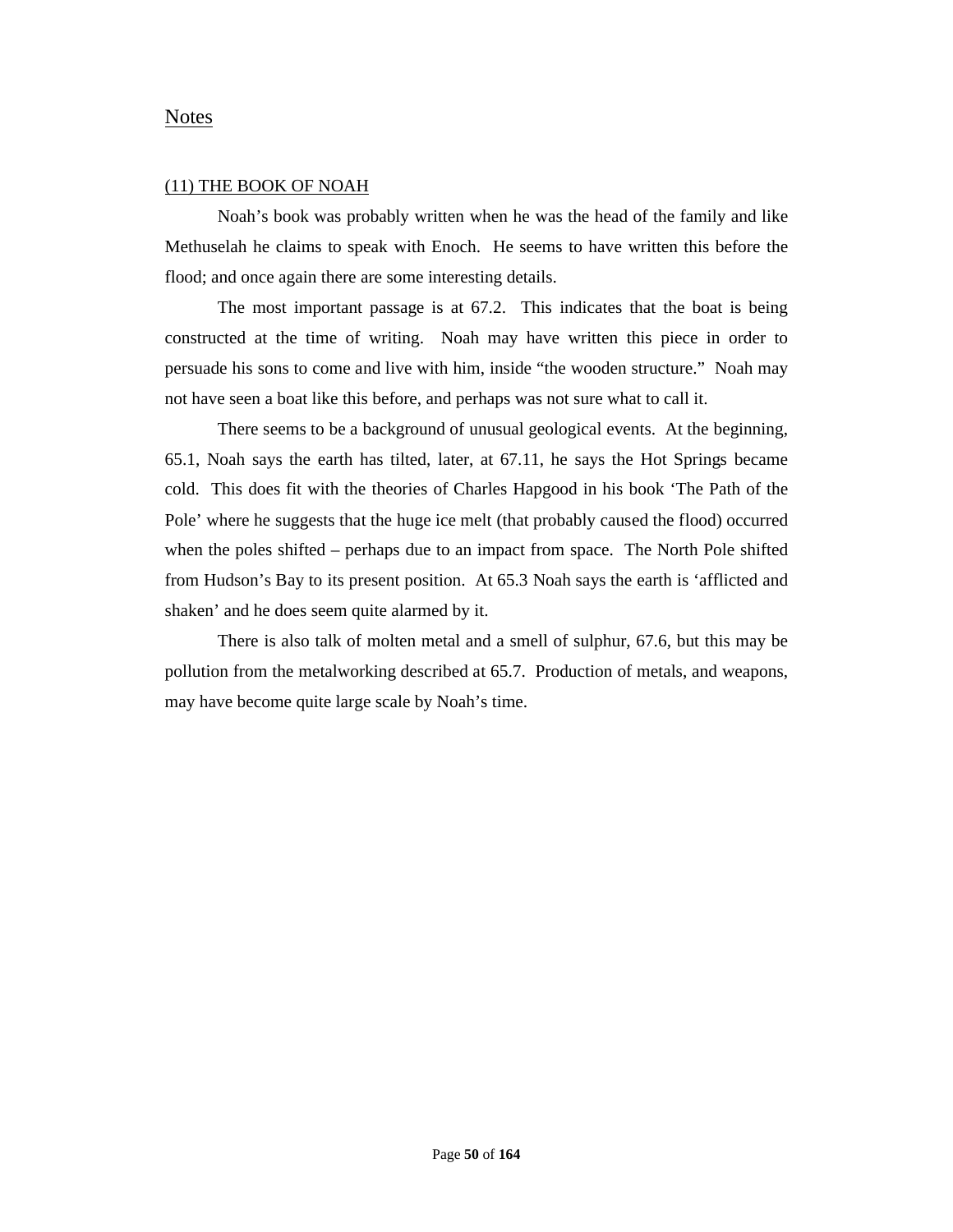# **(11) THE BOOK OF NOAH**

65.1 In the days before the deluge, Noah saw the Earth had tilted and that its destruction was near.

65.2 And he set off from there and went to the ends of the Earth and cried out to his great-grandfather Enoch; and Noah said three times in a bitter voice: "Hear me, hear me, hear me!"

65.3 And he said to him: "Tell me, what is it that is being done on the Earth, that the Earth is so afflicted and shaken, for I fear I will be destroyed with it!"

65.4 And immediately there was a great disturbance on the Earth and a voice was heard from Heaven and I fell upon my face.

65.5 Then my great-grandfather Enoch came, stood by me, and said to me: "Why did you cry out to me with such bitter crying and weeping?

65.6 A command has gone out from the Lord against those who dwell upon the dry ground that this must be their end. For they have learned all the secrets of the Angels, and all the wrongdoings of Satan, and all of their secret powers, and all the power of those who practice magic arts, the power of enchantments, and the power of those who cast molten images for all the Earth.

65.7 And further, how silver is produced from the dust of the earth and how soft metal occurs on the earth.

65.8 For lead and tin are not produced from the earth, like the former; there is a spring which produces them, and an Angel who stands in it, and that Angel distributes them."

65.9 After this, my great-grandfather Enoch took hold of me with his hand, and raised me, and said to me: "Go, for I have asked the LORD of Hosts about this disturbance on the earth."

65.10 And he said to me: "Because of their iniquity, their judgment has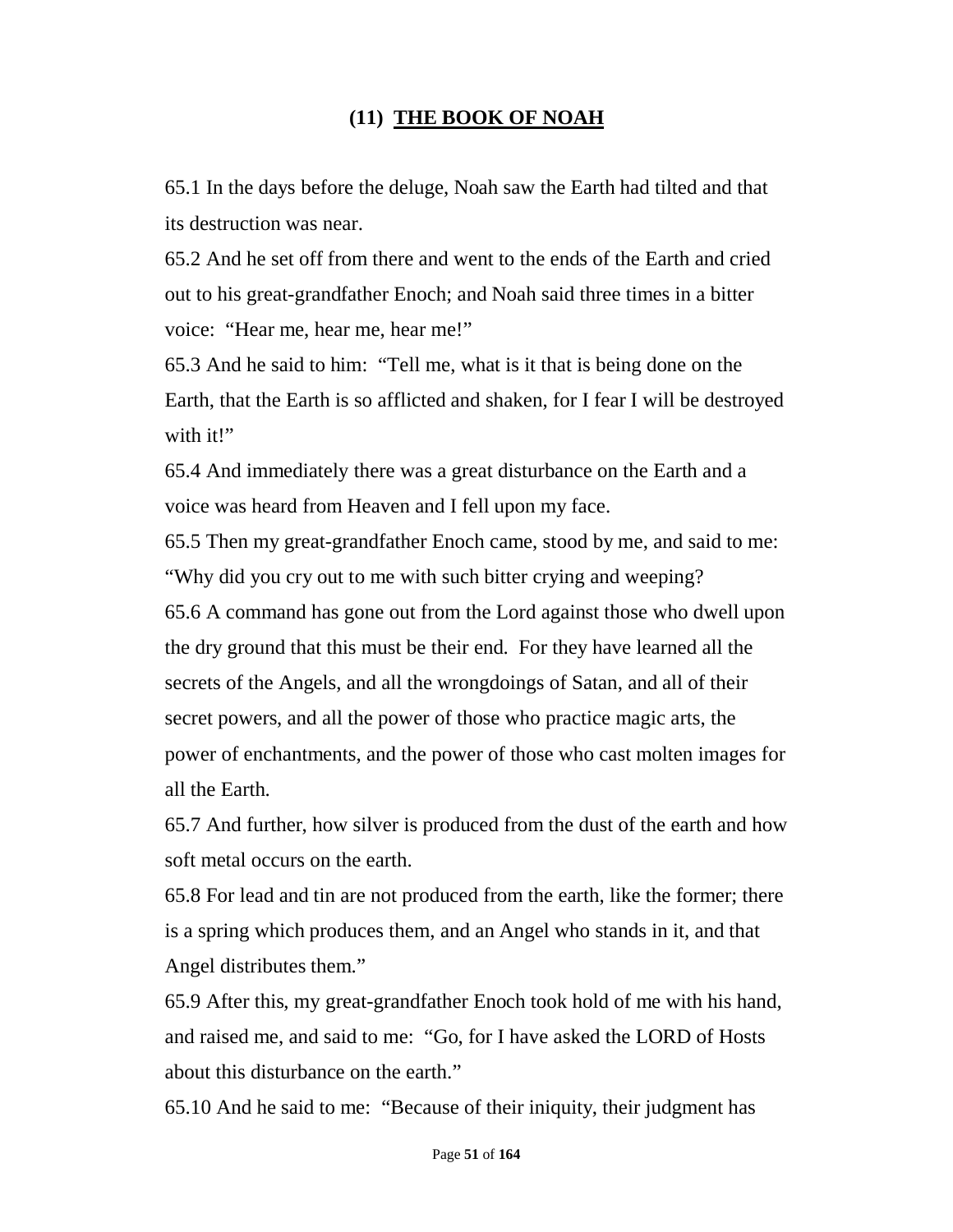been completed, and they will no longer be counted before me; because of the sorceries they have searched out and learned, the Earth and those who dwell upon it will be destroyed.

65.11 As for these, there will be no place of refuge forever, for they showed to them what is secret, and they have been condemned; but this is not so for you, my son; the LORD of Hosts knows that you are pure and innocent of this reproach concerning the secrets.

65.12 And he has established your name among the Holy, and will keep you from among those who dwell upon the dry ground; and he has destined your offspring in righteousness, to be kings, and for great honours. And from your offspring will flow out a spring of the Righteous and Holy without number forever."

66.1 And after this, he showed me the Angels of Punishment, who were ready to come and release all the forces of the water, which is under the earth, in order to bring judgment and destruction on all those who reside and dwell upon the dry ground.

66.2 And the LORD of Hosts commanded the Angels who were coming out, not to raise their hands, but to keep watch; for those Angels were in charge of the forces of the waters.

66.3 And I came out from before Enoch.

67.1 In those days, the word of the Lord came to me, and he said to me: "Noah, your lot has come up before me, a lot without discipline, a lot of love and uprightness.

67.2 And now the Angels are making a wooden structure, and when the Angels come out from that task, I will place my hand on it, and keep it safe. And a change will take place so that the dry ground may not remain empty. 67.3 And I will establish your offspring before me, forever and ever, and I will scatter those who dwell with you, over the face of the dry ground. I will not again put them to the test, on the face of the Earth, but they will be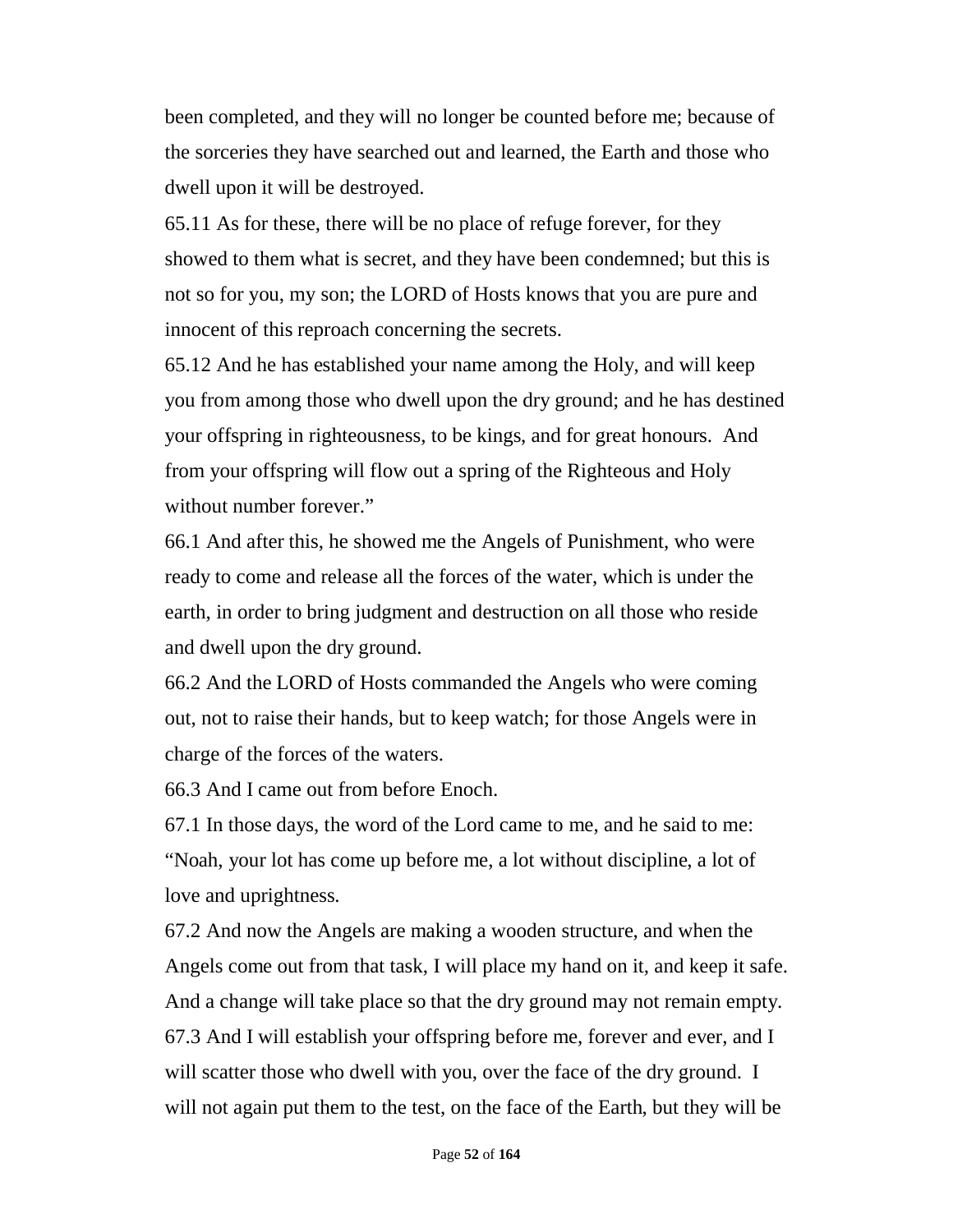blessed and increase on the dry ground in the name of the Lord."

67.4 Those Angels who showed iniquity will be locked up in that burning valley, which my great-grandfather Enoch had shown to me previously, in the west, near the mountains of gold and silver and iron and soft metal and tin.

67.5 I saw that valley, in which there was a great disturbance, and a heaving of the waters.

67.6 And when all this happened, from the fiery molten metal, and the disturbance, which disturbed the waters in that place, a smell of sulphur was produced, and this smell came from those waters. And that valley of the Angels, who led men astray, burns under the ground.

67.7 And through the valleys of that same area, flow out rivers of fire where those Angels will be punished, who led astray those on the dry ground.

67.8 In those days, those waters will serve the kings, and the mighty, and the exalted, and those who dwell upon dry ground, for the healing of soul and body, but also for the punishment of the spirit. Their spirits are so full of lust that they will be punished in their bodies, for they denied the LORD of Hosts. And they see their punishment every day yet they do not believe in His Name.

67.9 The more their bodies are burned, the more a change will come over their spirits, forever and ever; for no one can speak an idle word in front of the LORD of Hosts.

67.10 For judgment will come upon them, for they believe in the lust of their bodies, but deny the spirit of the Lord.

67.11 And those same waters will undergo a change in those days; for when those Angels are punished in those days, the temperature of those springs of water will change, and when the Angels come up, that water of the springs will change, and become cold.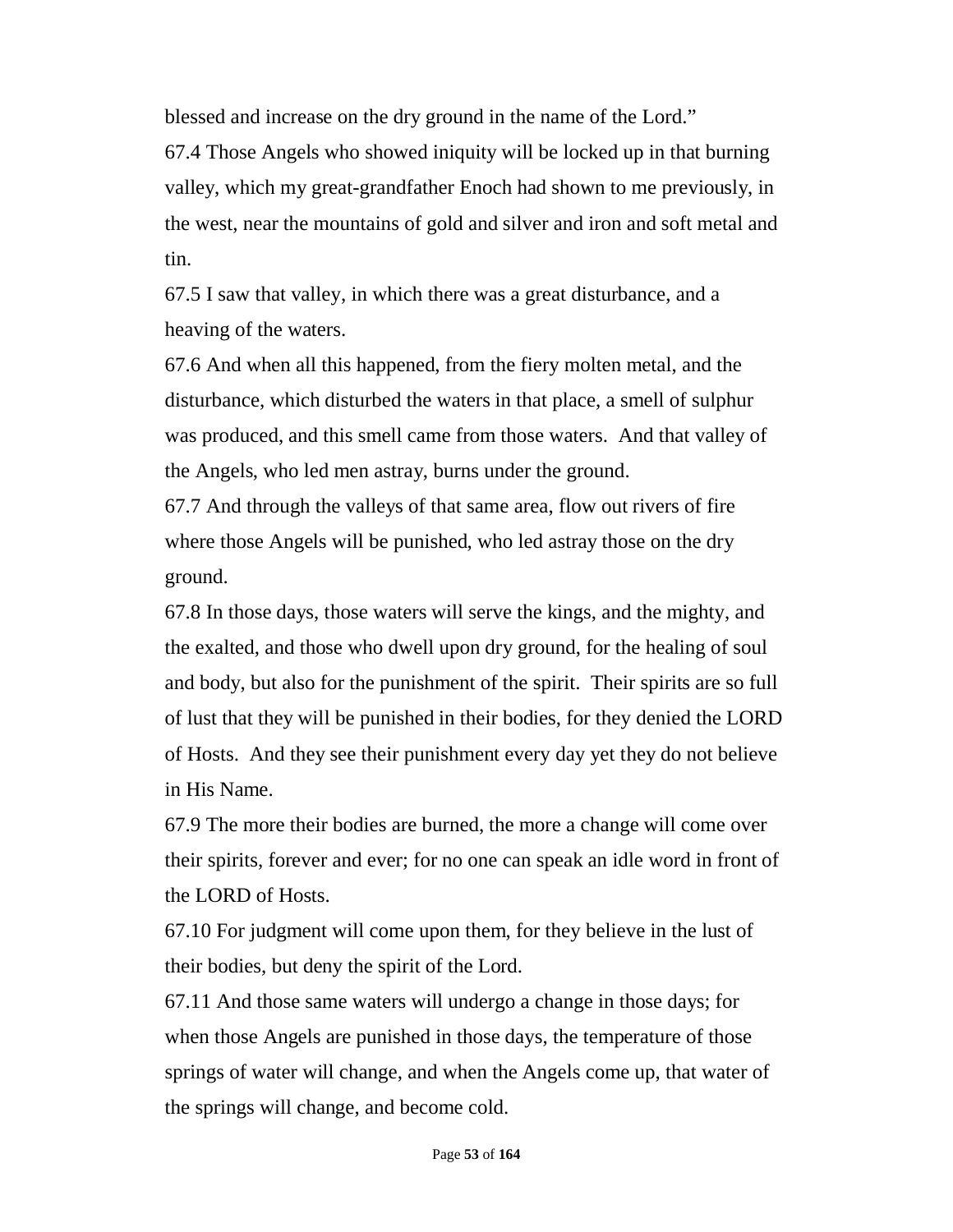67.12 Then I heard the Holy Michael answering and saying: "This judgment, with which the Angels are judged, is a testimony for the kings and the mighty who possess the dry ground.

67.13 For these waters of judgment serve for the healing of the bodies of the kings, and for the lust of their bodies; but they do not see, and do not believe, that these waters will change, and will become a fire which burns forever."

68.1 And after this, my great-grandfather Enoch gave me the explanation of all the secrets in a scroll, and the speeches that had been given to him; and he put them together for me, in the words of the Book of Speeches.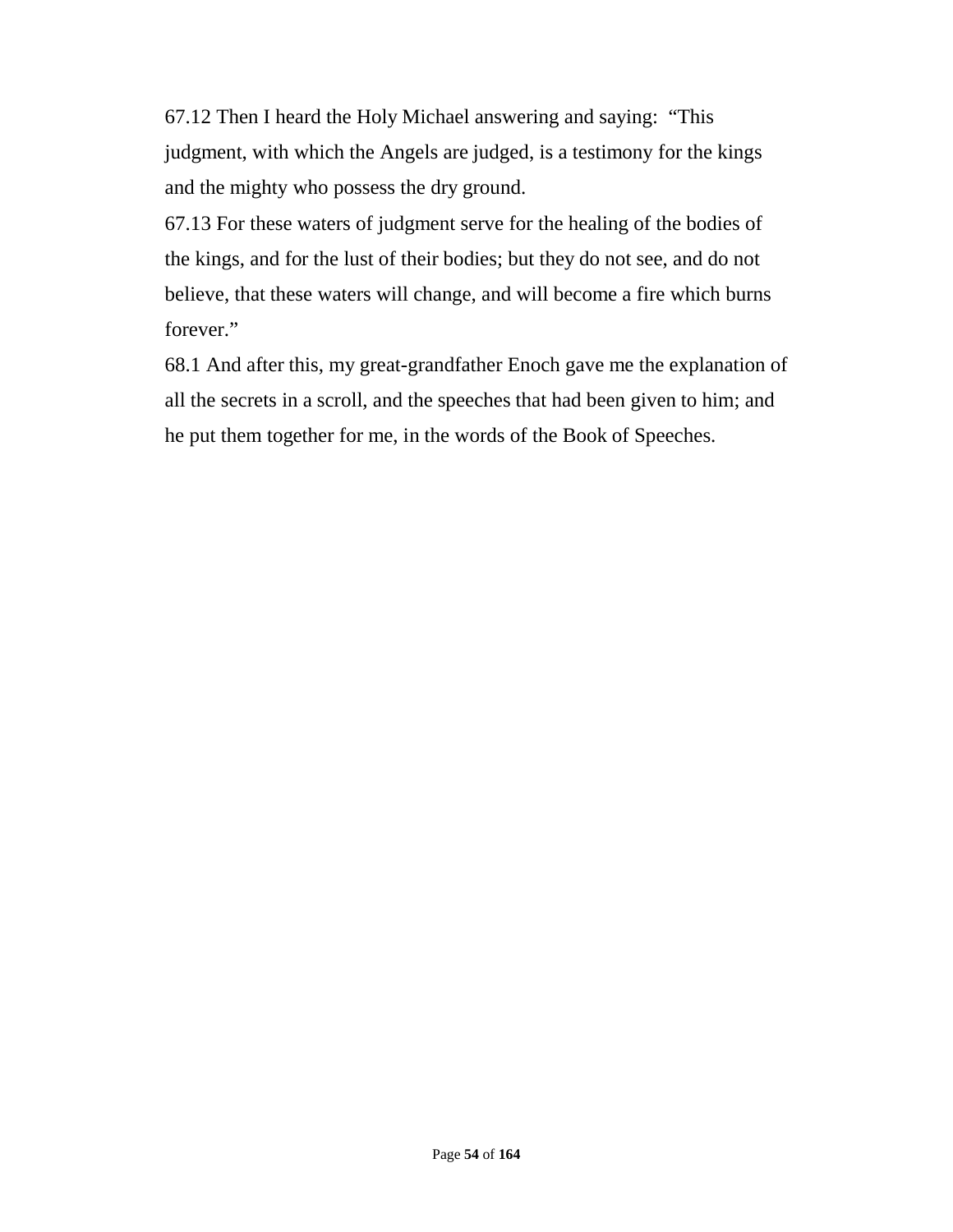## **Notes**

#### (12) THE BOOK OF SPEECHES

This part of Enoch's book is introduced by a quote from the "Holy One," at 37.3; this is the headman of the Watchers, and what he says is almost an apology. Enoch's speeches are actually three essays, which outline the future path of spiritual enlightenment, as explained to him by the Holy One.

The content of the second two speeches are similar; the main theme is a Messiah, who will bring guidance at the correct time. This eventually brings about an age of enlightenment, where the souls of the righteous can live in peace.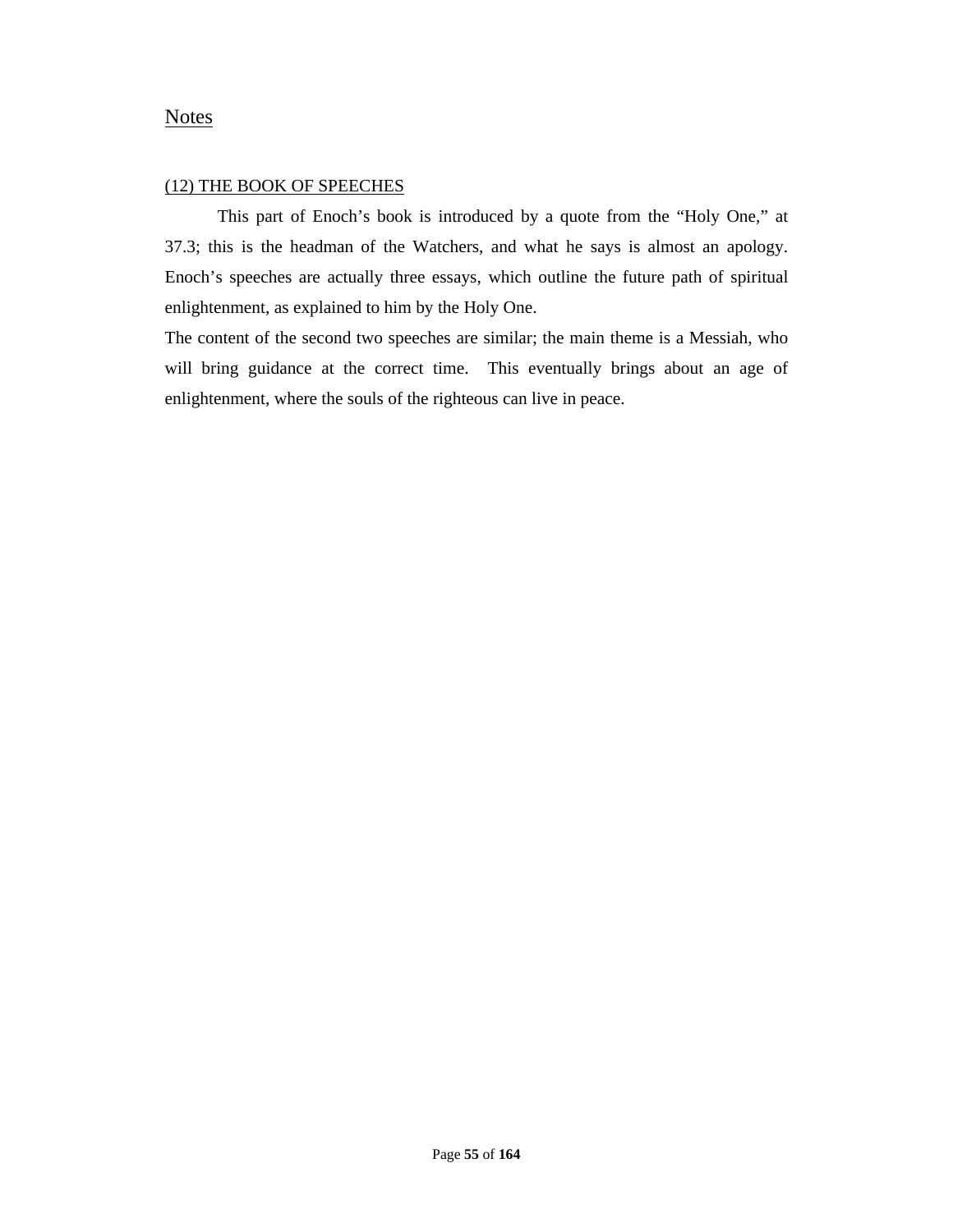# **(12) THE BOOK OF SPEECHES**

37.1 The second vision that he saw, the vision of wisdom, which Enoch, the son of Jared, the son of Mahalaleel, the son of Cainan, the son of Enosh, the son of Seth, the son of Adam, saw.

37.2 This is the beginning of the words of wisdom, which I raised my voice to speak, and say. "To those who dwell on dry ground: Listen, you men of old, and see, and also those who come afterward, to the words of the Holy One, which I will speak, in front of the LORD of Hosts."

37.3 "It would have been better to have said these things before, but from those who come after, we will not withhold the beginning of wisdom." 37.4 Until now, there has not been given by the LORD of Hosts such wisdom as I have received. In accordance with my insight, in accordance with the wish of the LORD of Hosts: by whom the lot of eternal life has been given to me.

37.5 And the three speeches were passed to me and I raised my voice, and said to those who dwell on the dry ground: -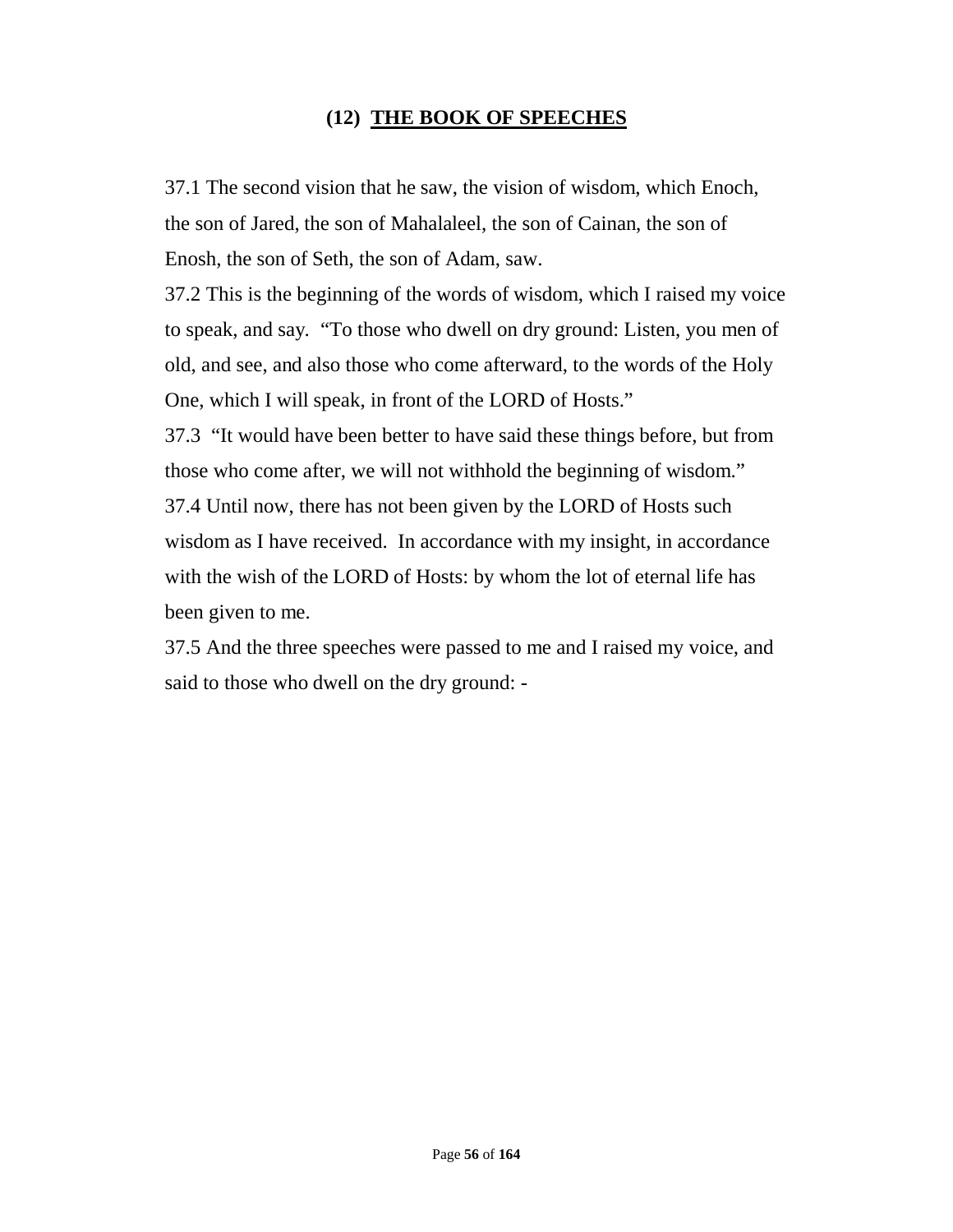## **Notes**

### The First Speech.

The first part of this speech is possibly a description of a holy place set in the future; Enoch seems to consider it a description of the Watchers home also, since at 39.8, he reveals that he is being allowed to live there, with them.

'Those who do not sleep' (see 39.12 and 71.7) are mentioned often. These are the seraphim, cherubim, and Ofannim, the non-human angels, who do not need to sleep. Enoch never describes them, so it is difficult to know what he had in mind.

Most of this speech is a description of how four of the Watchers showed Enoch everything.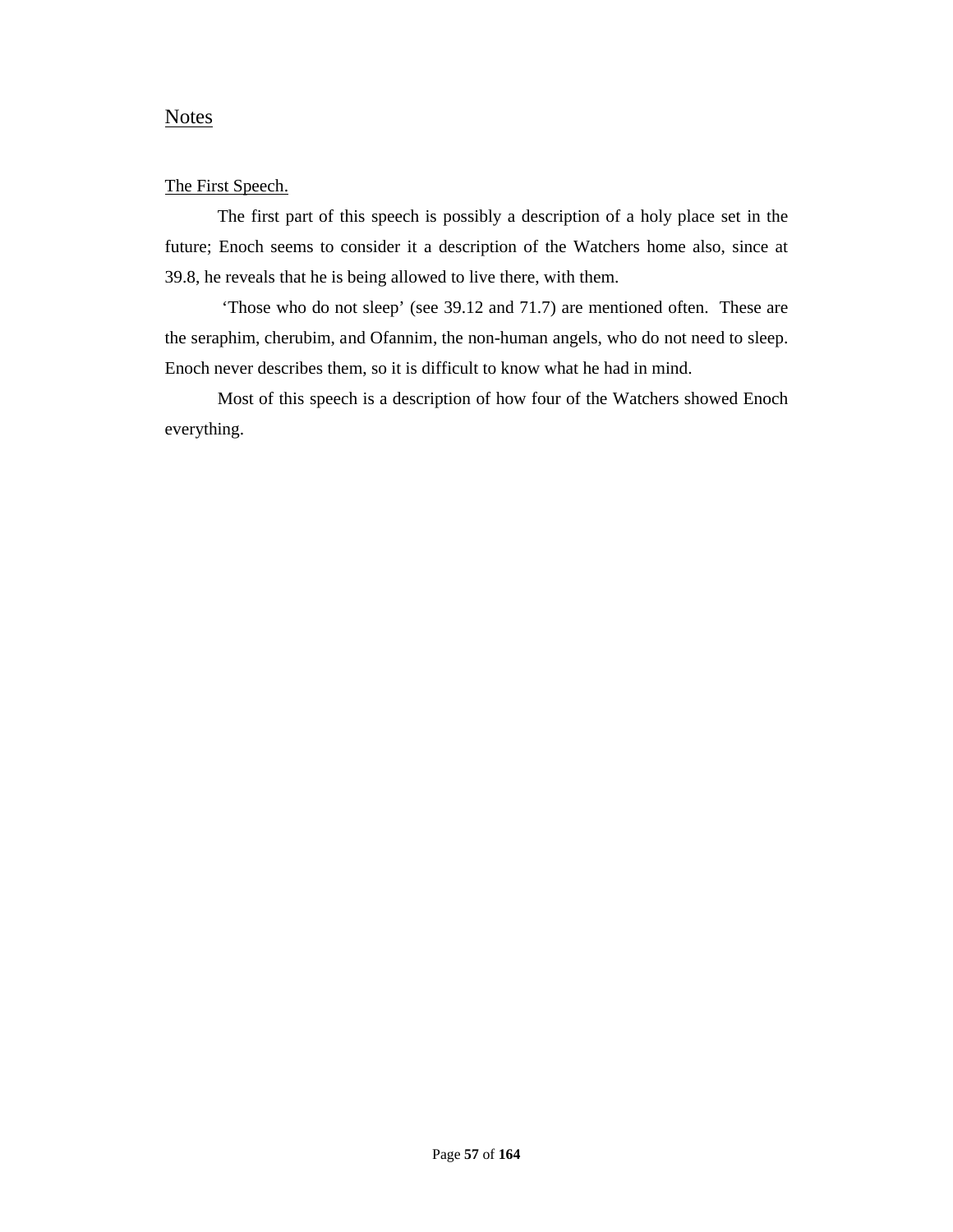# 38.1 **The First Speech**.

When the community of the righteous appears and the sinners are judged for their sins and are driven from the face of the dry ground.

38.2 When the Righteous One appears, in front of the Elect righteous, whose works are weighed by the LORD of Hosts. And when light appears to the righteous and Elect who dwell on the dry ground. Where will be the dwelling of the sinners? Where will be the resting-place of those who denied the LORD of Hosts? It would have been better for them, if they had not been born.

38.3 When the secrets of the righteous are revealed, the sinners will be judged, and the ungodly will be driven from the presence of the righteous and the Elect.

38.4 From then on, those who possess the earth will not be mighty and exalted. Nor will they be able to look at the face of the Holy ones, for the light of the Lord of the Spirits will have appeared on the face of the Holy, the righteous, and the Elect.

38.5 The mighty kings will be destroyed at that time and given into the hands of the righteous and the Holy.

38.6 And from then on, no one will be able to seek the LORD of Hosts for their life will be at an end.

39.1 And it will come to pass in these days that the Elect and holy children will come down from the high Heavens and their offspring will become one with the sons of men.

39.2 In those days Enoch received scrolls of indignation and anger and scrolls of tumult and confusion. And there will be no mercy for them, says the LORD of Hosts.

39.3 At that time clouds and a storm wind carried me off from the face of the earth and set me down at the end of Heaven.

39.4 And there I saw another vision; the Dwelling of the Righteous and the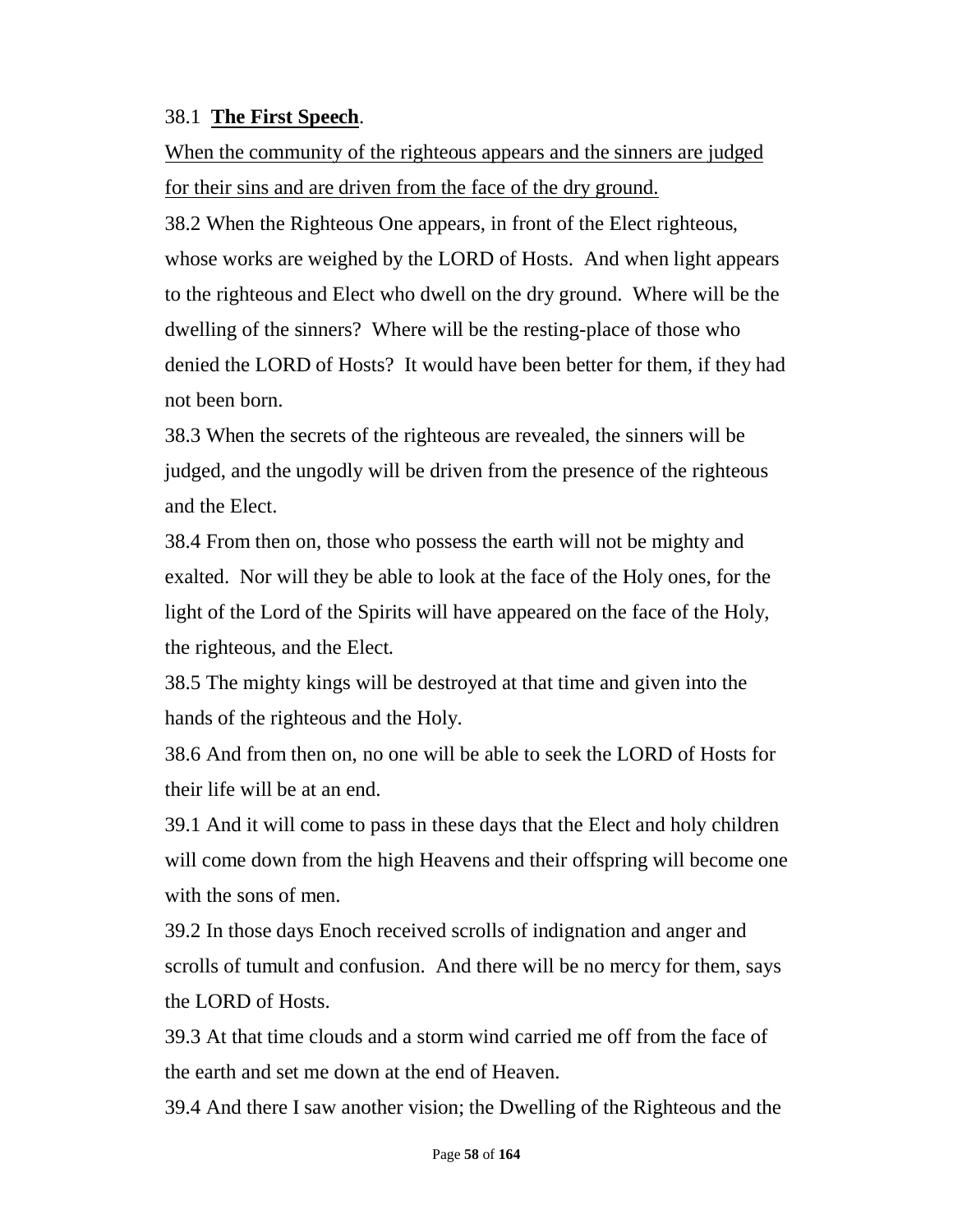Resting-Places of the Holy.

39.5 There my eyes saw their dwelling with the Angels, and their resting places with the Holy Ones, and they were petitioning and begging and praying, on behalf of the sons of men; and righteousness, like water, flowed in front of them, and mercy like dew on the ground. These will remain among them like this forever and ever.

39.6 In those days my eyes saw the Place of the Elect Ones of Righteousness and Faith; and there will be righteousness in their days, and the righteous and Elect will be without number, in front of him, forever and ever.

39.7 And I saw their dwelling, under the Wings of the LORD of Hosts, and all the righteous and Elect shone in front of him, like the light of fire. Their mouths were full of blessing, and their lips praised the name of the LORD of Hosts. And righteousness will not fail in front of him, and truth will not fail in front of him.

39.8 There I wished to dwell, and my soul longed for that dwelling; there had my lot been assigned before, for this was decided about me, in front of the LORD of Hosts.

39.9 In those days I praised and exalted the name of the LORD of Hosts, with blessing and praise, for he has destined me for blessing and praise, in accordance with the LORD of Hosts.

39.10 For a long time my eyes looked at that place, and I blessed him and praised him, saying: "Blessed is He, and may He be blessed from the beginning and forever!"

39.11 In his presence there is no end. He knew before the world was created what the world would become, even for all the generations that are to come.

39.12 Those who do not sleep bless you, and they stand before Your Glory, and bless and praise and exalt, saying: "Holy, Holy, Holy, LORD of Hosts;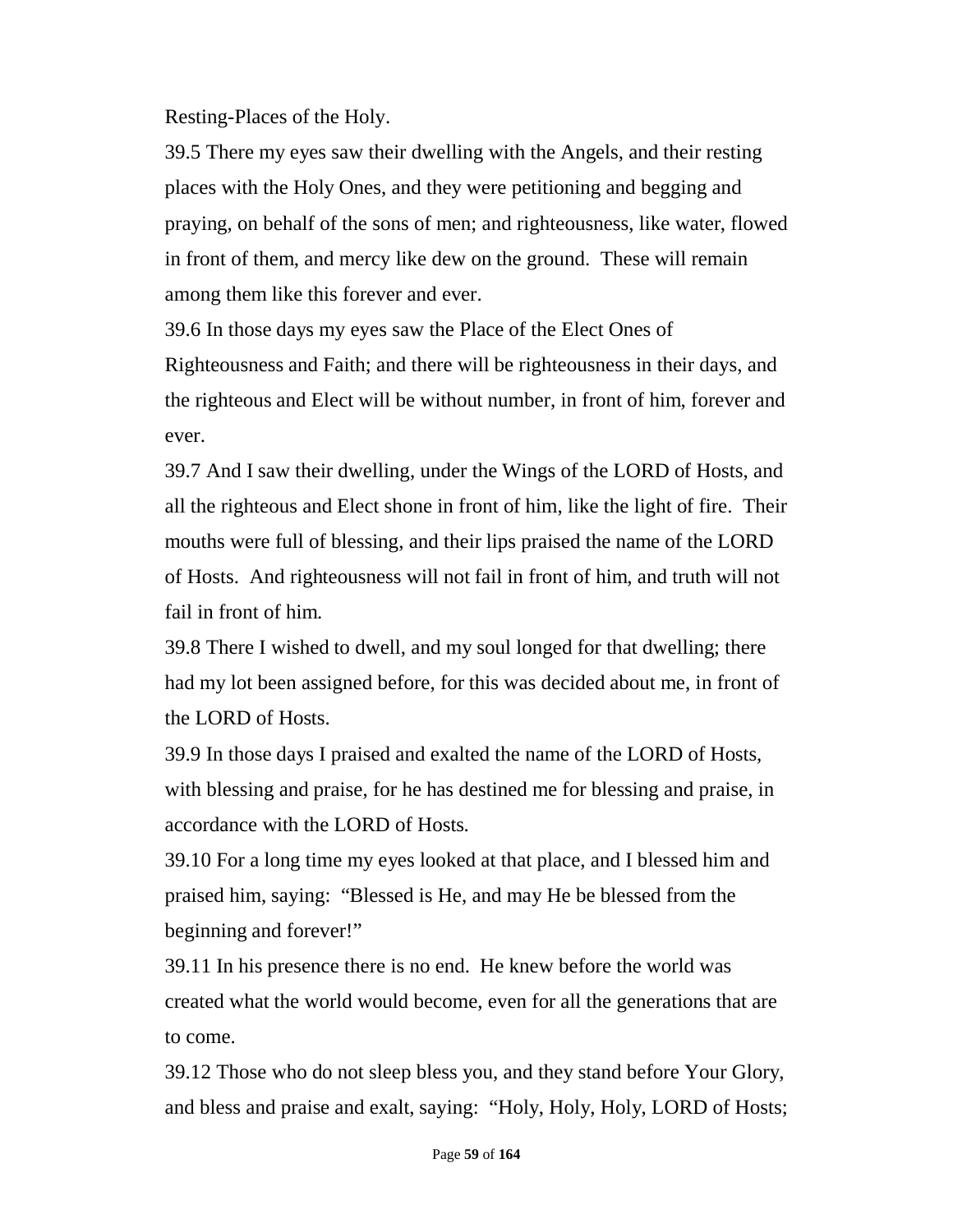he fills the earth with spirits."

39.13 And there, my eyes saw all those who do not sleep; standing in front of Him, and blessing, and saying: "Blessed are you, and blessed is the name of the Lord, forever and ever!"

39.14 And my face was transformed until I was unable to see.

40.1 And after this I saw a thousand thousands and ten thousand times ten thousand! A multitude beyond number or reckoning, who stood in front of the Glory of the LORD of Hosts.

40.2 I looked, and on the four sides of the LORD of Hosts, I saw four figures, different from those who were standing; and I learned their names, because the Angel who went with me made their names known, and showed me all the secret things.

40.3 And I heard the voices of those four figures as they sang praises in front of the Lord of Glory.

40.4 The first voice blesses the LORD of Hosts forever and ever.

40.5 And the second voice I heard blessing the Messiah and the Elect who depend on the LORD of Hosts.

40.6 And the third voice I heard petitioned, and begged on behalf of those who dwell on dry ground and prayed in the name of the LORD of Hosts. 40.7 And the fourth voice I heard driving away Satan and not allowing him to come in front of the LORD of Hosts to accuse those who dwell on the high ground.

40.8 And after this I asked the Angel of Peace, who went with me, and showed me everything which is secret: "Who are those four figures, whom I have seen, and whose words I have heard and written down?" 40.9 And he said to me: "This first one, is the Holy Michael, the merciful

and tolerant. And the second, who is in charge of all the diseases, and in charge of all the wounds of the sons of men, is Raphael. And the third, who is in charge of all the powers, is the Holy Gabriel. And the fourth,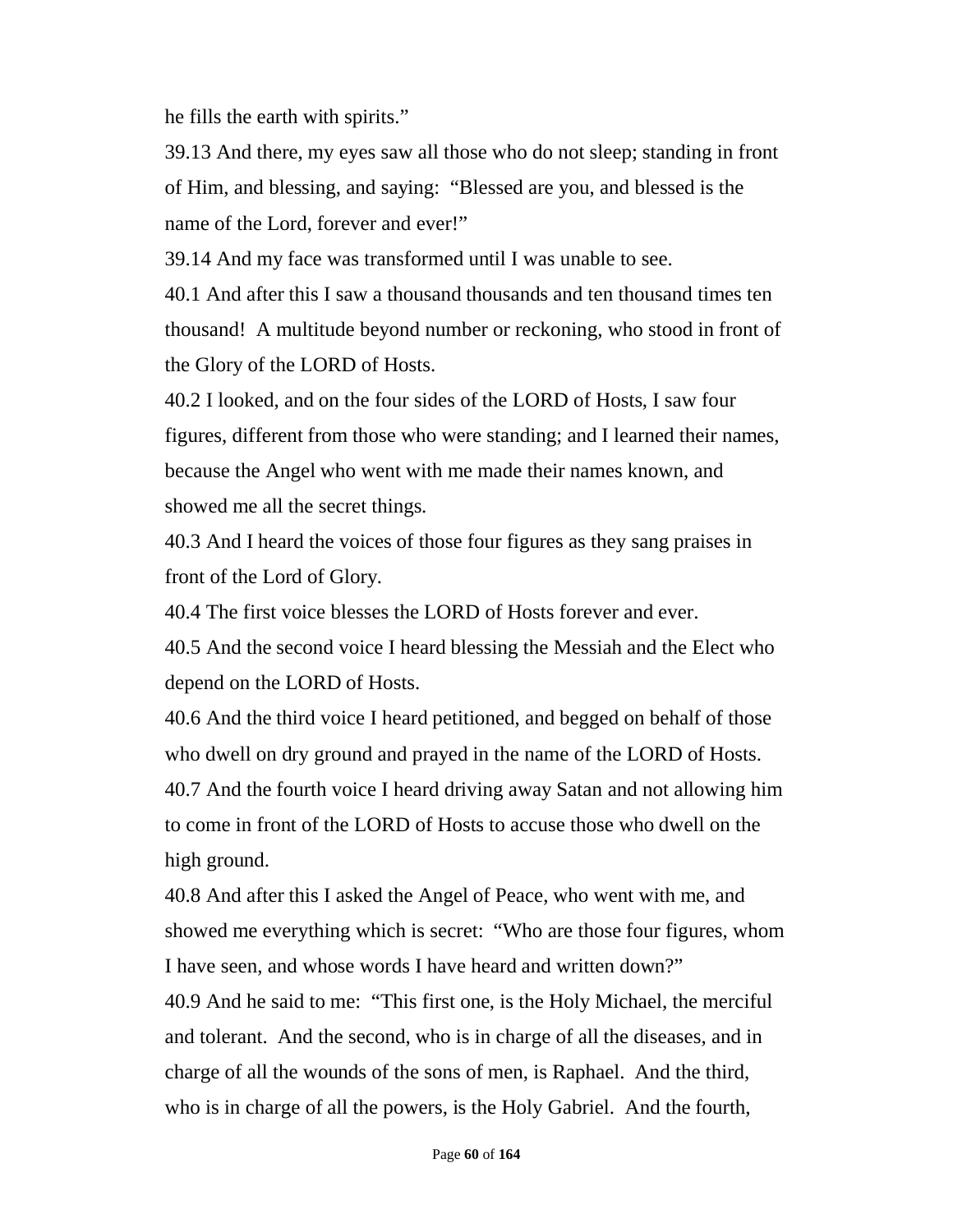who is in charge of repentance and hope of those who will inherit eternal life, is Penuel."

40.10 And these are the four Angels of the Lord Most High; and the four voices that I heard in those days.

41.1 And after this, I saw all the secrets of Heaven, and how the Kingdom is divided, and how the deeds of men are weighed in the Balance.

41.2 There I saw the Dwelling of the Elect, and the Resting Places of the Holy; and my eyes saw there all the sinners who deny the name of the LORD of Hosts being driven away from there. They dragged them off, and they were not able to remain, because of the punishment that went out from the LORD of Hosts.

41.3 And there my eyes saw the secrets of the flashes of lightning and of the thunder. And the secrets of the winds, how they are distributed in order to blow over the earth, and the secrets of the clouds, and of the dew; and there I saw the place from where they go out. And how, from there, the dust of the earth is saturated.

41.4 And there I saw closed storehouses from which the winds are distributed, and the storehouse of the hail, and the storehouse of the mist, and the storehouse of the clouds; and its cloud remained over the earth, from the beginning of the world.

41.5 And I saw the Chambers of the Sun and the Moon, where they go out, and where they return. And their glorious return; and how one is more honoured than the other is. And their magnificent course, and how they do not leave their course, neither adding nor subtracting from their course. And how they keep faith in one another, observing their oath.

41.6 And the Sun goes out first, and completes its journey at the command of the LORD of Hosts; and his Name endures forever and ever.

41.7 And after this is the hidden and visible path of the Moon, and it travels the course of its journey, in that place by day and by night. One stands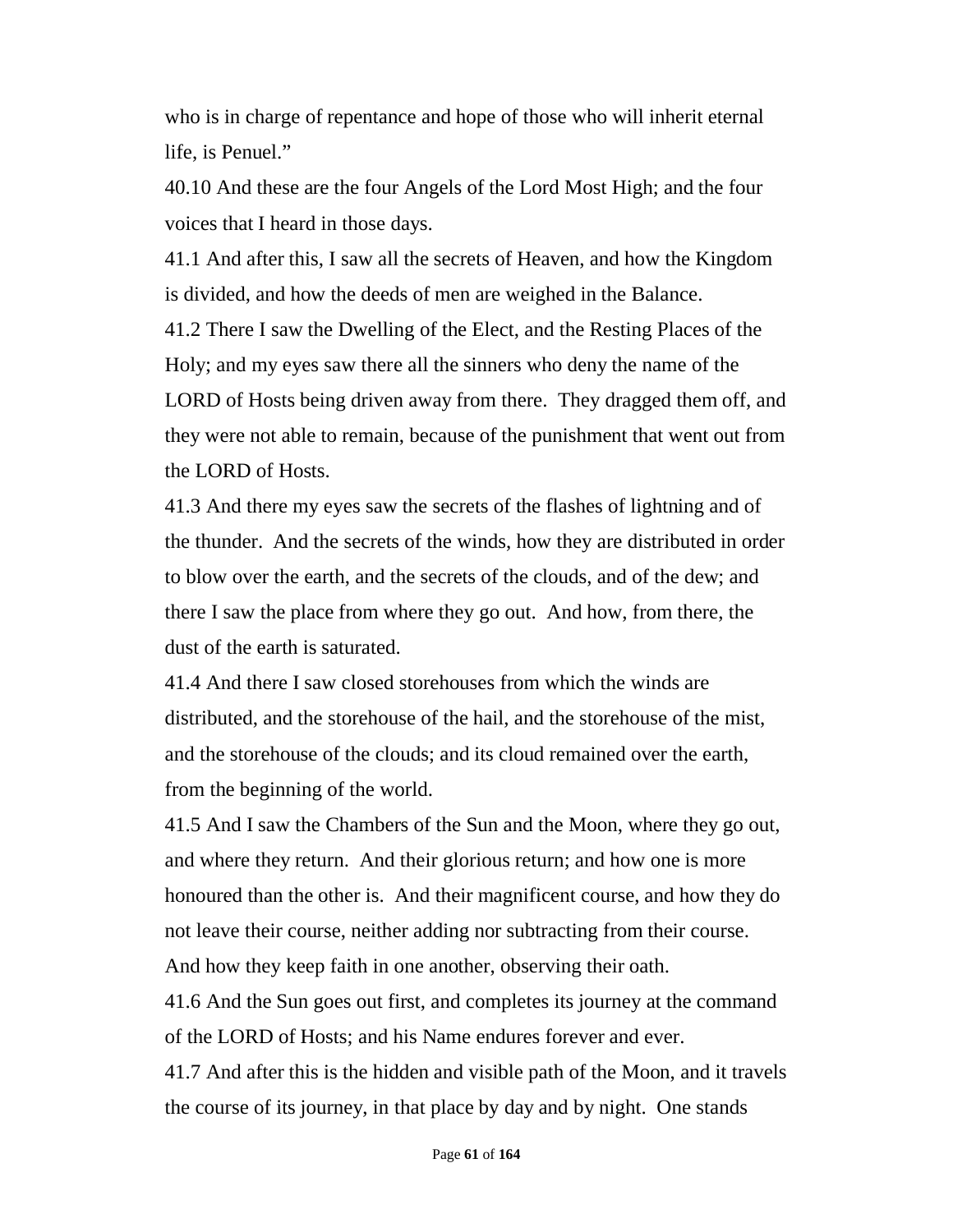opposite the other, in front of the LORD of Hosts, and they give thanks, and sing praise, and never rest, because their thanksgiving is like rest to them.

41.8 For the shining Sun makes many revolutions; for a blessing and for a curse. And the path of the journey of the Moon is for the righteous light but for the sinners; darkness. In the Name of the Lord, who has created a division between light and darkness, and has divided the spirits of men, and has established the spirits of the righteous, in the name of His Righteousness.

41.9 For no Angel hinders, and no power is able to hinder, because the judge sees them all, and judges them all Himself.

42.1 Wisdom found no place where she could dwell, and her dwelling was in Heaven.

42.2 Wisdom went out, in order to dwell among the sons of men, but did not find a dwelling, so wisdom returned to her place and took her seat in the midst of the Angels.

42.3 Then iniquity came out from her chambers; those whom she did not seek she found, and dwelt among them, like rain in the desert, and like dew on the parched ground.

43.1 And again I saw flashes of lightning and the stars of Heaven, and I saw how He called them all by their names, and they obeyed Him. 43.2 I saw the Balance of Righteousness, how they are weighed according to their light, according to the width of their areas, and the day of their appearing. And how their revolutions produce lightning, and I saw their revolutions, according to the number of the Angels, and how they keep faith with one another.

43.3 And I asked the Angel, who went with me and showed me what is secret: "What are these?"

43.4 He replied to me: "Their likeness, the LORD of Hosts has shown to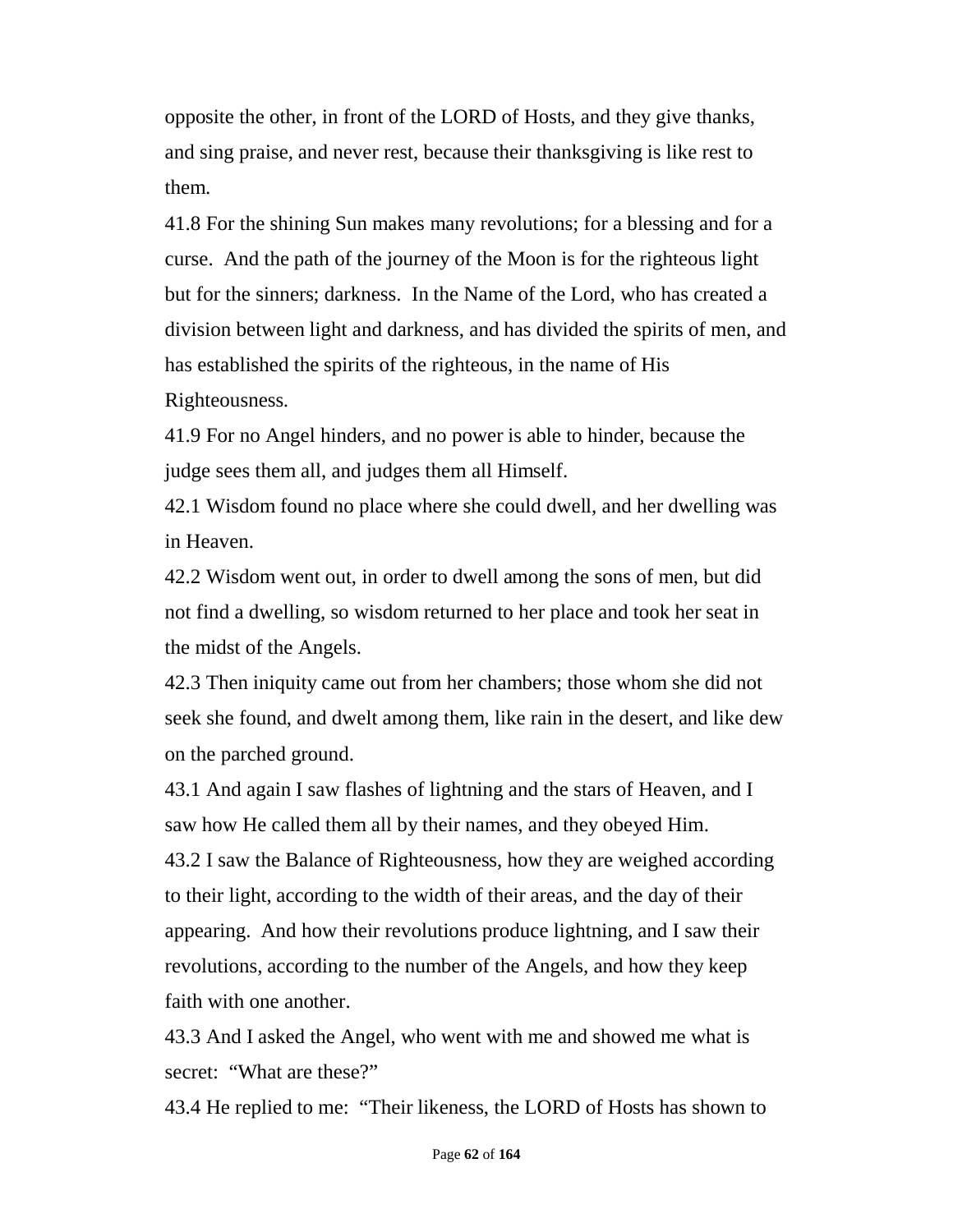you; these are the names of the righteous, who dwell on the dry ground and believe in the name of the LORD of Hosts forever and ever."

44.1 And other things I saw concerning lightning, how some of the stars rise and become lightning but cannot lose their form.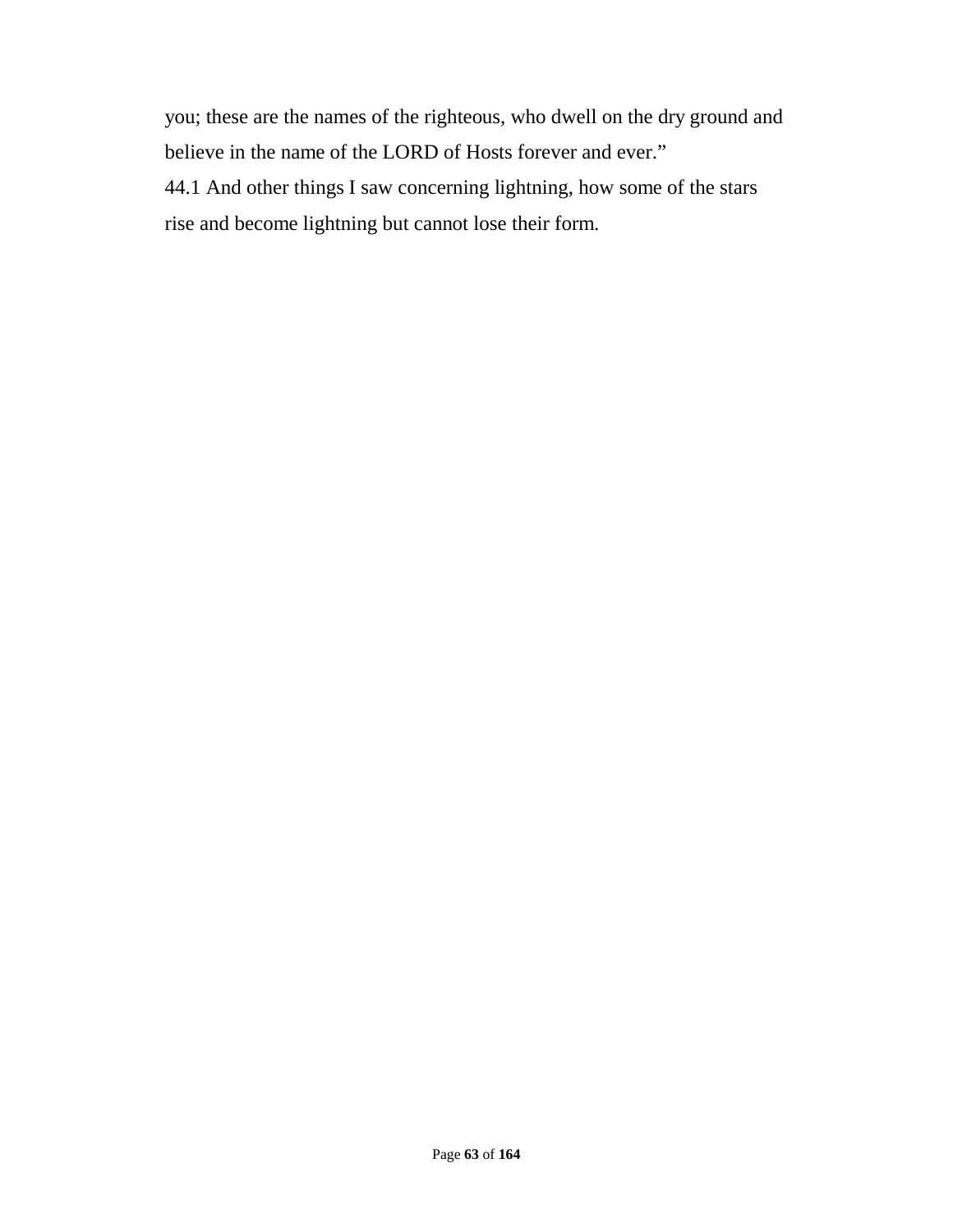## Notes

#### The Second Speech.

Here we are introduced to some new characters, there is the Chosen One, or Messiah, and The Head of Days or 'ancient of days' (see also 71.10) who appears in Daniel 7:9-10 and seems to represent God.

It is a bit confusing that Enoch sees characters from the future. It may be that the Watchers presented this to Enoch as a theatrical drama so that he could see it and ask questions at the same time. It was no doubt a deliberate policy not to give actual names so that different readers in different eras would assume they knew the names. When I read this, I think it obviously refers to Jesus, but many ages had a 'chosen one'.

The number of righteousness (47.4), that is reached, may refer to the twelve times twelve thousand predicted to survive in the biblical Book of Revelations.

Sheol is mentioned at 51.1, it is the name for hell used in early times and it is also mentioned in the book of Genesis and book of Job, it means 'the grave' - but more than just a hole in the ground.

The mountains leap like rams at 51.4, this phrase also occurs in the bible (Psalms 114.4 & 6).

There is a rare mentioning of place names at 56.5 - Parthia and Medes - these were ancient kingdoms in the Iran\Iraq area. This is the area where Enoch probably lived but it is difficult to know whether he originally used these names in his book, or whether later translators substituted in their own names for the areas that they thought were being referred to.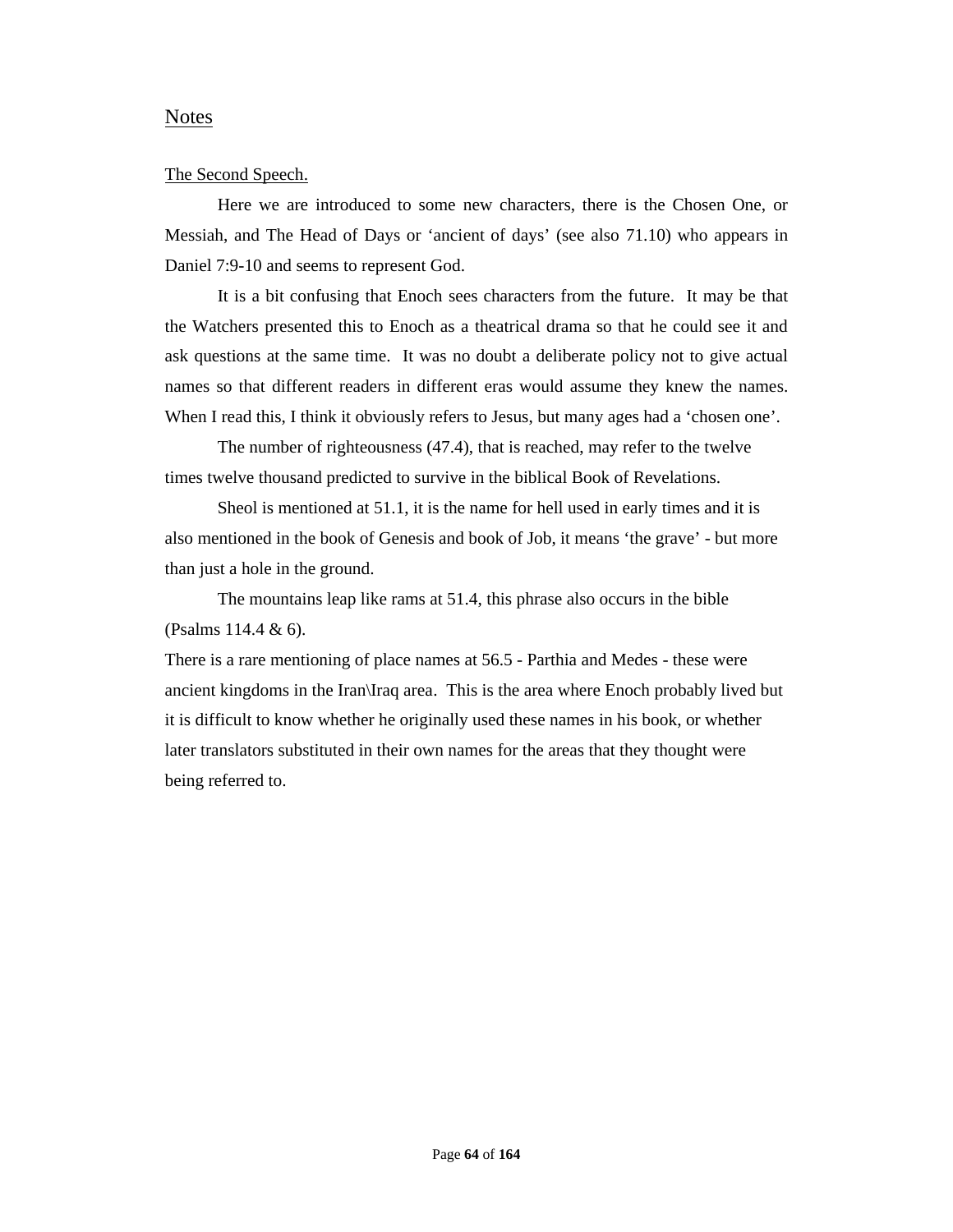# 45.1 And this is **The Second Speech**.

# About those who deny the Name and the Dwelling of the Holy Ones and of the LORD of Hosts.

45.2 They will not ascend into Heaven nor will they come upon the earth; such will be the lot of the sinners who deny the Name of the LORD of Hosts who will be kept for the Day of Affliction and Tribulation. 45.3 "On that day the Messiah will sit on the Throne of Glory and will choose from among their works. And their resting places will be without number and their spirits within them will grow strong when they see My Messiah and those who appeal to My Holy and Glorious Name.

45.4 On that day I will cause My Messiah to dwell among them and I will transform Heaven and make it an Eternal Blessing and Light.

45.5 I will transform the dry ground and make it a blessing, and I will cause My Elect Ones to dwell upon it; but those who commit sin and evil will not walk upon it.

45.6 For I have seen, and have satisfied My Righteous Ones with peace, and have placed them in front of Me; but for the sinners My Judgement draws near so that I may destroy them from the face of the earth." 46.1 And there I saw he who is the 'Ancient of Days' and his head was white like wool. And with him there was another whose face had the appearance of a man and his face was full of grace like one of the Holy Angels.

46.2 And I asked one of the Holy Angels, who went with me and showed me all the secrets about that Son of Man, who he was, and from where he was, and why he went with the Ancient of Days.

46.3 And he answered me, and said to me:

"This is the Son of Man who has righteousness and with whom righteousness dwells. He will reveal all the treasures of that which is secret, for the LORD of Hosts has chosen him, and through uprightness his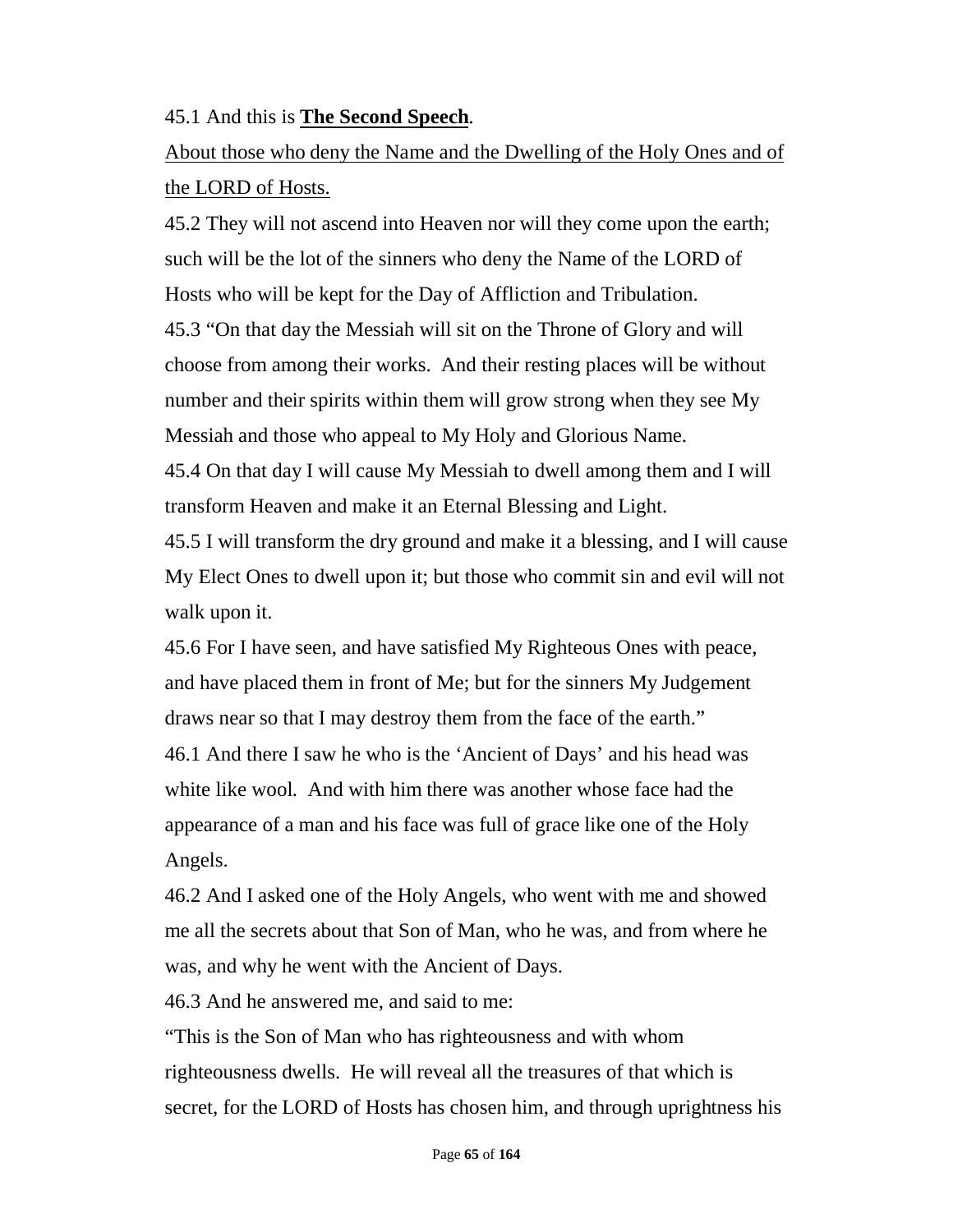lot has surpassed all others in front of the LORD of Hosts forever. 46.4 And this Son of Man, who you have seen, will rouse the kings and the powerful from their resting places, and the strong from their thrones, and will loose the reins of the strong, and will break the teeth of the sinners. 46.5 He will cast down the kings from their thrones, and from their kingdoms, for they do not exalt him, and do not praise him, and do not humbly acknowledge from where their kingdom was given to them. 46.6 He will cast down the faces of the strong and shame will fill them, and darkness will be their dwelling, and worms will be their resting place. They will have no hope of rising from their resting-places, for they do not exalt the name of the LORD of Hosts.

46.7 And these are they who judge the Stars of Heaven, and raise their hands against the Most High, and trample upon the dry ground, and dwell upon it. And all their deeds show iniquity, and their power rests on their riches, and their faith is in their gods that they have made with their hands, and they deny the name of the LORD of Hosts.

46.8 But they will be driven from the houses of his congregation, and of the faithful, who depend on the Name of the LORD of Hosts.

47.1 In those days, the prayer of the righteous, and the blood of the righteous will have ascended from the Earth in front of the LORD of Hosts. 47.2 In these days the Holy Ones who live in Heaven above will unite with one voice, and pray, and praise, and give thanks, and bless, and call out in the name of the LORD of Hosts. Because of the blood of the righteous that has been poured out. Because of the prayer of the righteous, so that it may not cease in front of the LORD of Hosts, so that justice might be done to them, and that their patience may not have to last forever."

47.3 In those days, I saw the Ancient of Days sit down on the Throne of his Glory and the Books of the Living were opened in front of him and all His Host, which dwell in the Heavens above, and his Council were standing in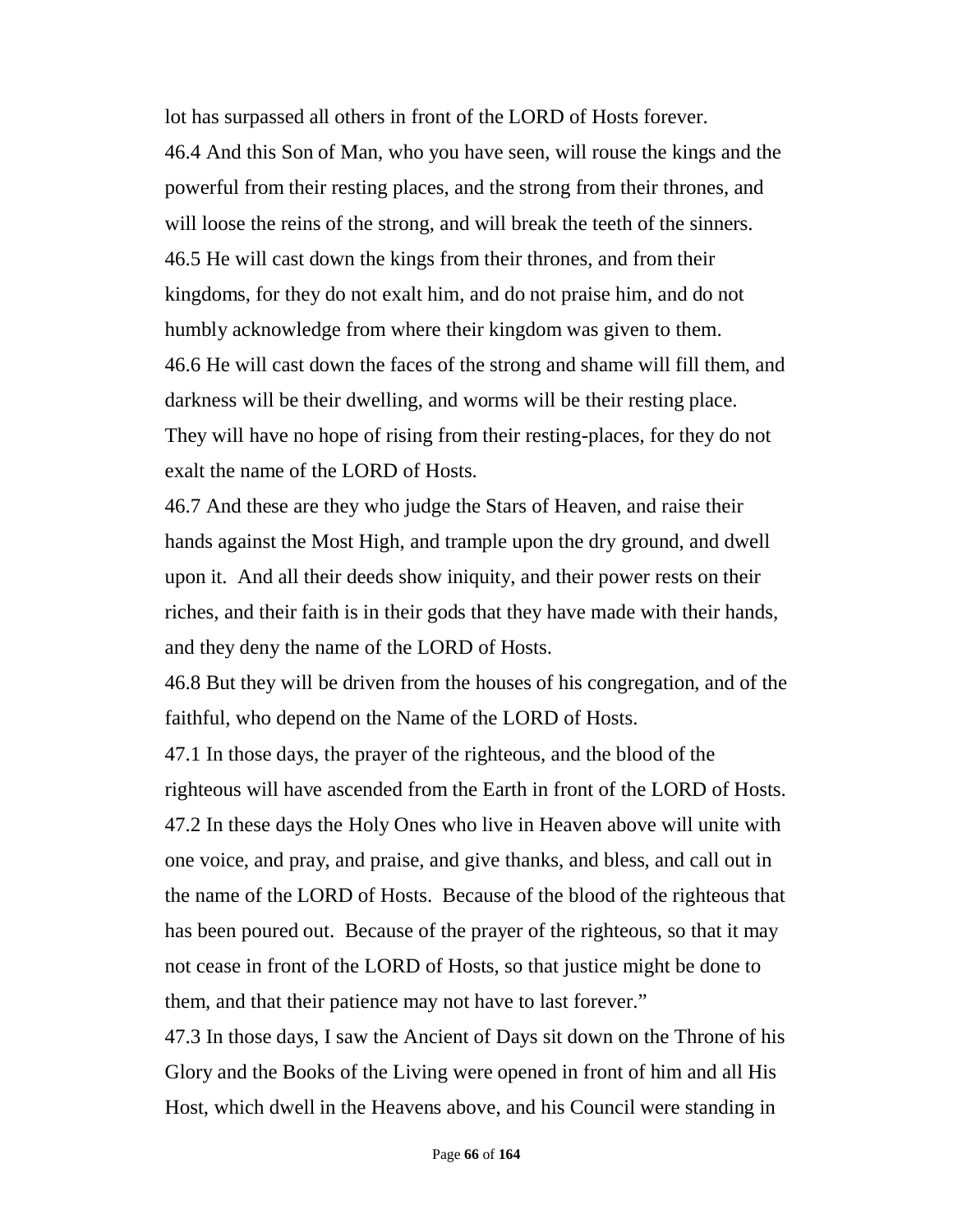front of Him.

47.4 And the hearts of the Holy Ones were so full of joy that the number of righteousness had been reached, and the prayer of the righteous had been heard, and the blood of the righteous had not been required in front of the LORD of Hosts.

48.1 In that place I saw an inexhaustible spring of righteousness and many springs of wisdom surrounded it, and all the thirsty drank from them and were filled with wisdom, and their dwelling was with the Righteous and the Holy and the Elect.

48.2 And at that hour that Son of Man was called into the presence of the LORD of Hosts, and his name brought to the Ancient of Days.

48.3 Even before the Sun and the constellations were created, before the Stars of Heaven were made, his name was called in front of the LORD of Hosts.

48.4 He will be a staff to the righteous and the Holy, so that they may lean on him and not fall, and he will be the Light of the Nations, and he will be the hope of those who grieve in their hearts.

48.5 All those who dwell upon the dry ground will fall down and worship in front of him, and they will bless, and praise, and celebrate with psalms, the name of the LORD of Hosts.

48.6 Because of this he was chosen, and hidden in front of Him, before the World was created, and forever.

48.7 But the wisdom of the LORD of Hosts has revealed him to the Holy and the righteous, for he has kept the lot of the righteous safe, for they have hated and rejected this world of iniquity. All its works and its ways they have hated in the name of the LORD of Hosts. For in His name they are saved and he is the one who will require their lives.

48.8 In those days the kings of the Earth and the strong who possess the dry ground will have downcast faces because of the works of their hands, for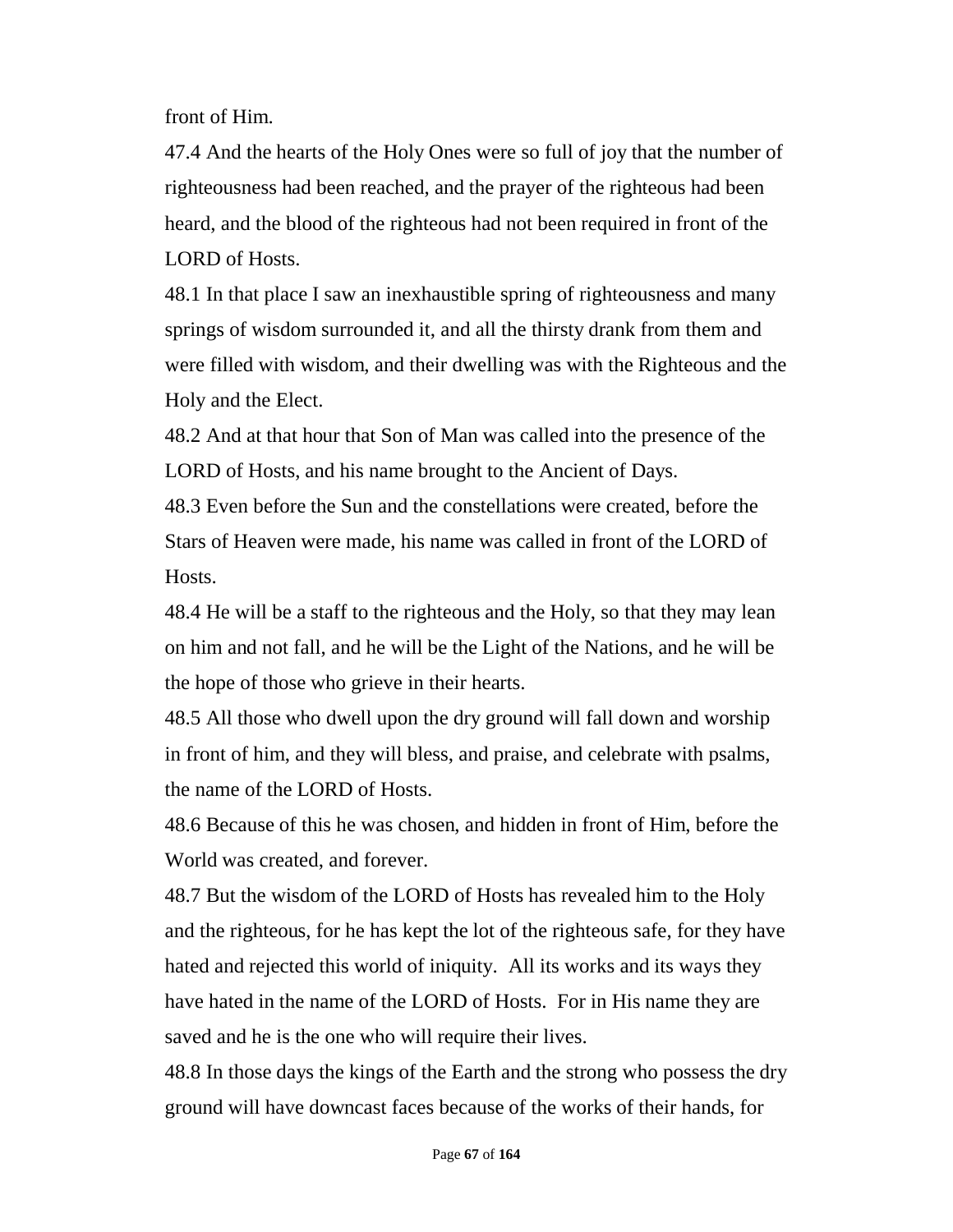on the day of their torment and trouble they will not save themselves. 48.9 I will give them into the hands of my Elect ones; like straw in the fire, and like lead in water, so they will burn in front of the righteous, and sink in front of the Holy, and no trace will be found of them.

48.10 On the day of their trouble there will be rest on the earth and they will fall down in front of him and will not rise. There will be no one who will take them with his hands and raise them, for they denied the LORD of Hosts and his Messiah. May the name of the LORD of Hosts be blessed! 49.1 For wisdom has been poured out like water and glory will not fail in front of Him forever and ever.

49.2 For He is powerful in all the secrets of righteousness and iniquity will pass away like a shadow, and will have no existence; for the Messiah stands in front of the LORD of Hosts and His Glory is forever and ever, and His Power for all generations.

49.3 In Him dwell the spirit of wisdom, and the spirit that gives understanding, and the spirit of knowledge and of power, and the spirit of those who sleep in righteousness.

49.4 He will judge the things that are secret, and no one will be able to say an idle word in front of him, for he has been chosen in front of the LORD of Hosts, in accordance with His wish.

50.1 And in those days a change will occur for the Holy and the Elect; the Light of Days will rest upon them, and glory and honour will return to the Holy.

50.2 On the day of trouble, calamity will be heaped up over the sinners, but the righteous will conquer in the Name of the LORD of Hosts and He will show this to others so that they might repent and abandon the works of their hands.

50.3 They will have no honour in front of the LORD of Hosts, but in His Name they will be saved and the LORD of Hosts will have mercy on them,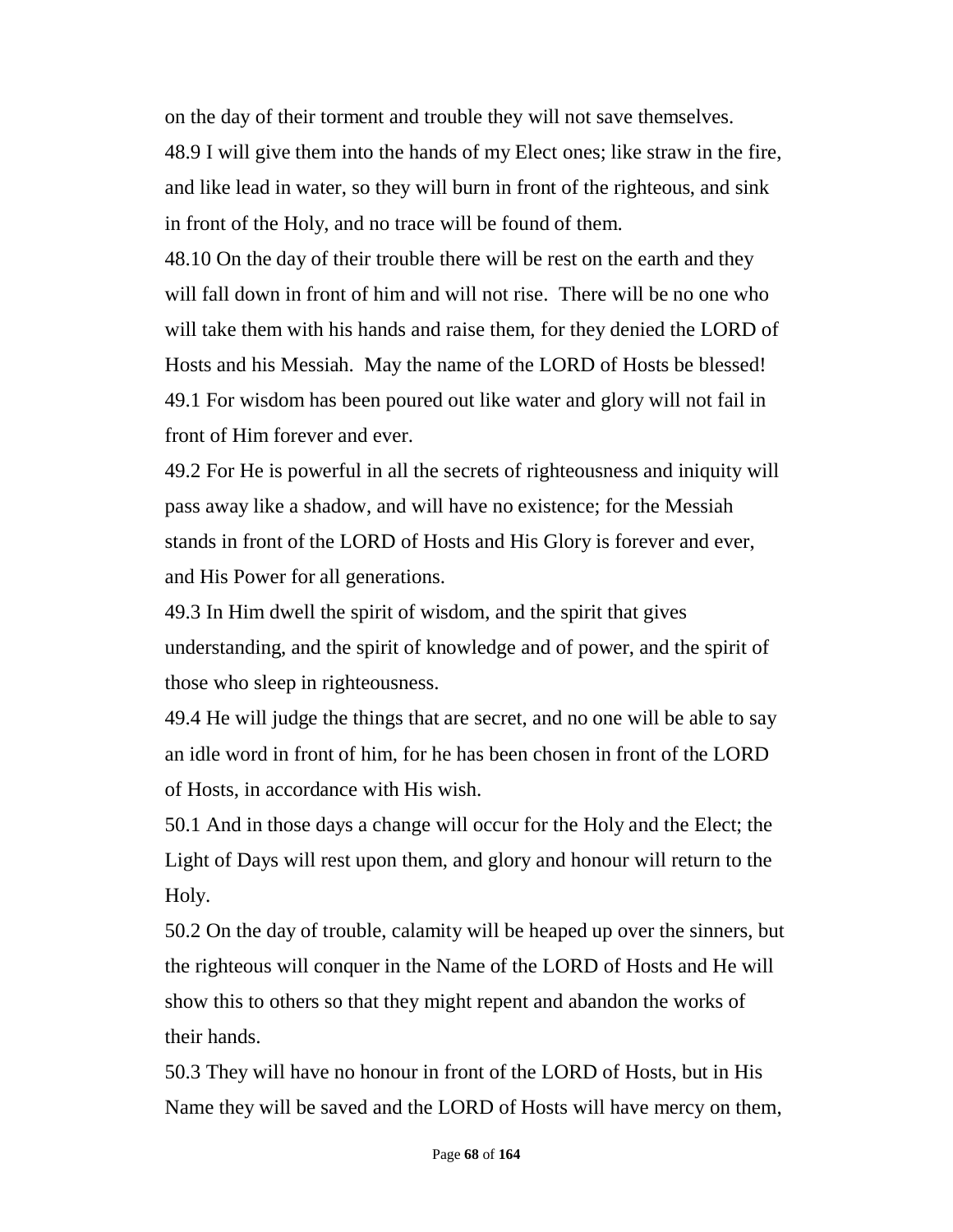for his mercy is great.

50.4 He is righteous in His judgment, and in front of His Glory iniquity will not be able to stand against His Judgment; he who does not repent will be destroyed.

50.5 "And from then on I will not have mercy on them," says the LORD of Hosts.

51.1 In those days the Earth will return that which has been entrusted to it, and Sheol will return that which has been entrusted to it, and that which it has received. And destruction will return what it owes.

51.2 He will choose the Righteous and the Holy from among them; for the day has come near when they must be saved.

51.3 And in those days, the Messiah will sit on his throne, and all the Secrets of Wisdom will flow out from the council of his mouth, for the LORD of Hosts has appointed him and glorified him.

51.4 In those days the mountains will leap like rams, and the hills will skip like lambs satisfied with milk, and all will become like Angels in Heaven. 51.5 Their faces will shine with joy, for in those days the Messiah will have risen and the earth will rejoice. And the righteous will dwell upon it and the Elect will walk upon it.

52.1 And after those days, in that place where I had seen all the visions of that which is secret, for I had been carried off by a whirlwind, and they had brought me to the west.

52.2 There my eyes saw the secrets of Heaven; everything that will occur on Earth: a mountain of iron, and a mountain of copper, and a mountain of silver, and a mountain of gold, and a mountain of soft metal, and a mountain of lead.

52.3 Then I asked the Angel who went with me, saying:

"What are these things which I have seen in secret?"

52.4 And he said to me: "All these things which you have seen serve the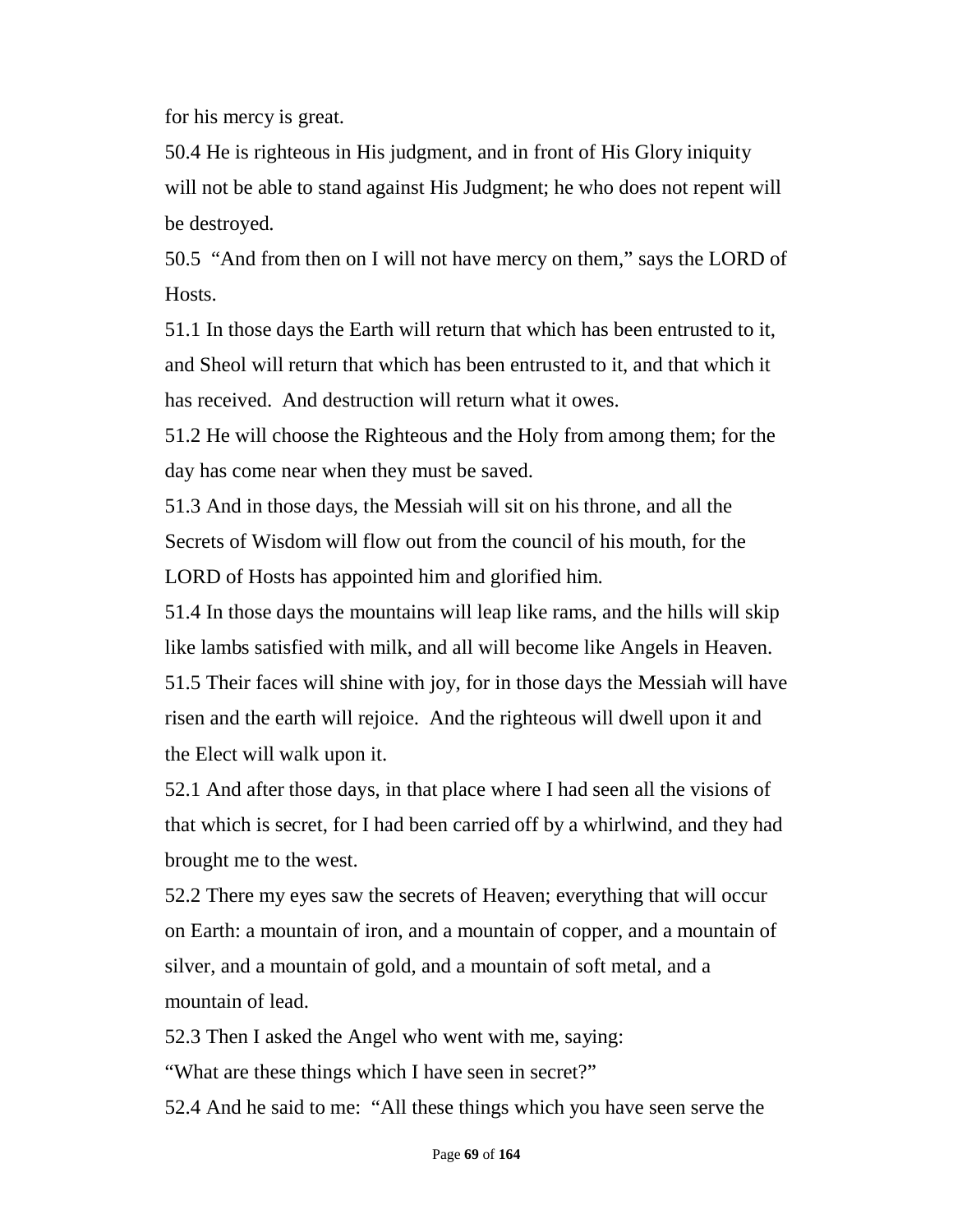authority of His Messiah, so that he may be strong and powerful on the Earth."

52.5 And that Angel of Peace answered me, saying: "Wait a little and you will see, and everything which is secret, which the LORD of Hosts has established, will be revealed to you.

52.6 These mountains, that you have seen; the mountain of iron, and the mountain of copper, and the mountain of silver, and the mountain of gold, and the mountain of soft metal, and the mountain of lead. All these in front of the Messiah will be like wax before a fire, and like the water that comes down from above onto these mountains, they will be weak under his feet. 52.7 It will come to pass in those days, that neither by gold, nor by silver, will men save themselves; they will be unable to save themselves, or to flee.

52.8 And there will be neither iron for war nor material for a breastplate; bronze will be no use, and tin will be of no use and will count for nothing, and lead will not be wanted.

52.9 All these will be wiped out and destroyed from the face of the earth when the Messiah appears in front of the LORD of Hosts."

53.1 And there my eyes saw a deep valley, and its mouth was open; and all those who dwell upon dry ground and the sea and the islands will bring gifts and presents and offerings to him, but that deep valley will not become full.

53.2 And their hands commit evil, and everything of which the righteous create the sinners evilly devour; and so the sinners will be destroyed from in front of the LORD of Hosts, and will be banished from the face of His Earth, unceasingly forever and ever.

53.3 For I saw the Angels of Punishment going and preparing all the instruments of Satan.

53.4 Then I asked the Angel of Peace, who went with me, and I asked him: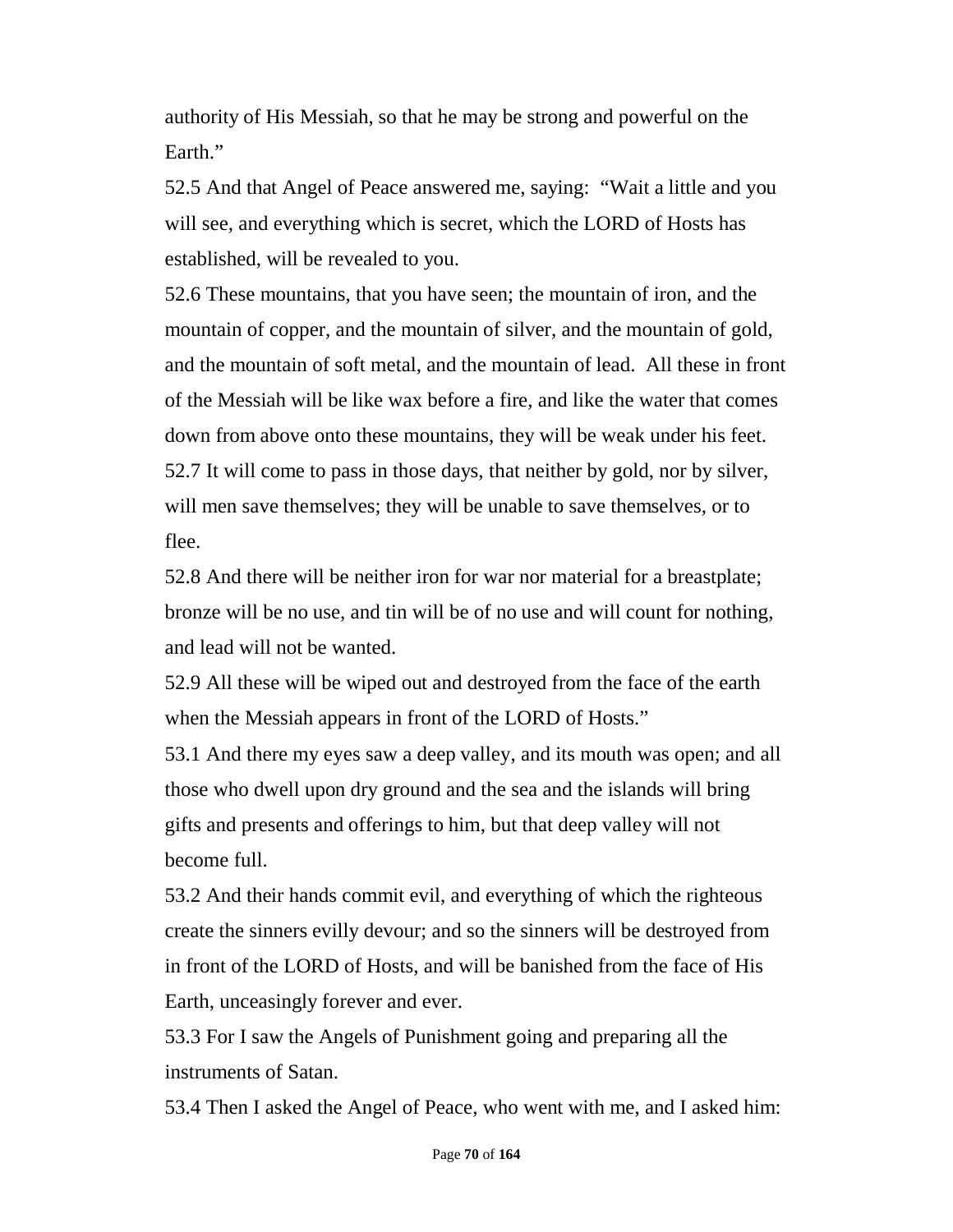"For whom are they preparing these instruments?"

53.5 And he said to me: "They are preparing these for the kings and the powerful of this Earth, so that by means of them they may be destroyed. 53.6 And after this, the Righteous and the Messiah will cause the house of his congregation to appear; from then on, in the name of the LORD of Hosts, they will not be hindered.

53.7 And in front of him these mountains will not be firm like the earth, and the hills will be like a spring of water; and the righteous will have rest from the ill-treatment of the sinners."

54.1 I looked, and turned to another part of the Earth, and I saw there a deep valley with burning fire.

54.2 Then they brought the kings and powerful and threw them into that valley.

54.3 And there my eyes saw how they made instruments for them, iron chains of immeasurable weight.

54.4 And I asked the Angel of Peace, who went with me, saying: "These chain instruments, for whom are they being prepared?"

54.5 And he said to me: "These are being prepared for the hosts of Azazel, so that they may take them, and throw them into the lowest part of hell; and they will cover their jaws with rough stones, as the LORD of Hosts commanded.

54.6 And Michael, Gabriel, Raphael and Penuel, these will take hold of them on that great day. They will throw them, on that day, into the furnace of burning fire, so that the LORD of Hosts may take vengeance on them for their iniquity, because they became servants of Satan, and led astray those who dwell upon the dry ground.

54.7 In those days, the punishment of the LORD of Hosts will go out, and all the storehouses of the waters which are above the sky and under the earth, will be opened.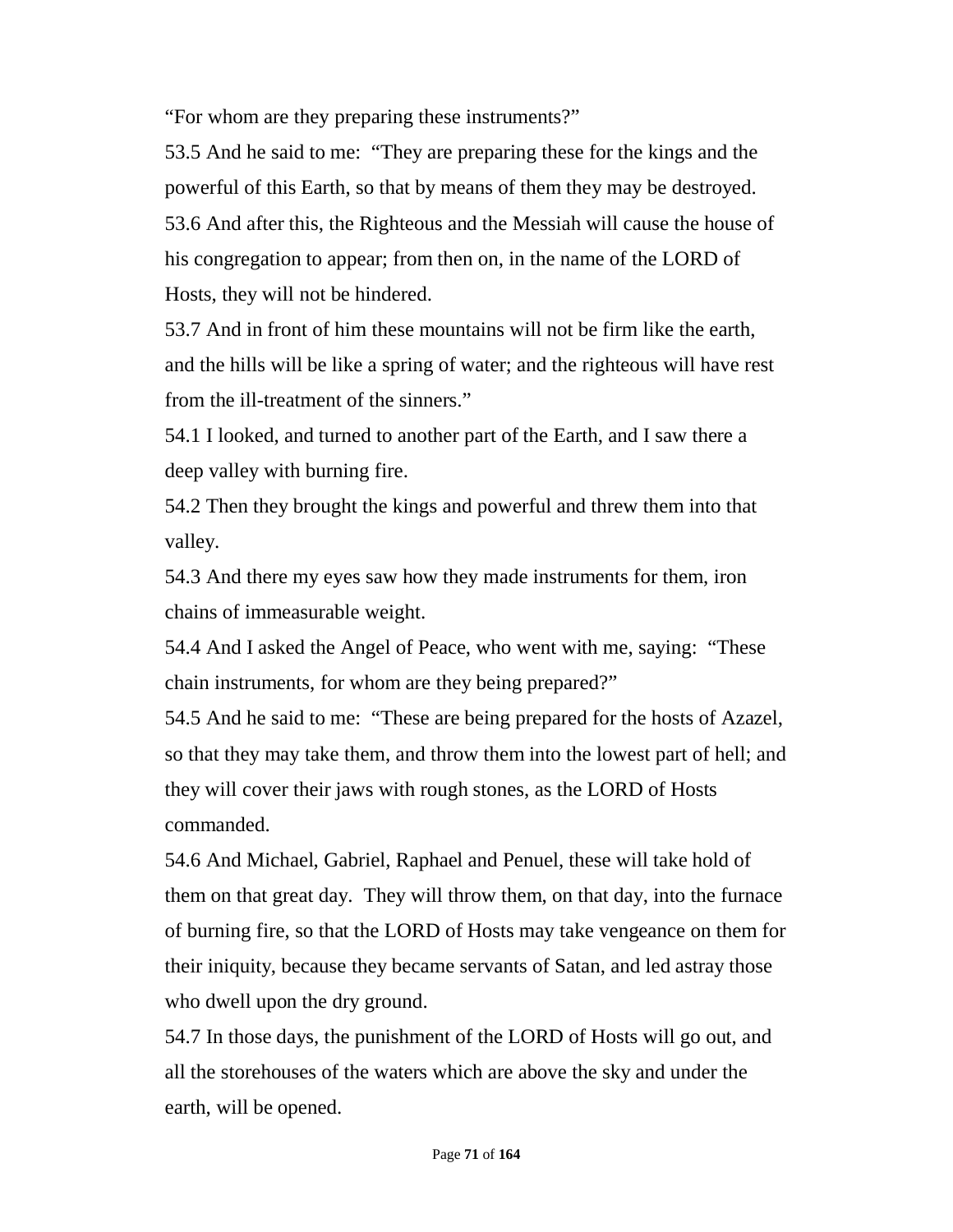54.8 All the waters will be joined with the waters that are above the sky. The water that is above the sky is male and the water that is under the Earth is female.

54.9 And all those who dwell upon the dry ground, and those who dwell under the ends of Heaven, will be wiped out.

54.10 And because of this they will acknowledge their iniquity which they have committed on the Earth and through this they will be destroyed."

55.1 After this, the Ancient of Days repented, and said:

"I have destroyed to no purpose all those who dwell upon the dry ground." 55.2 And he swore by His Great Name: "From now on I will not act like this towards all those who dwell upon the dry ground. And I will put a sign in Heaven, and it will be a pledge of faith between me and them forever, so long as Heaven is above the Earth.

55.3 And this will be in agreement with my command. When I want to take hold of them with the hands of the Angels, on the day of tribulation and pain, in the face of my anger and my wrath, my wrath and anger will remain upon them," says the Lord, The LORD of Hosts.

55.4 "You powerful kings who dwell upon the dry ground will be obliged to watch my Messiah sit down on the throne of My Glory, and judge, in the Name of the LORD of Hosts, Azazel, all his associates and all his hosts."

56.1 And I saw the hosts of the Angels of Punishment there, as they went, and they were holding chains of iron and bronze.

56.2 I asked the Angel of Peace, who went with me, saying:

"To whom are those Angels who are holding the chains going?"

56.3 And he said to me: "Each to his own chosen ones, and to their beloved ones, so that they may be thrown into the chasm, in the depths of the valley."

56.4 And then, that valley will be filled with their chosen and the beloved ones, and the days of their life will be at an end, and the days of their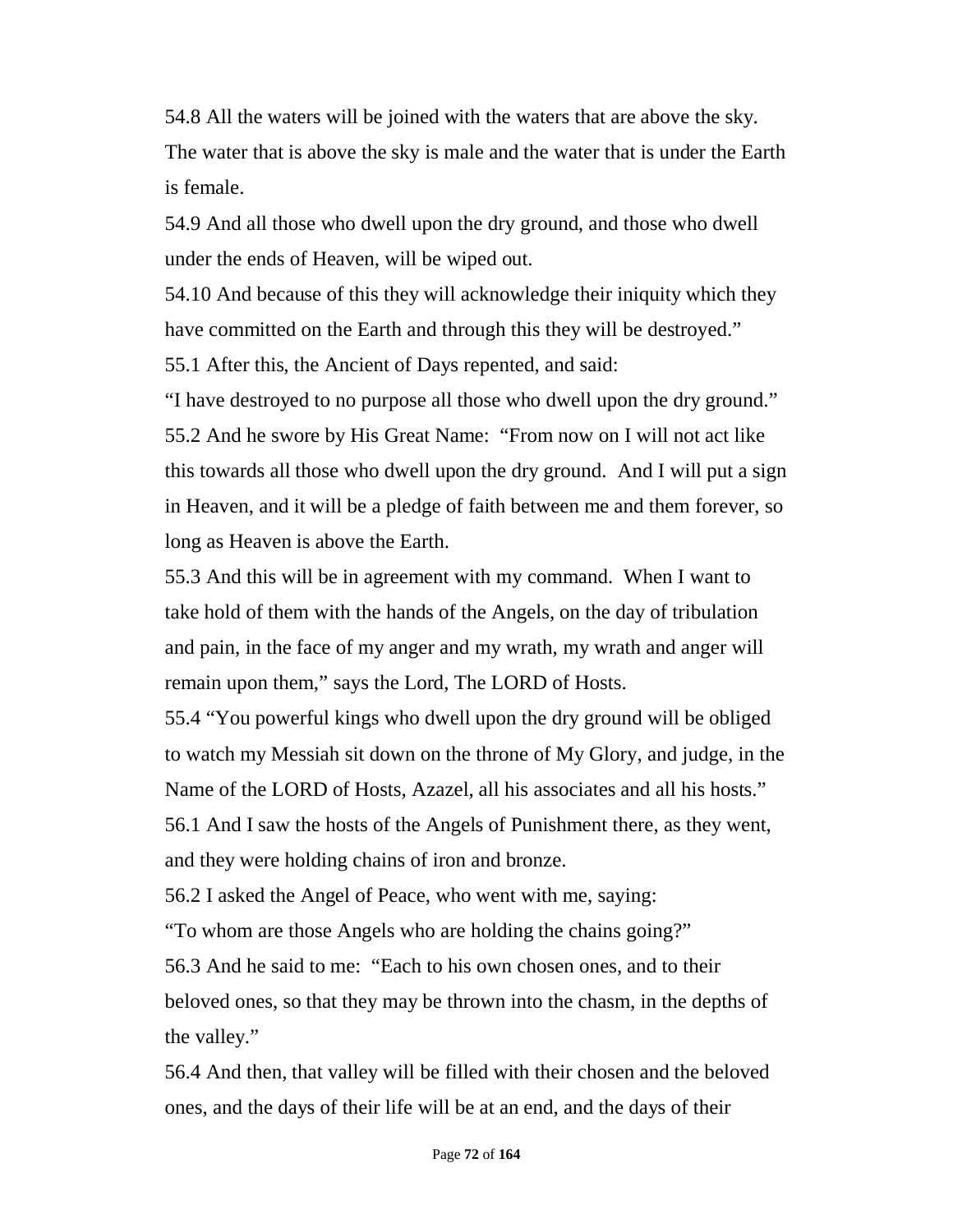leading astray will no longer be counted.

56.5 In those days, the Angels will gather together, and will throw themselves towards the east, upon the Parthians and Medes. They will stir up the kings so that a disturbing spirit will come upon them, and they will drive them from their thrones; and they will come out like lions from their lairs, and like hungry wolves in the middle of their flocks.

56.6 And they will go up and trample on the Land of My Elect Ones, and the land of my Elect ones will become a tramping-ground before them and a beaten track.

56.7 But the City of My Righteous Ones will be a hindrance to their horses and they will stir up slaughter among themselves, and their own right hand will be strong against them. And a man will not admit to knowing his neighbour, or his brother, nor a son his father, or his mother until, through their death there are many corpses; and their punishment will not be in vain.

56.8 In those days Sheol will open its mouth and they will sink into it and their destruction; Sheol will swallow up the sinners in front of the faces of the Elect."

57.1 And it came to pass, after this, that I saw another host of chariots with men riding on them, and they came upon the wind from the east and from the west, to the south.

57.2 And the sound of the noise of their chariots was heard. And when this occurred the Holy Ones observed it from Heaven and the Pillars of the Earth were shaken from their foundations. And the sound was heard from the ends of the Earth to the ends of Heaven throughout one day. 57.3 And all will fall down and worship the LORD of Hosts. This is the end of the second speech.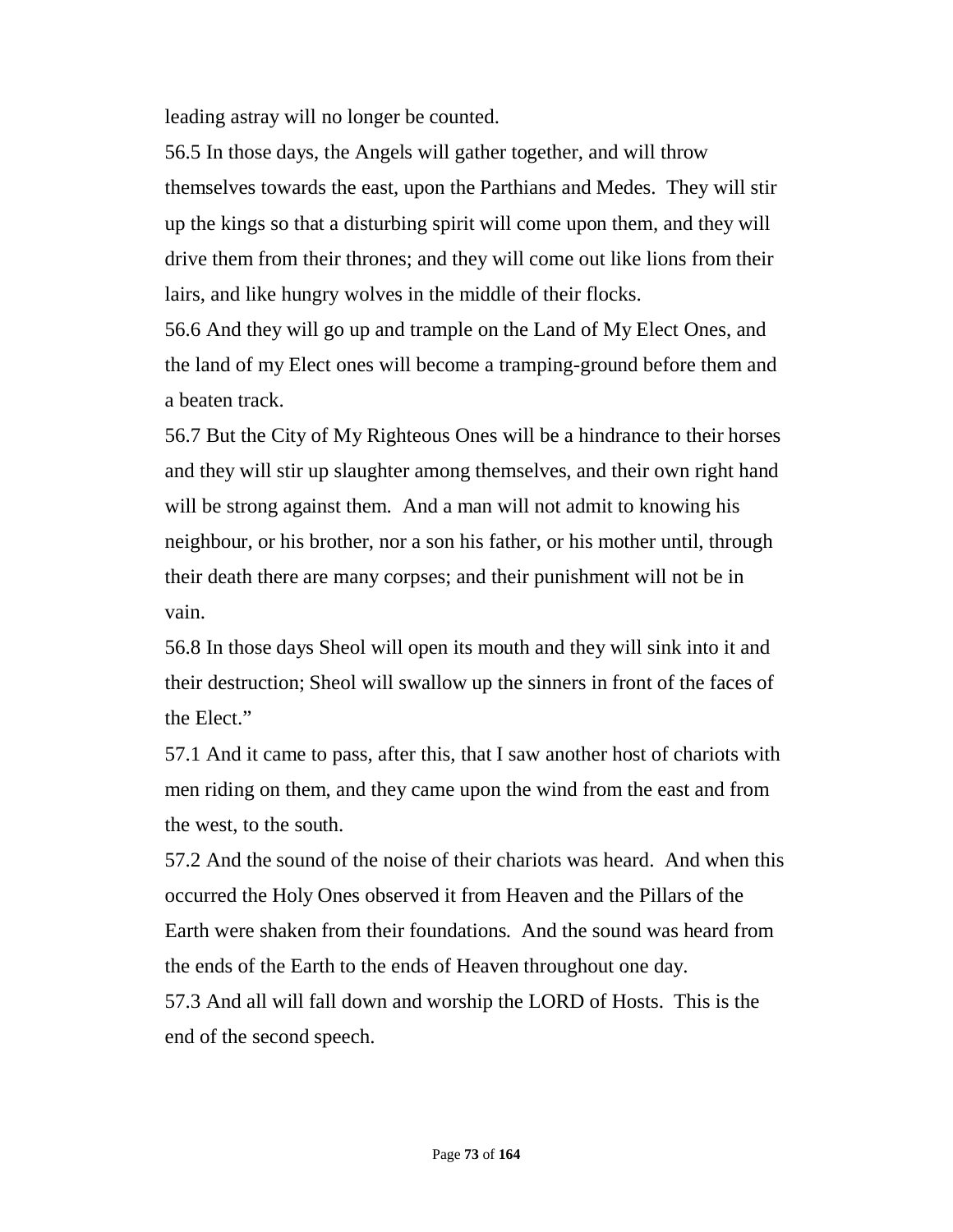### **Notes**

### The Third Speech.

The two monsters mentioned at 60.7 are also mentioned in the book of Job possibly the oldest book in the Bible. See Job 40.15 & 41.1. Behemoth is "the beast" and Leviathan is "the monster of chaos," but what they represent, in Enoch's book, is not made clear. At 60.10, the Watchers say it is a secret and then they soon change the subject.

At 60.1 Enoch gives his age; it is written as 500 and not 50 in the Ethiopian copies. I feel this must be due to an ancient transcription error so I have substituted 50 as the most likely alternative. I suspect that Enoch had just had his exact age calculated by the Watchers, based on the story of his birth, which would be a rare thing to know in the days before calendars were in everyday use.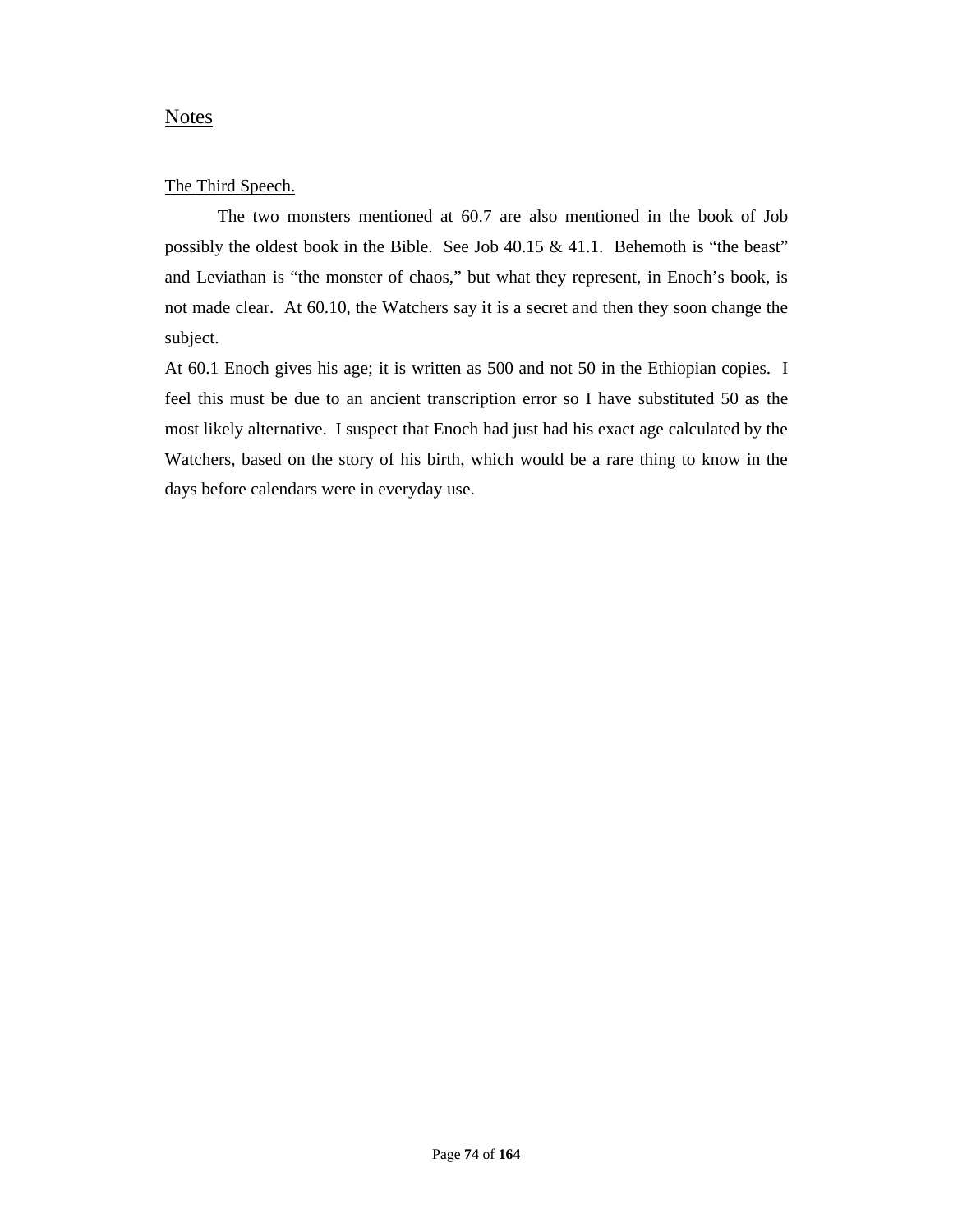# 58.1 And I began to speak **The Third Speech**.

About The Righteous and about The Elect.

58.2 Blessed are you, the righteous and the Elect, for your lot will be glorious!

58.3 The righteous will be in the light of the Sun and the Elect in the light of eternal life. And there will be no end to the days of their life and the days that are Holy will be without number.

58.4 They will seek the light and will find righteousness with the LORD of Hosts. Peace be to the righteous with the Lord of the World! 58.5 And after this it will be said to the Holy that they should seek in Heaven the secrets of righteousness, the lot of faith; for it has become bright as the Sun upon the dry ground, and darkness has passed away. 58.6 There will be ceaseless light, and to a limit of days, they will not come, for darkness will be destroyed beforehand. And the light will endure in front of the LORD of Hosts, and the light of uprightness will endure in front of the LORD of Hosts, forever.

60.1 In the fiftieth year, in the seventh month, on the fourteenth day of the month of the life of Enoch. In that vision, I saw how the Heaven of Heavens was shaken violently, and the Host of the Most High and the Angels, a thousand thousands and ten thousand times ten thousand, were extremely disturbed.

60.2 Then I saw the Ancient of Days sitting on the throne of his glory and the Angels and righteous were sitting around him.

60.3 And a great trembling seized me, and fear took hold of me, and my loins collapsed and gave way, and my whole being melted, and I fell upon my face.

60.4 And the Holy Michael sent another Holy Angel, one of the Holy Angels, and he raised me; and when he raised me my spirit returned, for I had been unable to endure the sight of that host, and the disturbance, and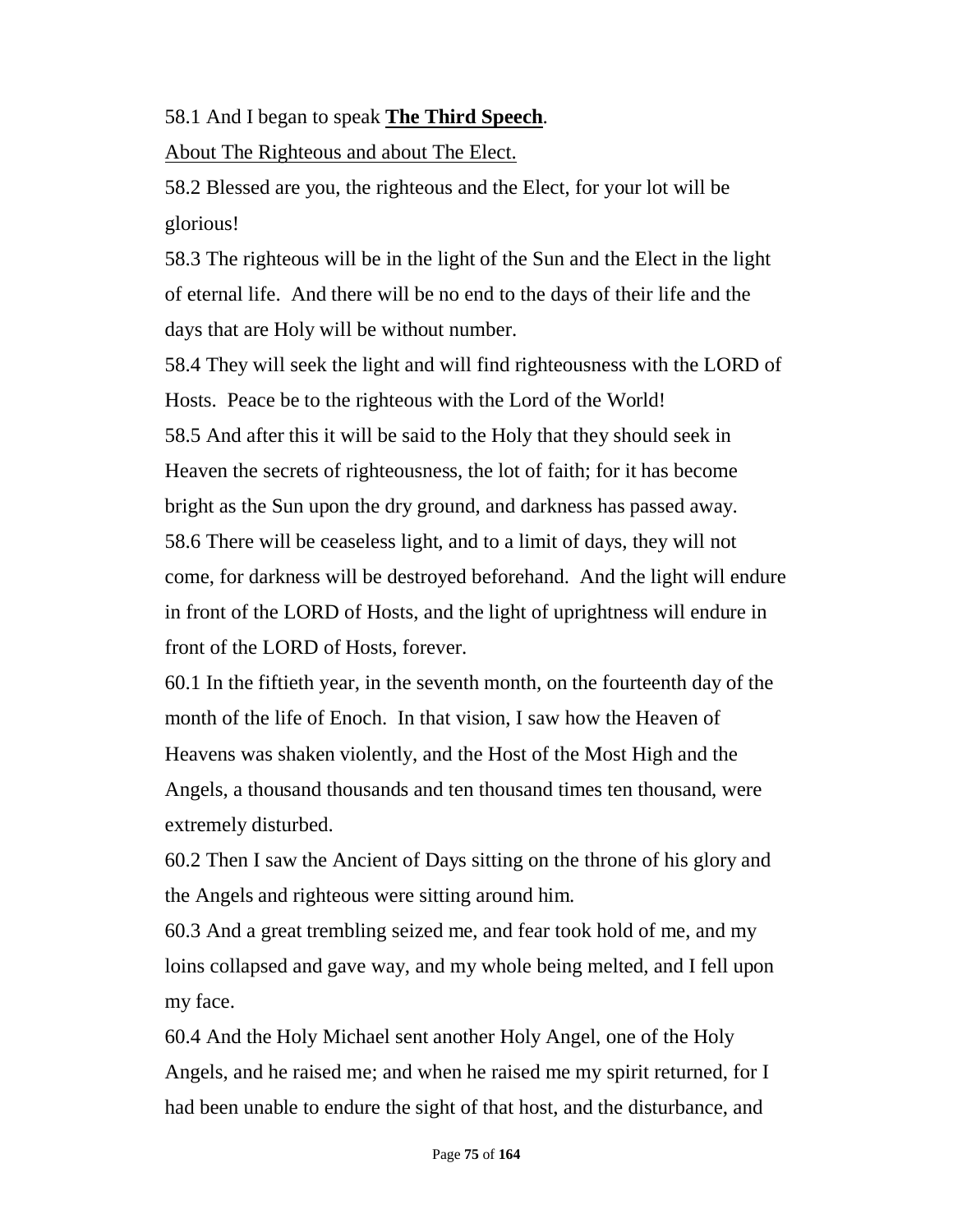the shaking of Heaven.

60.5 And the Holy Michael said to me:

"What sight has disturbed you like this? Until today has the day of His mercy lasted and He has been merciful and tolerant towards those who dwell upon the dry ground.

60.6 When the Day, and the Power, and the Punishment, and the Judgment comes that the LORD of Hosts has prepared for those who worship the Righteous Judgment, and for those who deny the Righteous Judgment, and for those who take His name in vain, and that Day has been prepared. For the Elect a covenant, but for the sinners a test."

60.7 On that day two monsters will be separated from one another, a female monster whose name is Leviathan, to dwell in the depths of the sea, above the springs of the waters.

60.8 And the name of the male is Behemoth who occupies with his breast an immense desert named Dendayn on the east of the Garden where the Elect and the righteous dwell. Where my great-grandfather was received, who was seventh from Adam, the first man whom the LORD of Hosts made.

60.9 Then I asked that other Angel to show me the power of those monsters, how they were separated on one day, and thrown, one into the depths of the sea and the other on to the dry ground of the desert. 60.10 And he said to me: "Son of man, you here wish to know what is secret."

60.24 And the Angel of Peace who was with me, said to me: "These two monsters, prepared in accordance with the greatness of the Lord, will feed them that Punishment of the Lord. And children will be killed with their mothers and sons with their fathers.

60.25 When the punishment of the LORD of Hosts rests upon them it will remain resting so that the punishment of the LORD of Hosts may not come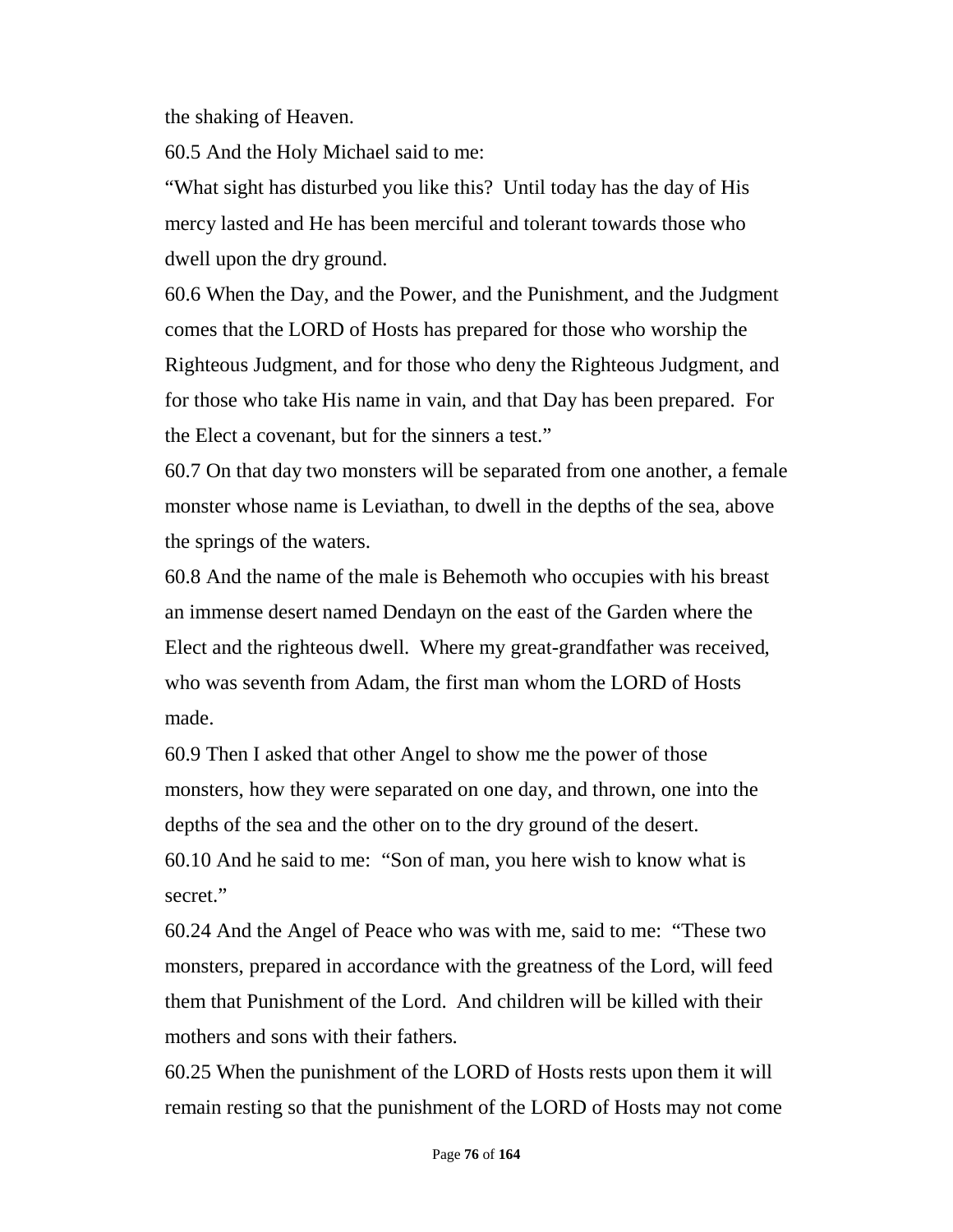in vain upon these. Afterwards, the judgment will be according to His mercy and His patience."

61.1 And in those days, I saw long cords given to those Angels and they acquired wings for themselves, and flew, and went towards the north.

61.2 And I asked the Angel, saying:

"Why did these take the long cords and go?" And he said to me: "They went so that they may measure."

61.3 And the Angel who went with me, said to me:

"These will bring the measurements of the righteous, and the ropes of the righteous, to the righteous, that they may rely on the name of the LORD of Hosts forever and ever.

61.4 The Elect will begin to dwell with the Elect, and these measurements will be given to faith, and will strengthen righteousness.

61.5 These measurements will reveal all the secrets of the depths of the Earth, and those who were destroyed by the desert, and those who were devoured by the fish of the sea, and by animals, that they may return and rely on the Day of the Messiah. For no one will be destroyed in front of the LORD of Hosts, and no one can be destroyed."

61.6 All those in the Heavens above received a command, and power, and one voice, and one light like fire was given to them.

61.7 And Him, before everything, they blessed, and exalted, and praised in wisdom. And they showed themselves wise in speech and in the spirit of life.

61.8 And the LORD of Hosts set the Messiah on the throne of his glory, and he will judge all the works of the Holy ones in Heaven above, and in the Balance he will weigh their deeds.

61.9 When he lifts his face to judge their secret ways according to the word of the name of the LORD of Hosts, and their path according to the way of the Righteous Judgment of the Lord Most High, they will all speak with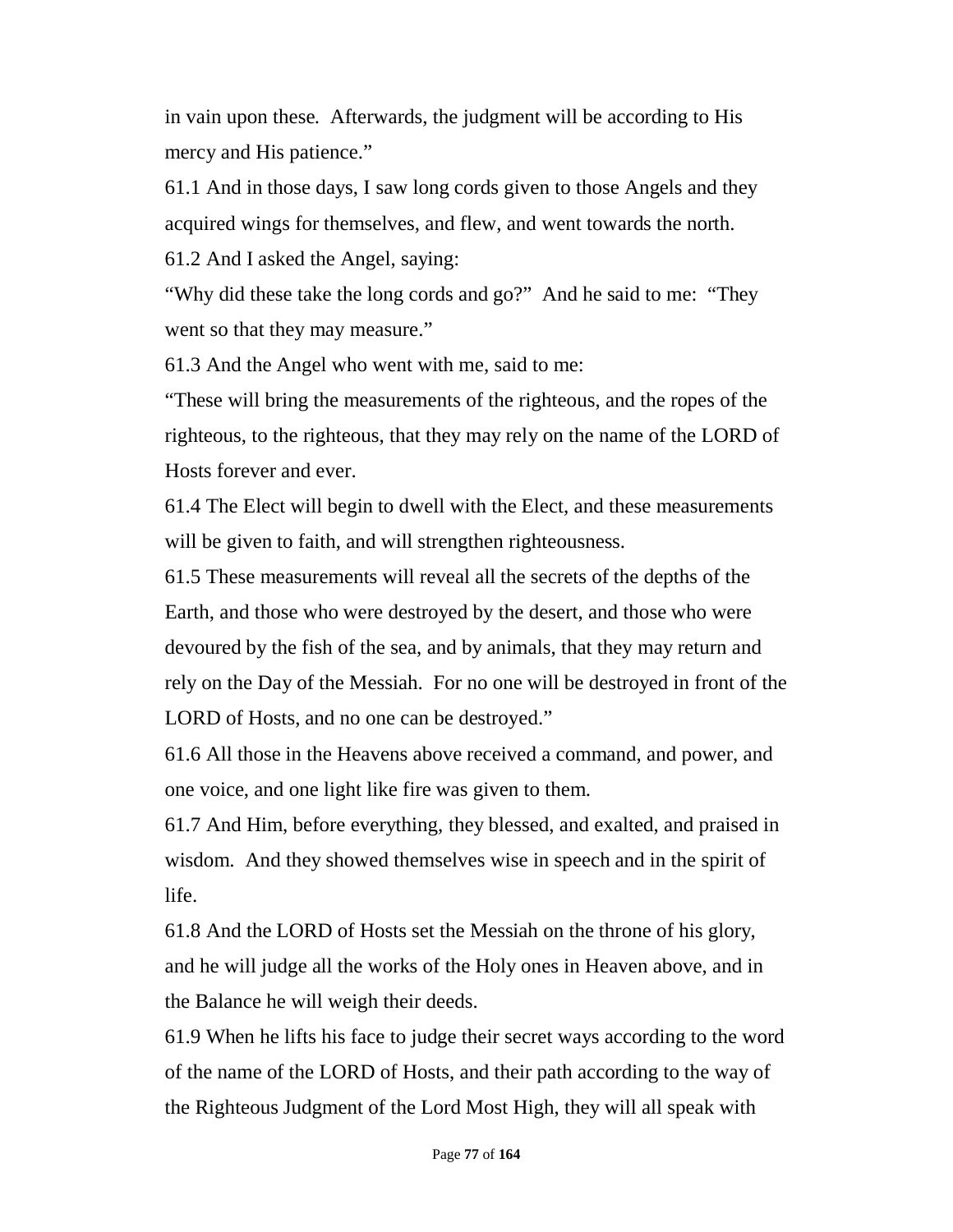one voice and bless, and praise, and exalt, and glorify, the Name of the LORD of Hosts.

61.10 And he will call all the Host of the Heavens and all the Holy Ones above, and the Host of the Lord, the Cherubim, and the Seraphim, and the Ofannim, and all the Angels of Power, and all the Angels of the Principalities, and the Messiah, and the other host that is upon the dry ground, and over the water, on that Day.

61.11 They will raise one voice, and will bless, and praise, and glorify, and exalt, in the spirit of faith, and in the spirit of wisdom, and of patience, and in the spirit of mercy, and in the spirit of justice, and of peace, and in the spirit of goodness. They will all say with one voice: "Blessed is He, and blessed be the name of the LORD of Hosts forever and ever."

61.12 All Those Who Do Not Sleep in Heaven above will bless him. All His Holy Ones who are in Heaven will bless Him, and all the Elect ones who dwell in the Garden of Life, and every spirit able to bless, and praise and exalt, and sanctify your Holy Name. And all flesh which to the limit of its power, will praise, and bless your Name forever and ever.

61.13 For great is the mercy of the LORD of Hosts, and he is tolerant; and all his works and all his forces, as many as he has made, he has revealed to the righteous and the Elect, in the Name of the LORD of Hosts.

62.1 Then the Lord commanded the kings, and the mighty and the exalted, and those who dwell upon the earth, and said: "Open your eyes and raise your horns if you are able to accept the Messiah."

62.2 And the LORD of Hosts sat on His Throne of Glory, and the spirit of righteousness was poured out on him, and the word of his mouth kills all the sinners and all the lawless, and they are destroyed in front of him. 62.3 On that Day, all the kings and the mighty and the exalted, and those who possess the earth will stand up and they will see and recognize how he sits on the Throne of His Glory. And the righteous are judged in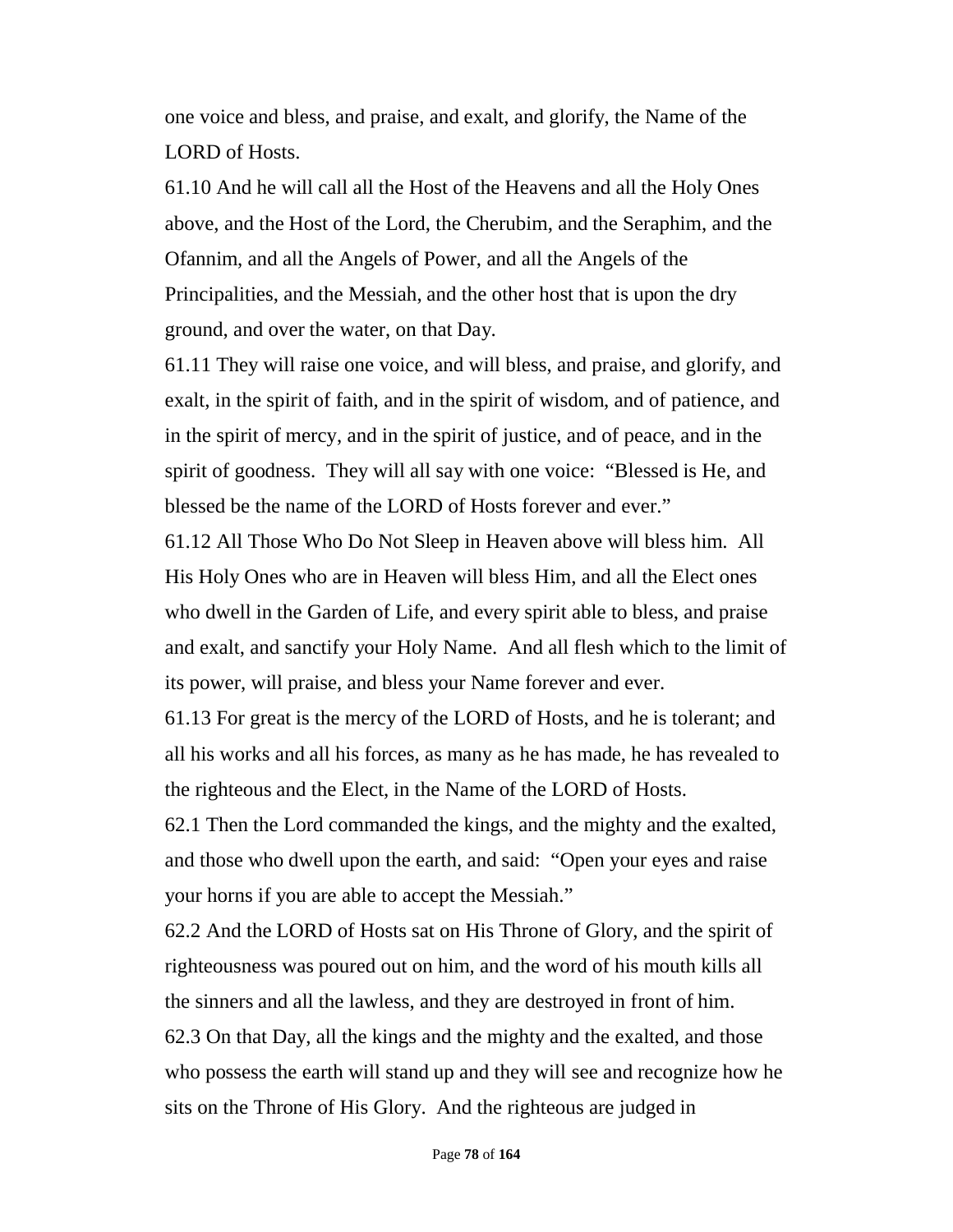righteousness, in front of him, and no idle word is spoken in front of him. 62.4 Pain will come upon them as upon a woman in labour, for whom giving birth is difficult when her child enters the mouth of the womb, and she has difficulty giving birth.

62.5 And one half of them will look at the other, and they will be terrified, and will cast down their faces, and pain will take hold of them when they see that son of a woman sitting on the throne of His Glory.

62.6 The mighty kings, and all those who possess the earth will praise, bless and exalt Him who rules everything that is hidden.

62.7 For from the beginning that Son of Man was hidden, and the Most High kept him in the presence of His power, and revealed him only to the Elect.

62.8 And the community of the Holy and the Elect will be sown and all the Elect will stand before him on that day.

62.9 And all the mighty kings, and the exalted, and those who rule the dry ground, will fall down before him, on their faces, and worship; and they will set their hopes on that Son of Man, and will pray to him, and will ask for mercy from him.

62.10 But the LORD of Hosts will then so press them that they will hurry to go out from before Him, and their faces will be filled with shame, and the darkness will grow deeper on their faces.

62.11 And the Angels of Punishment will take them so that they may repay them for the wrong that they did to His children and to His Elect ones.

62.12 And they will become a spectacle to the righteous and to His Elect ones; they will rejoice over them, for the anger of the LORD of Hosts will rest upon them, and the sword of the LORD of Hosts will be drunk with them.

62.13 The righteous and the Elect will be saved on that Day and they will never see the faces of the sinners and the lawless from then on.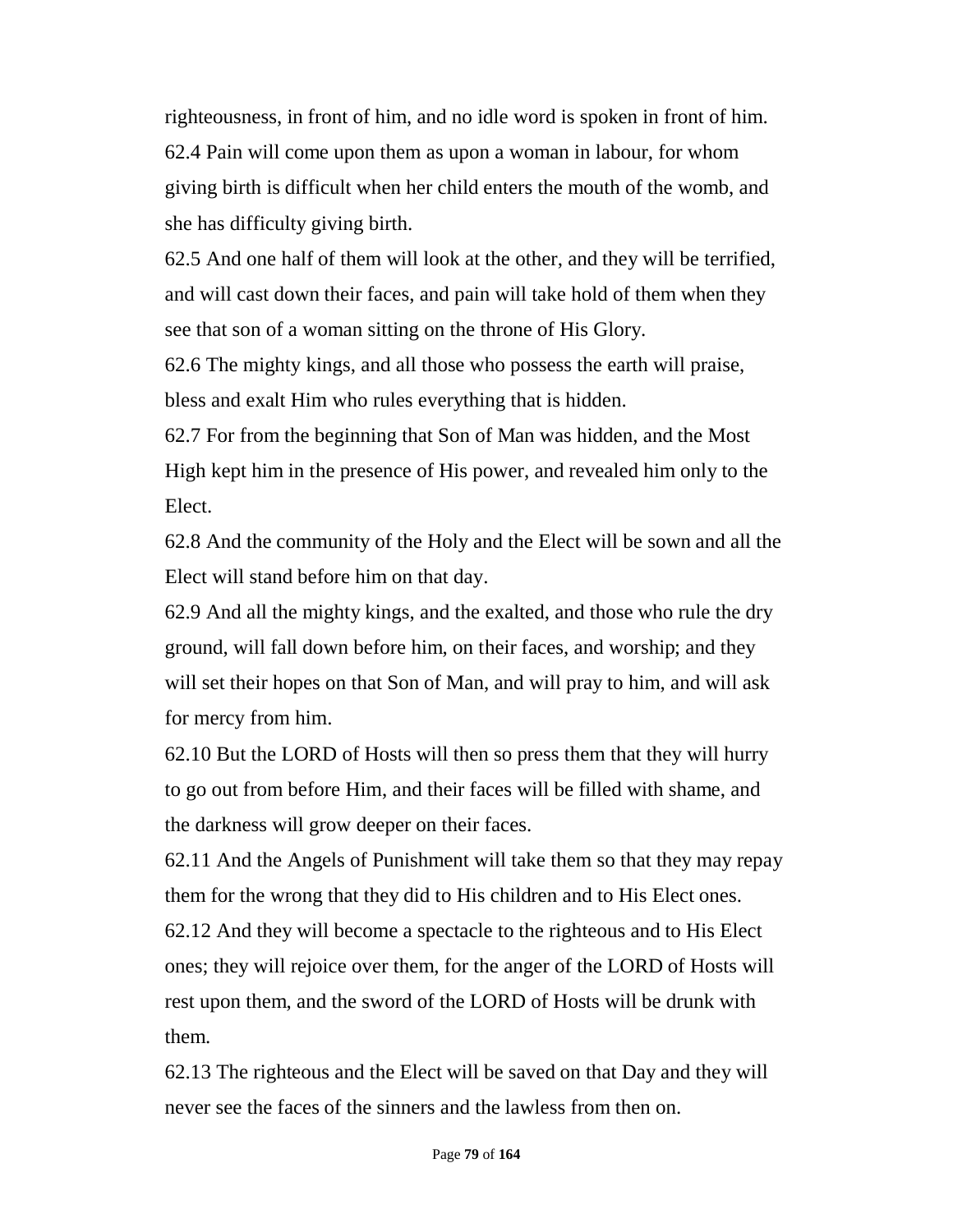62.14 And the LORD of Hosts will remain over them and with that Son of Man they will dwell, and eat, and lie down, and rise up, forever and ever. 62.15 The righteous and Elect will have risen from the earth, and will have ceased to cast down their faces, and will have put on the Garment of Life. 62.16 And this will be a Garment of Life from the LORD of Hosts; and your garments will not wear out, and your glory will not fail, in front of the LORD of Hosts.

63.1 In those days, the mighty kings who possess the dry ground will beg the Angels of His Punishment to whom they have been handed over so that they might give them a little rest. And so that they might fall down and worship in front of the LORD of Hosts, and confess their sins in front of Him.

63.2 And they will bless and praise the LORD of Hosts, and say: "Blessed be the LORD of Hosts, and the Lord of Kings, the Lord of the Mighty, and the Lord of the Rich, and the Lord of Glory, and the Lord of Wisdom! 63.3 And everything secret is clear in front of You, and your power is for all generations, and your glory is forever and ever. Deep and without number are all your secrets and your righteousness is beyond reckoning. 63.4 Now we realize that we should praise and bless the Lord of Kings and the one who is King over all Kings."

63.5 And they will say: "Who will give us rest, so that we might praise and thank and bless him, and make our confession in front of His Glory. 63.6 Now we long for a rest, but don't find it; we are driven off and don't obtain it; and the light has passed away from before us, and darkness will be our dwelling forever and ever.

63.7 For we have not made our confession before him, and we have not praised the name of the Lord of Kings, and we have not praised the Lord for all his works, but our hopes have been on the sceptre of our kingdom, and of our glory.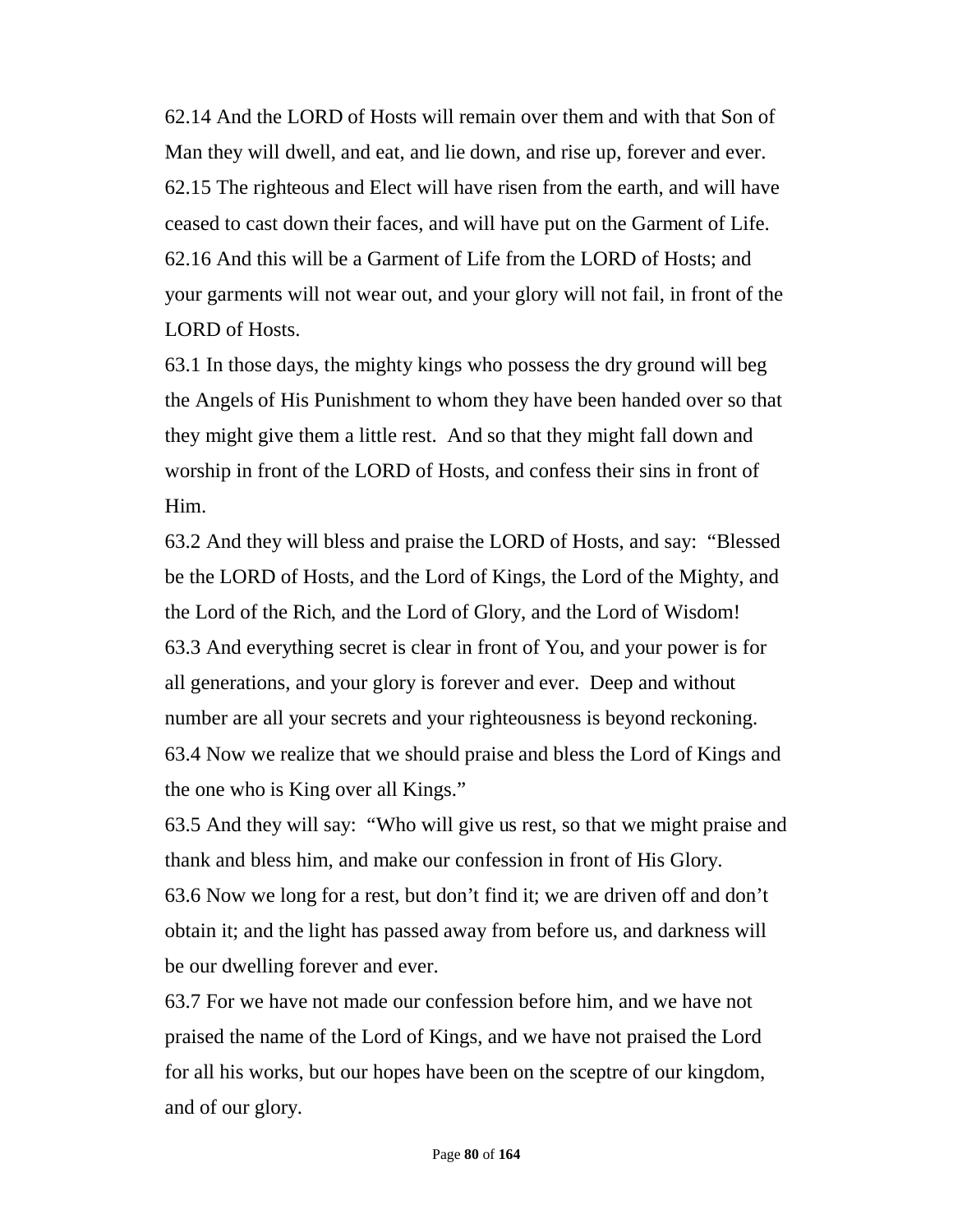63.8 And on the day of our affliction and tribulation, he does not save us, and we find no rest to make our confession that our Lord is faithful in all his doings, and in all his judgments and his justice, and that his judgments show no respect for persons.

63.9 And we pass away from in front of him because of all our works and all our sins have been counted exactly."

63.10 Then they will say to them: "Our souls are satisfied with possessions gained through iniquity, but they don't prevent our going down into the flames of the torment of Sheol."

63.11 And after this, their faces will be filled with darkness and shame, in front of that Son of Man, and they will be driven away from him. And the sword will dwell among them, in front of Him.

63.12 And the LORD of Hosts says: "This is the Law and the Judgment for the mighty, and the kings, and the exalted, and for those who possess the dry ground in front of the LORD of Hosts."

64.1 And I saw other figures hidden in that place.

64.2 I heard the voice of the Angel saying: "These are the Angels who came down from Heaven onto the Earth and revealed what is secret to the sons of men, and led astray the sons of men, so that they committed sin." 68.2 And on that day the Holy Michael answered Raphael, saying: "The power of the spirit seizes me and makes me tremble because of the harshness of the judgment of the Angels. Who can endure the harshness of the judgment which has been executed and before which they melt with fear?"

68.3 Then the Holy Michael answered Raphael again, and said to him: "Who is he whose heart is not softened over it, and whose mind would not be disturbed by this word? Judgment has gone out against them, upon those whom they have led out like this."

68.4 But it came to pass, when he stood before the LORD of Hosts, that the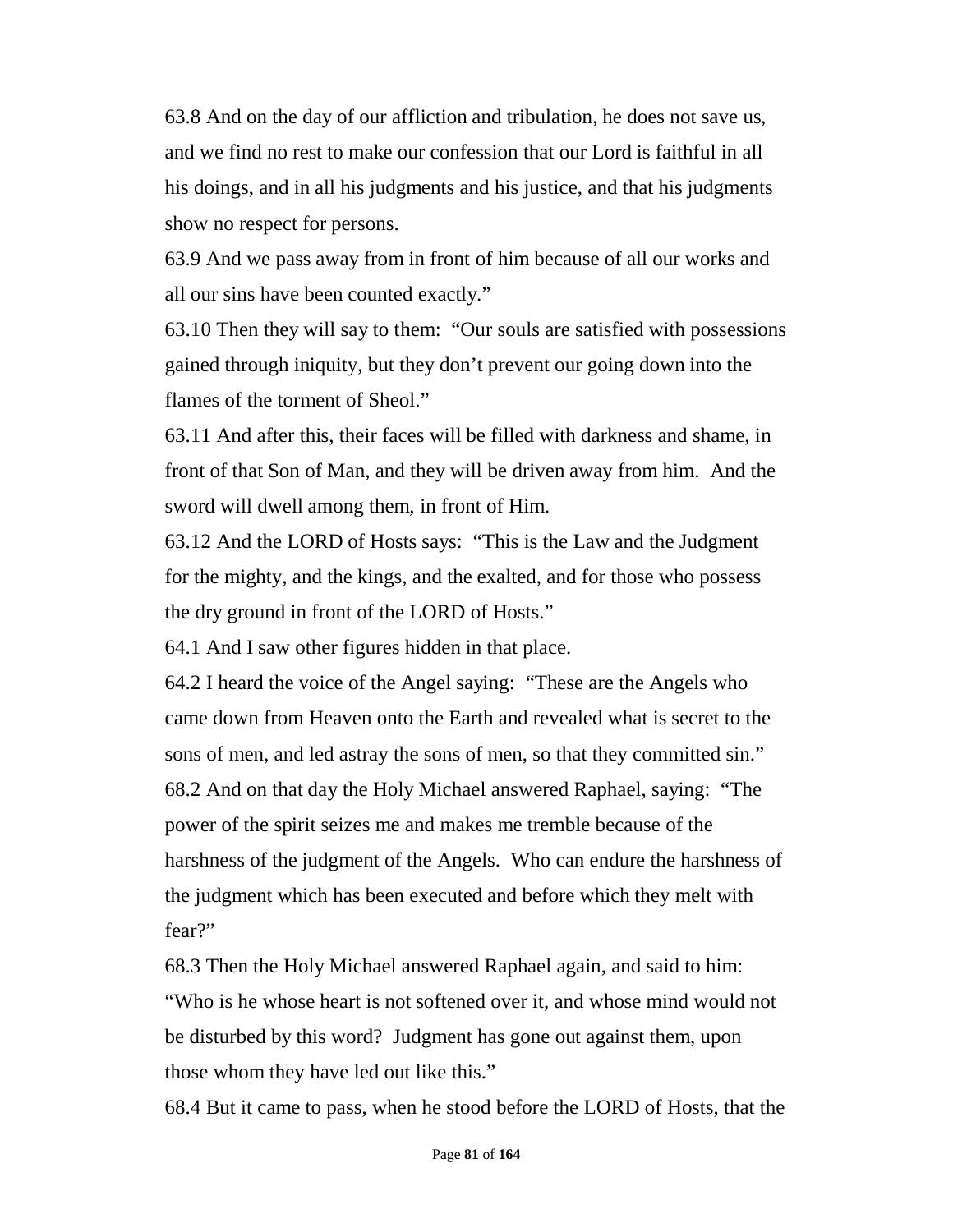Holy Michael spoke as follows to Raphael: "I will not take their part under the eye of the Lord, for the LORD of Hosts is angry with them, because they acted as if they were gods.

68.5 Because of this the hidden judgment will come upon them forever and ever; for neither any other Angel, nor any man, will receive their lot, but they alone have received their judgment forever and ever.

69.1 And after this judgment I will terrify them, and make them tremble, for they have shown this to those who dwell upon the dry ground." 69.2 And these are the names of those Angels: The first of them is Semyaza, and the second Artaqifa, and the third Armen, and the fourth Kokabiel, and the fifth Turiel, and the sixth Ramiel, and the seventh Daniel, and the eighth Nuqael, and the ninth Baraqiel, and the tenth Azazel, and the eleventh Armaros, the twelfth Batriel, the thirteenth Basasael, the fourteenth Ananel, the fifteenth Turiel, the sixteenth Samsiel, the seventeenth Yetarel, the eighteenth Tumiel, the nineteenth Turiel, the twentieth Rumiel, and the twenty-first Ezazeel.

69.3 These are the chiefs of their Angels, and the names of the leaders of hundreds, and their leaders of fifties, and their leaders of tens. 69.4 The name of the first is Jequn; this is the rebel who led astray all the

children of the Holy Angels and he brought them down onto the dry ground, and led them astray through the daughters of men.

69.5 And the name of the second is Asbeel; this one suggested an evil plan to the children of the Holy Angels, and led them astray, so that they corrupted their bodies with the daughters of men.

69.6 And the name of the third is Gadreel; this is the one that showed all the deadly blows to the sons of men. And he led astray Eve. And he showed the weapons of death to the children of men, the shield and the breastplate, and the sword for slaughter, and all the weapons of death to the sons of men.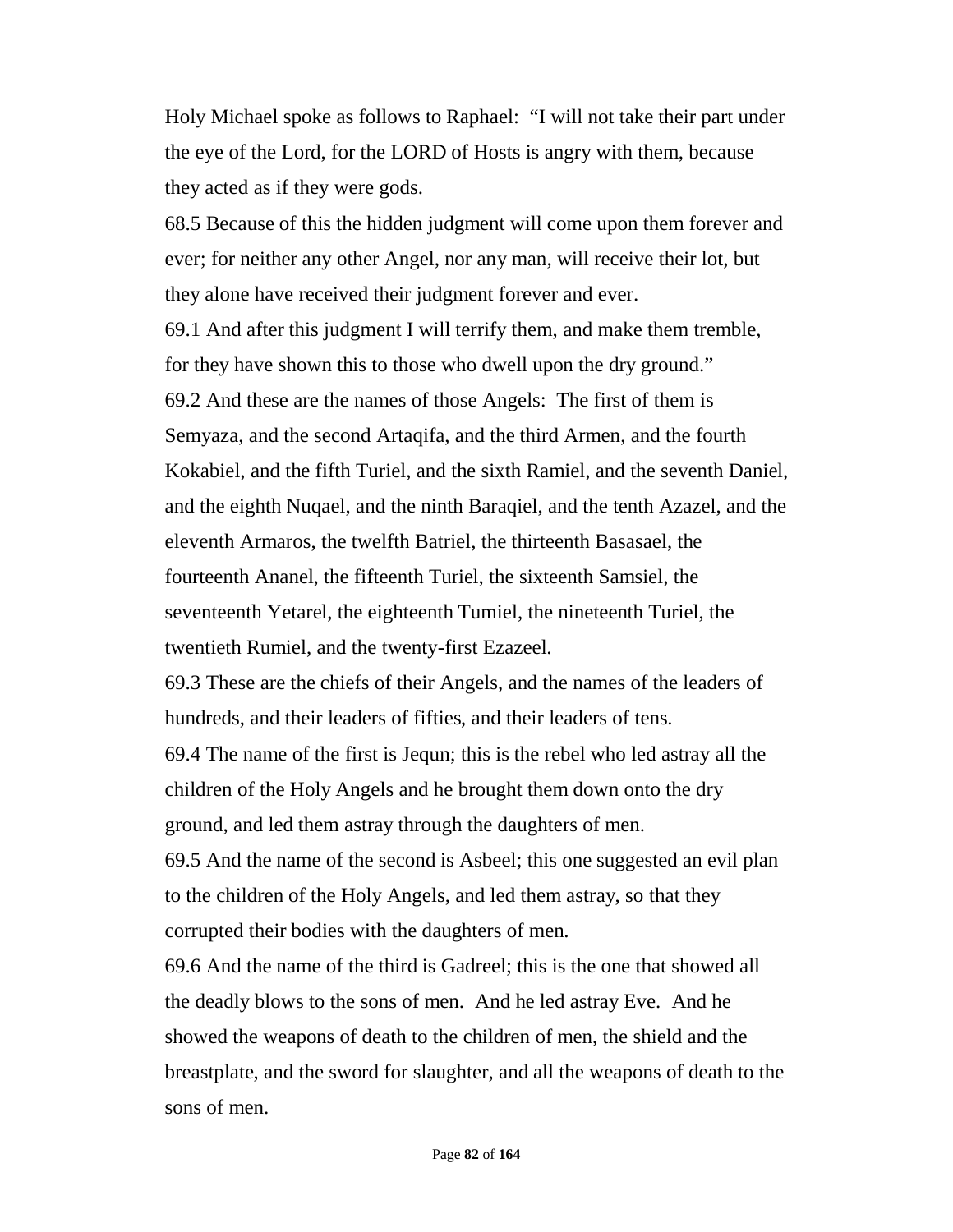69.7 And from his hand they have gone out against those who dwell the dry ground from that time and forever and ever.

69.8 And the name of the fourth is Penemue; this one showed the sons of men the bitter and the sweet and showed them all the secrets of their wisdom.

69.9 He taught men the art of writing with ink and paper, and through this, many have gone astray, from eternity to eternity, and to this day. 69.10 For men were not created for this, that they should confirm their faith with pen and ink.

69.11 For men were created no differently from the Angels, so that they might remain righteous and pure, and death, which destroys everything, would not have touched them; but through this knowledge of theirs they are being destroyed and through this power death consumes them.

69.12 And the name of the fifth is Kasdeyae; this one showed the sons of men all the evil blows of the spirits and of the demons, and the blows that attack the embryo in the womb so that it miscarries. And the blows that attack the soul: the bite of the serpent. And the blows that occur at midday, and the son of the serpent, who is strong.

69.13 And this is the task of Kesbeel, the chief of the oath, who showed the oath to the Holy ones when he dwelt on high in glory. And his name is Beqa.

69.14 And this one told the Holy Michael that he should show him the secret name so that they might mention it in the oath, so that those who showed the sons of men everything that is secret trembled before that name and oath.

69.15 And this is the power of this oath, for it is powerful and strong, and he placed this oath, Akae, in the charge of the Holy Michael.

69.16 These are the secrets of this oath, and they are strong through this oath, and Heaven was suspended before the world was created, and forever.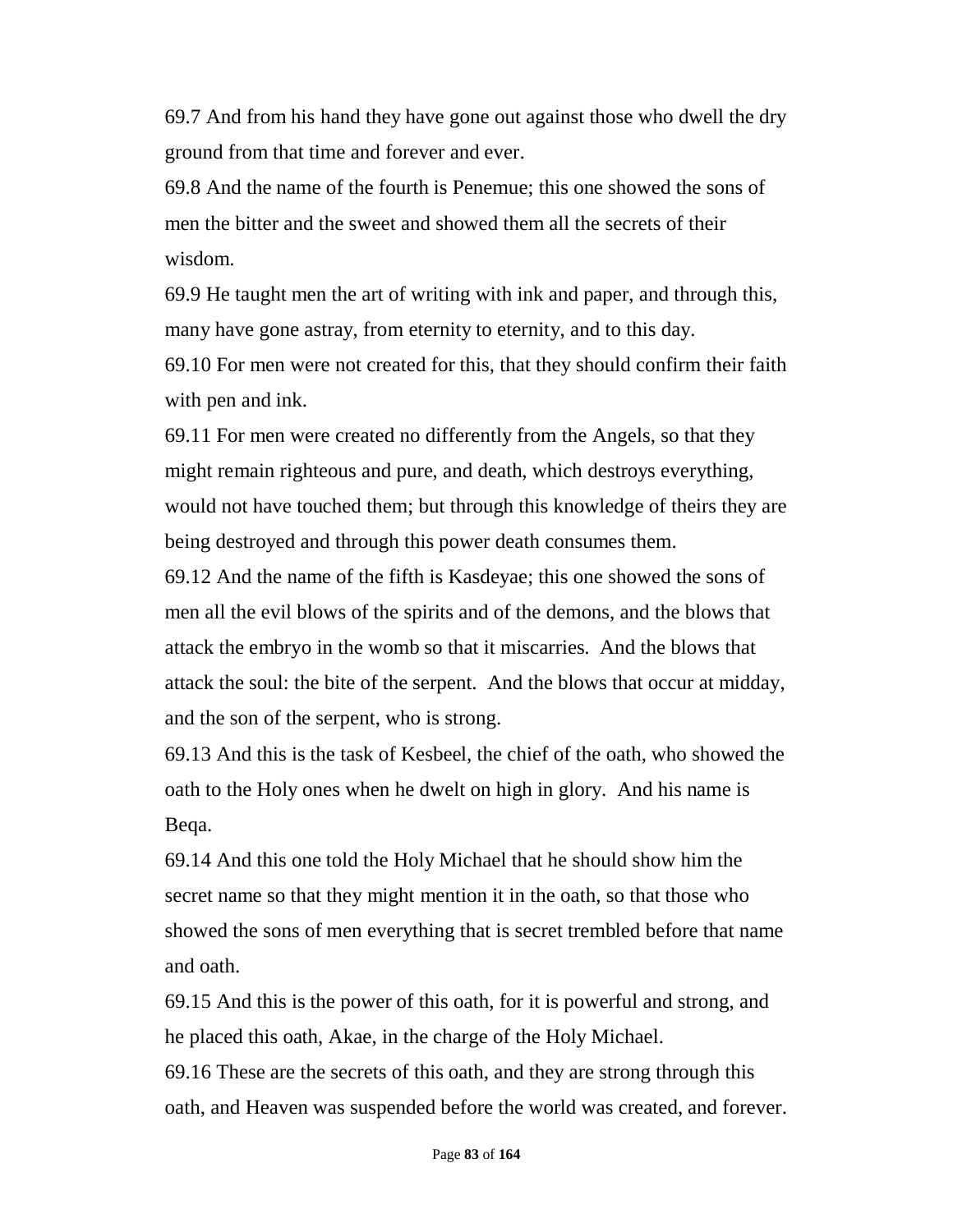69.17 And through it the earth was founded upon the water, and from the hidden recesses of the mountains come beautiful waters, from the creation of the world and forever.

69.18 Through that oath the sea was created, and as its foundation, for the time of anger, he placed for it the sand, and it does not go beyond it, from the creation of the world and forever.

69.19 Through that oath the deeps were made firm, and they stand and don't move from their place, from the creation of the world and forever. 69.20 And through that oath the Sun and the Moon complete their course and do not transgress their command, from the creation of the world and forever.

69.21 And through that oath the stars complete their course, and he calls their names, and they answer him, from the creation of the world and forever.

69.22 And likewise the spirits of the water, of the winds, and of all the breezes, and their paths, according to all the groups of the spirits. 69.23 And there are kept the storehouses of the sound of thunder, and of the light of the lightning; and there are kept the storehouses of the hail, and the frost, and the storehouses of the mist, and the storehouses of the rain and dew.

69.24 And all these make their confession and give thanks in front of the LORD of Hosts and sing praises with all their power. And their food consists of all their thanksgiving and they give thanks, praise, and exalt, in the name of the LORD of Hosts, forever and ever.

69.25 And this oath is strong over them and through it they are kept safe and their courses are not disturbed.

69.26 And they had great joy and they blessed, praised, and exalted, because the name of that Son of Man had been revealed to them. 69.27 And he sat on the Throne of His Glory and the whole judgment was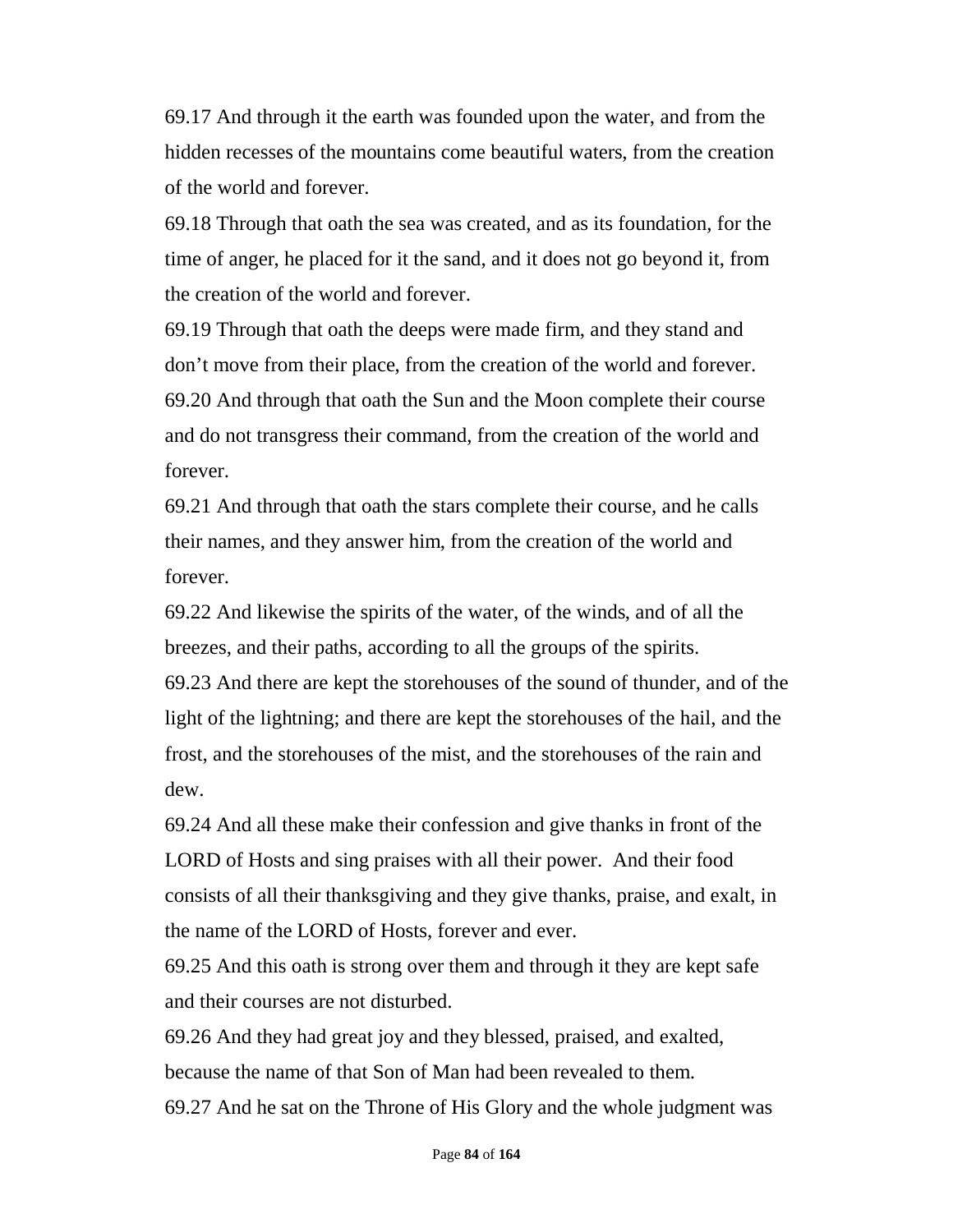given to the Son of Man and he will cause the sinners to pass away and be destroyed from the face of the Earth.

69.28 And those who led astray the world will be bound in chains and will be shut up in the assembly-place of their destruction, and all their works will pass away from the face of the earth.

69.29 And from then on there will be nothing corruptible. For that Son of Man has appeared, and has sat on the Throne of His Glory, and everything evil will pass away and go from in front of Him; and the word of that Son of Man will be strong in front of the LORD of Hosts.

This is the Third Speech of Enoch.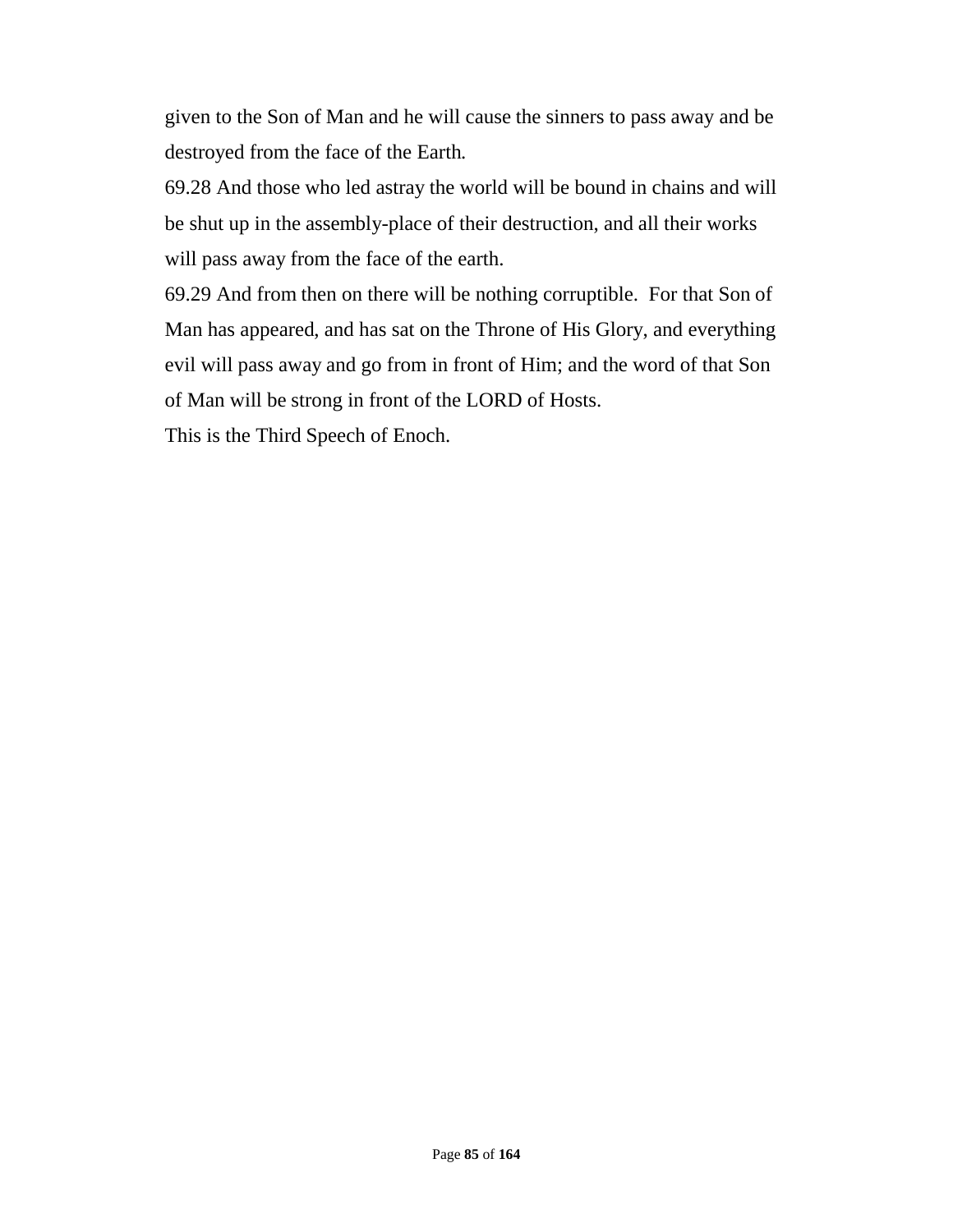#### Notes

#### (13) THE STOREHOUSES

Enoch often mentions storehouses throughout the book. Storehouses were probably first introduced to Enoch's people by the runaways. Since they were angels, their storehouses were probably considered divine and magical. Many people probably believed that the storehouses created the goods that were stored inside them.

Enoch probably knew better than that since he may have been the keeper of records and inventories. However, he does seem to regard storehouses as basic to God's way of distributing natural things such as the weather.

At the beginning he again describes his journey (70.2-3) - he was lifted on a chariot of the spirit and they went northwest. I assume this is some kind of flying machine; today we would probably call it a UFO rather than a chariot of the spirit.

Enoch goes on to describe the land of the angels and a meeting with the Ancient of Days. Four of the Watchers are named at 71.9; they may have been assigned to look after Enoch because they could speak his language well.

Enoch seems to have asked questions and made some notes, and this section, and the next section, and "the Law of the Stars" is the result. My opinion is that the Watchers knew the answers to Enoch's questions but it was difficult for them to explain the answers to Enoch in terms that he could understand.

This is shown clearly at 60.14 and 60.15 where Enoch reports an explanation of thunder and lightning and why you see the flash before you hear the bang. This is common knowledge now - but not to Enoch. I think that Enoch believed, initially, that the bangs and flashes occurred separately made by different processes. He reports that they are not separate although not the same, 60.14, because a spirit makes them inseparable. Since Enoch assumes that you see and hear things at the instant they happen he finds it hard to understand why the sound has to wait and so brings a storehouse into the explanation.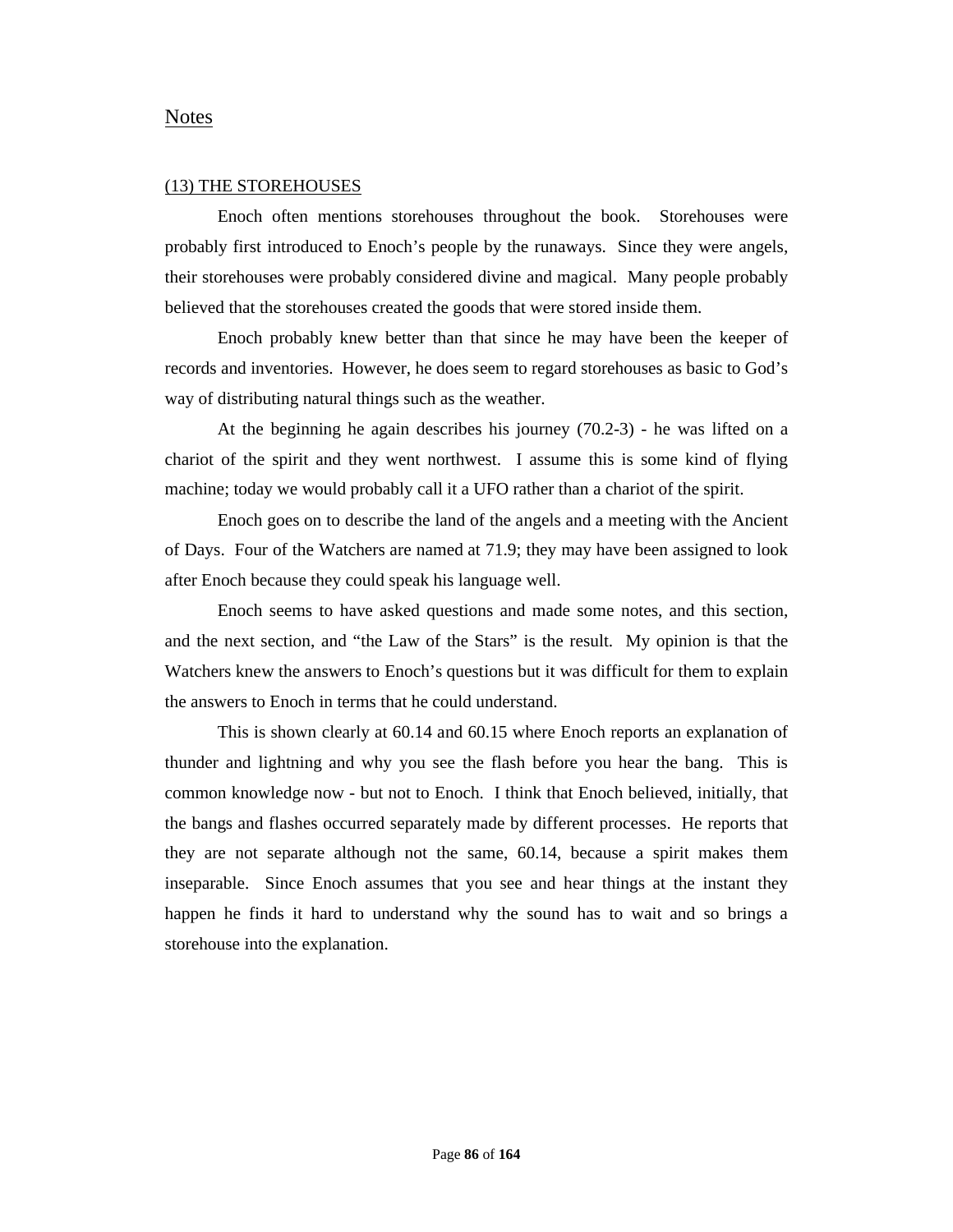## **(13) THE STOREHOUSES**

70.1 It came to pass, after this, that while he was living his name was lifted from those who dwell upon the dry ground to the presence of that Son of Man, and to the presence of the LORD of Hosts.

70.2 And he was lifted on the chariots of the spirit, and his name vanished from among them.

70.3 And from that day I was not counted among them, and He placed me between two winds, between the north and the west, where the Angels took the cords to measure for me the place for the Elect and the righteous. 70.4 And there I saw the First Fathers and the righteous who from the beginning of the world dwelt in that place.

71.1 And it came to pass, after this, that my spirit was carried off, and it went up into the Heavens. I saw the sons of the Holy Angels treading upon flames of fire their garments were white, and their clothing, and the light of their face, was like snow.

71.2 And I saw two rivers of fire, and the light of that fire shone like a hyacinth, and I fell upon my face in front of the LORD of Hosts.

71.3 Then the Angel Michael, one of the Archangels, took hold of me by my right hand, and raised me and led me out to all the secrets of mercy, and the secrets of righteousness.

71.4 He showed me all the secrets of the Ends of Heaven and all the Storehouses of the Stars and the Lights from where they come out from below the Holy Ones.

71.5 And the Spirit carried Enoch off to the Highest Heaven, and I saw there, in the middle of that Light, something built of crystal stones, and in the middle of those stones rivers of living fire.

71.6 My spirit saw a circle of fire, which surrounded that house; and from its four sides came rivers, full of living fire, and they surrounded that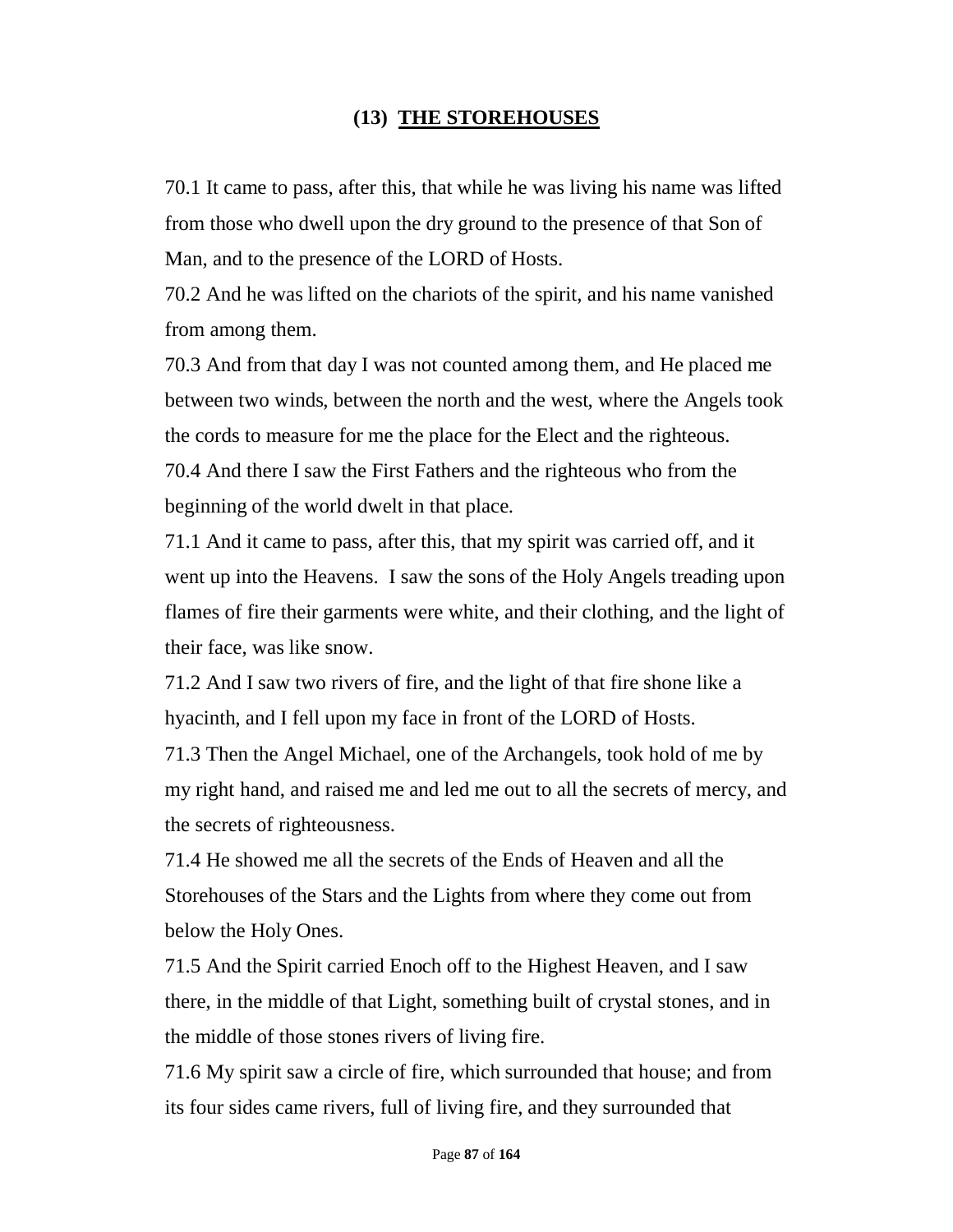house.

71.7 And all around were the Seraphim and the Cherubim, and the Ofannim; these are They Who Do Not Sleep but keep watch over the Throne of His Glory.

71.8 I saw Angels, who could not be counted, a thousand thousands and ten thousand times ten thousand surrounding that house. And Michael, and Raphael, and Gabriel, and Penuel, and the Holy Angels who are in the Heavens above, went in and out of that house.

71.9 Then Michael, and Raphael, and Gabriel, and Penuel, and many Holy Angels without number, came out from that house.

71.10 And with them the Ancient of Days, his head white and pure, like wool and his garments, indescribable.

71.11 And I fell upon my face, and my whole body melted, and my spirit was transformed; and I cried out in a loud voice in the spirit of power, and I blessed, praised, and exalted.

71.12 And these blessings, which came out from my mouth, were pleasing before the Ancient of Days.

71.13 And the Ancient of Days came with Michael, Gabriel, Raphael and Penuel, and thousands and tens of thousands of Angels without number. 71.14 And that Angel came to me, and greeted me with his voice, and said to me: "You are the son of man who was born to righteousness and righteousness remains over you and the righteousness of the Ancient of Days will not leave you."

71.15 And he said to me: "He proclaims peace to you in the name of the world which is to come, for from there peace has come out from the creation of the world and so you will have it forever and forever and ever. 71.16 All will walk according to your way, and in like manner, righteousness will never leave you. With you will be their dwelling, and with you their lot, and they will not be separated from you forever and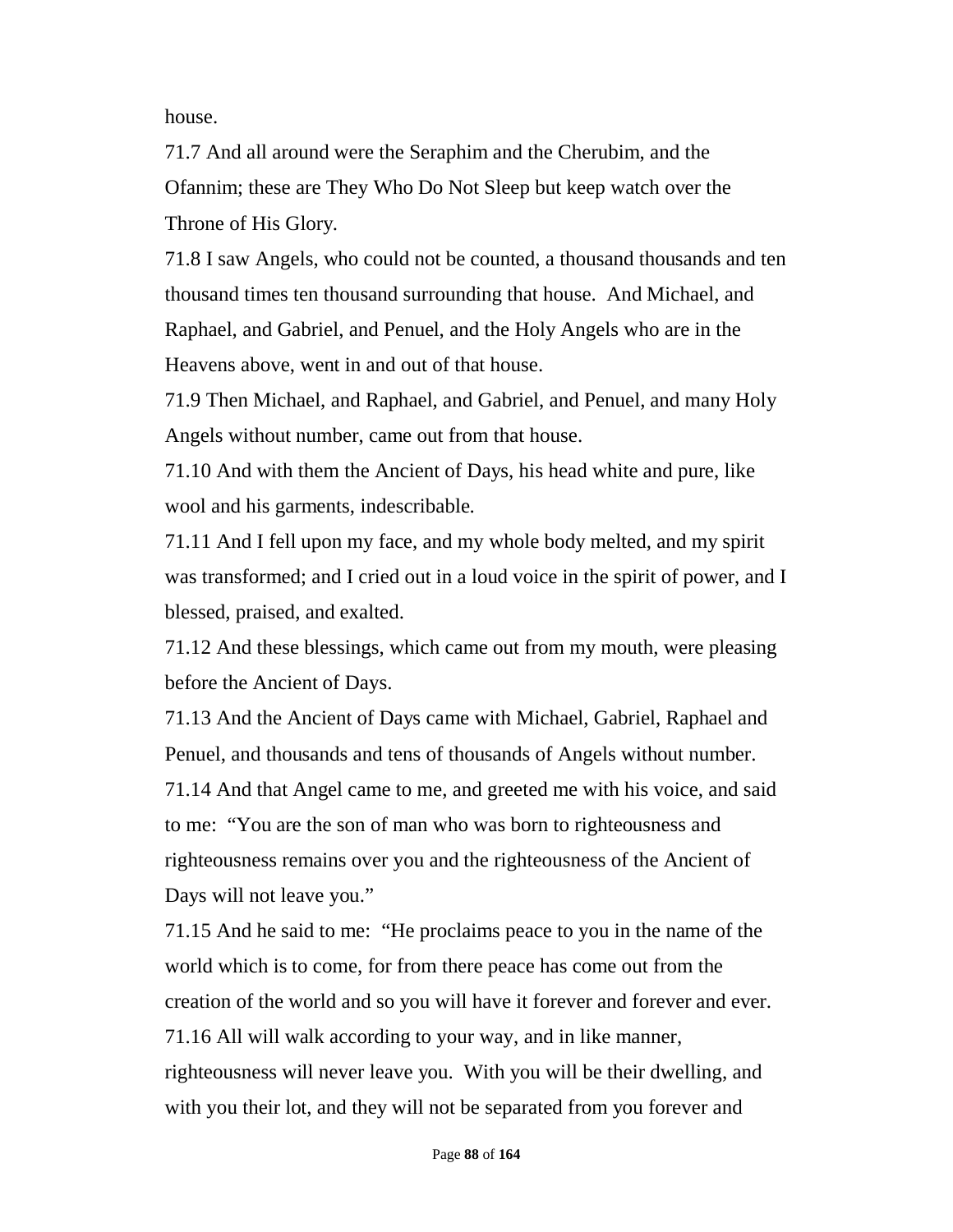forever and ever.

71.17 And so there will be length of days with that Son of Man, and the righteous will have peace, and the righteous will have an upright way in the name of the LORD of Hosts, forever and ever."

59.1 And in those days my eyes saw the secrets of the flashes of lightning, and the lights, and the regulations governing them; and they flash for a blessing or a curse as the LORD of Hosts wishes.

59.2 And there I saw the secrets of the thunder and how when it crashes in Heaven above the sound of it is heard. And they showed me the dwellings of the dry ground, and the sound of the thunder for peace, and for blessing, or for a curse, according to the word of the LORD of Hosts.

59.3 And after this all the secrets of the lights, and of the flashes of lightning were shown to me. They flash to bring blessing and satisfaction. 60.11 And the other Angel spoke to me, the one who went with me and showed me what is secret; what is first and last in Heaven, in the heights, and under the dry ground, in the depths, and at the Ends of Heaven, and at the Foundations of Heaven, and in the Storehouses of the Winds.

60.12 And how the spirits are distributed, and how they are weighed. And how the springs, and the winds, are counted according to the power of their spirit. And the power of the light of the Moon. And the divisions of the stars according to their names. And how all the divisions are made. 60.13 And the thunder, according to the places where it falls. And all the divisions that are made in lightning, so that it may flash. And its hosts, how they quickly obey.

60.14 For the thunder has fixed intervals, which have been given to its sound for waiting. And the thunder and the lightning are not separate although not the same. Through a spirit, the two of them move inseparably.

60.15 For when the lightning flashes the thunder utters its voice, and the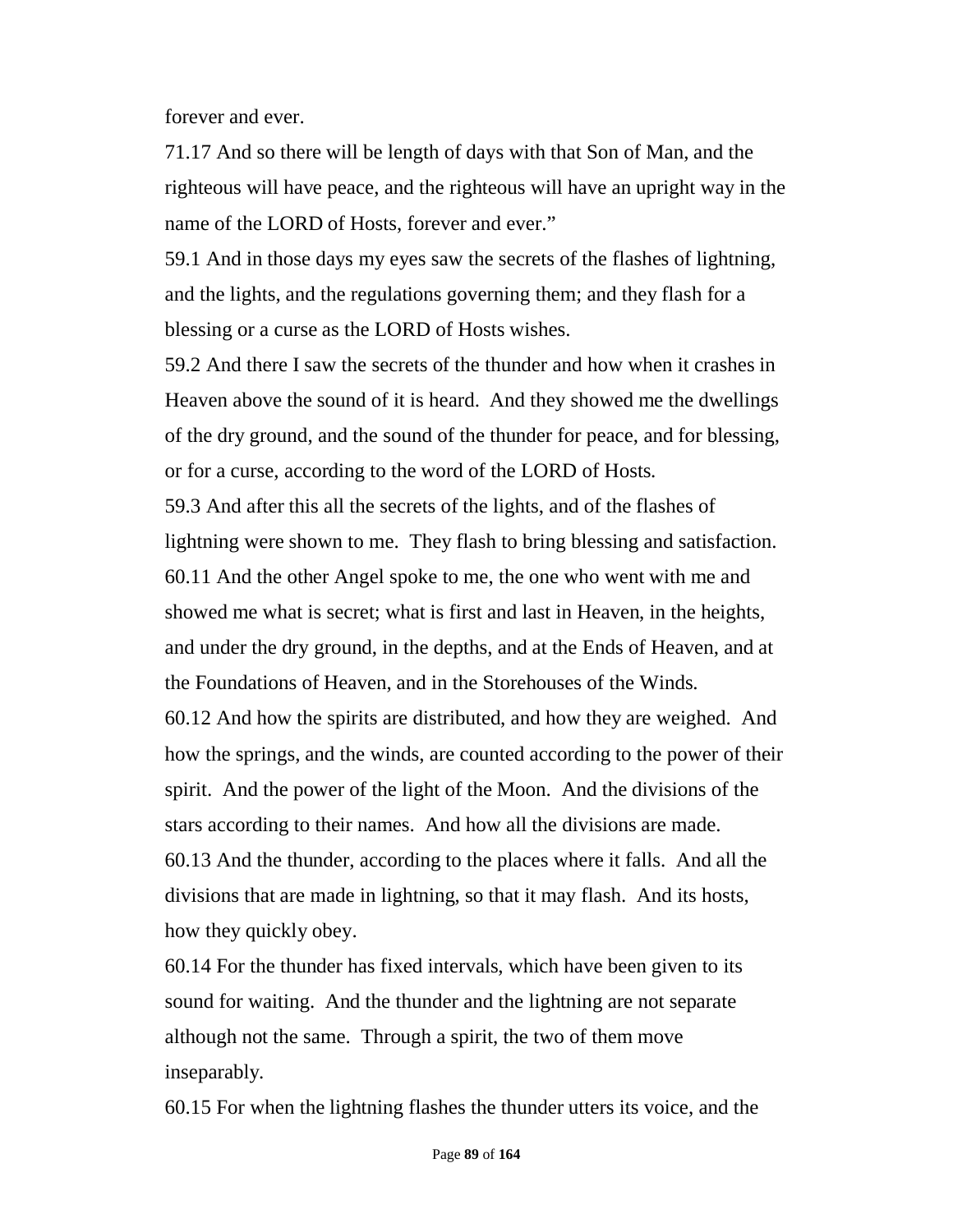spirit, at the proper time, causes it to rest, and divides equally between them because the storehouse of the times for their occurrence is like that of the sand. And each of them, at the proper time is held by a rein, and turned back by the power of the spirit, and likewise driven forward, according to the number of the regions of the Earth.

60.16 The spirit of the sea is male and strong, and according to the power of its strength, the spirit turns it back with a rein, and likewise it is driven forward, and scattered among all the mountains of the Earth.

60.17 The spirit of the frost is its own Angel; and the spirit of the hail, is a good Angel.

60.18 The spirit of the snow has withdrawn because of its power, and it has a special spirit, and that which rises from it is like smoke and its name is frost.

60.19 The spirit of the mist is not associated with them in their storehouse but has a special storehouse; for its course is glorious both in light and darkness, and in winter and in summer, and its storehouse is an Angel. 60.20 The spirit of the dew has its dwelling at the ends of Heaven and is connected with the storehouses of the rain. Its course is in winter and in summer and its clouds. And the clouds of the mist are associated and one gives to the other.

60.21 When the spirit of the rain moves from its storehouse the Angels come and open the storehouse and bring it out. And when it is scattered over all the dry ground it joins with all the water that is on the ground. And whenever it joins with the water that is on the ground it replenishes the sea and lakes.

60.22 For the waters are for those who dwell upon the dry ground, for they are nourishment for the dry ground from the Most High who is in Heaven. Therefore there is a fixed measure for the rain, and the Angels comprehend it.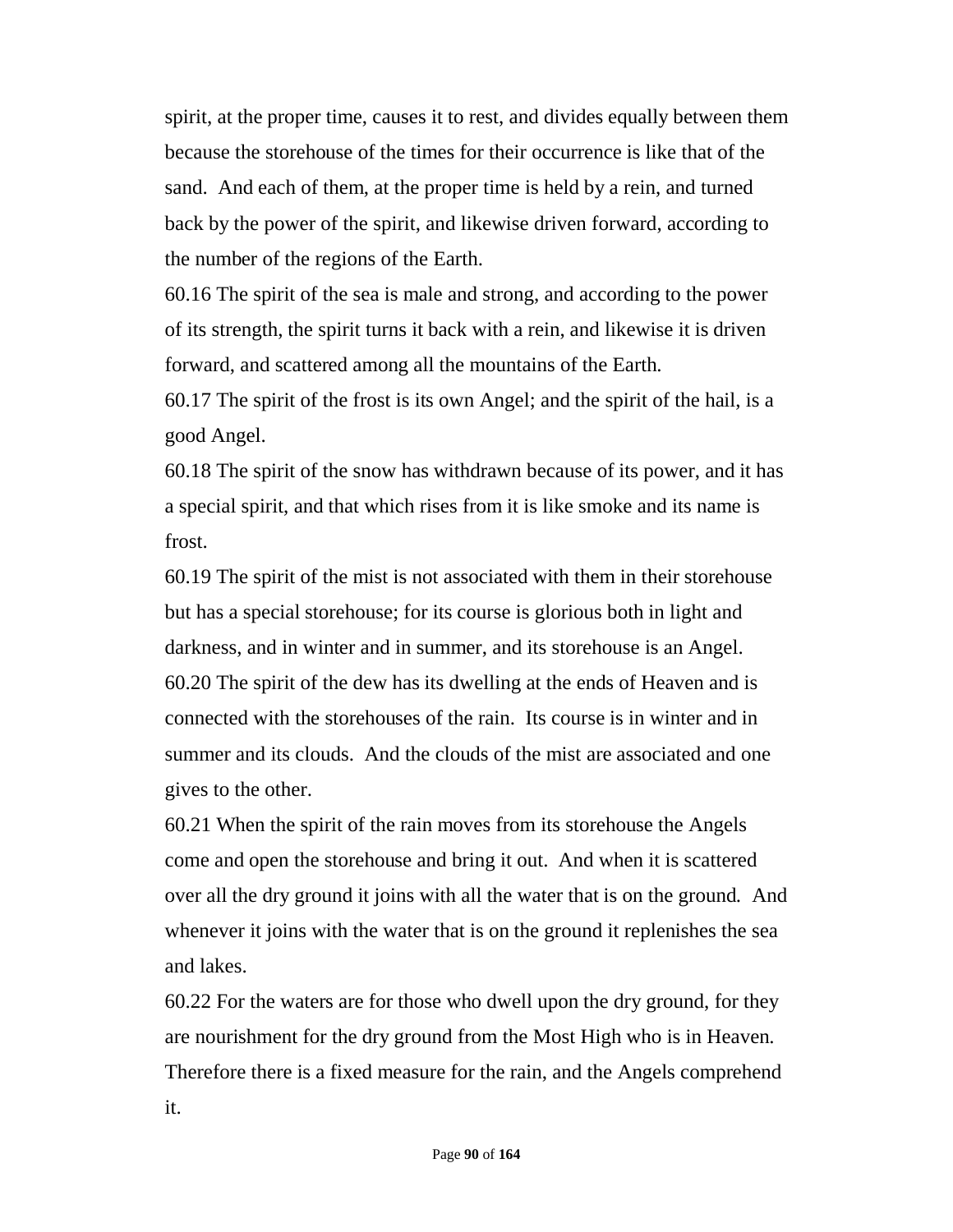60.23 All these things, I saw towards the Garden of Righteousness.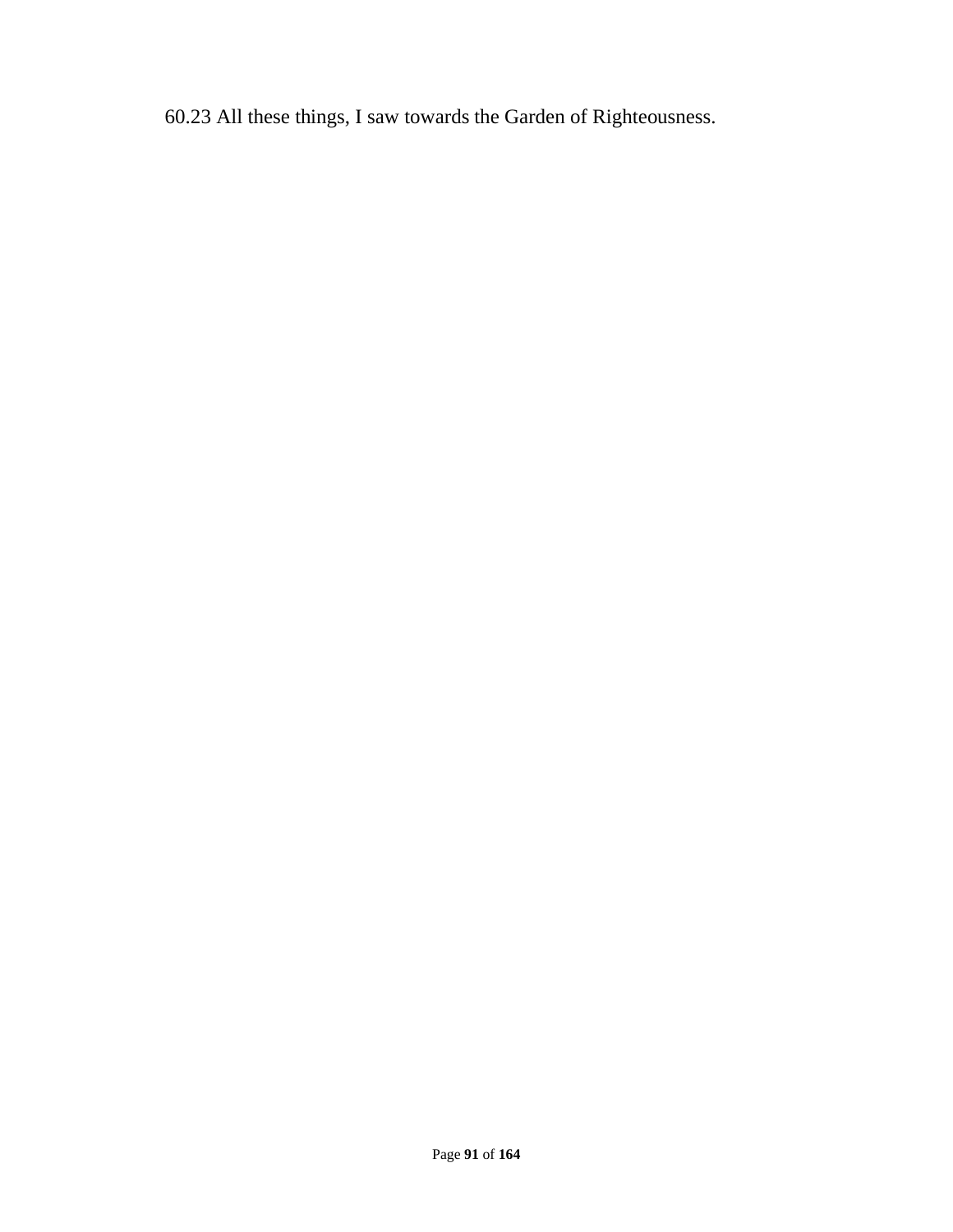### Notes

#### (14) THE REVOLUTIONS OF THE LIGHTS

This chapter explains the path of the Sun in the sky, and how the length of the day varies, and the different seasons. The division of the year into months and the phases of the Moon are explained here.

It is interesting that the variation of day length is described with the day divided into 18 parts. The Watchers may have divided the day into 18 "hours" rather than our 24-hour system.

The seasonal variation in day length described, see 72.14 & 72.26, is more typical of northern latitudes. The situation here in London, in late December (close to the mid-winter solstice), is very similar to the description at 72.26 with a day of 8 hours, and a night of 16 hours.

The section on the Moon contains some accurate information such as that it appears in the sky to be the same size as the Sun, 72.37.

At 75.8-9 Enoch explains how the axis of rotation passes through the middle of the Earth - although I think Enoch was not sure what Uriel means by this. The fact that the Earth is spherical, and rotating, was only widely accepted a few hundred years ago before then everyone believed that the Sun went around the Earth. There is a book called 'Uriel's Machine' by C. Knight and Robert Lomas that makes out a good case for this chapter containing the information needed to construct a 'henge' - an observatory made from posts or standing stones. They also suggest Enoch may have been taken to Ireland - where there are a number of unusual and ancient sites still surviving.

When Enoch is talking about the north, at 77.3, he mentions this is the location of the Garden of Righteousness - the homeland of the Watchers.

At 78.4, the fact that the Moon obtains its light from the Sun is revealed. At 78.17 he says the Moon has a face ("looks like a man") for 20 days in the month; we call him "the man in the Moon". This is evidence against the theory about the South Sandwich islands being the home of the Watchers because the Moon's face is not recognizable in the southern hemisphere (because it is upside down). I suspect that this section about the Moon should be elsewhere in the text, probably near to the previous section about the Moon a few pages before.

There is a description of a book written by the Watchers that Enoch took notes from, (see 81.1-2), Enoch calls it The Tablets of Heaven. Enoch's prophecy chapters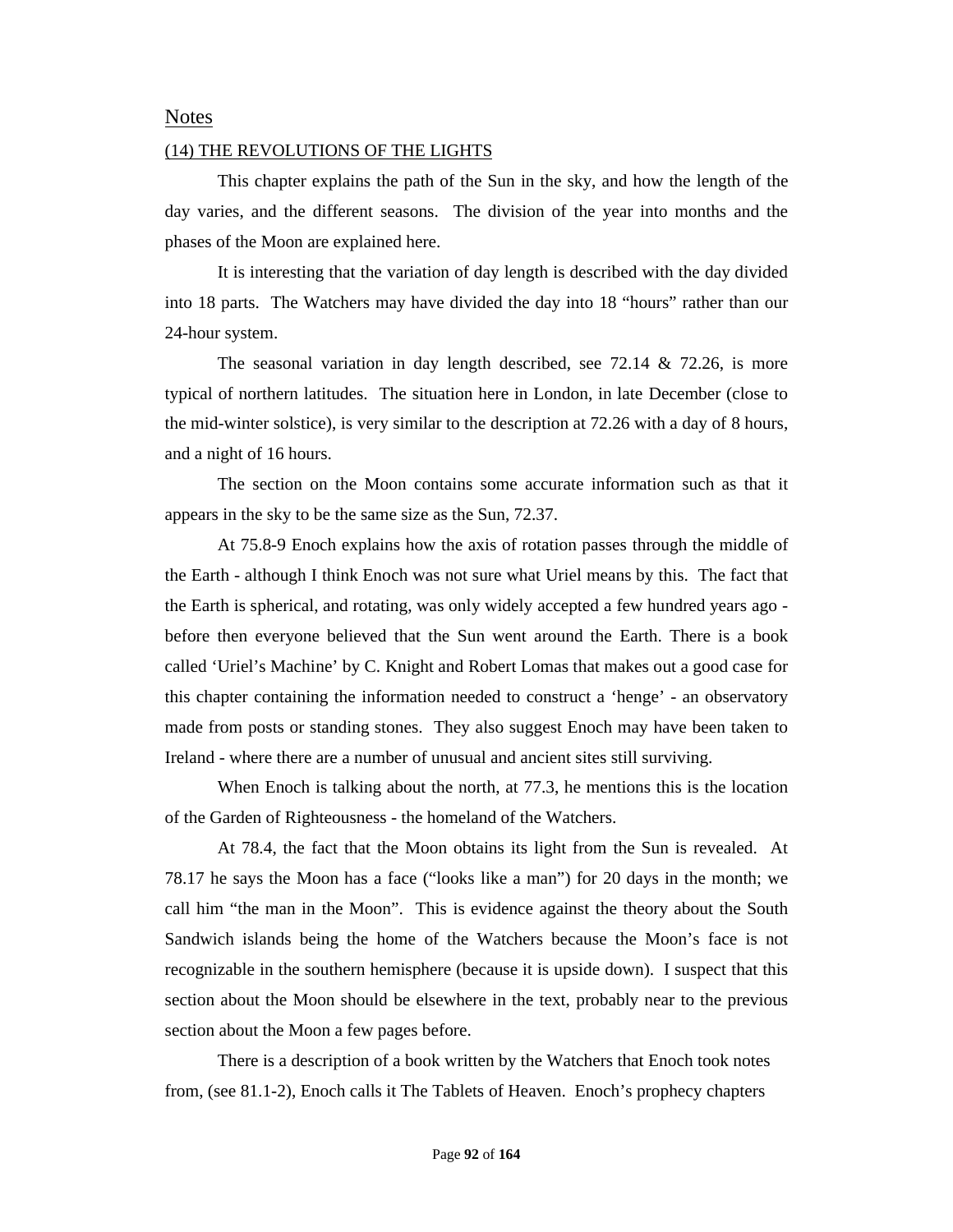come from this book.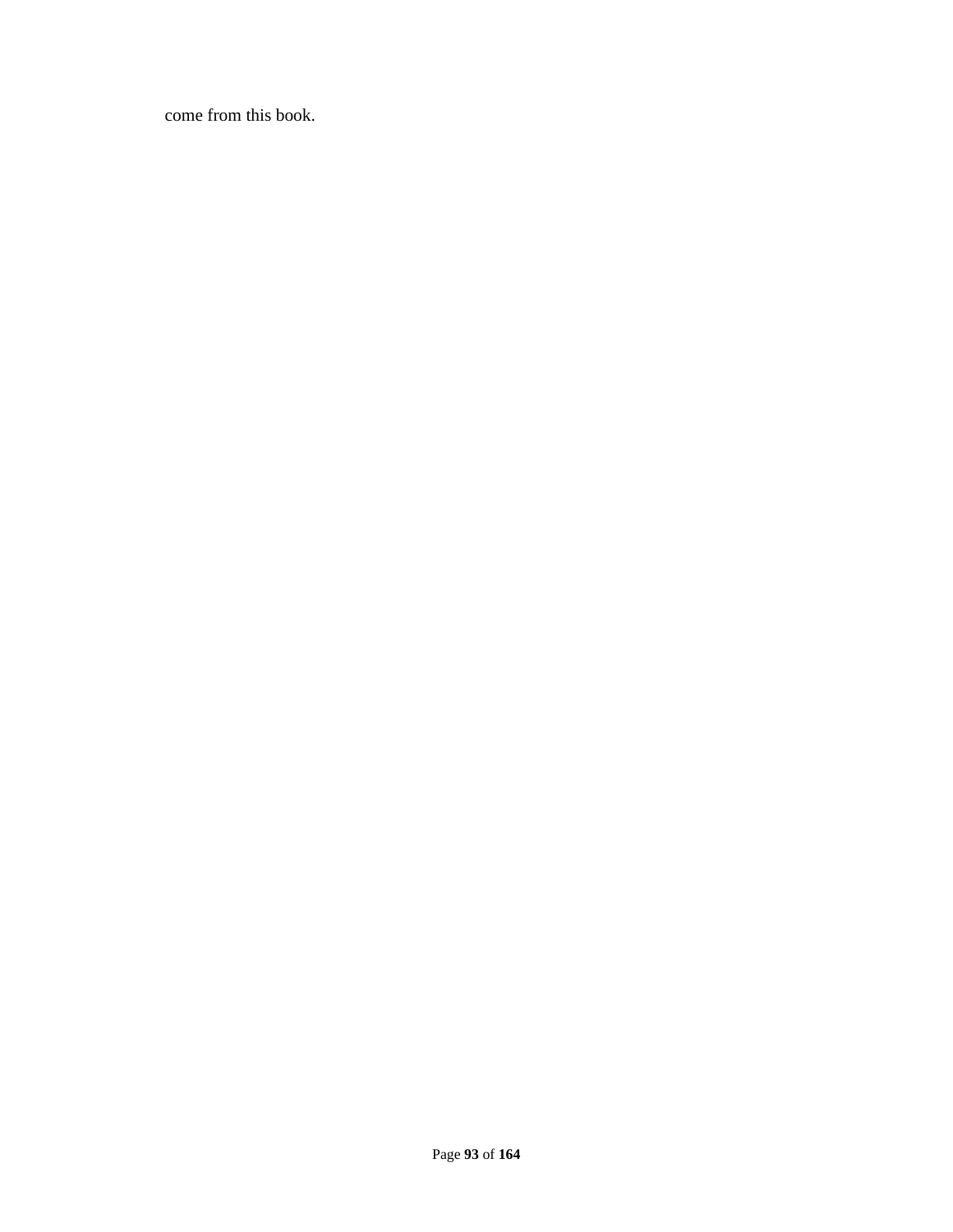## **(14) THE REVOLUTIONS OF THE LIGHTS**

72.1 **The Book of the Revolutions of the Lights of Heaven,** Each as it is; according to their classes, according to their period of rule and their times, according to their names and places of origin, and according to their months. This, Uriel, the Holy Angel who was with me, and is their leader, showed to me. And he showed me all their regulations, exactly as they are, for each year of the world and forever, until the new creation is made which will last forever.

72.2 This is the First Law of the Lights. The light called the Sun; its rising is in the Gates of Heaven, which are towards the east, and its setting is in the western Gates of Heaven.

72.3 And I saw six Gates from which the Sun rises, and six Gates in which the Sun sets, and the Moon also rises and sets in those Gates, and the leaders of the stars together with those whom they lead. There are six in the east and six in the west, all exactly in place, one next to the other; and there are many windows to the south and the north of those Gates.

72.4 And first, there rises the greater light, named the Sun, and its shape is like the circle of Heaven, and its entirety is full of a fire which gives light and warmth.

72.5 The wind blows the chariots on which it ascends, and the Sun goes down in the sky and returns through the north in order to reach the east, and is led so that it comes to the appropriate Gate and shines in the sky.

72.6 In this way it rises in the first month, in the large Gate, namely; it rises through the fourth of those six Gates that are towards the east.

72.7 And in that fourth Gate, through which the Sun rises in the first month, there are twelve window-openings from which, whenever they are opened, flames come out.

72.8 When the Sun rises in Heaven, it goes out through that fourth Gate for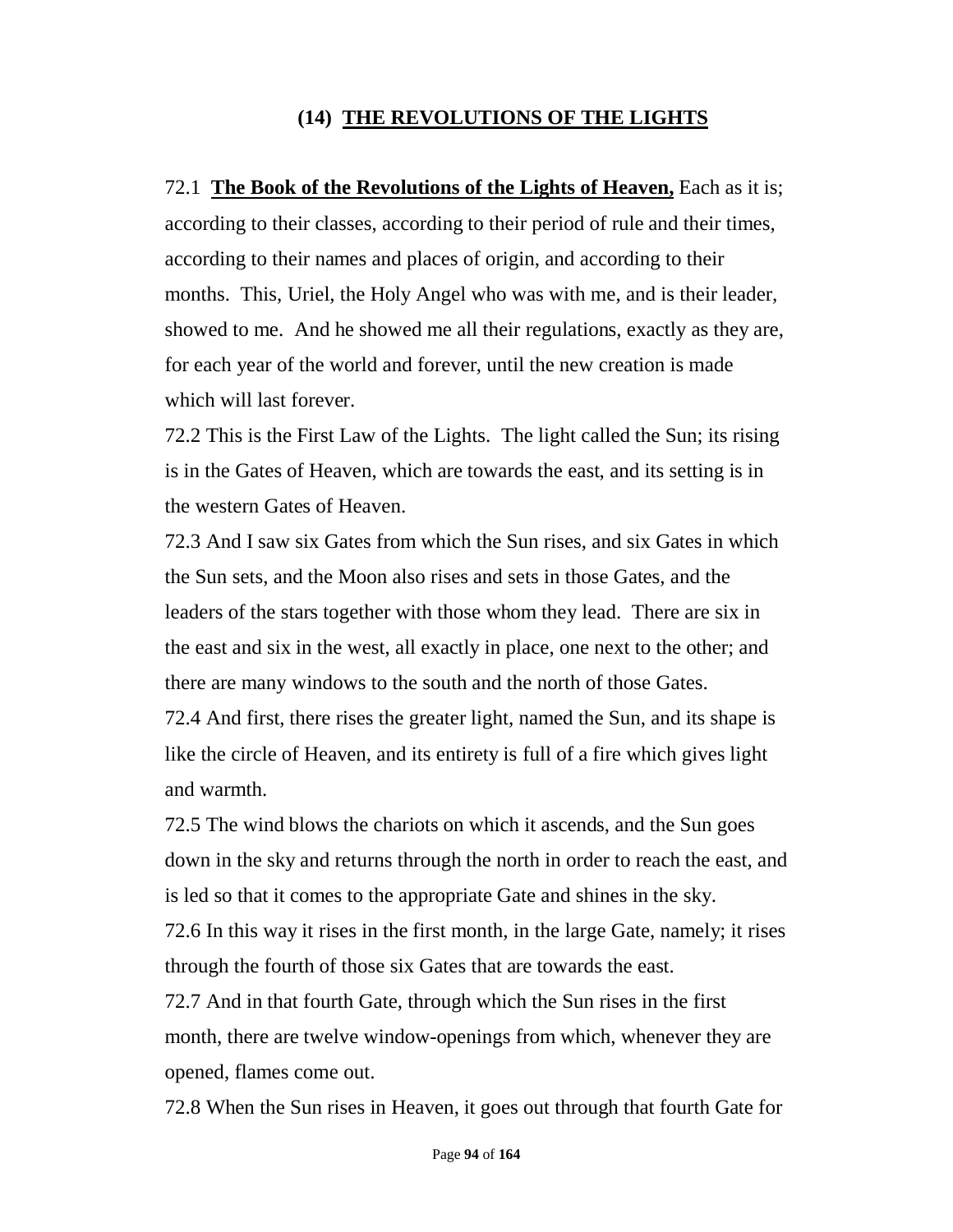thirty days, and exactly in the fourth Gate, in the west of Heaven, it goes down.

72.9 In those days the day grows daily longer, and the night grows nightly shorter, until the thirtieth morning.

72.10 On that day the day becomes longer than the night by a double part, and the day amounts to exactly ten parts, and the night amounts to eight parts.

72.11 And the Sun rises from that fourth Gate, and sets in the fourth Gate, and returns to the fifth Gate in the east for thirty mornings; and it rises from it and sets in the fifth Gate.

72.12 And then the day becomes longer by two parts, and the day amounts to eleven parts, and the night becomes shorter, amounting to seven parts. 72.13 Then the Sun returns to the east and comes to the sixth Gate, and rises and sets in the sixth Gate for thirty-one mornings, because of its sign. 72.14 On that day, the day becomes longer than the night, and the day becomes double the night; and the day amounts to twelve parts, and the night becomes shorter and amounts to six parts.

72.15 And the Sun rises up so that the day may grow shorter, and the night longer; and the Sun returns to the east, and comes to the sixth Gate, and rises from it, and sets, for thirty mornings.

72.16 When thirty mornings have been completed, the day becomes shorter by exactly one part; and the day amounts to eleven parts, and the night to seven parts.

72.17 And the Sun goes out from the west, through that sixth Gate, and goes to the east, and rises in the fifth Gate for thirty mornings and it sets in the west again, in the fifth Gate in the west.

72.18 On that day the day becomes shorter by two parts, and the day amounts to ten parts, and the night to eight parts.

72.19 Then the Sun rises from that fifth Gate, and sets in the fifth Gate in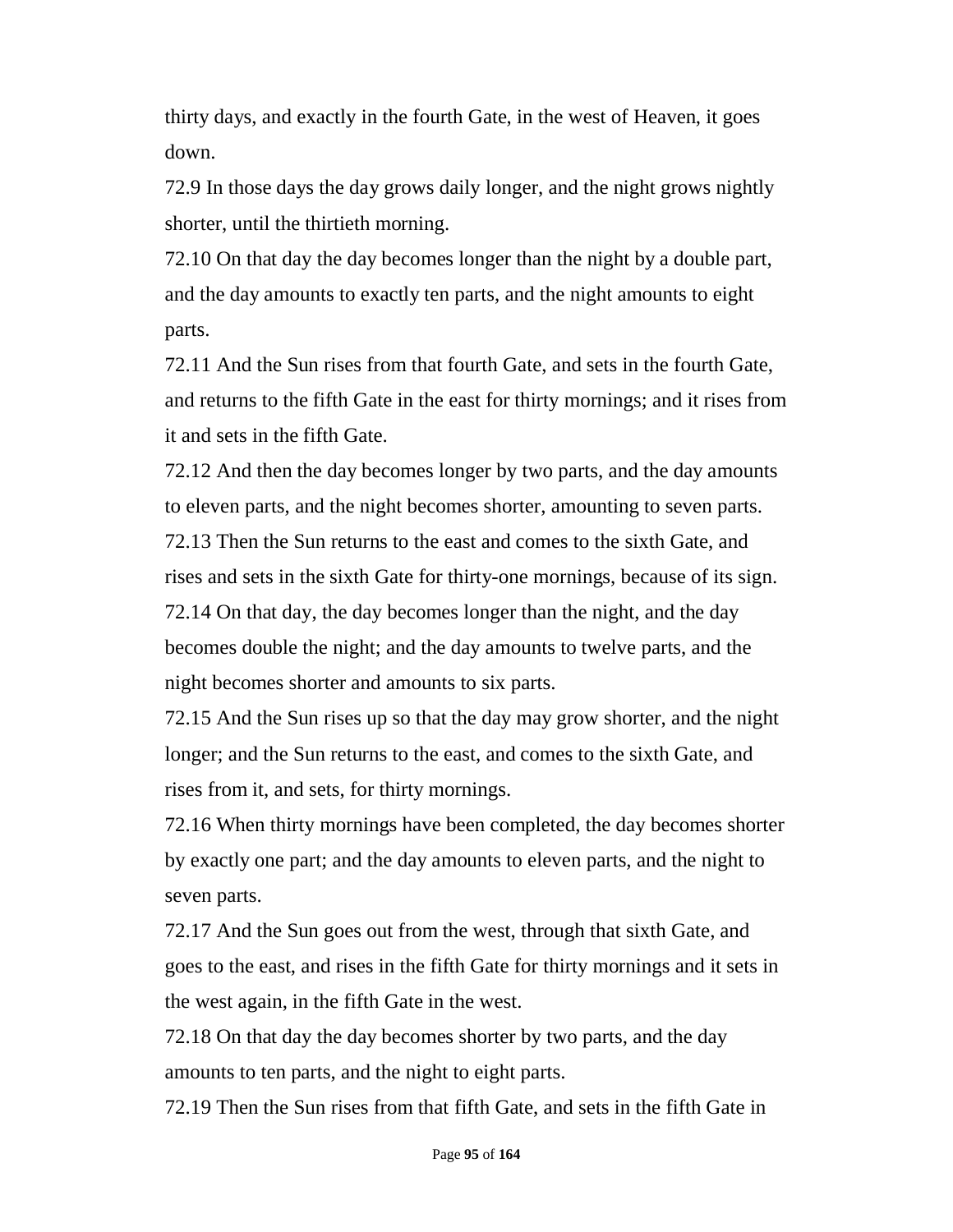the west, and rises in the fourth Gate for thirty-one mornings because of its sign, and sets in the west.

72.20 On that day the day becomes equal with the night, and is of equal length; and the night amounts to nine parts, and the day to nine parts.

72.21 Then the Sun rises from that Gate and sets in the west, and returns to the east, and rises in the third Gate for thirty mornings, and sets in the west in the third Gate.

72.22 Then the Sun rises from that third Gate, and sets in the third Gate in the west, and returns to the east; and the Sun rises in the second Gate in the east for thirty mornings, and likewise, it sets in the second Gate, in the west of Heaven.

72.24 And on that day the night amounts to eleven parts and the day to seven parts.

72.25 Then the Sun rises, on that day, from the second Gate, and sets in the west in the second Gate, and returns to the east to the first Gate for thirtyone mornings, then sets in the west in the first Gate.

72.26 On that day the night becomes longer, and becomes double the day; and the night amounts to exactly twelve parts, and the day to six parts. 72.27 And with this, the Sun has completed the divisions of its journey, and it turns back again, along these divisions of its journey; and it comes through that first Gate for thirty mornings, and sets in the west opposite it. 72.28 On that day the night becomes shorter in length by one part, and amounts to eleven parts, and the day to seven parts.

72.29 Then the Sun returns, and comes to the second Gate in the east, and it returns along those divisions of its journey for thirty mornings, rising and setting.

72.30 And on that day, the night becomes shorter in length and the night amounts to ten parts and the day to eight parts.

72.31 And on that day, the Sun rises from the second Gate, and sets in the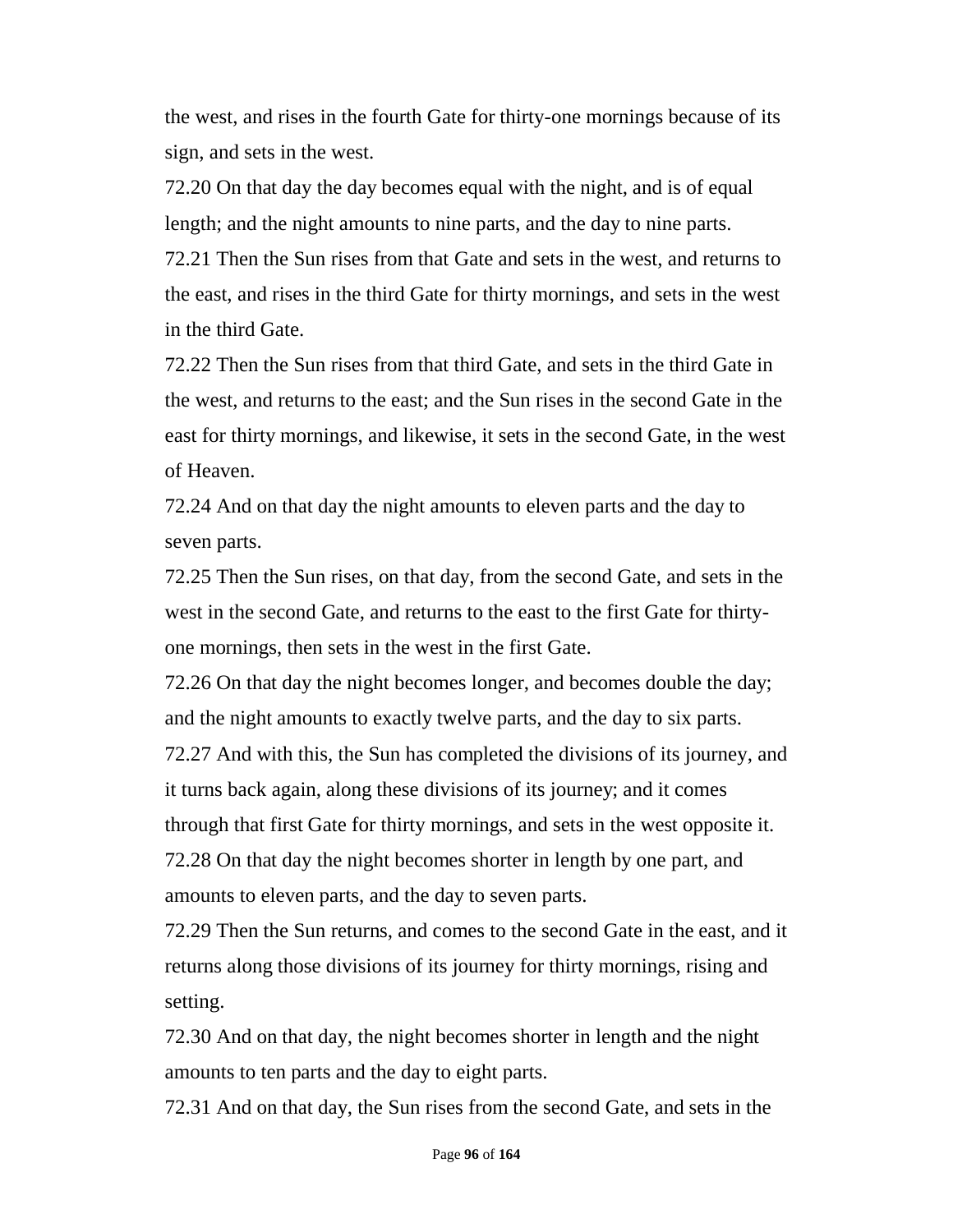west, and returns to the east, and rises in the third Gate for thirty one mornings, and sets in the west of the sky.

72.32 And on that day the night becomes shorter, and amounts to nine parts, and the day amounts to nine parts, and the night becomes equal with the day. And the year amounts to exactly 364 days.

72.33 And the length of the day and the night, and the shortness of the day and the night are different because of the journey of the Sun.

72.34 Because of this, its journey becomes daily longer, and nightly shorter.

72.35 And this is the law and the journey of the Sun and its return, as often as it returns; sixty times it returns and rises, that is the great eternal light, which forever and ever is named the Sun.

72.36 And this that rises is the great light, which is named after its appearance, as the Lord commanded.

72.37 It rises and sets like this; it neither decreases, nor rests, but runs day and night in its chariot. And its light is seven times brighter than that of the Moon but in size the two appear equal.

73.1 And after this law I saw another law, for the lesser light, named the Moon.

73.2 Its shape is like the orb of the Sun, and the wind blows its chariot on which it rides, and in fixed measure, light is given to it.

73.3 Every month it's rising and setting change, and its days are as the days of the Sun, and when its light is uniformly full, it is a seventh part the light of the Sun.

73.4 And it rises like this, and its first phase is towards the east; it rises on the thirtieth morning. On that day it appears and becomes the first phase of the Moon for you on the thirtieth morning, together with the Sun in the Gate through which the Sun rises.

73.5 One half covers with a seventh part, and its entire circle is empty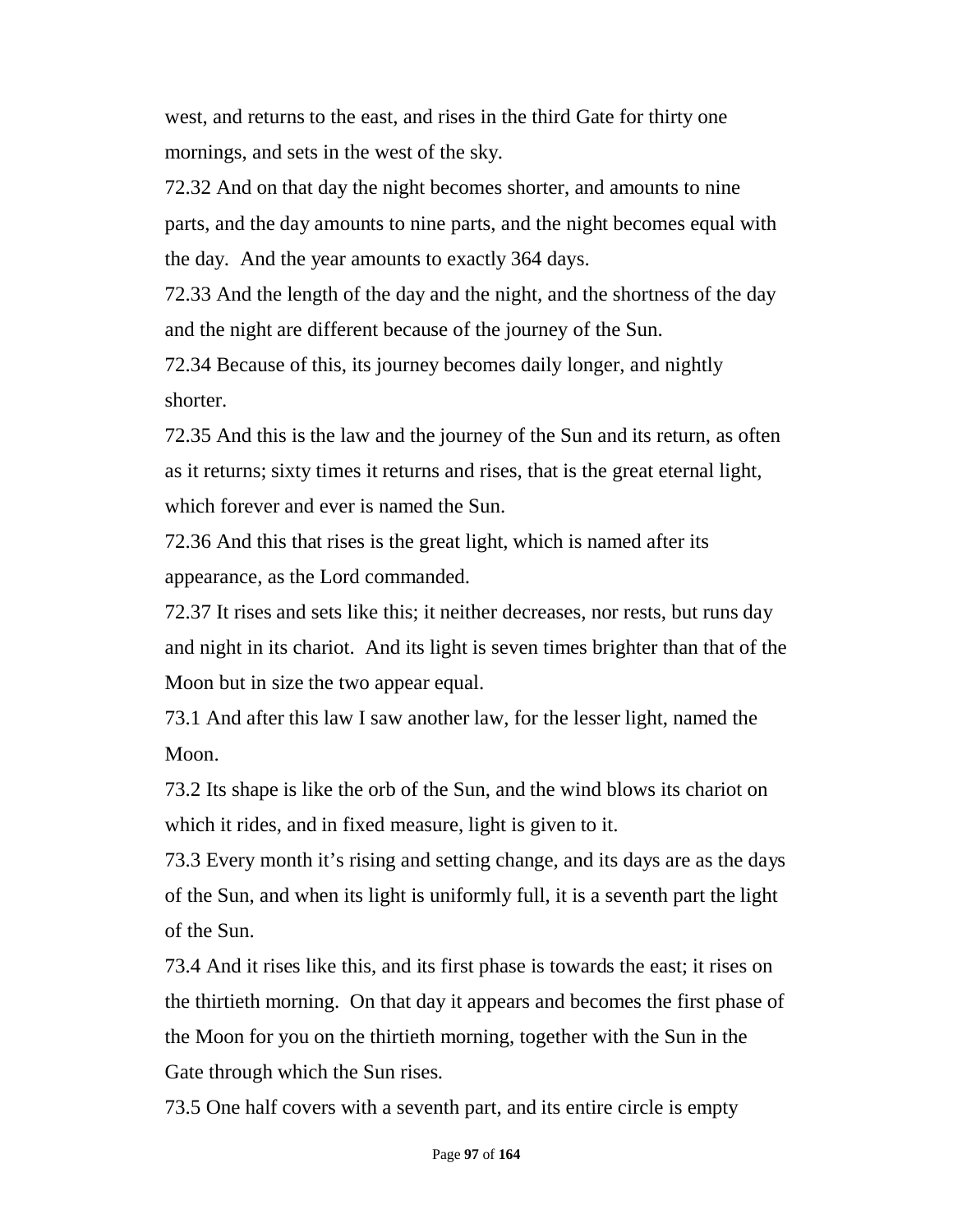without light, except for a seventh part, a fourteenth part of it's light. 73.6 On the day it receives a seventh part and a half of its light, its light amounts to a seventh, and a seventh part and a half.

73.7 It sets with the Sun, and when the Sun rises, the Moon rises with it and receives a half of one part of light. On that night at the beginning of its morning, at the beginning of the Moon's day, the Moon sets with the Sun and is dark on that night in six and seven parts and a half.

73.8 And it rises on that day, with exactly a seventh part, it goes out, receding from the rising of the Sun, and becomes bright on the remainder of its days, in the other six and seven parts.

74.1 And another journey and law I saw for it, in that according to this law, it makes its monthly journey.

74.2 And Uriel, the Holy Angel who is leader of them all, showed me everything, and I wrote down their positions as he showed them to me. I wrote down their months, as they are, and the appearance of their light, until fifteen days have been completed.

74.3 In seven parts it makes all its darkness full, and in seven parts it makes all its light full, in the east and in the west.

74.4 But in certain months, it changes its setting, and in certain months, it follows its own individual course.

74.5 In two months it sets with the Sun, in those two Gates that are in the middle, in the third and in the fourth Gate.

74.6 It goes out for seven days and turns back, and returns again to the Gate from which the Sun rises. And in that Gate it makes all its light full, and it recedes from the Sun, and comes, in eight days, to the sixth Gate from which the Sun rises.

74.7 And when the Sun rises from the fourth Gate, the Moon goes out for seven days, until it rises from the fifth Gate. Then again, it returns in seven days to the fourth Gate, makes all its light full, recedes, and comes to the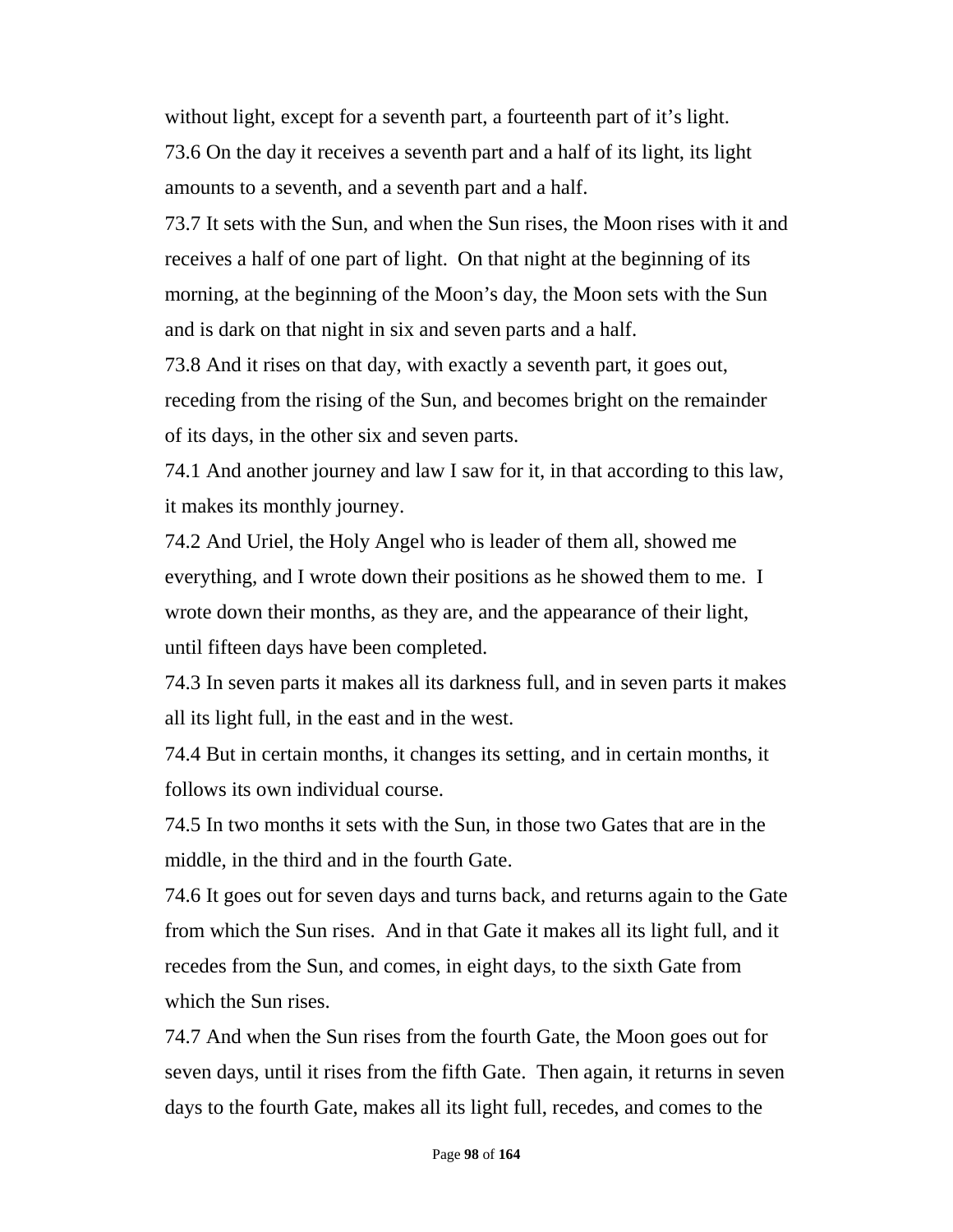first Gate in eight days.

74.8 And again it returns in seven days to the fourth Gate from which the Sun rises.

74.9 I saw their positions like this; how the Moon rose and the Sun set in those days.

74.10 And if five years are added together, the Sun has an excess of thirty days. For each year, of the five years, there are three hundred and sixty four days.

74.11 And the excess, of the Sun and the stars, comes to six days. In five years, with six days each, they have an excess of thirty days, and the days of the Moon fall behind the Sun and the stars by thirty days.

74.12 And the Moon conducts the years exactly, all of them according to their eternal positions; they are neither early nor late, even by one day, but change the year in exactly 364 days.

74.13 In three years, there are 1,092 days, and in five years 1,820 days, so that in eight years there are 2,912 days.

74.14 For the Moon alone, the days in three years come to 1,062 days, and in five years it is fifty days behind.

74.15 And there are 1,770 days in five years so that for the Moon the days amount to 2,832 days in eight years.

74.16 For the difference in eight years is eighty days, and all the days the Moon is behind, in eight years, are eighty days.

74.17 And the year is completed exactly in accordance with their positions, and the positions of the Sun, in that they rise from the Gates from which the Sun rises and sets for thirty days.

75.1 And the leaders of the tens of thousands, who are in charge of the whole of creation, and in charge of all the stars, and also the four days which are added, and are not separated from their position, according to the whole reckoning of the year. And these serve on the four days that are not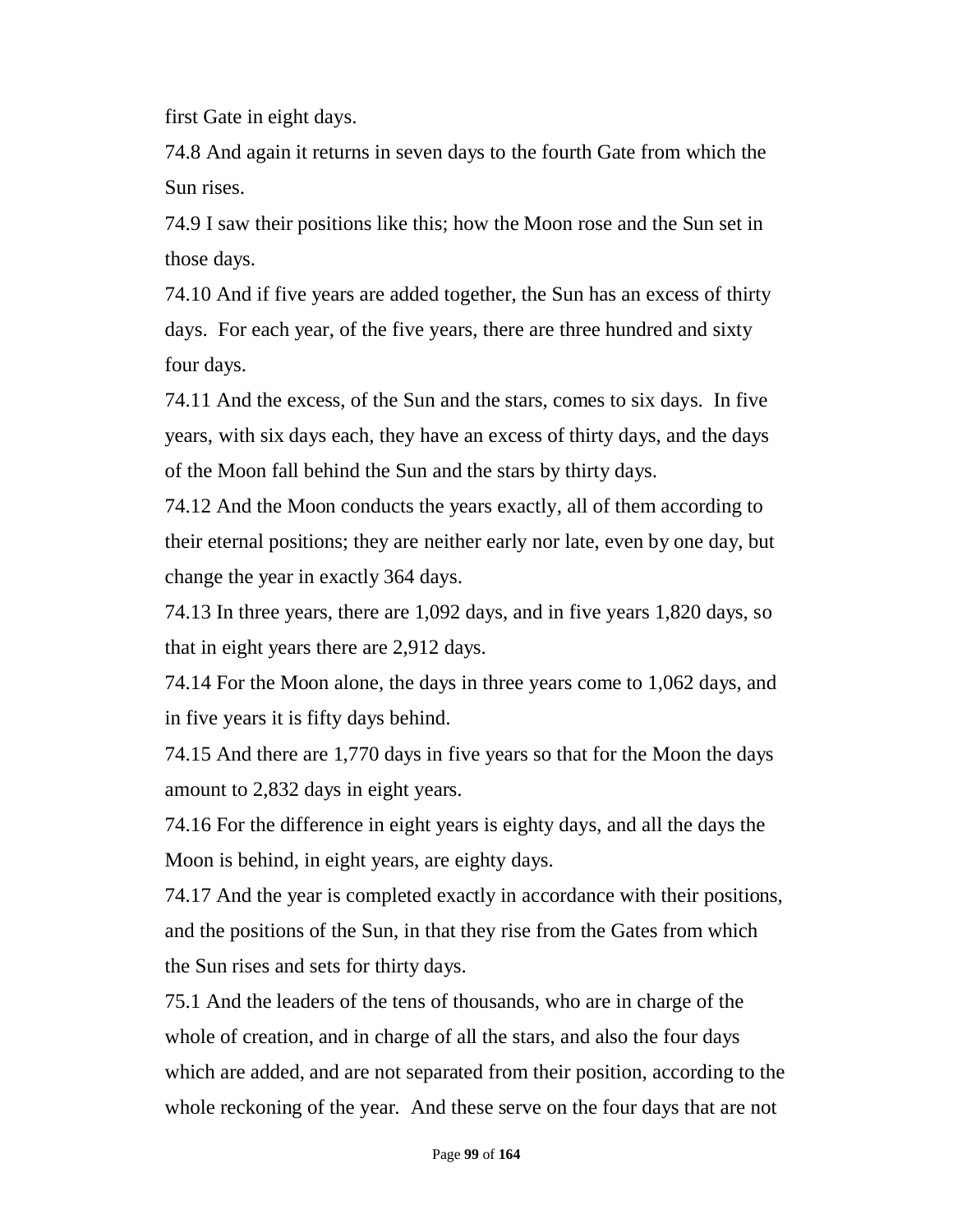counted in the reckoning of the year.

75.2 And because of them men go wrong in them. For these lights really serve in the stations of the world, one in the first Gate, and one in the third Gate, and one in the fourth Gate, and one in the sixth Gate. And the exact harmony of the world is completed in the separate 364 stations of the world.

75.3 For the signs and the times, and the years and the days were shown to me by the Angel Uriel whom the Lord of Eternal Glory has placed in charge of all the Lights of Heaven. In Heaven and in the world, so that they might rule on the Face of Heaven and appear over the earth, and be leaders of day and night; the Sun, the Moon, the stars, and all the serving creatures who revolve in all the Chariots of Heaven.

75.4 Likewise, Uriel showed me twelve Gate-openings in the circle of the chariot of the Sun, in the sky, from which the rays of the Sun come out. And from them heat comes out over the Earth when they are opened at the times that are appointed for them.

75.5 There are also openings for the winds, and for the spirit of the dew, when they are opened at their times to stand open at the end of Heaven. 75.6 I saw twelve Gates in Heaven, at the ends of this land, from which the Sun, and the Moon, and the stars, and all the works of Heaven go out in the east and in the west.

75.7 And there are many window-openings to the north and to the south, and each window, at its appointed time, sends out heat corresponding to those Gates, from which the stars go out in accordance with His command to them, and in which they set according to their number.

75.8 And I saw chariots in Heaven, running through the region above those Gates, in which the stars that never set rotate.

75.9 But one is bigger than all the others. It goes around through this whole place.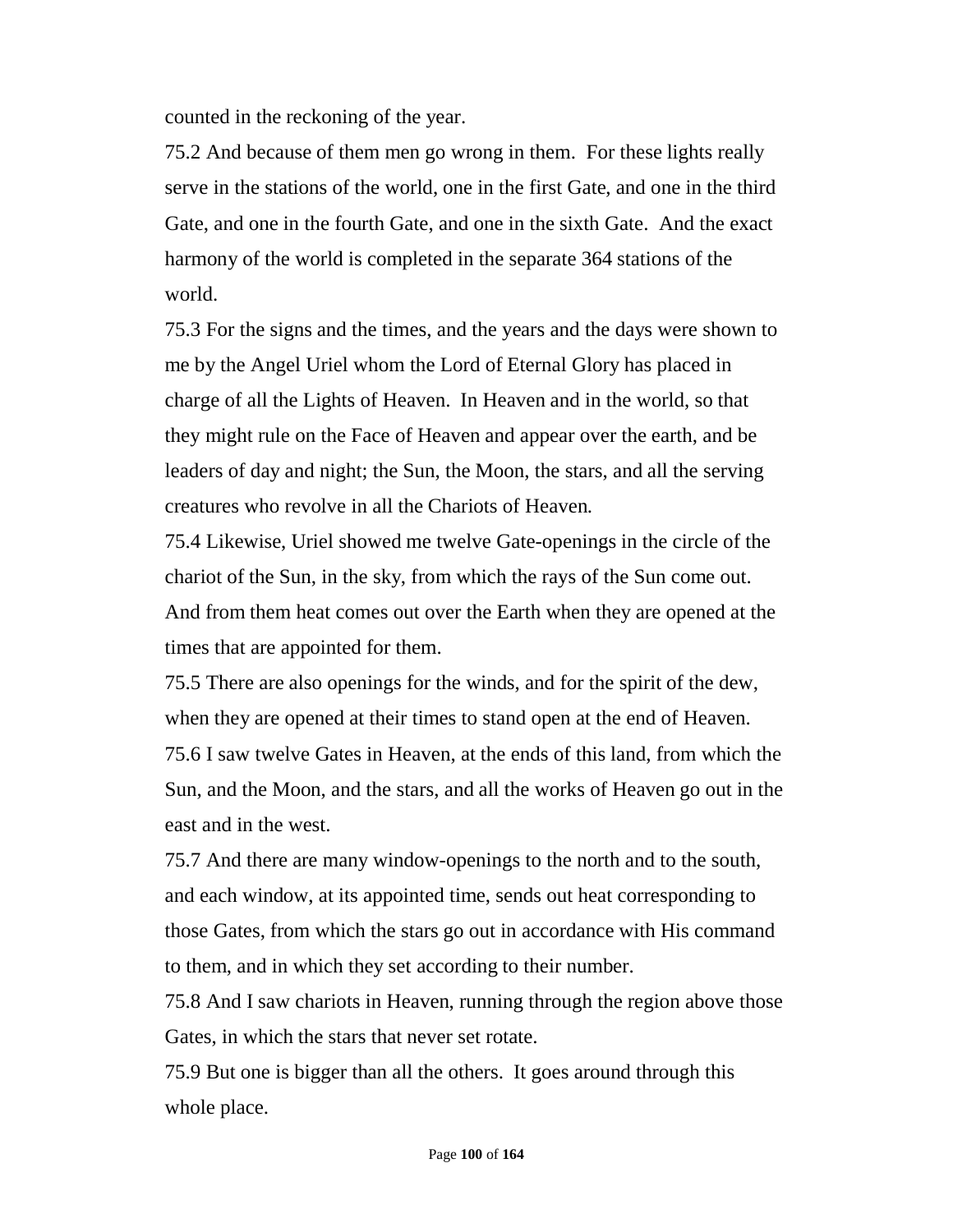76.1 At the ends of the earth, I saw twelve Gates open to all the winds, from which the winds come out and blow over the earth.

76.2 Three of them open in the front of Heaven, and three in the back, and three on the right of Heaven, and three on the left.

76.3 The three first are those towards the east, and then the three towards the north, and the three after these towards the south, and the three in the west.

76.4 Through four of them come winds of blessing and peace. And from the other eight come winds of punishment; when they are sent, they bring devastation to the whole Earth, and to the water which is on it, and to all those who dwell upon it, and to everything that is in the water and on dry ground.

76.5 And the first wind from those Gates, called the east wind, comes out through the first Gate, which is towards the east. The one that comes from the south brings devastation, drought, heat, and destruction.

76.6 Through the second Gate, in the middle, comes what is right. And from it come rain, fruitfulness, prosperity, and dew. Through the third Gate, which is towards the north, comes cold and drought.

76.7 After these, the winds towards the south come out, through three Gates. First, through the first of the Gates which inclines towards the east, comes a hot wind.

76.8 Through the middle Gate, which is next to it, come pleasant fragrances, and dew, rain, prosperity, and life.

76.9 Through the third Gate, which is towards the west, come dew, rain, locusts, and devastation.

76.10 After these, the winds towards the north, from the seventh Gate, which is towards the east, come dew and rain, locusts and devastation. 76.11 And through the Gate exactly in the middle come rain, and dew, life and prosperity. Through the third Gate, which is towards the west come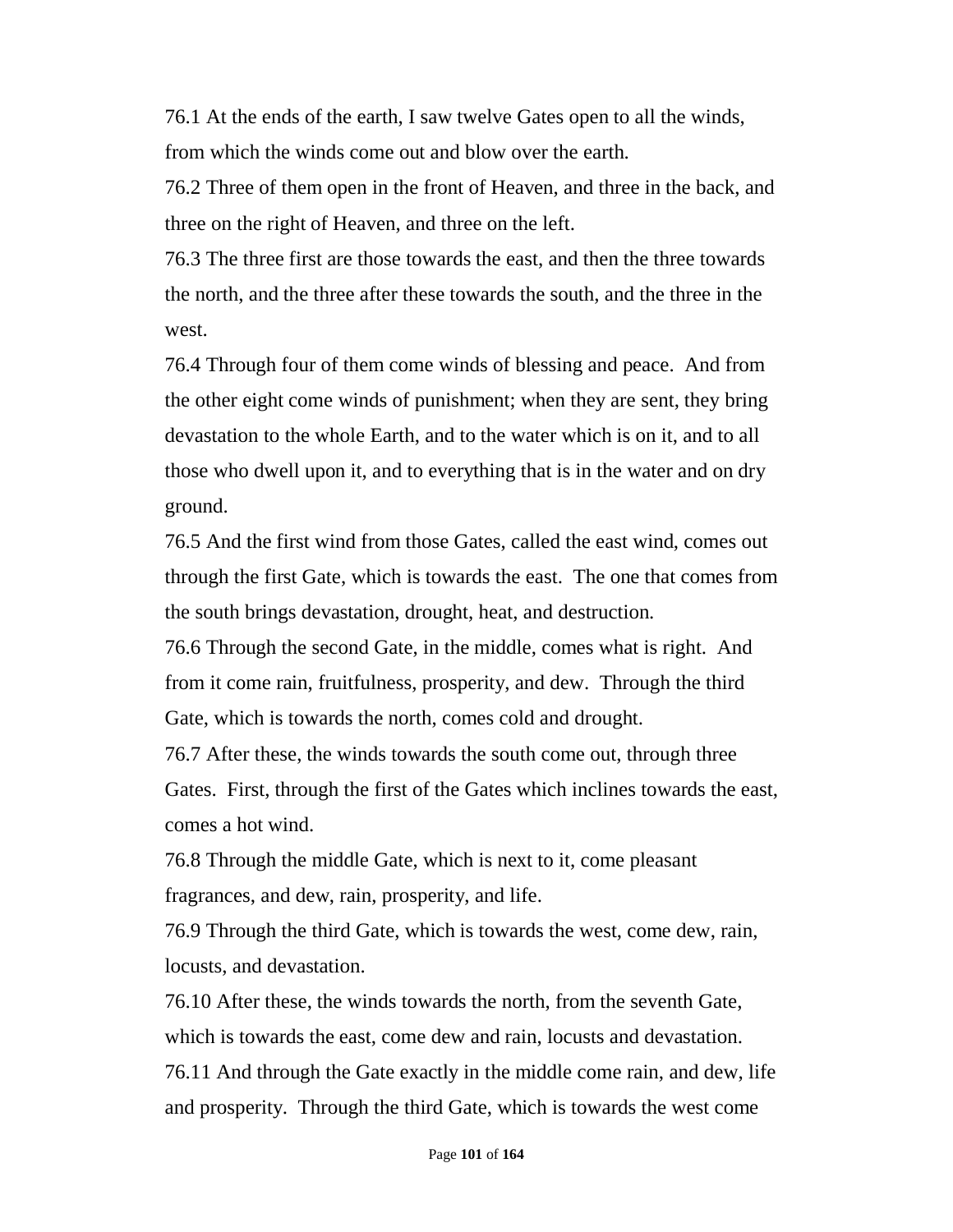mist and frost, and snow, and rain, and dew, and locusts.

76.12 After these are the winds towards the west. Through the first Gate, which inclines towards the north, come dew, rain, ice, cold, snow, and frost.

76.13 And from the middle Gate, come dew and rain, prosperity and blessing. Through the last Gate, which is towards the south, come drought and devastation, burning and destruction.

76.14 And in this manner, the twelve Gates of the four quarters of Heaven are complete. And all their laws and all their punishments, and all their benefits, I have shown to you, my son Methuselah.

77.1 They called the first quarter eastern, because it is the first, and they call the second the south, because there the Most High descends, and especially the one who is blessed forever descends there.

77.2 And the western quarter is called waning because there all the lights of Heaven wane and go down.

77.3 And the fourth quarter, named the north, is divided into three parts. And the first of them is the dwelling place for men; and the second contains seas of water, and the deeps, and the forests and rivers, and darkness and mist; and the third part contains the Garden of Righteousness.

77.4 I saw seven high mountains, which were higher than all other mountains on the earth; and from them snow comes. Days and times and years pass away and go by.

77.5 I saw seven rivers on the earth, larger than all the other rivers; one of them comes from the east and pours out its waters into the Great Sea.

77.6 Two of them come from the north to the sea and pour out their water into the Red Sea in the east.

77.7 And the remaining four flow out on the side of the north, to their seas, two to the Red Sea, and two into the Great Sea, and they discharge themselves there, and not into the wilderness, as some say.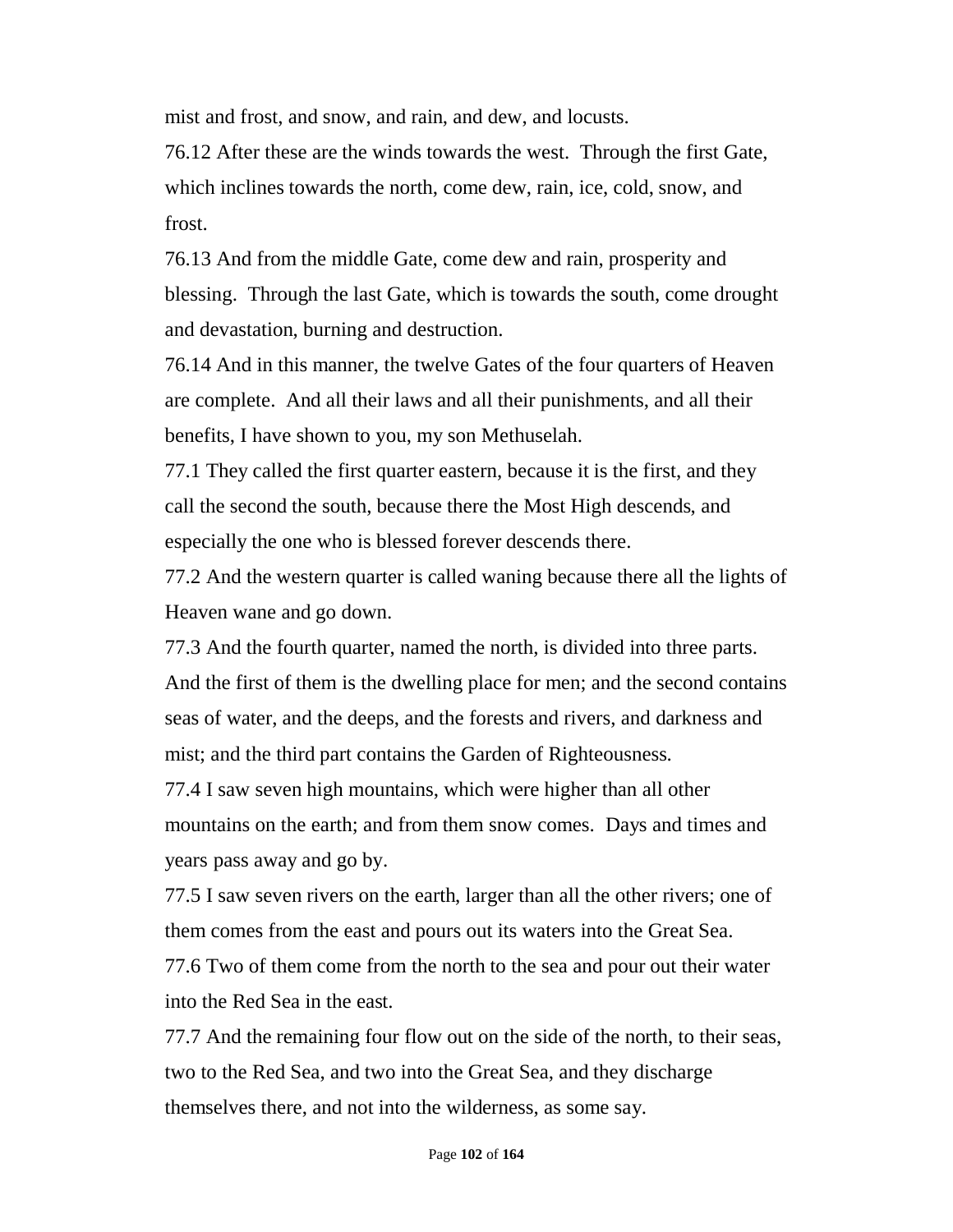77.8 I saw seven large islands, in the sea and on the land, two on the land, and five in the Great Sea.

78.1 The names of the Sun are as follows: The first Or Kheres, and the second Shemesh.

78.2 The Moon has four names: The first name is Ishon, and the second Lebanah, and the third Lebanah Kesheh, and the fourth Yarech.

78.3 These are the two great lights; their shape is like the circle of Heaven and in size the two appear equal.

78.4 In the orb of the Sun are seven parts of light, which are added to it more than to the Moon, and in fixed measure light is transferred to the Moon until a seventh part of the Sun is exhausted.

78.5 And they set, go into the Gates of the west, go around through the north, and rise through the Gates of the east on the face of Heaven.

78.6 And when the Moon rises, it appears in the sky, and has a half of a seventh part of light, and on the fourteenth day it makes all its light full. 78.7 Fifteen parts of light are transferred to it, until on the fifteenth day its light is full, according to the sign of the year, and amounts to fifteen parts. And the Moon comes into being by halves of a seventh part.

78.8 And in its waning on the first day, it decreases to fourteen parts of its light. And on the second to thirteen parts, and on the third to twelve parts, on the fourth to eleven parts, and on the fifth to ten parts, and on the sixth to nine parts, and on the seventh to eight parts, and on the eighth to seven parts, and on the ninth to six parts, and on the tenth to five parts, and on the eleventh to four parts, and on the twelfth to three, and on the thirteenth to two, and on the fourteenth to half of a seventh part. And all the light that remains from the total disappears on the fifteenth day.

78.9 And in certain months, the Moon has twenty-nine days and once twenty-eight.

78.10 Then Uriel showed me another law: - When light is transferred to the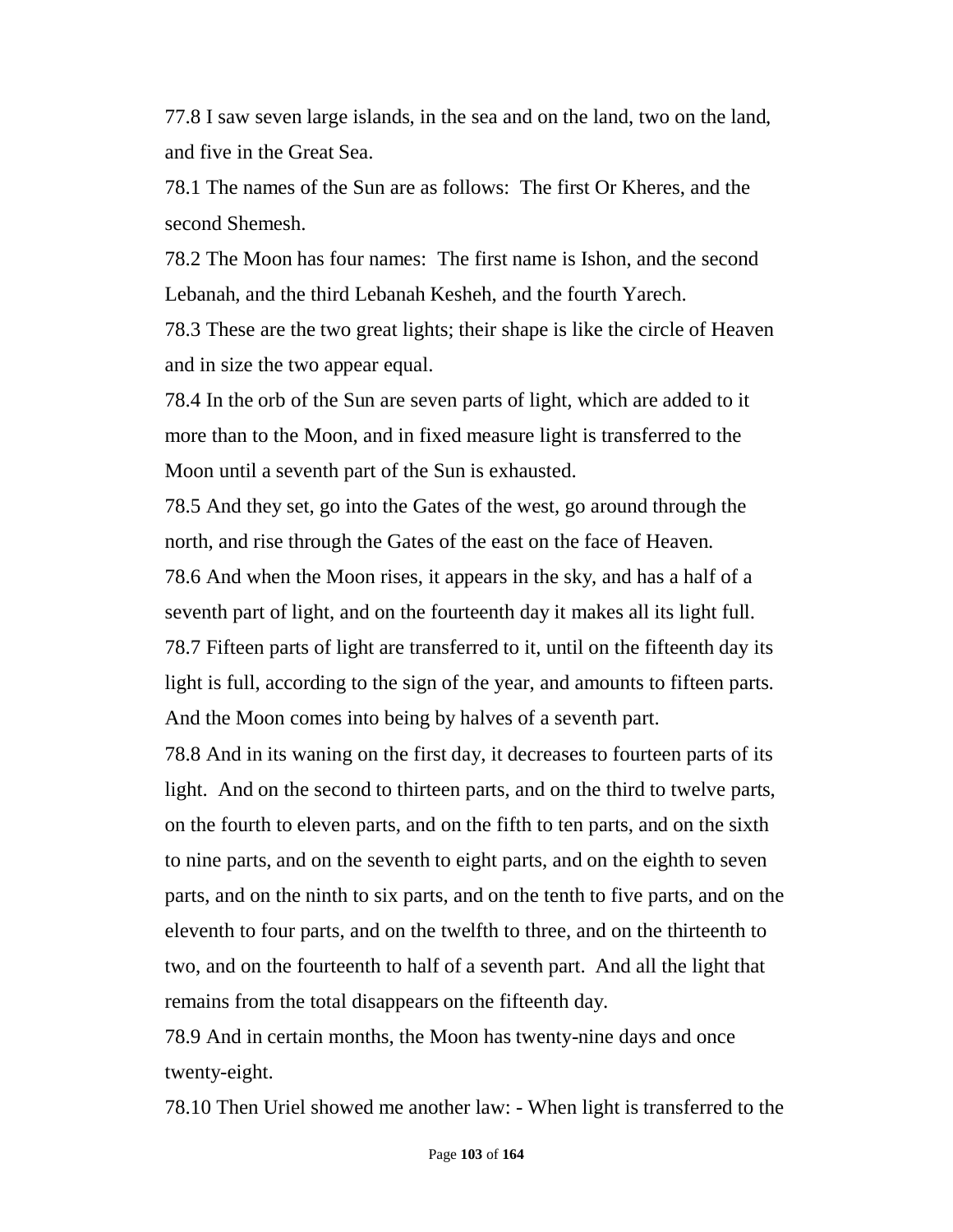Moon, and on which side it is transferred from the Sun.

78.11 All the time that the Moon is increasing in its light, it transfers as it becomes opposite the Sun, until in fourteen days its light is full in the sky; and when it is all ablaze, its light is full in the sky.

78.12 And on the first day, it is called the New Moon, for on that daylight rises on it.

78.13 Its light becomes full exactly on the day that as the Sun goes down in the west it rises from the east for the night. And the Moon shines for the whole night until the Sun rises opposite it, and the Moon is seen opposite the Sun.

78.14 And on the side on which the light of the Moon appears, there again it wanes until all its light disappears, and the days of the Moon end and its circle remains empty without light.

78.15 And for three months, at its proper time, it achieves thirty days, and for three months, it achieves twenty-nine days, during which it completes its waning, in the first period, in the first Gate, 127 days.

78.16 And in the time of its rising, for three months, it appears in each month with thirty days. But for three months it appears in each month with twenty-nine days

78.17 By night, for twenty days each time, it looks like a man, and by day like Heaven, for there is nothing else in it except its light.

79.1 And now, my son Methuselah, I have shown you everything, and the whole Law of the Stars of Heaven is complete.

79.2 He showed me the whole law for these, for every day, and for every time, and for every rule, and for every year, and for its end, according to its command, for every month and every week.

79.3 And the waning of the Moon, which occurs in the sixth Gate, for in that sixth Gate its light becomes full, and after that it is the beginning of the month.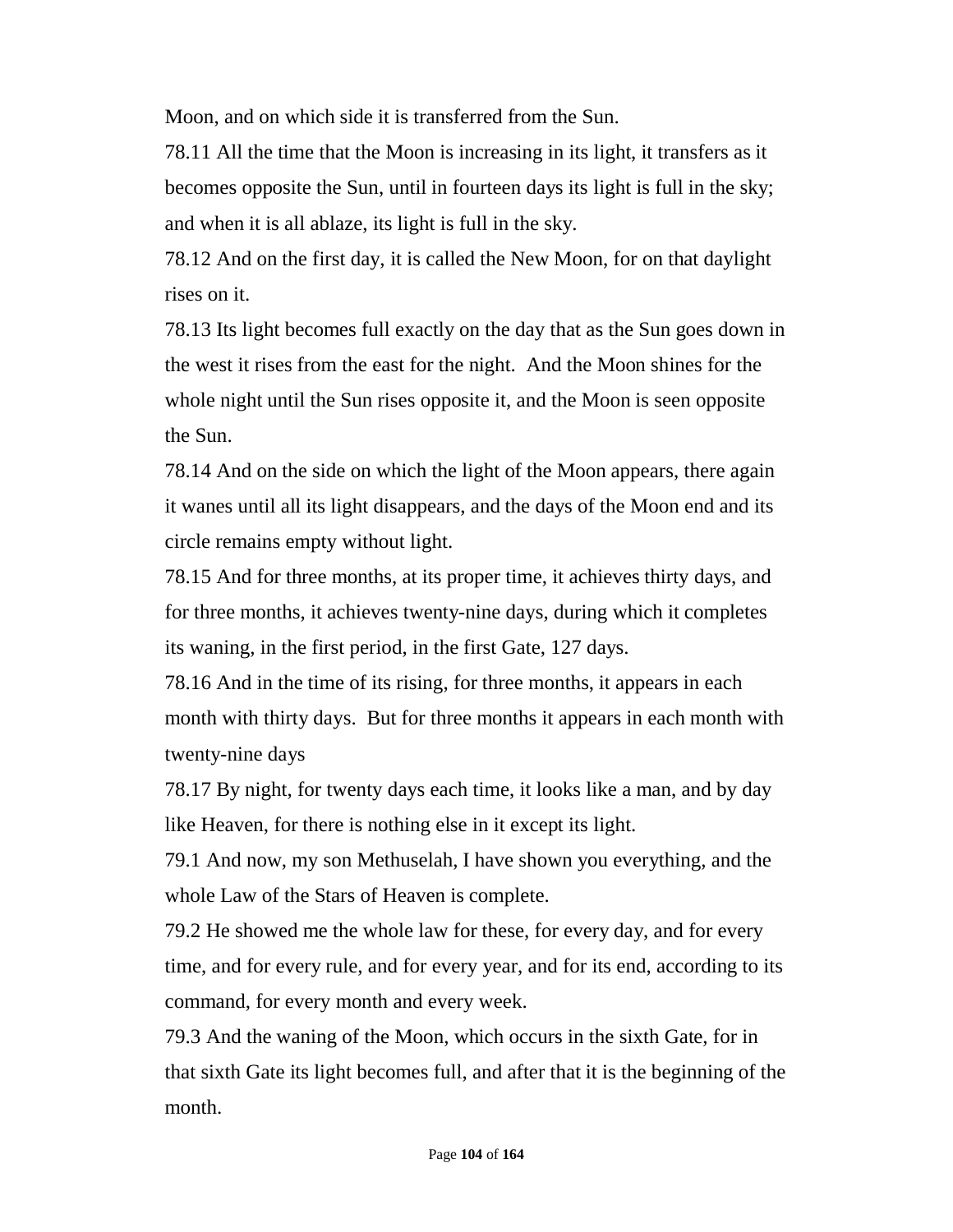79.4 And the waning, which occurs in the first Gate, at its proper time, until 127 days are complete, or by weeks; twenty-five weeks and two days. 79.5 And how it falls behind the Sun, according to the law of the stars, by exactly five days in one period of time, when it has completed the pathway you have seen.

79.6 Such is the appearance, and likeness, of every light, which Uriel, the great Angel who is their leader showed to me.

80.1 And in those days Uriel answered me and said to me: "Listen, I have shown you everything, Oh Enoch. And I have revealed everything to you, so that you may see this Sun, this Moon, and those who lead the Stars of Heaven, and all those who turn them, their tasks and their times and their rising.

80.2 But in the days of the sinners the years will become shorter, and their seed will be late on their land, and on their fields. And all things on the earth will change and will not appear at their proper time. And the rainwater will be withheld and Heaven will retain it.

80.3 In those times the fruits of the earth will be late, and will not grow at their proper time, and the fruits of the trees will be withheld at their proper time.

80.4 And the Moon will change its customary practice and will not appear at its proper time.

80.5 But in those days it will appear in Heaven, come on top of a large chariot in the west and shine with more than normal brightness.

80.6 And many heads of the stars in command, will go astray. These will change their courses and their activities and will not appear at the times that have been prescribed for them.

80.7 And the entire law of the stars will be closed to the sinners, and the thoughts of those who dwell upon the Earth will go astray over them, and they will turn from all their ways and go astray, and will think they are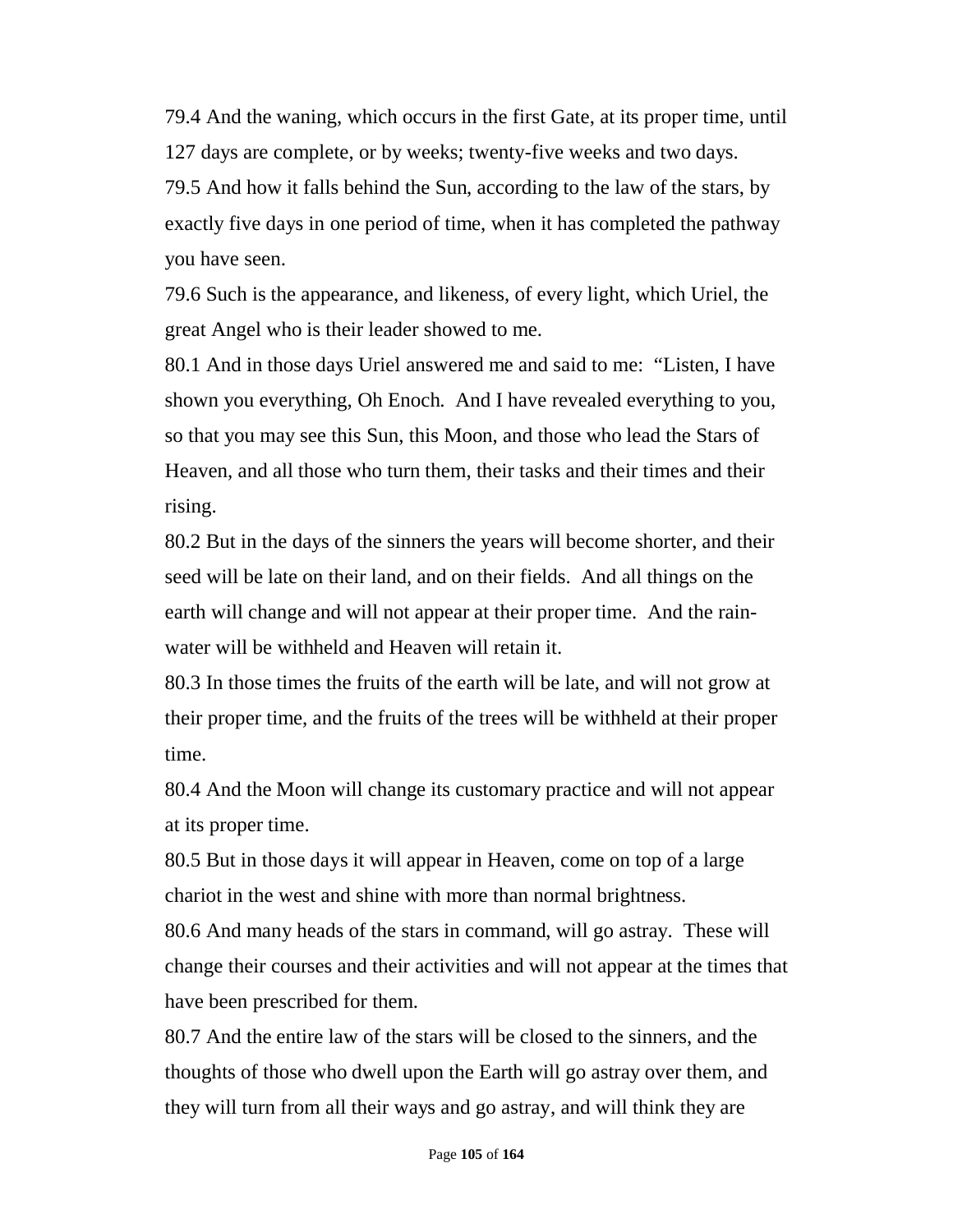gods.

80.8 And many evils will overtake them and punishment will come upon them to destroy them all."

81.1 And he said to me: "Oh Enoch, look at the scroll of the Tablets of Heaven and read what is written upon them, and note every individual fact."

81.2 And I looked at everything that was written and I noted everything. I read the scroll and everything that was written in it, all the deeds of men, and all the children of flesh who will be upon the Earth, for all the generations of eternity.

81.3 Then I immediately blessed the Lord, the Eternal King of Glory, because he has made all the works of the world, and I praised the Lord because of his patience, and I blessed him on account of the sons of Adam. 81.4 And at that time, I said: "Blessed is the man who dies righteous and good, concerning whom no scroll of iniquity has been written, and against whom no guilt has been found."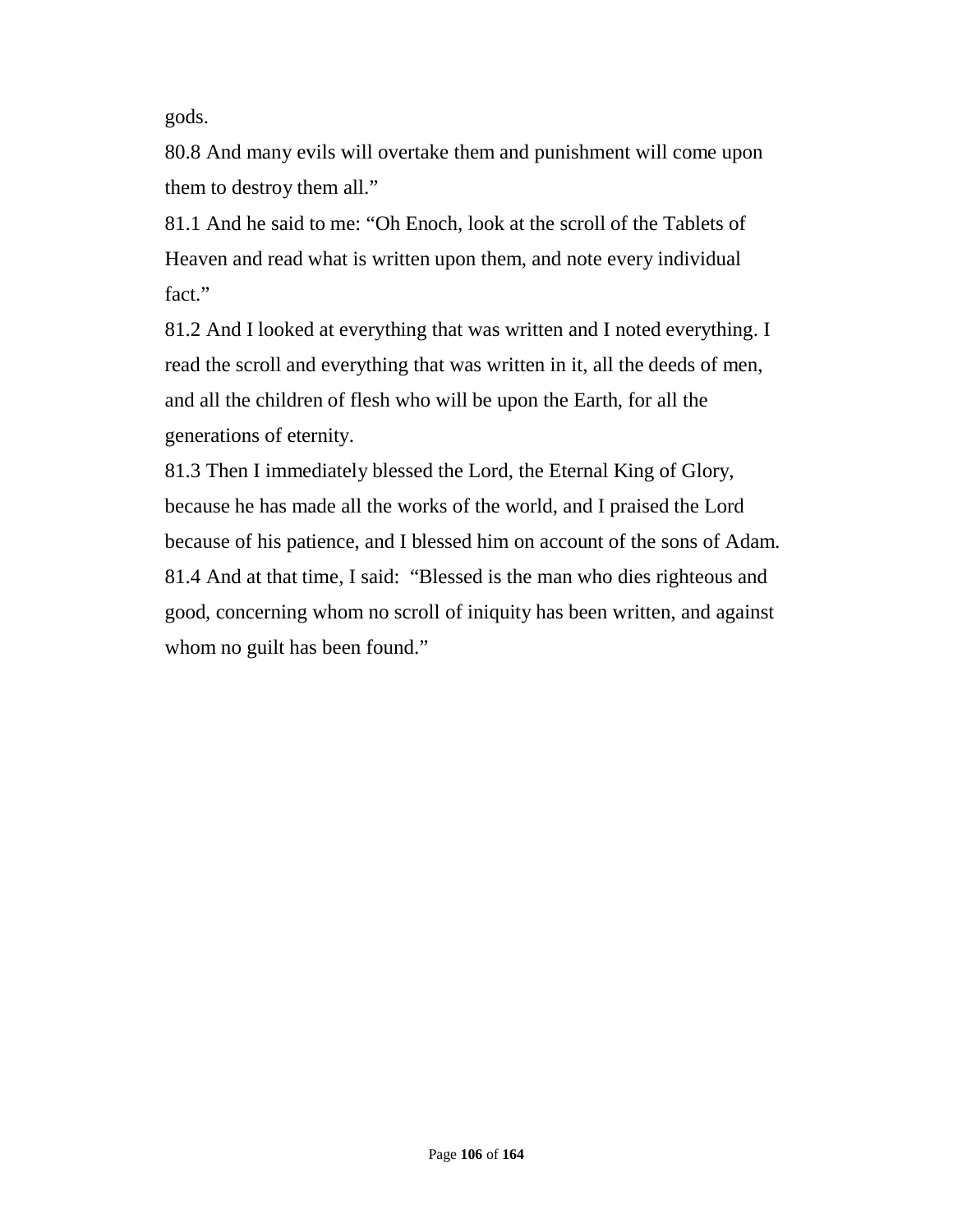### **Notes**

### (15) ENOCH'S LETTER TO METHUSELAH

This short section may be in the wrong location. It may have been a letter that Enoch gave to his son, with the book. Or it may have originally been at the end of the book, as a conclusion. It stands satisfactorily on its own, so I have kept to the order of the Ethiopian manuscripts.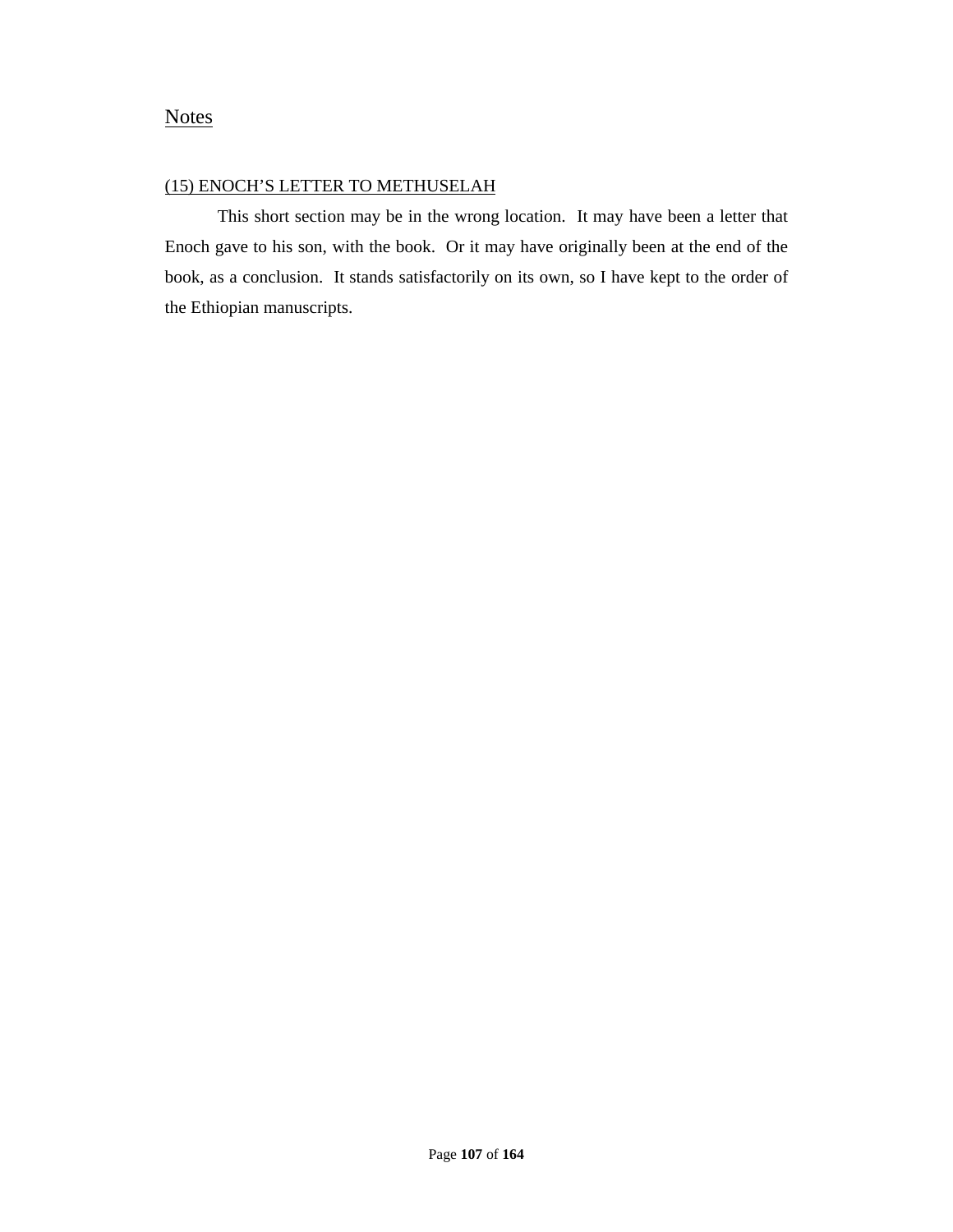# **(15) ENOCH'S LETTER TO METHUSELAH**

81.5 Then these three Holy ones brought me and set me on the earth in front of the door of my house and said to me: "Tell everything to your son Methuselah, and show all your children that no flesh is righteous before the Lord, for He created them.

81.6 For one year we will leave you with your children, until you have regained your strength, so that you may teach your children and write these things down for them, and bear witness to all your children. But in the second year we will take you from among them.

81.7 Let your heart be strong, for the good will proclaim righteousness to the good, the righteous will rejoice with the righteous and they will wish each other well.

81.8 But the sinner will die with the sinners and the apostate will sink with the apostate.

81.9 And those who practice righteousness will die because of the deeds of men, and will be gathered in because of the deeds of the ungodly."

81.10 In those days they finished speaking to me and I went to my family as I blessed the Lord of Ages.

82.1 And now, my son Methuselah, all these things I recount to you, and write down for you. I have revealed everything to you, and have given you scrolls about all these things. Keep, my son Methuselah, the scrolls from the hand of your father so that you may pass them on to the generations of eternity.

82.2 I have given wisdom to you, and to your children, and to those who will be your children, that they may give it to their children for all the generations, forever, this wisdom that is beyond their thoughts.

82.3 And those who understand it will not sleep, but will incline their ears that they may learn this wisdom, and it will be better for those who eat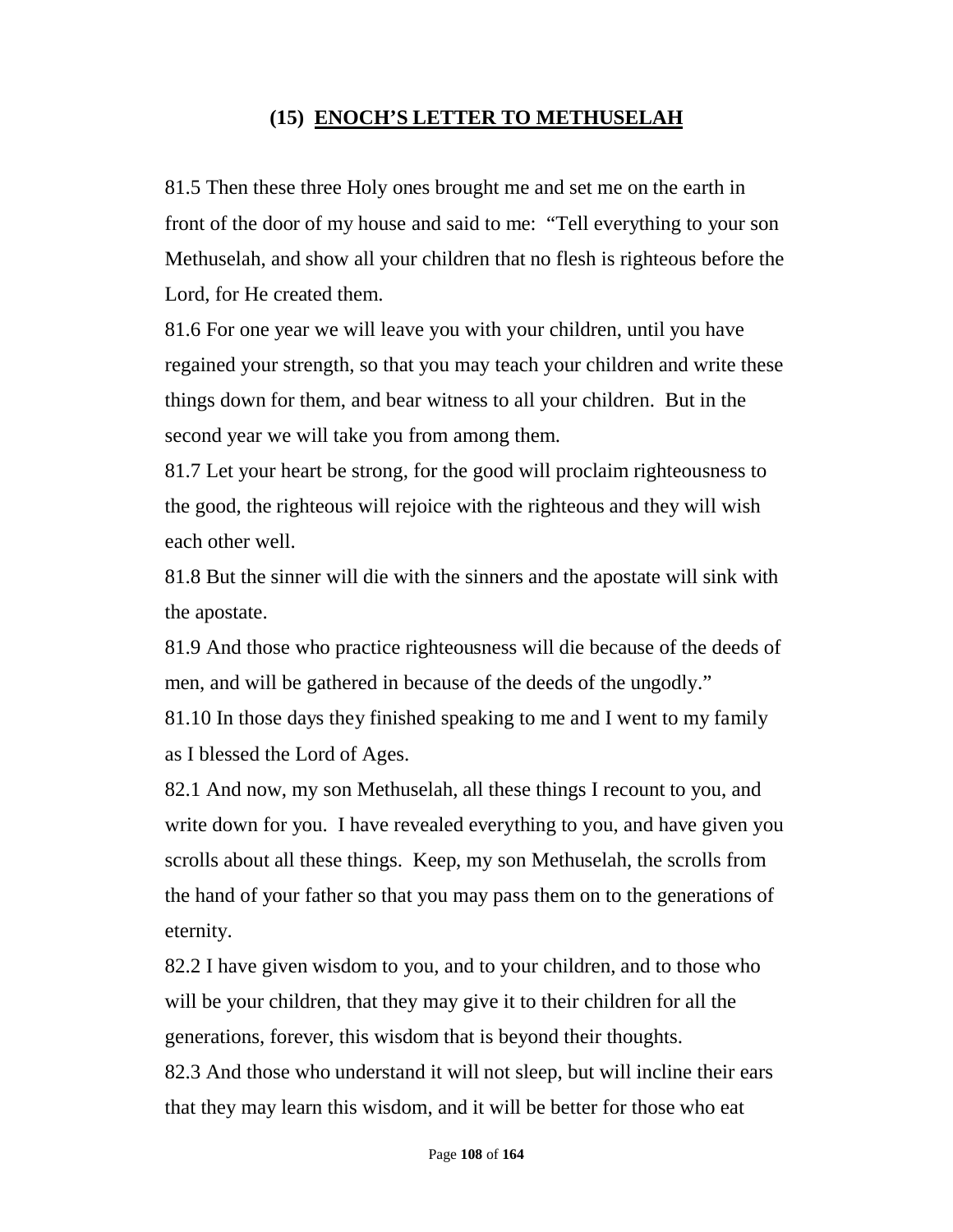from it than any good food.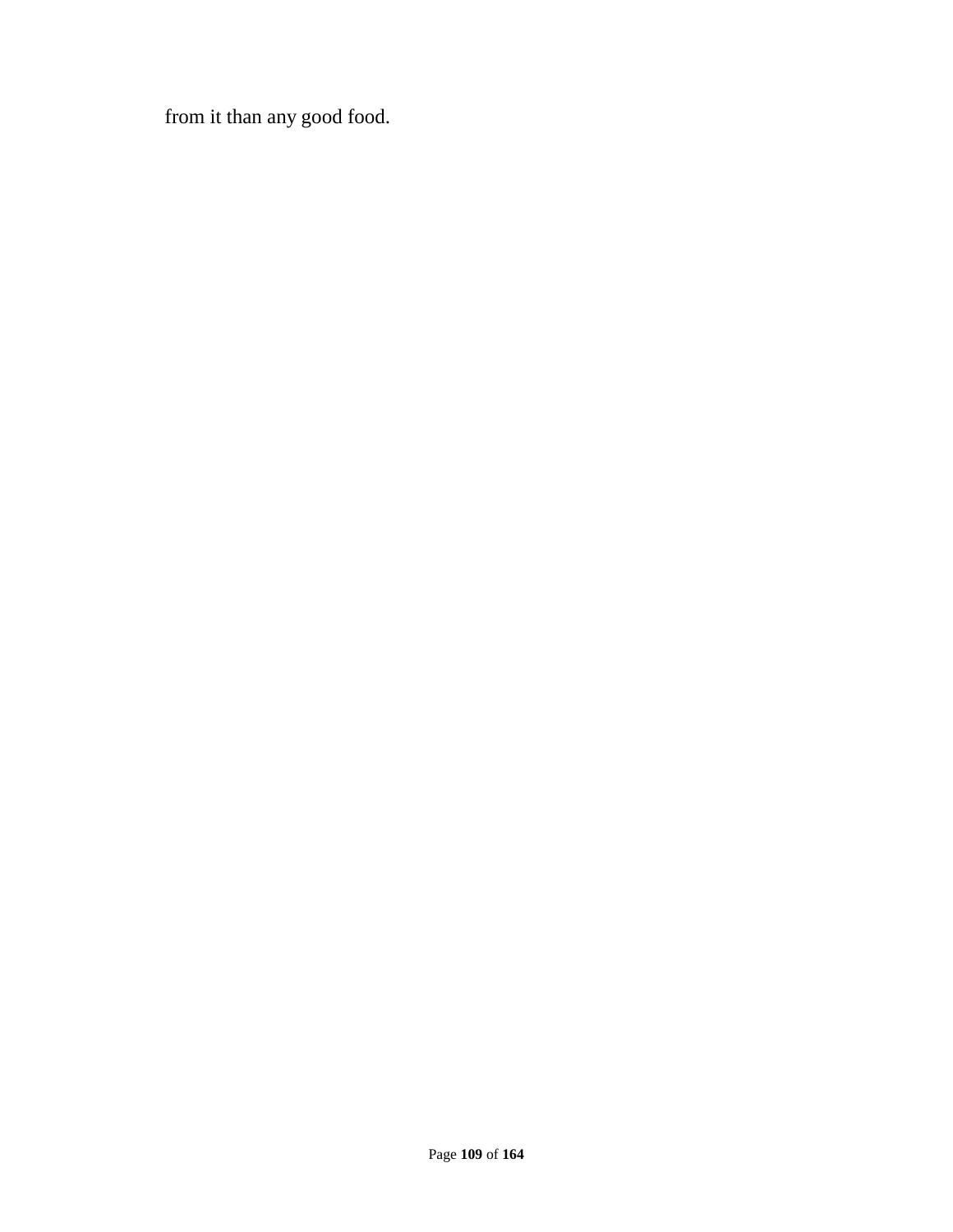# **Notes**

### (16) THE LAW OF THE STARS

This chapter is the conclusion to the part of Enoch's book about astronomy and the calendar.

At 82.8, Enoch reports that the planets (powers of heaven) rotate in their orbits!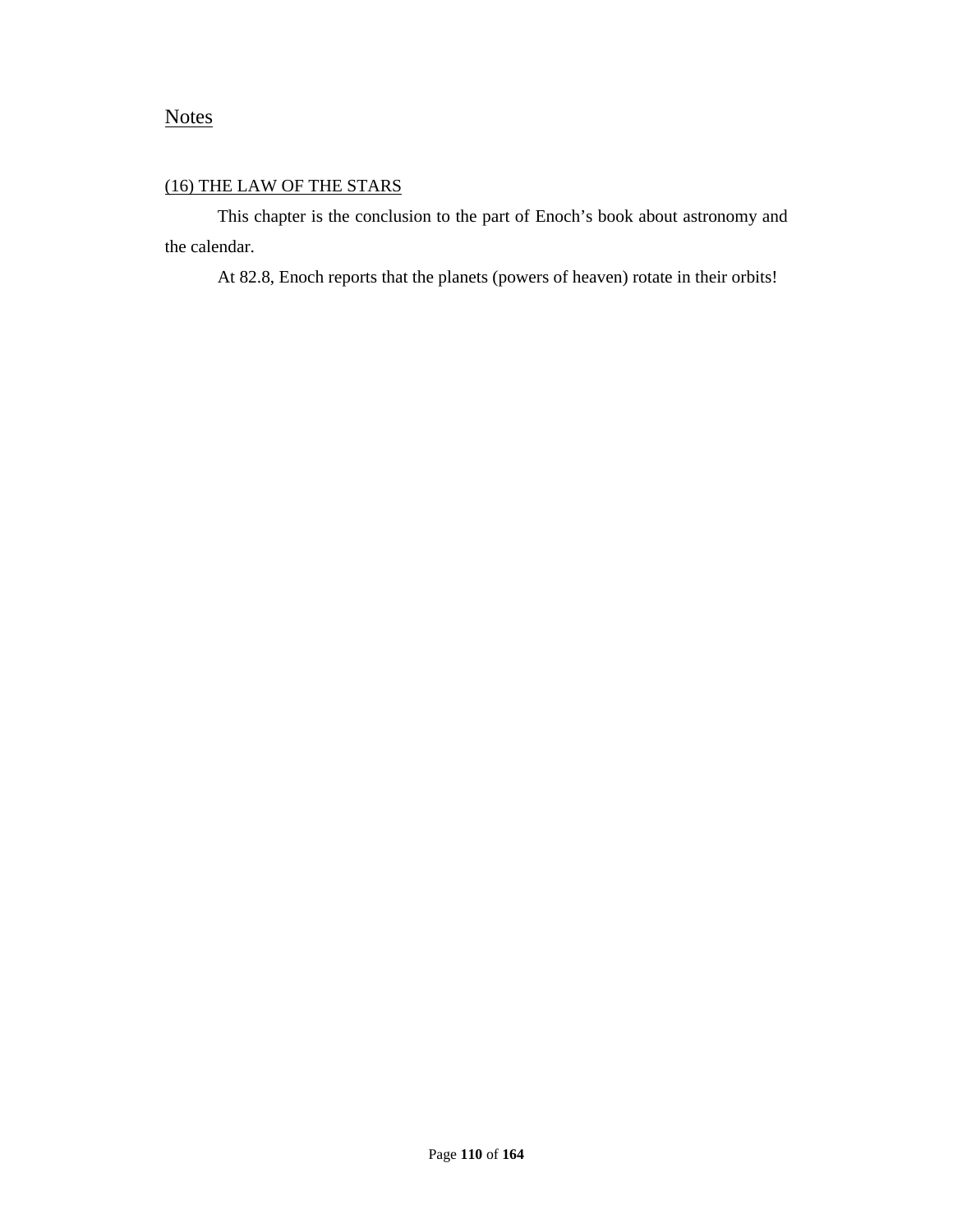# **(16) THE LAW OF THE STARS**

82.4 Blessed are all the righteous, blessed are all those who walk in the way of righteousness and don't sin like the sinners.

In the numbering of all their days in which the Sun journeys in Heaven, coming in and out, through the Gates of Heaven for thirty days.

With the leaders of the thousands, of this order of stars, and with the four which are added, and divided between the four seasons of the year, which lead them and appear with them on four days.

82.5 Because of them men go wrong, and they don't reckon them in the reckoning of the whole year; for men go wrong in respect of them and don't know them exactly.

82.6 For they belong in the reckoning of the year, and are truly recorded forever, one in the first Gate, and one in the third, and one in the fourth and one in the sixth. And the year is completed in 364 days.

82.7 And this account of it is true, and the recorded reckoning of it is exact, for the lights, and the months, and the feasts, and the years, and the days. Uriel showed me, and inspired me; he to whom the Lord of the whole created world gave commands about the Host of Heaven for me.

82.8 He has power in Heaven, over night and day, to cause light to shine on men; the Sun, the Moon, and the stars, and all the Powers of Heaven, which rotate in their orbits.

82.9 And this is the Law of the Stars, which set in their places, at their times, and at their feasts, and in their months.

82.10 And these are the names of those who lead them, who keep watch, so that they appear at their times, and in their orders, and in their months, and in their periods of rule, and in their positions.

82.11 Their four leaders, who divide the four parts of the year, appear first; and after them the twelve leaders of the orders, who divide the months and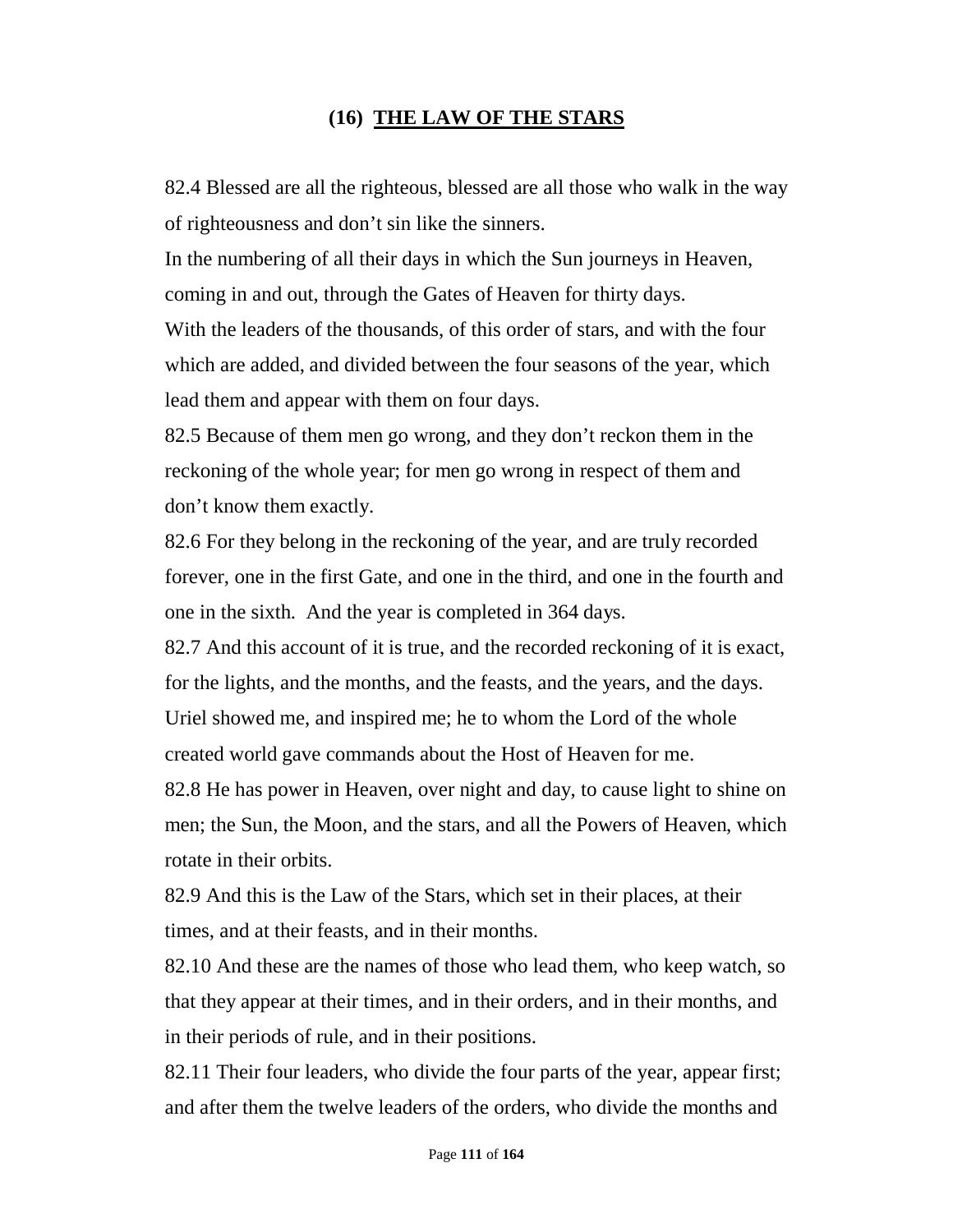the years into 364 days, with the heads over thousands, who separate the days. And for the four days, that are added to them, there are the leaders who separate the four parts of the year.

82.12 And as for these heads over thousands, one is added between the leader and those who are led, but their leaders make the separation. 82.13 And these are the names of the leaders who separate the four appointed parts of the year: Melkiel, Helemmelek, Meleyal, and Narel. 82.14 And the names of those whom they lead: Adnarel, Iyasusael, Iylumiel; these three follow behind the leaders of the orders. And all others follow behind the three leaders of the orders, who follow behind those leaders of positions, who separate the four parts of the year.

82.15 In the beginning of the year, Melkiel rises first and rules, who is called the southern Sun, and all the days of his period, during which he rules, are ninety-one.

82.16 And these are the signs of the days that are to be seen on the earth, in the days of his period of rule; sweat, heat, and calm. And all the trees bear fruit, and leaves appear on all the trees, and the wheat harvest, and rose flowers. All the flowers bloom in the field but the trees of winter are withered.

82.17 And these are the names of the leaders who are under them: Berkeel, Zelebsael, and another one who is added, a head over a thousand, named Heloyaseph. And the days of the period of rule, of this one, are complete. 82.18 The second leader, after him, is Helemmelec, whom they call the Shining Sun; and all the days of his light are ninety-one.

82.19 And these are the signs of the days on earth: heat, and drought. And the trees bring their fruit to ripeness and maturity and make their fruit dry. And the sheep mate and become pregnant. And men gather all the fruits of the earth, and everything that is in the fields, and the vats of wine. And these things occur in the days of his period of rule.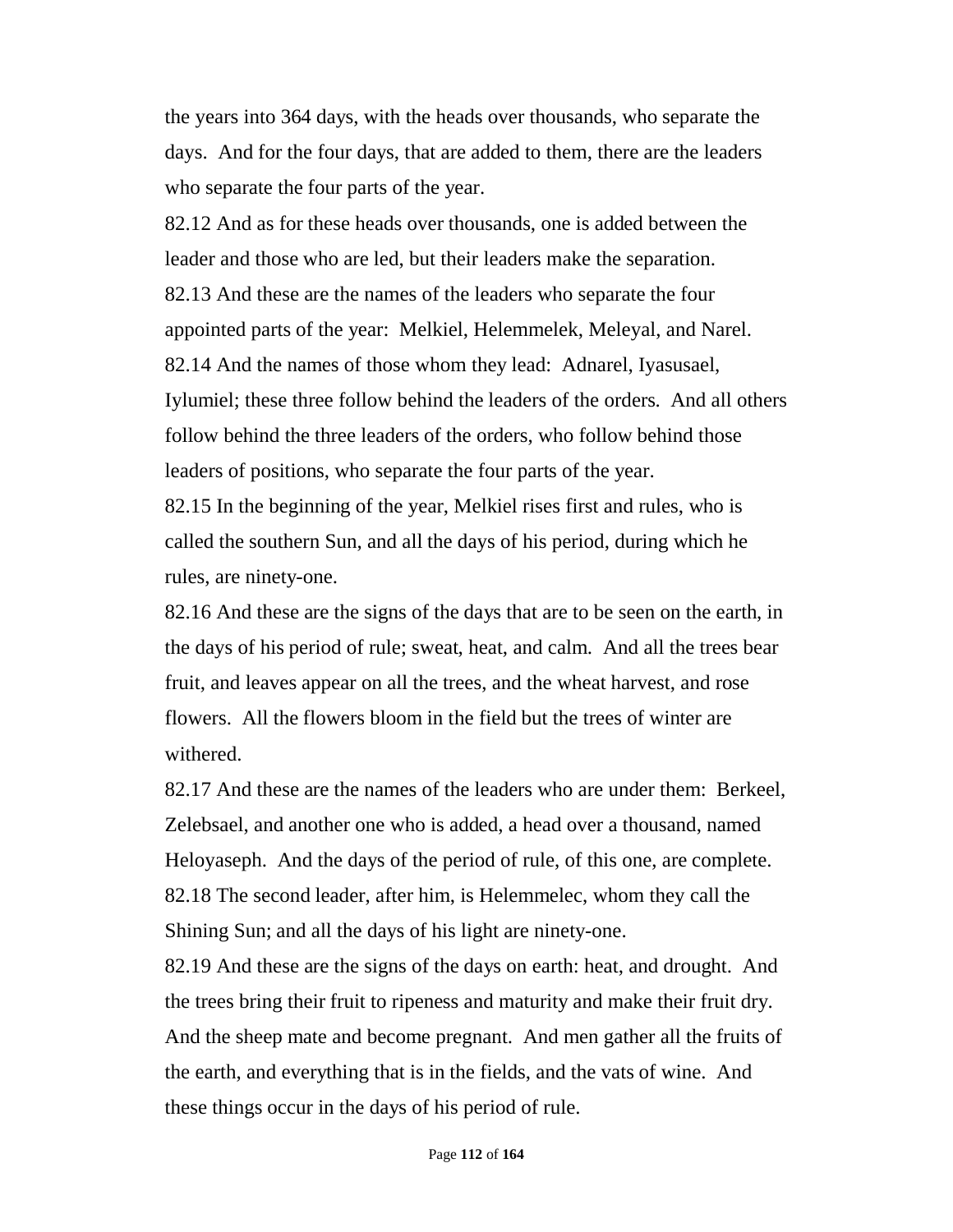82.20 And these are the names, and the orders, and the leaders of these heads over thousands: Gedaeyal, Keel, and Heel. And the name of the head-over-a-thousand, who is added to them, is Asfael. And the days of his period of rule are complete.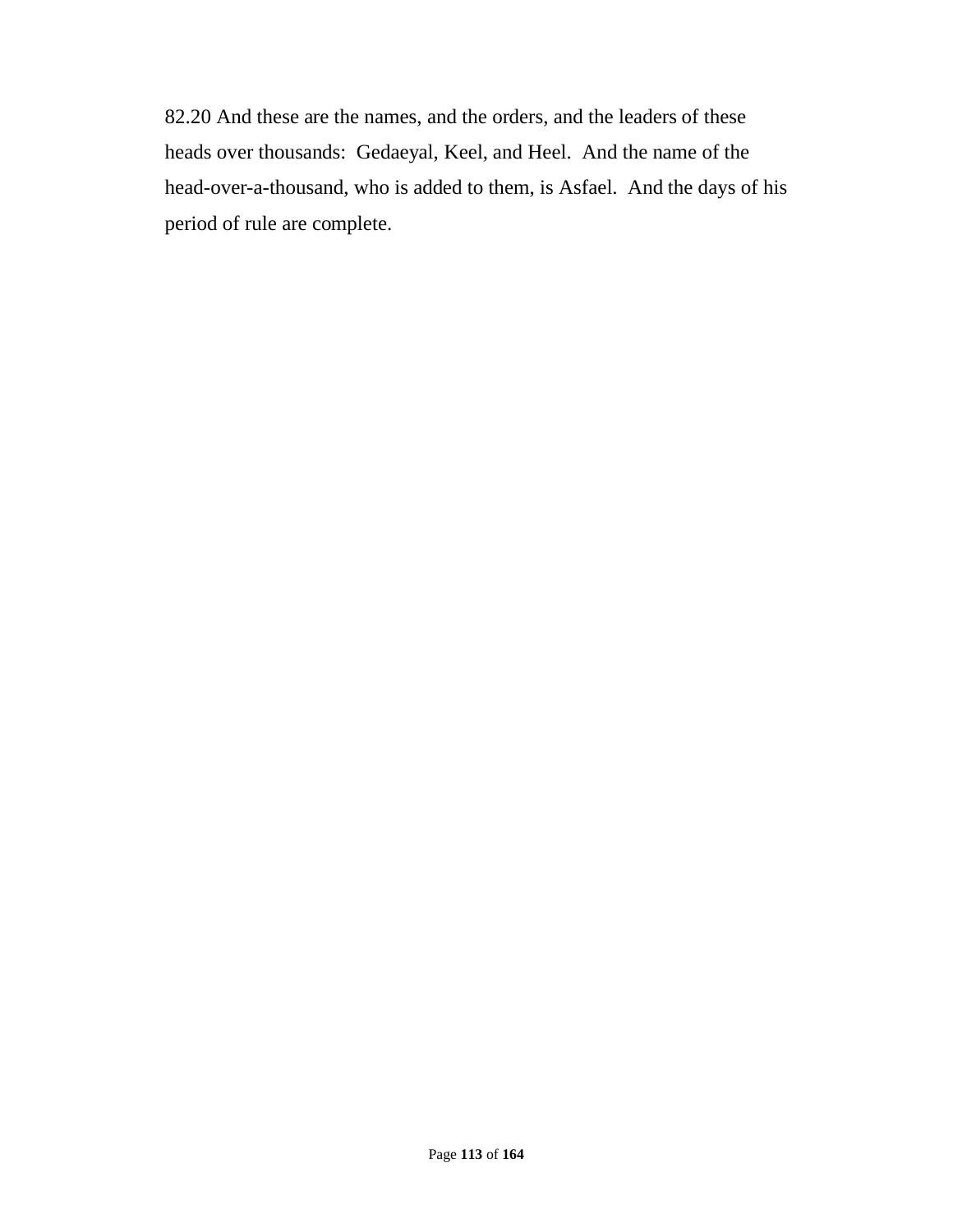# **Notes**

### (17) ENOCH'S FIRST VISION

This chapter serves as a short introduction to the prophecy chapters. Enoch describes a disturbing dream he had when he was young.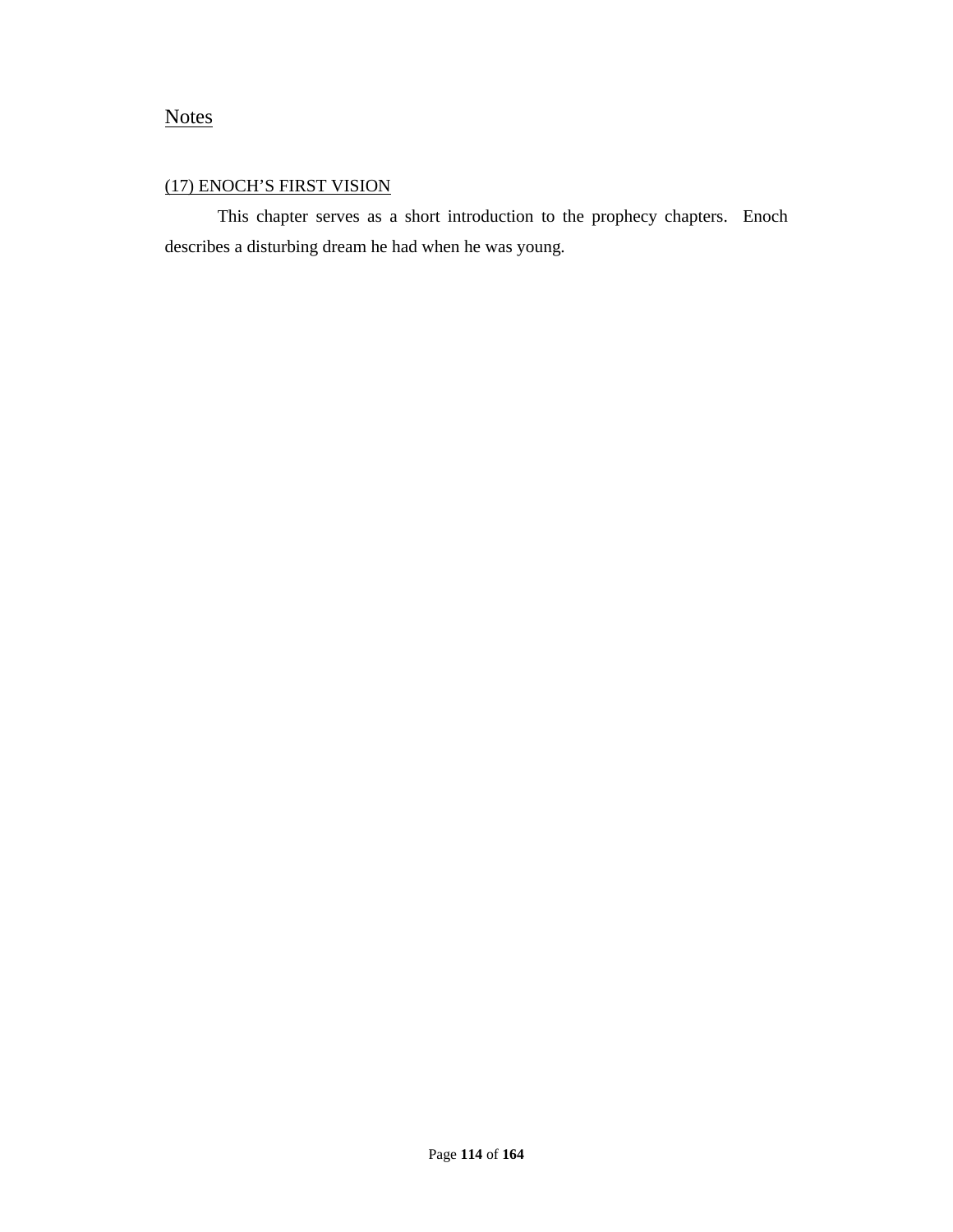# **(17) ENOCH'S FIRST VISION**

83.1 Now, my son Methuselah, I will show you all the visions that I saw, recounting them in front of you.

83.2 Two visions I saw, before I took a wife, and neither one was like the other. For the first time, when I learned the art of writing, and for the second time, before I took your mother. I saw a terrible vision, and I prayed to the Lord concerning it.

83.3 I had lain down in the house of my grandfather, Mahalaleel, when I saw in a vision how Heaven was thrown down, and removed, and it fell upon the Earth.

83.4 When it fell upon the Earth, I saw how the earth was swallowed up in a great abyss, and mountains were suspended on mountains, and hills sank down upon hills, and tall trees were torn up by their roots and were thrown down, sinking into the abyss.

83.5 Then speech fell into my mouth, and I raised my voice to cry out, and said: "The earth is destroyed!"

83.6 And my grandfather, Mahalaleel, roused me, since I lay near him, and said to me: "Why did you cry out like this my son, and why do you moan so?"

83.7 And I recounted the whole vision to him, which I had seen, and he said to me: "A terrible thing you have seen, my son! Your dream vision concerns the secrets of all the sin of the Earth; it is about to sink into the abyss and be utterly destroyed.

83.8 Now, my son, rise and make a request to the Lord of Glory, for you are faithful, that a remnant may be left on the Earth and that he may not wipe out the whole Earth.

83.9 My son, from Heaven all this will come upon the Earth, and upon the Earth there will be great destruction."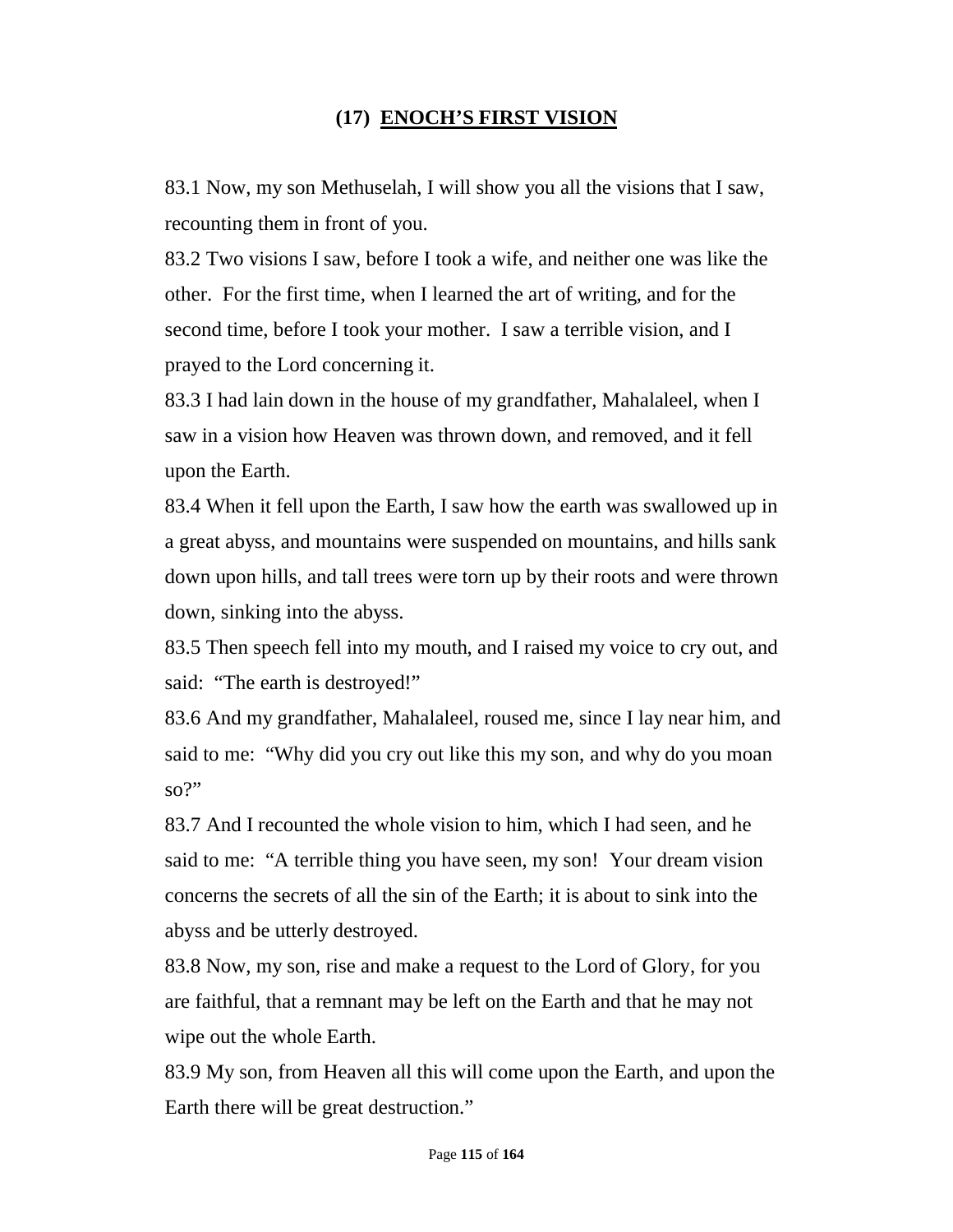83.10 And then I rose and prayed, and made a request, and wrote my request down for the generations of eternity, and I will show everything to you my son Methuselah.

83.11 And, when I went out below and saw the sky, and the Sun rising in the east, and the Moon setting in the west, and some stars, and the whole Earth, and everything as He knew it since the beginning. Then I blessed the Lord of Judgment and ascribed Majesty to him, for he makes the Sun come out from the windows of the east, so that it ascends and rises on the face of Heaven, and follows the path which has been shown to it. 84.1 And I raised my hands in righteousness and I blessed the Holy and Great One. And I spoke with the breath of my mouth, and with the tongue of flesh, which God has made for men born of flesh so that they might speak with it; and he has given them breath, and a tongue, and a mouth, so that they might speak with them.

84.2 "Blessed are you, Oh Lord King, and great and powerful in your majesty, Lord of the whole Creation of Heaven, King of Kings, and God of the whole world! And your kingly authority, and your Sovereignty and your Majesty will last forever, and forever and ever, and your power, for all generations. And all the Heavens are your throne forever, and the whole Earth your footstool forever, and ever and ever.

84.3 For you made, and you rule everything, and nothing is too hard for you, and no wisdom escapes you; it does not turn away from your throne or from your presence. You know, and see, and hear, everything, and nothing is hidden from you, for you see everything.

84.4 And now the Angels of your Heaven are doing wrong and your anger rests upon the flesh of men until the day of the great judgment.

84.5 And now, Oh God, Lord, and Great King, I beg and ask that you will fulfil my prayer to leave me a posterity on Earth and not to wipe out all the flesh of men and make the earth empty so that there is destruction forever.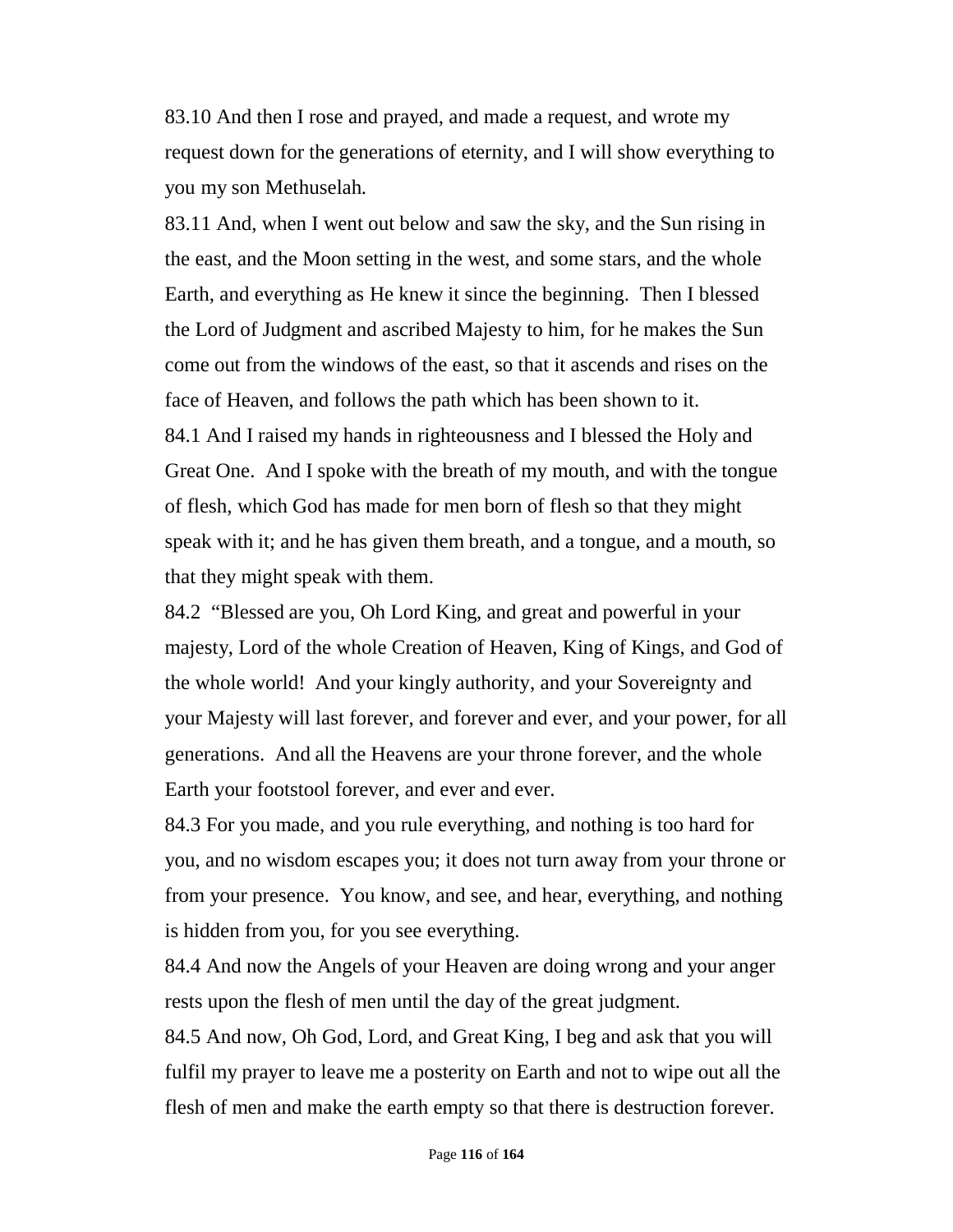84.6 And now, my Lord, wipe out from the earth the flesh that has provoked your anger, but the flesh of righteousness and uprightness establish as a seed bearing plant forever. And do not hide your face from the prayer of your servant, Oh Lord."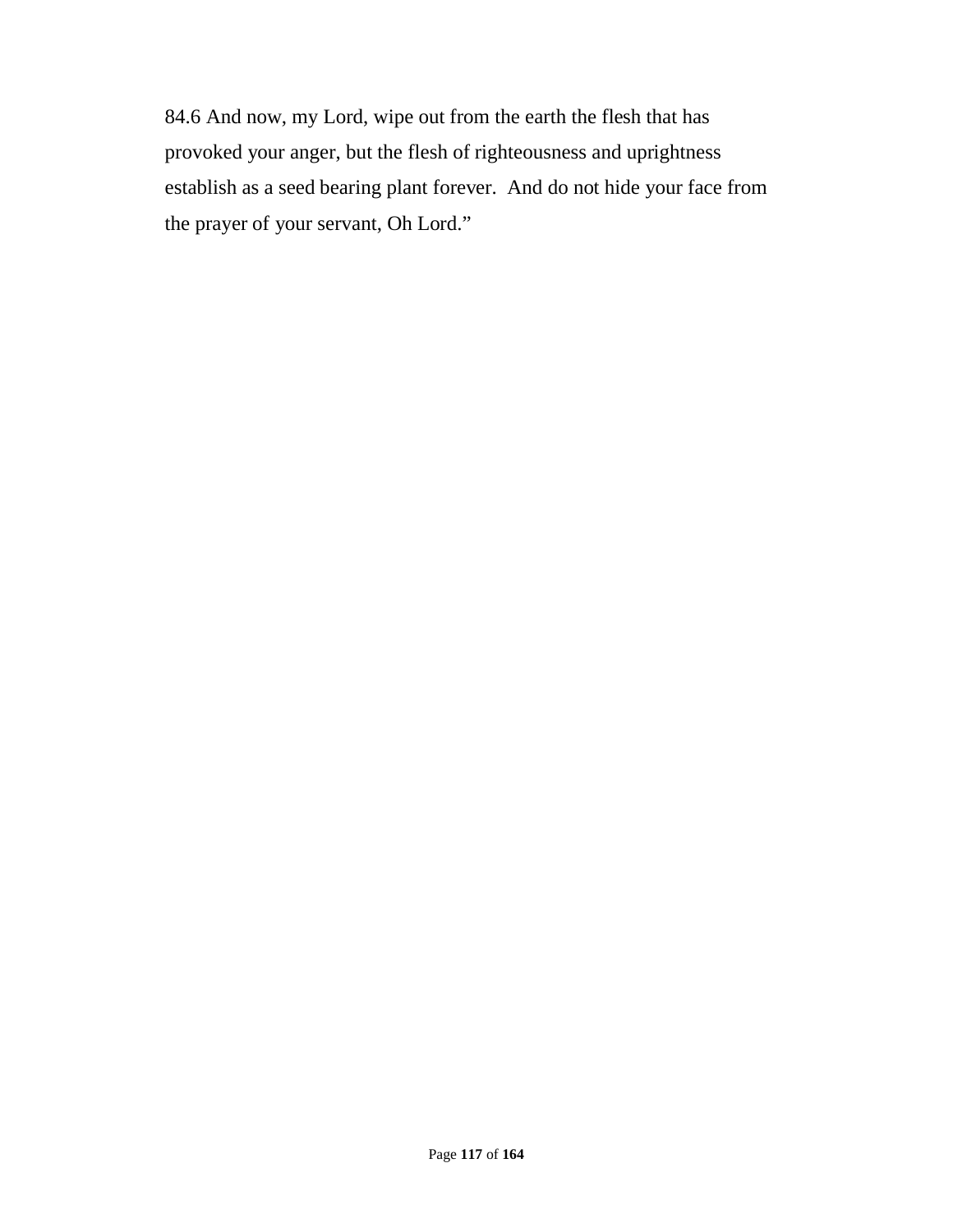#### Notes

#### (18) PROPHECY OF THE ANIMALS

Although Enoch says here that it was a dream, this is a long and detailed prophecy. The Watchers may have told him to say it was a dream. He has written it in his own words, his style is easily recognizable, particularly where the story is complicated.

Most of the contents of prophecy are now history and are recognizable as bible stories but the end stretches off into the future. There are no names or dates; different animals represent different nations or nationalities. The next chapter, The Ten Weeks, covers the same story but from a different viewpoint.

We start at 85.3 with Adam and Eve, and Cain and Abel. Cain and his descendants are at 85.5.

At 85.8 Seth is born to Eve. Next (85.9-10) there is Enoch's family line described in Genesis chapter 5.

The star at 86.1 is the first of the Watchers to appear. They are represented in this story by stars rather than as animals – another indication that they were the real authors or, at least, the editors of this chapter. This first one is the fall of Satan, perhaps a senior member of the Watchers, we don't seem to have any reliable information on this story, the information here is that Satan caused people to be dissatisfied, they moved around and changed their wives.

The period covered by Enoch's book starts at 86.3 and continues through to 88.3. Here the runaways are described as fallen stars. This is also described at the start of chapter 6 in Genesis - Sons of God (Godlings in Hebrew) desired the daughters of men. These unions gave rise to giants (Nephilim - meaning "to fall", as in 'swoop down').

At 87.2-3 Enoch describes how beings from heaven, and he actually says they looked like white men, raised him to their tower. 88.1-3 seems to describe serious warfare using advanced weapons. It is possible that this war and the events surrounding it are described in the Mahabharata an ancient Hindu text where the gods fight a war with many advanced weapons, nuclear missiles included, judging from the detailed descriptions in the text.

The story of Noah (possibly 17,000 BC) starts at 89.1 and continues through to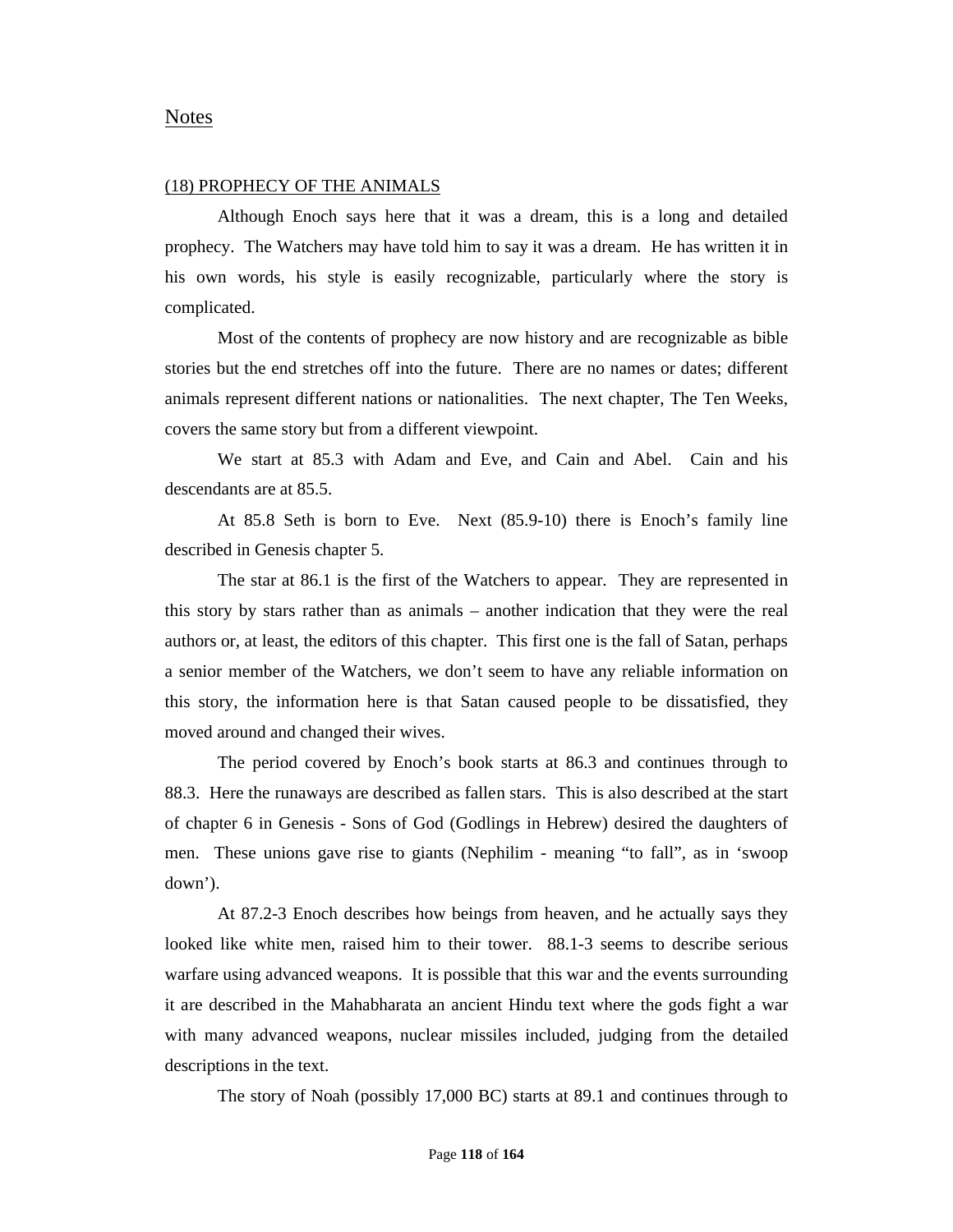89.9. The flood starts at 89.2. Noah's three sons, Shem, Ham and Japheth, give rise to all the animals (nations) at 89.10.

The white bull at the end of 89.10 is Abraham (possibly 2166 - 1991 BC). At 89.11 there is Abraham's son Ishmael (2080 BC) the wild ass, and Isaac (2066 BC) the white bull.

Isaac has a wild boar, Esau, and a white sheep that is Jacob (2006 BC). At the end of 89.12 Jacob has twelve sons – the patriarchs of the 12 tribes.

At 89.13 Joseph is sold to the Ishmaelites or Midianites (asses) and then (1898 BC) to the Egyptians (wolves), see also Genesis 37.25 and 39.1.

Genesis 42 onwards is described at 89.14, the time in Egypt. At 89.15, we get to events covered in the book of Exodus.

There is a long section describing the life of Moses (1526 - 1406 BC), at 89.16 – 38; which is probably the reason why Moses believed that Enoch walked with God, (as stated in Genesis 5.22).

89.18 introduces Aaron and the parting of the Red Sea is described by the text at 89.24-25.

Crossing the river Jordan (1406 BC), 89.39, is chapter 3 in the book of Joshua. Also in this verse the Judges get a brief mention.

The ram at 89.41 is probably Samuel, followed by Saul, 89.42, (chapter 22 of 1Samuel in the bible), and these are followed by David (1010 - 970 BC) at 89.45. The dogs are the Philistines.

The time of Solomon (970 - 930 BC) is at 89.48 and the building of the Temple at 89.50 (the tower).

The period after Solomon starts at 89.51 with the deaths of prophets. The one saved, 89.52, is Elijah.

At 89.56, "he left that house of theirs" probably refers to the time of King Manasseh when the Levites took the Ark of the Covenant and left Israel (around 670 BC). They also took Enoch's book, and eventually settled in Ethiopia. The lions in this part are the Assyrians.

There is a change of scene at 89.59, which probably coincides with the religious reforms under Josiah (620 BC) see chapter 34 of 2Chronicles. Then there are the 70 shepherds; these are various religious leaders in Jerusalem since that time.

At 89.66 there is the destruction of the Temple in Jerusalem by the Babylonians (587 BC).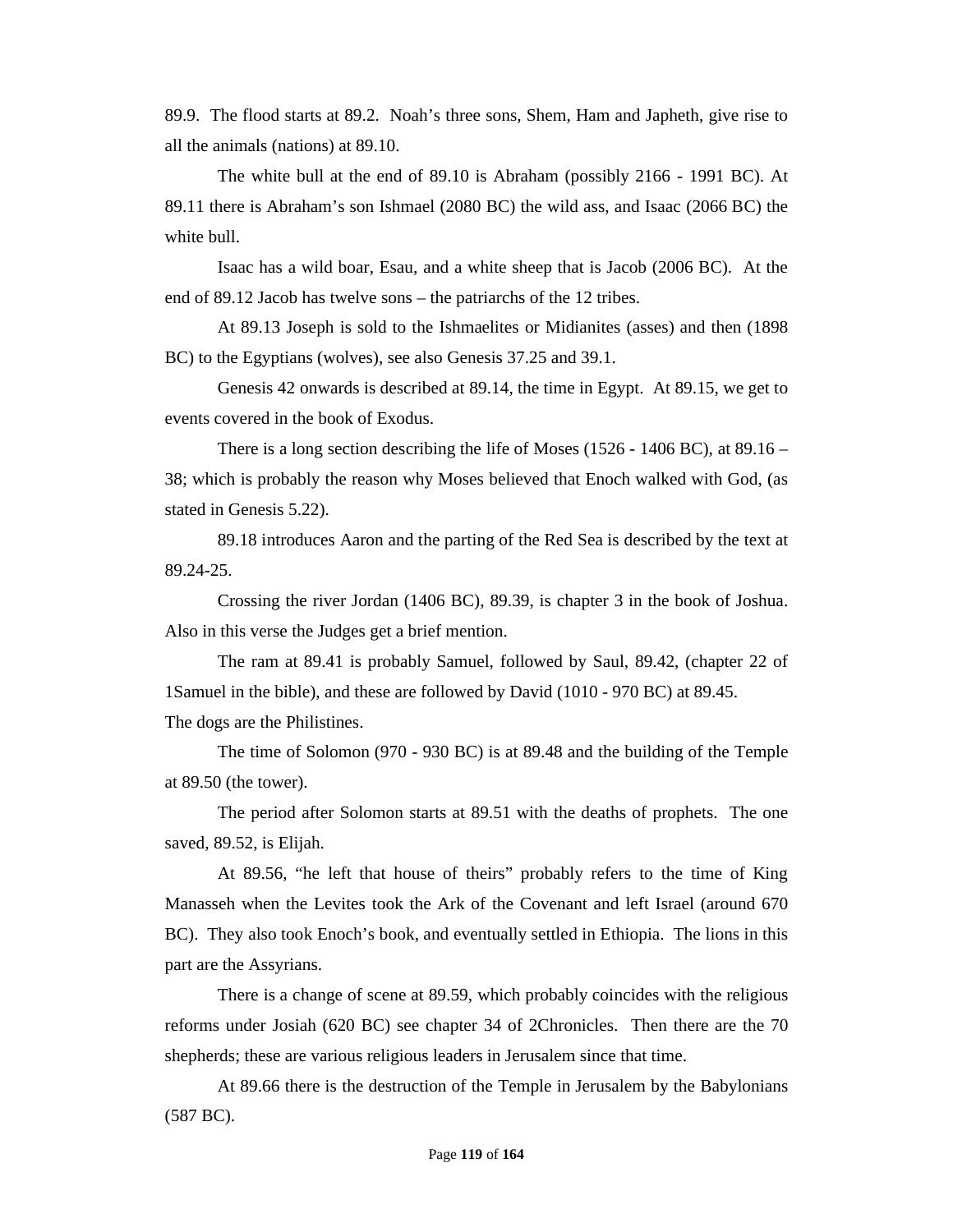The return after the exile (538 BC) is at 89.72. The three who return are Ezra, Haggai, and Zechariah, who all have books in the Bible.

The second temple period, is at 89.73, this is described in Malachi (450 - 400 BC) his book is the last book of the Old Testament.

The eagles first appear in the story at 90.2 they are the Romans.

Fifty-eight of the shepherds have served their time by verse 90.5.

The small lambs with open eyes (90.6) may be the Essenes.

At 90.8 there is the death of John the Baptist - by the ravens.

Jesus is the "sheep with the big horn" at 90.9-16. Interestingly, it does not say specifically that he is killed, only that his ministry is stopped by a conspiracy.

At 90.17, the final twelve shepherds have their own book. This must be the Christian era.

The prophecy then goes into the future. At 90.18, God strikes the earth in anger. This is the "second end" in the next section. There are no recognizable events after this, the story goes far off into the future and only time will reveal its meaning.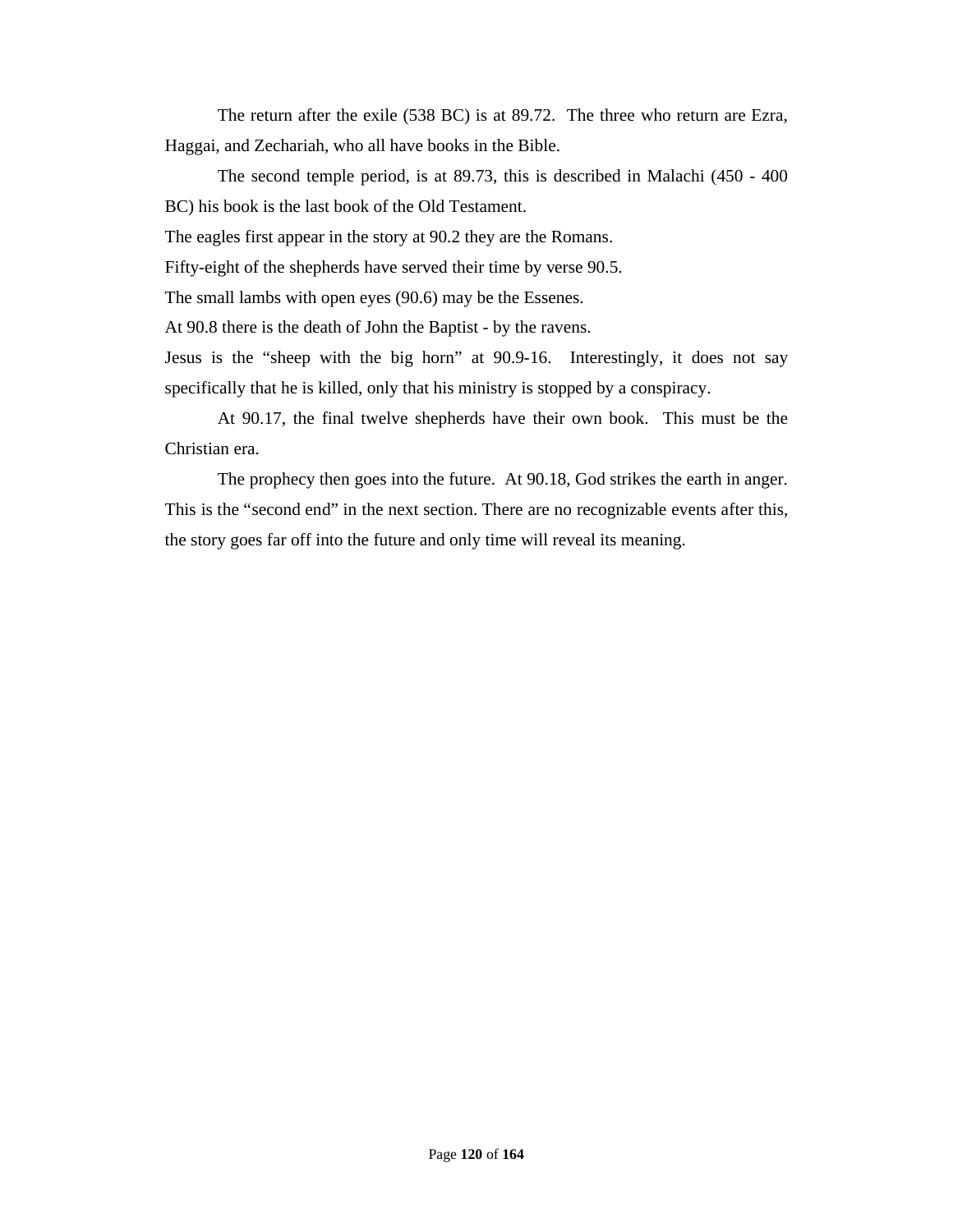### **(18) PROPHECY OF THE ANIMALS**

85.1 And after that, I saw another dream, and I will show it all to you my son.

85.2 Then Enoch raised his voice and said to his son Methuselah: "To you I speak, my son. Hear my words, and incline your ear to the dream vision of your father.

85.3 Before I took your mother, Edna, I saw a vision on my bed: And a bull (Adam) came out of the earth, and that bull was white.

And after it, a heifer  $(Eve)$  came out, and with the heifer came two bullocks, and one of them was black (Cain) and the other red (Abel).

85.4 And that black bullock (Cain) struck the red one (Abel), and pursued it over the earth, and from then on I could not see that red bullock (Abel).

85.5 But that black bullock (Cain) grew, and a heifer (His wife) went with it; and I saw that many bulls (Cain's descendants) came out from it, which were like it, and followed behind it.

85.6 And that cow (Eve), that first one, came from the presence of that first bull (Adam), seeking that red bullock (Abel), but did not find it. And then it moaned bitterly and continued to seek it.

85.7 And I looked until that first bull (Adam) came to it, and calmed it, and from that time it did not cry out.

85.8 And after this, she gave birth to another white bull (Seth), and after this she gave birth to many black bulls and cows (Many other children).

85.9 And I saw, in my sleep, that white bull (Seth), how it likewise grew and became a large white bull. And from it came many white bulls, and they were like it.

85.10 And they began to father many white bulls (Descendants) that were like them, one following another.

86.1 And again, I looked with my eyes as I was sleeping, and I saw Heaven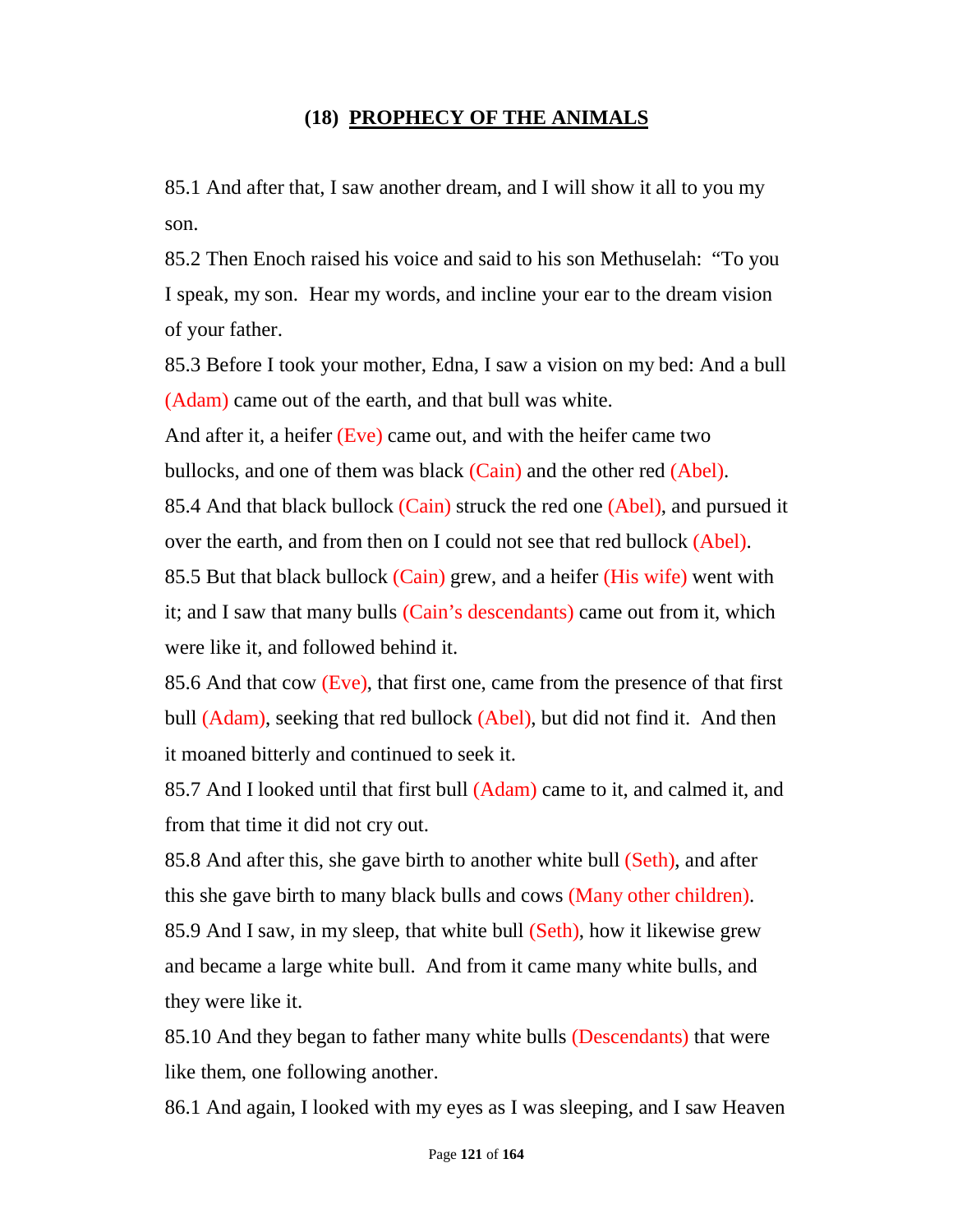above, and a star (Azazel) fell from Heaven, and it arose and ate and pastured among those bulls.

86.2 And, after this, I saw the large and the black bulls, and all of them changed their pens, and their pastures, and their heifers. And they began to moan, one after another.

86.3 And, again, I saw in the vision and looked up at Heaven, and I saw many stars (The Watchers), how they came down, and were thrown down from Heaven to that first star, and fell among those heifers and bulls (Men and women). They were with them pasturing among them.

86.4 And I looked at them and saw, and all of them let out their private parts, like horses, and began to mount the cows (Women) of the bulls. And they all became pregnant and gave birth to elephants, camels, and asses. (Great giants, Nephilim and Elioud)

86.5 And all the bulls were afraid of them, and were terrified in front of them. And they began to bite with their teeth, and to devour, and to gore with their horns.

86.6 And so they began to devour those bulls, and all the sons of the Earth began to tremble and shake before them and to flee.

87.1 And again I saw them, how they began to gore one another, and to devour one another, and the Earth began to cry out.

87.2 And I raised my eyes again to Heaven, and saw in the vision, and there came from Heaven beings that were like white men. (Angels) And four came from that place (The Archangels), and three others with them.

87.3 And those three, who came out last, took hold of me by my hand and raised me from the generations of the Earth, and lifted me up onto a high place, and showed me a tower high above the earth, and all the hills were lower.

87.4 And one said to me: "Remain here until you have seen everything which is coming upon these elephants, and camels, and asses (Great giants,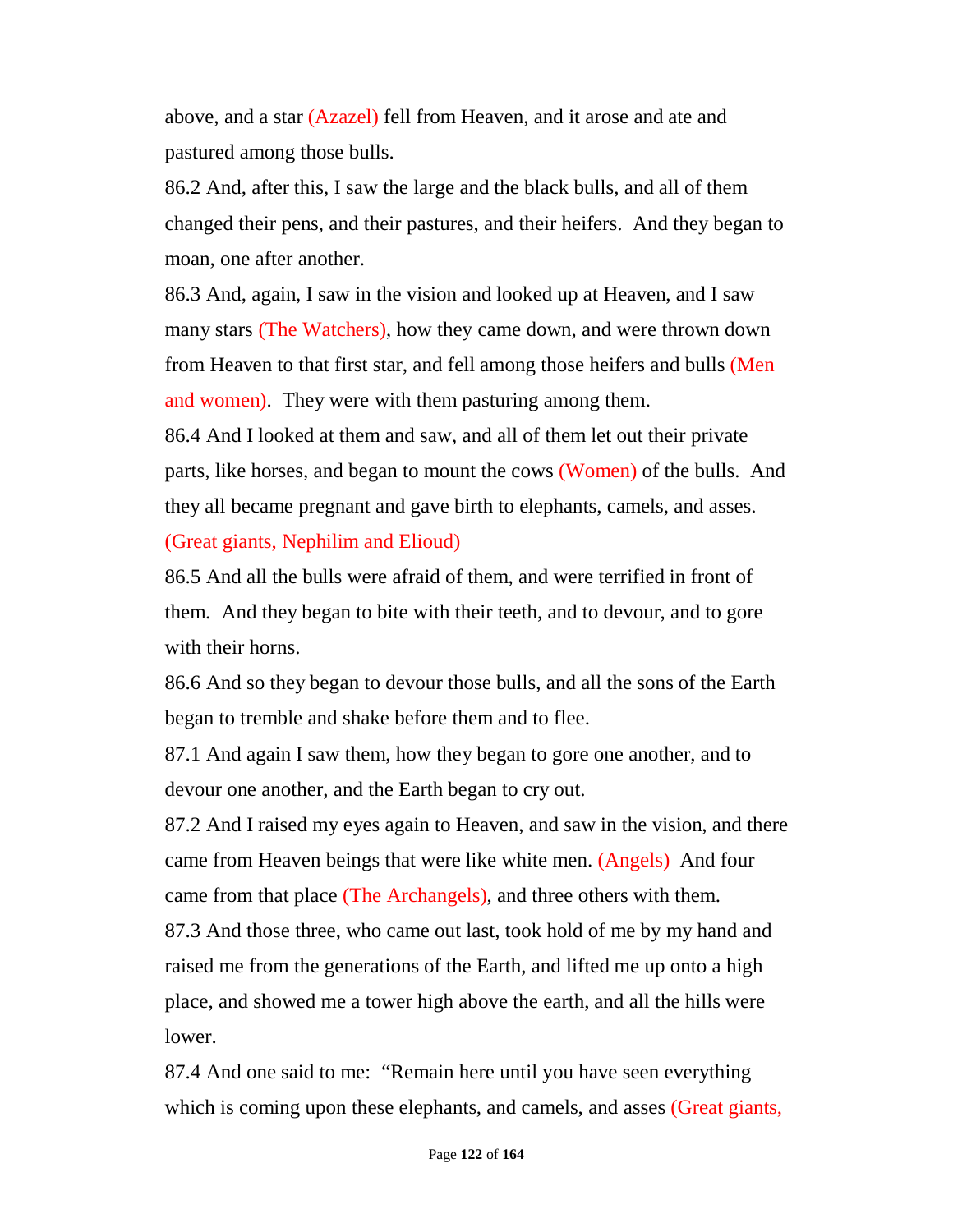Nephilim and Elioud), and upon the stars (The Watchers), and upon all the bulls. (the men)"

88.1 And I saw one of those four (Raphael) who had come out first, how he took hold of that first star (Azazel), which had fallen from Heaven, and bound it by its hands and feet, and threw it into an abyss. And that abyss was narrow, and deep, and horrible, and dark.

88.2 And one of them drew his sword, and gave it to those elephants, camels, and asses (Great giants, Nephilim and Elioud); and they began to strike one another, and the whole Earth shook because of them. 88.3 And as I looked in the vision, one of those four who had come out cast a line from Heaven and gathered and took all the large stars; those whose private parts were like the private parts of horses, and bound them all by their hands and their feet, and threw them into a chasm of the Earth.

89.1 And one of those four went to a white bull (Noah), and taught him a mystery, trembling as he was. He was born a bull, but became a man, and built for himself a large vessel (the Ark), and dwelt on it, and three bulls (Shem, Ham and Japheth) went with him in that vessel, and they were covered over.

89.2 And, again, I raised my eyes to Heaven and saw a high roof with seven water channels on it (the upper waters), and those channels discharged much water into an enclosure (The Earth).

89.3 And I looked again, and springs (fountains of the deep) opened on the floor of that large enclosure (The Earth), and water began to bubble up, and to rise above the floor. And I looked at that enclosure (The Earth) until its whole floor was covered by water.

89.4 And water, darkness, and mist increased on it, and I looked at the height of that water, and that water had risen above that enclosure and was pouring out over the enclosure, and it remained on the earth.

89.5 And all the bulls of that enclosure (The wicked generation) were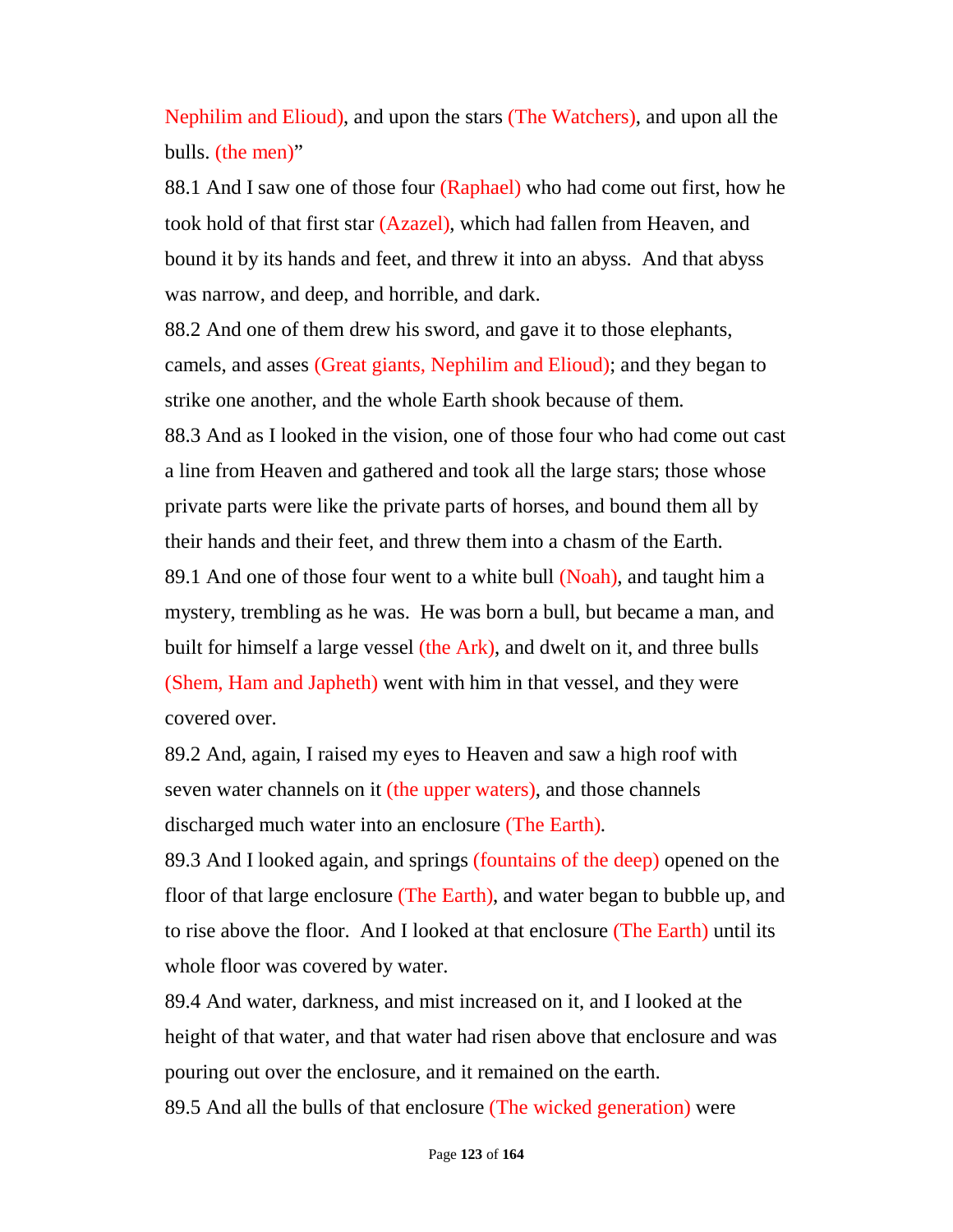gathered together, until I saw how they sank and were swallowed up, and destroyed in that water.

89.6 And that vessel (the Ark) floated on the water, but all the bulls, elephants, camels, and asses (Men, Great giants, Nephilim and Elioud) sank to the bottom, together with all the animals, so that I could not see them. And they were unable to get out, but were destroyed, and sank into the depths.

89.7 And, again, I looked at that vision until those water channels (the upper waters) were removed from that high roof, and the chasms of the Earth were made level, and other abysses (Canyons) were opened. 89.8 And the water began to run down into them, until the earth became visible, and that vessel (the Ark) settled on the earth and the darkness departed, and light appeared.

89.9 And that white bull (Noah), who became a man, went out from that vessel (the Ark), and the three bulls (Shem, Ham and Japheth) with him. And one of the three bulls was white, like that bull, and one of them was red as blood, and one was black. (the races of color) And that white bull (Noah) passed away from them.

89.10 And they began to father wild animals and birds, so that there arose from them every kind of species: lions, tigers, wolves, dogs, hyenas, wildboars, foxes, badgers, pigs, falcons, vultures, kites, eagles, and ravens. (every nation of mankind) But among them was born a white bull (Abraham).

89.11 And they began to bite one another (fight among themselves) but that white bull (Abraham), which was born among them, fathered a wild ass (Ishmael) and a white bull (Isaac) with it, and the wild asses (the Ishmaelites) increased.

89.12 But that bull (Isaac), which was born from it, fathered a black wild boar (Esau) and a white sheep (Jacob), and that wild-boar (Esau) fathered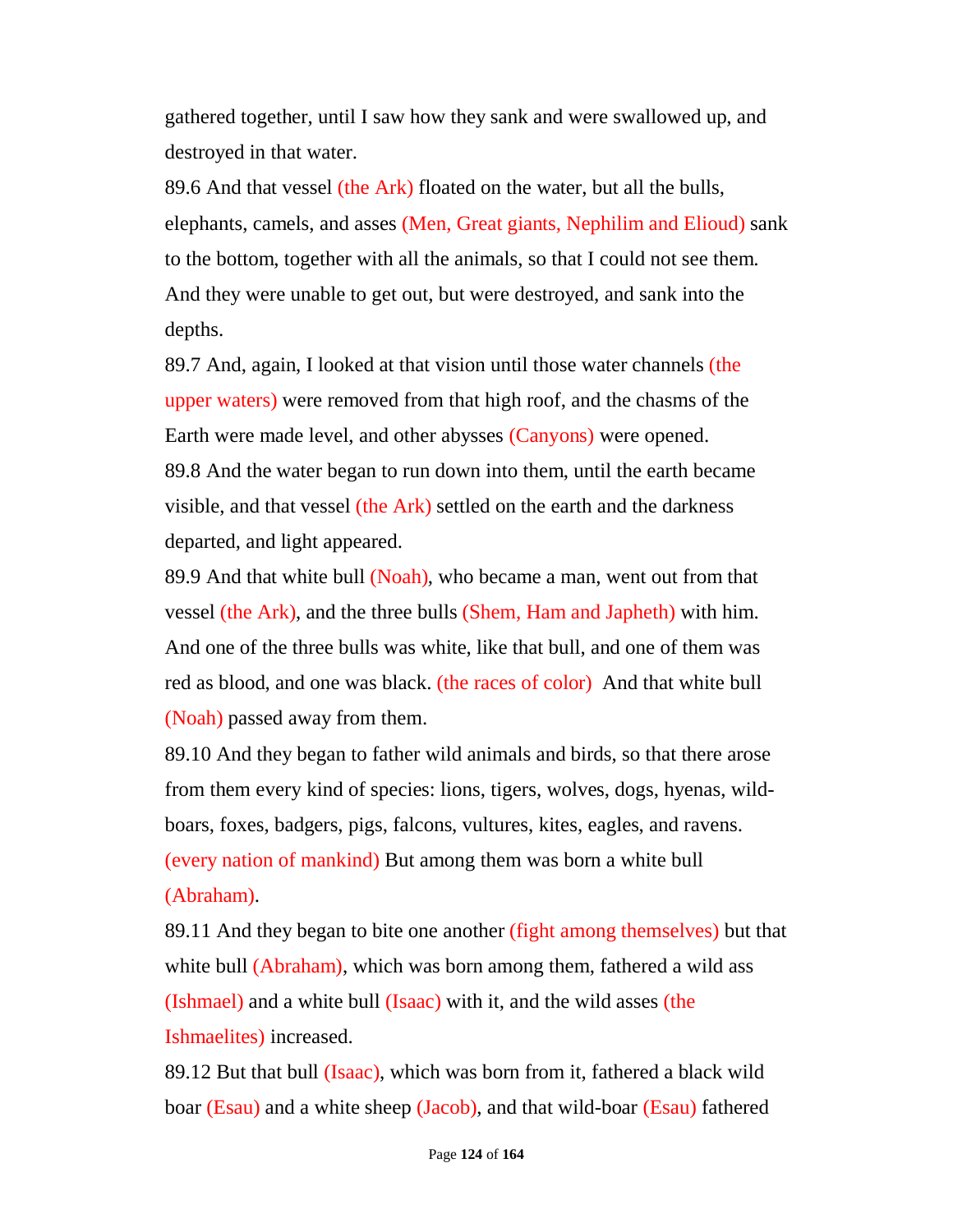many boars and that sheep (Jacob) fathered twelve sheep (The Twelve Patriarchs).

89.13 And when those twelve sheep had grown, they handed one of their number (Joseph) over to the asses (Midianites), and those in turn, handed that sheep (Joseph) over to the wolves (the Egyptians); and that sheep (Joseph) grew up among the wolves (the Egyptians).

89.14 And the Lord brought the eleven sheep (the remaining Patriarchs) to dwell with it, and to pasture with it among the wolves (the Egyptians), and they increased and became many flocks of sheep (many descendants). 89.15 And the wolves (the Egyptians) began to make them afraid, and they oppressed them until they made away with their young, and then they threw their young into a river with much water; but those sheep (the Hebrews) began to cry out because of their young, and to complain to their Lord. 89.16 But a sheep (Moses), which had been saved from the wolves (the Egyptians), fled and escaped to the wild asses. (The Ishmaelites) And I saw the sheep (the Hebrews) moaning and crying out, and petitioning the Lord with all their power, until that Lord of the sheep (God) came down at the call of the sheep (the Hebrews), from a high room (Heaven), and came to them, and looked at them.

89.17 And he called that sheep (Moses), which had fled from the wolves (the Egyptians), and spoke to it about the wolves (the Egyptians), that it should warn them that they should not touch the sheep (the Hebrews). 89.18 And the sheep (Moses) went to the wolves (the Egyptians), in accordance with the Word of the Lord, and another sheep (Aaron) met that sheep and went with it. And the two of them together, entered the assembly of those wolves (the Egyptians), spoke to them, and warned them that from then on, they should not touch those sheep. (the Hebrews) 89.19 And after this, I saw the wolves (the Egyptians), how they acted even more harshly towards the sheep (the Hebrews), with all their power, and the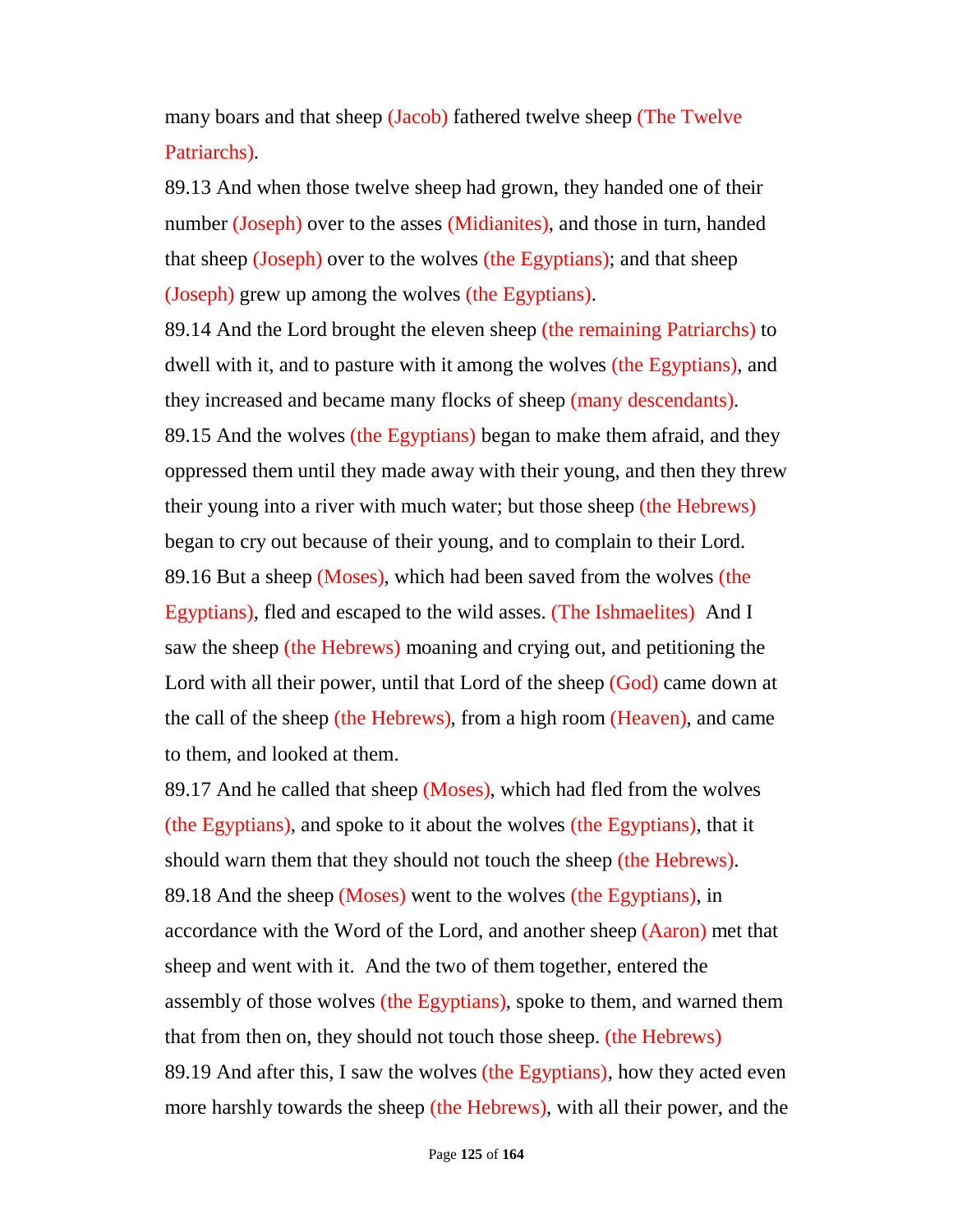sheep (the Hebrews) called out.

89.20 And their Lord came to the sheep (the Hebrews) and began to beat those wolves (the Egyptians); and the wolves (the Egyptians) began to moan, but the sheep (the Hebrews) became silent and from then on they did not cry out.

89.21 And I looked at the sheep (the Hebrews) until they escaped from the wolves (the Egyptians); but the eyes of the wolves (the Egyptians) were blinded, and those wolves (the Egyptians) went out in pursuit of the sheep (the Hebrews) with all their forces.

89.22 And the Lord of the sheep (God) went with them, as he led them, and all his sheep (the Hebrews) followed him; and his face was glorious, and his appearance terrible and magnificent.

89.23 But the wolves (the Egyptians) began to pursue those sheep (the Hebrews) until they met them by a stretch of water (The Red Sea).

89.24 And that stretch of water (The Red Sea) was divided, and the water stood on one side, and on the other, before them. And their Lord as he led them, stood between them and the wolves (the Egyptians).

89.25 And while those wolves (the Egyptians) had not yet seen the sheep (the Hebrews), they went into the middle of that stretch of water; but the wolves (the Egyptians) pursued the sheep (the Hebrews), and those wolves (the Egyptians) ran after them into that stretch of water (The Red Sea).

89.26 But when they saw the Lord of the sheep (God) they turned to flee in front of him; but that stretch of water (The Red Sea) flowed together again, and suddenly resumed its natural form, and the water swelled up, and rose until it covered those wolves (the Egyptians).

89.27 And I looked until all the wolves (the Egyptians) that had pursued those sheep (the Hebrews) were destroyed and drowned.

89.28 But the sheep (the Hebrews) escaped that water, and went to a desert where there was neither water, nor grass. And they began to open their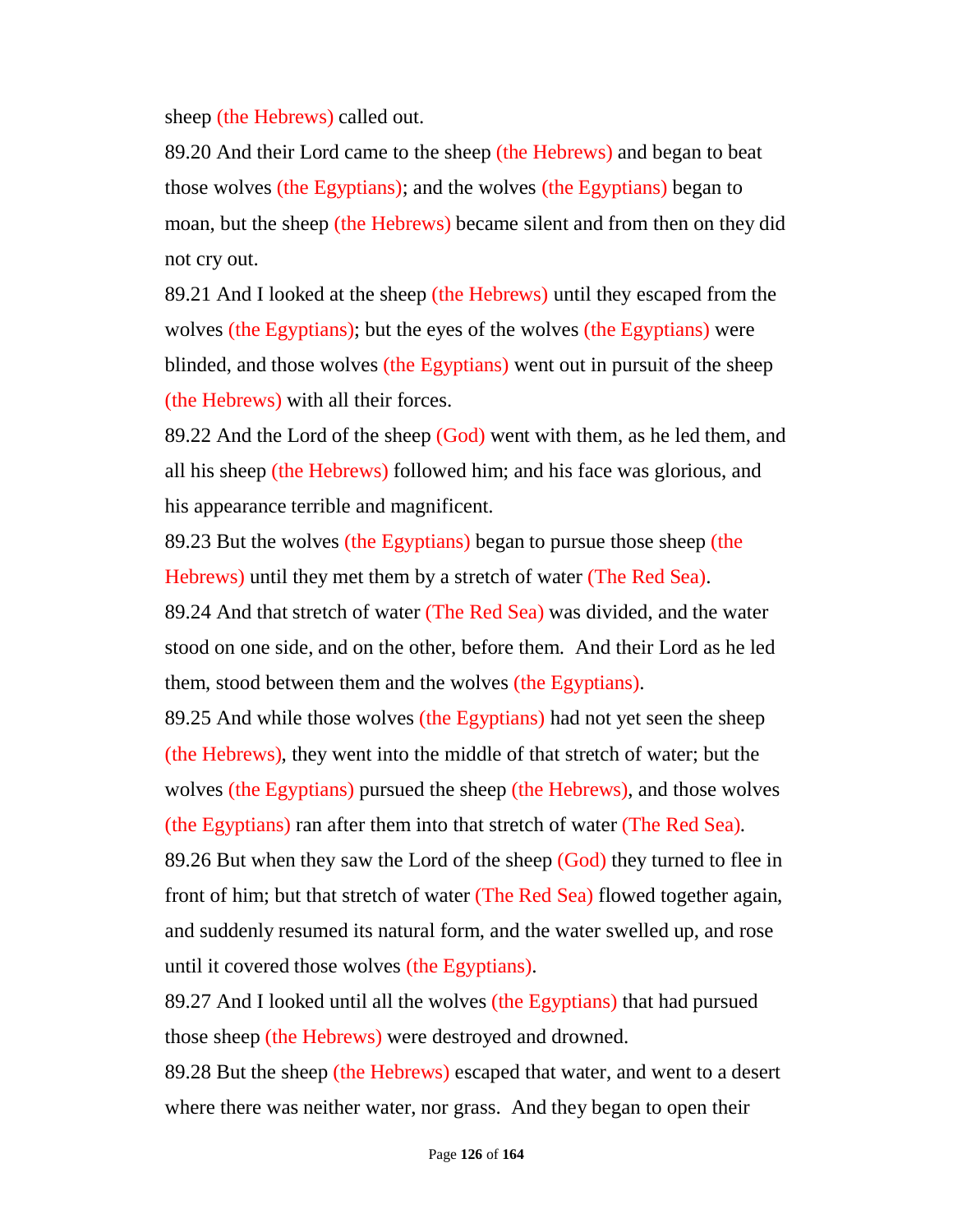eyes and see, and I saw the Lord of the sheep (God) pasturing them, and giving them water and grass, and that sheep going and leading them. 89.29 And that sheep (Moses) went up to the summit of a high rock (Mount Sinai) and the Lord of the sheep (God) sent it to them.

89.30 And after this, I saw the Lord of the sheep (God) standing before them, and his appearance was terrible and majestic, and all those sheep (the Hebrews) saw him and were afraid of him.

89.31 And all of them were afraid and trembled before him; and they cried out to that sheep (Moses), with those who were in their midst: "We cannot stand before our Lord nor look at him."

89.32 Then that sheep (Moses), which led them, again went up to the summit of that rock (Mount Sinai); and the sheep (the Hebrews) began to be blinded, and go astray from the path which had been shown to them, but that sheep (Moses) did not know.

89.33 And the Lord of the sheep (God) was extremely angry with them, and that sheep (Moses) knew, and went down from the summit of the rock (Mount Sinai), and came to the sheep (the Hebrews), and found the majority of them, with their eyes blinded, and going astray from his path. 89.34 And when they saw it, they were afraid and trembled before it and wished that they could return to their enclosure. And that sheep (Moses) took some other sheep (Hebrews) with it, and went to those sheep (Hebrews) that had gone astray, and then began to kill them; and the sheep (Hebrews) were afraid of it. And that sheep (Moses) brought back those sheep (the Hebrews) that had gone astray, and they returned to their enclosures.

89.36 And I looked there at the vision, until that sheep (Moses) became a man, and built a house (the Desert Tabernacle) for the Lord of the sheep, and made all the sheep stand in that house.

89.37 And I looked until that sheep (Aaron), which had met that sheep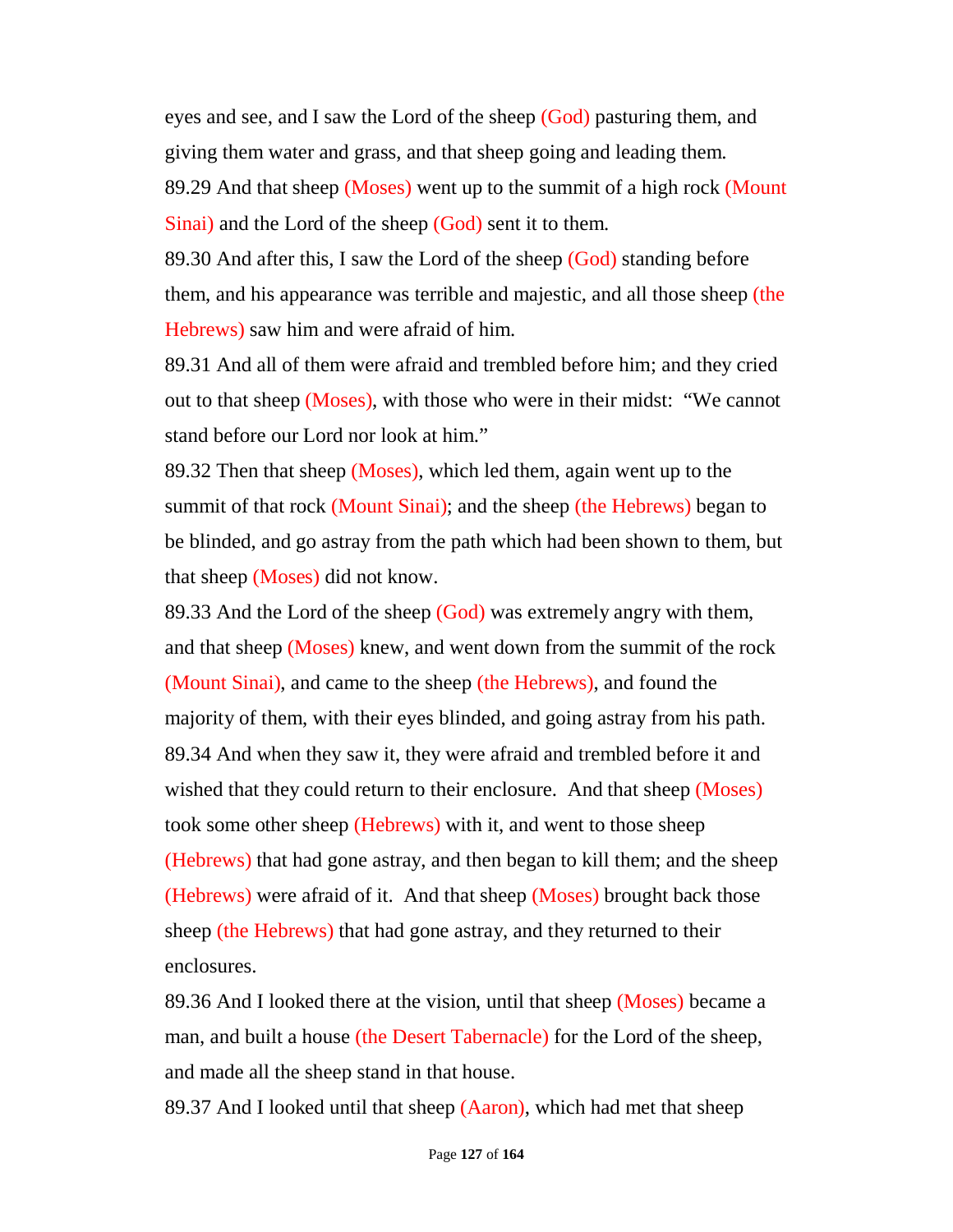(Moses) that led the sheep (the Hebrews), fell asleep. And I looked until all the large sheep were destroyed and small ones arose in their place, and they came to a pasture, and drew near a river of water (The River Jordan). 89.38 And that sheep that led them (Moses), which had become a man, separated from them and fell asleep (died), and all the sheep (the Hebrews) sought it, and cried out very bitterly over it.

89.39 And I looked until they left off crying for that sheep (Moses), and crossed that river of water (The River Jordan). And there arose all the sheep (The Judges of Israel) that led them, in place of those which had fallen asleep (died); and they led.

89.40 And I looked until the sheep came to a good place and a pleasant and glorious land (Canaan), and I looked until those sheep (the Hebrews) were satisfied. And that house (Tabernacle) was in the middle of them in that green and pleasant land.

89.41 And sometimes their eyes were opened, and sometimes blinded, until another sheep (Samuel) rose up, led them, and brought them all back. And their eyes were opened.

89.42 And the dogs, and the foxes, and the wild boars, began to devour those sheep (the Hebrews) until the Lord of the sheep (God) raised up a ram (King Saul) from among them, which led them.

89.43 And that ram (King Saul) began to butt those dogs (Philistines), foxes, and wild boars, on one side and on the other until it had destroyed them all.

89.44 And the eyes of that sheep (Samuel) were opened, and it saw that ram (King Saul) in the middle of the sheep (the Hebrews), how it renounced its glory, and began to butt those sheep (the Hebrews), and how it trampled on them and behaved inappropriately.

89.45 And the Lord of the sheep (God) sent the sheep (the Hebrews) to another sheep (David) and raised it up to be a ram  $(King)$  and to lead the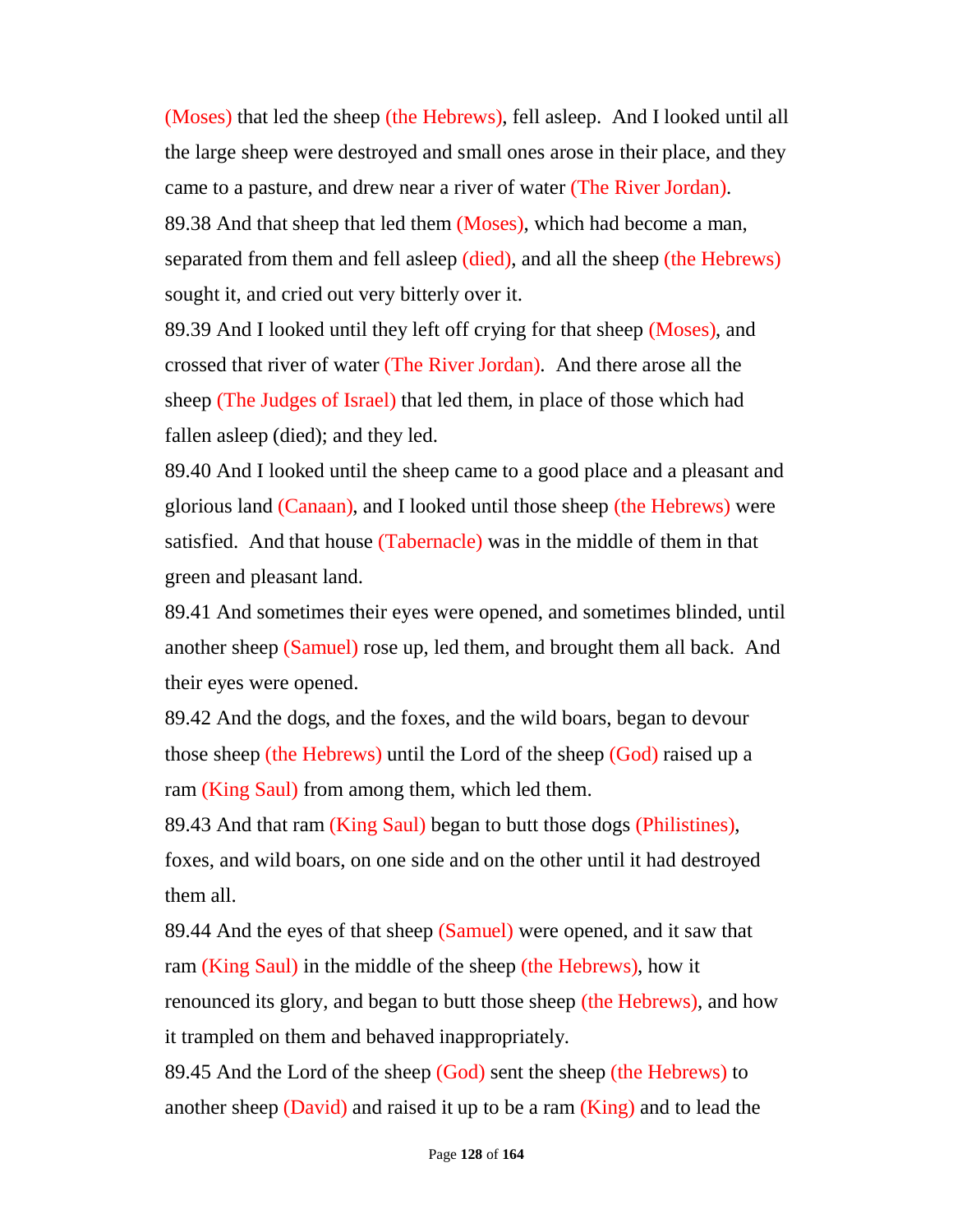sheep (the Hebrews) in place of that sheep (Saul) which had renounced its glory.

89.46 And it went to it, and spoke with it alone, and raised up that ram (King David), and made it the prince and leader of the sheep (the Hebrews). And, during all this, those dogs (Philistines) oppressed the sheep.

89.47 And the first ram (Saul) pursued that second ram (David) and that second ram (David) rose and fled before it. And I looked until those dogs (Philistines) made the first ram (Saul) fall.

89.48 And that second ram (David) rose up and led the small sheep (the Hebrews), and that ram (David) fathered many sheep, and fell asleep (died). And a small sheep (Solomon) became a ram (King) in place of it, and became the prince and leader of those sheep (The Hebrews).

89.49 And those sheep (Hebrews) grew and increased; but all the dogs (Philistines), and foxes, and wild boars, were afraid and fled from it. And that ram (King Solomon) butted and killed all the animals, and those animals did not again prevail among the sheep (the Hebrews), and did not seize anything further from them.

89.50 And that house became large and broad, and for those sheep (the Hebrews) a high tower (Temple) was built on that house for the Lord of the sheep (God). And that house was low but the tower (Temple) was raised up and high. And the Lord of the sheep (God) stood on that tower (Temple) and they spread a full table before him.

89.51 And I saw those sheep (the Hebrews) again, how they went astray, and walked in many ways, and left that house of theirs; and the Lord of the sheep (God) called some of the sheep (the Hebrews), and sent them to the sheep (the Prophets), but the sheep (the Hebrews) began to kill them. 89.52 But one of them (Elijah) was saved, and was not killed, and it sprang away and cried out against the sheep (the Hebrews). And they wished to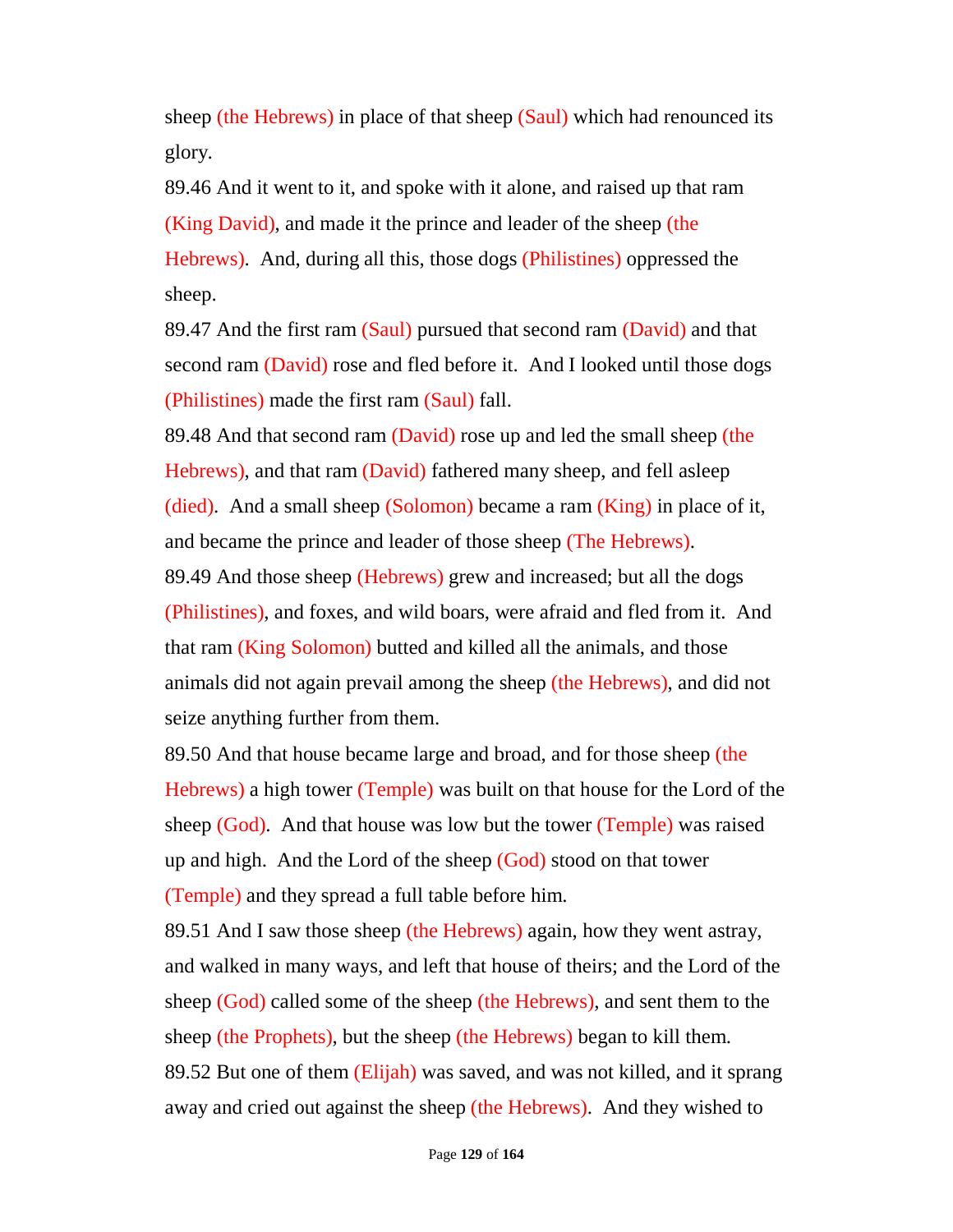kill it but the Lord of the sheep (God) saved it from the hands of the sheep (the Hebrews), brought it up to me, and made it stay.

89.53 And he sent many other sheep (prophets) to those sheep (Hebrews), to bear witness to them and to lament over them.

89.54 And after this, I saw how when they left the house of the Lord of the sheep (God), and his tower (Temple), they went astray in everything, and their eyes were blinded. And I saw how the Lord of the sheep (God) did much slaughter among them, in their pastures, until those sheep (the Hebrews) invited that slaughter, and betrayed his place.

89.55 And he gave them into the hands of the lions, and the tigers, and the wolves, and the hyenas, and into the hands of the foxes, and to all the animals (Nations). And those wild animals began to tear those sheep (the Hebrews) in pieces.

89.56 And I saw how he left that house of theirs (The Levites took the ark), and their tower (the Temple), and gave them all into the hands of the lions (Assyrians) so that they might tear them in pieces and devour them, and into the hands of all the animals (Nations).

89.57 And I began to cry out with all my power, to call the Lord of the sheep (God), and to represent to him concerning the sheep (the Hebrews); that all the wild animals were devouring them.

89.58 But he remained still, although he saw, and he rejoiced that they were devoured, swallowed up and carried off. And he gave them into the hands of all the animals for food.

89.59 And he called seventy shepherds (Religious Leaders), and cast off those sheep, so that they might pasture them. And he said to the shepherds and to their companions: "Each one of you, from now on, is to pasture the sheep (the Hebrews) and do whatever I command you.

89.60 And I will hand them over to you, properly numbered, and I will tell you which of them are to be destroyed, and destroy them." And he handed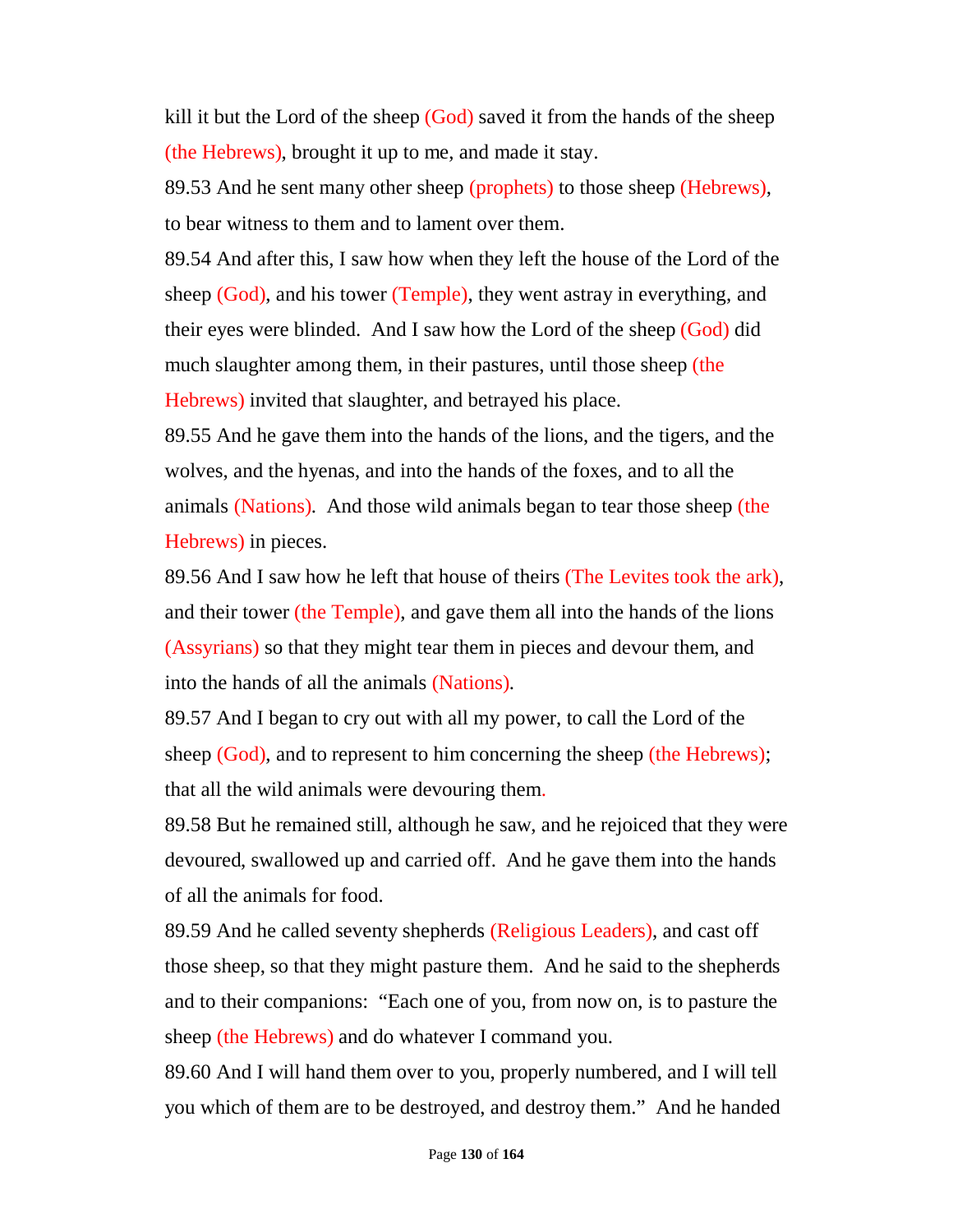those sheep (the Hebrews) over to them.

89.61 And he called another, and said to him: "Observe and see everything that these shepherds do against these sheep (the Hebrews) for they will destroy from among them more than I have commanded them.

89.62 And write down all the excess and destruction, which is done by the shepherds; how many they destroy at my command and how many they destroy of their own volition. Write down against each shepherd, individually, all that he destroys.

89.63 And read out in front of me exactly how many they destroy of their own volition and how many are handed over for destruction so that this may be evidence for me against them. So that I may know all the deeds of the shepherds in order to hand them over for judgment. And I will see what they do, whether they abide by my command with which I have commanded them, or not.

89.64 But they must not know this, and you must not show this to them, but only write down against each individual in his time all that the shepherds destroy, and bring it all up to me."

89.65 And I looked until those shepherds pastured at their times, and they began to kill and destroy more than they were commanded, and they gave those sheep (the Hebrews) into the hands of the lions (The Assyrians). 89.66 And the lions and the tigers devoured and swallowed up the majority of those sheep (the Hebrews), and the wild boars devoured with them; and

they burned down that tower (Temple) and demolished that house.

89.67 And I was extremely sad about that tower (Temple) because that house of the sheep had been demolished; and after that, I was unable to see whether those sheep went into that house.

89.68 And the shepherds and their companions handed those sheep (the Hebrews) over to all the animals (Nations) so that they might devour them. Each one of them at his time received an exact number, and for each of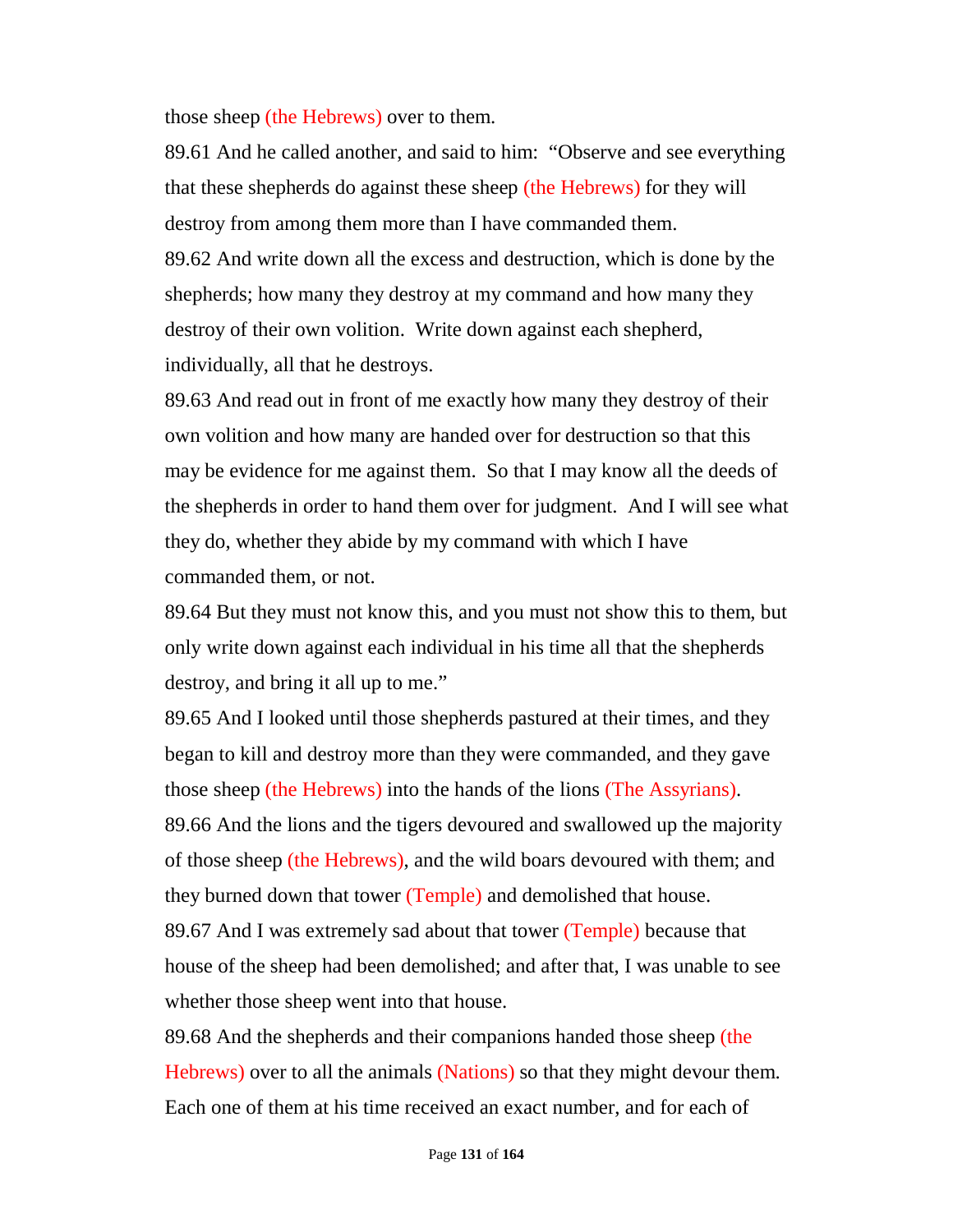them, one after the other, there was written in a scroll how many of them were destroyed.

89.69 And each one killed and destroyed more than was prescribed and I began to weep and moan very much because of those sheep (Hebrews). 89.70 And likewise, in the vision, I saw that one who wrote, how each day, he wrote down each one that was destroyed by those shepherds. And he brought up and presented the whole scroll to the Lord of the sheep, everything they had done and all that each one of them had made away with, and all that they had handed to destruction.

89.71 And the scroll was read out in front of the Lord of the sheep, and he took the scroll in his hand, read it, sealed it, and put it down.

89.72 And after this I saw how the shepherds pastured for twelve hours, and three of those sheep (Ezra, Haggai, and Zechariah) returned (The return after exile), and arrived, and came and began to build up all that had fallen down from that house; but the wild boars (Samaritans) hindered them so that they could not.

89.73 And they again began to build, as before, and they raised up that tower, and it was called the high tower (The second Temple). And they began again to place a table before the tower (The second Temple) but all the bread on it was unclean and was not pure.

89.74 And, besides all this, the eyes of these sheep were blinded so that they could not see, and their shepherds likewise. And they handed yet more of them over to destruction, and they trampled on the sheep (the Hebrews) with their feet, and devoured them.

89.75 But the Lord of the sheep (God) remained still, until all the sheep were scattered abroad, and had mixed with them, and they did not save them from the hands of the animals (Nations).

89.76 And that one who wrote the scroll brought it up, showed it, and read it out in the dwelling of the Lord of the sheep. And he begged Him on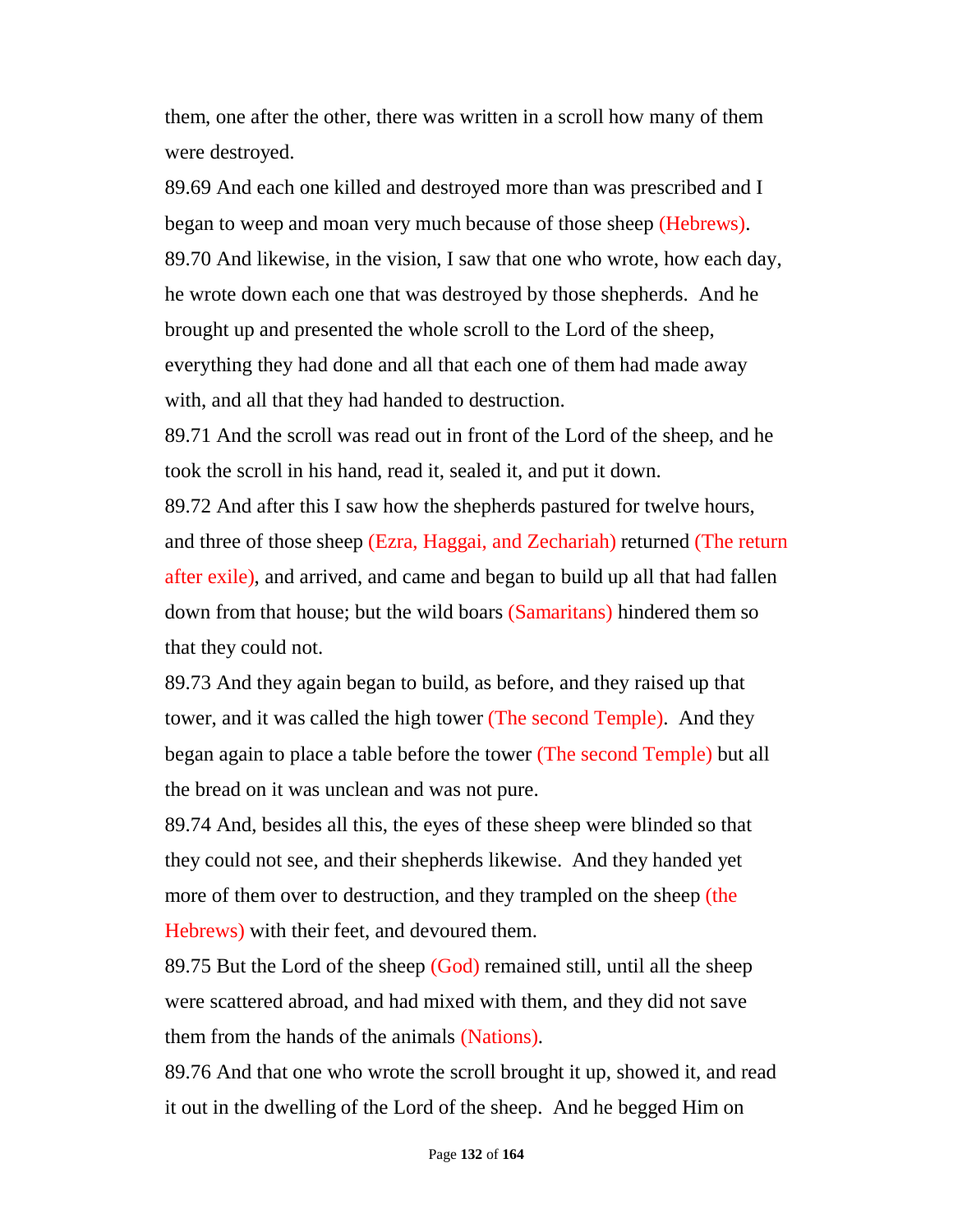behalf of them, and petitioned Him as he showed Him all the deeds of their shepherds and testified in front of Him against all the shepherds. 89.77 And he took the scroll, put it down by Him, and went out. 90.1 And I looked until the time that thirty-five shepherds (the kings of Babylon) had pastured the sheep the same way, and, each individually; they all completed their time like the first ones. And others received them into their hands to pasture them, at their time, each shepherd at his own time. 90.2 And after this, I saw in the vision, all the birds of the sky coming: The eagles, the vultures, and the kites, and the ravens (Syrians). But the eagles (Romans) led all the birds, and they began to devour those sheep, to peck out their eyes, and to devour their flesh.

90.3 And the sheep (the Hebrews) cried out because the birds devoured their flesh. And I cried out and lamented in my sleep because of that shepherd who pastured the sheep (the Hebrews).

90.4 And I looked until those sheep (the Hebrews) were devoured by those dogs, and by the eagles (Romans), and by the kites, and they left them neither flesh nor skin, nor tendon, until only their bones remained. And their bones fell upon the ground and the sheep (Hebrews) became few. 90.5 And I looked until the time that twenty-three shepherds had pastured, and they completed, each in his time, fifty eight times.

90.6 And small lambs were born from those white sheep, and they began to open their eyes, to see, and to cry to the sheep (the Hebrews).

90.7 But the sheep (the Hebrews) did not cry to them, and did not listen to what they said to them, but were extremely deaf, and their eyes were extremely and excessively blinded.

90.8 And I saw in the vision, how the ravens flew upon those lambs, and took one of those lambs, (John the Baptist), and dashed the sheep in pieces and devoured them.

90.9 And I looked until horns came up on those lambs but the ravens cast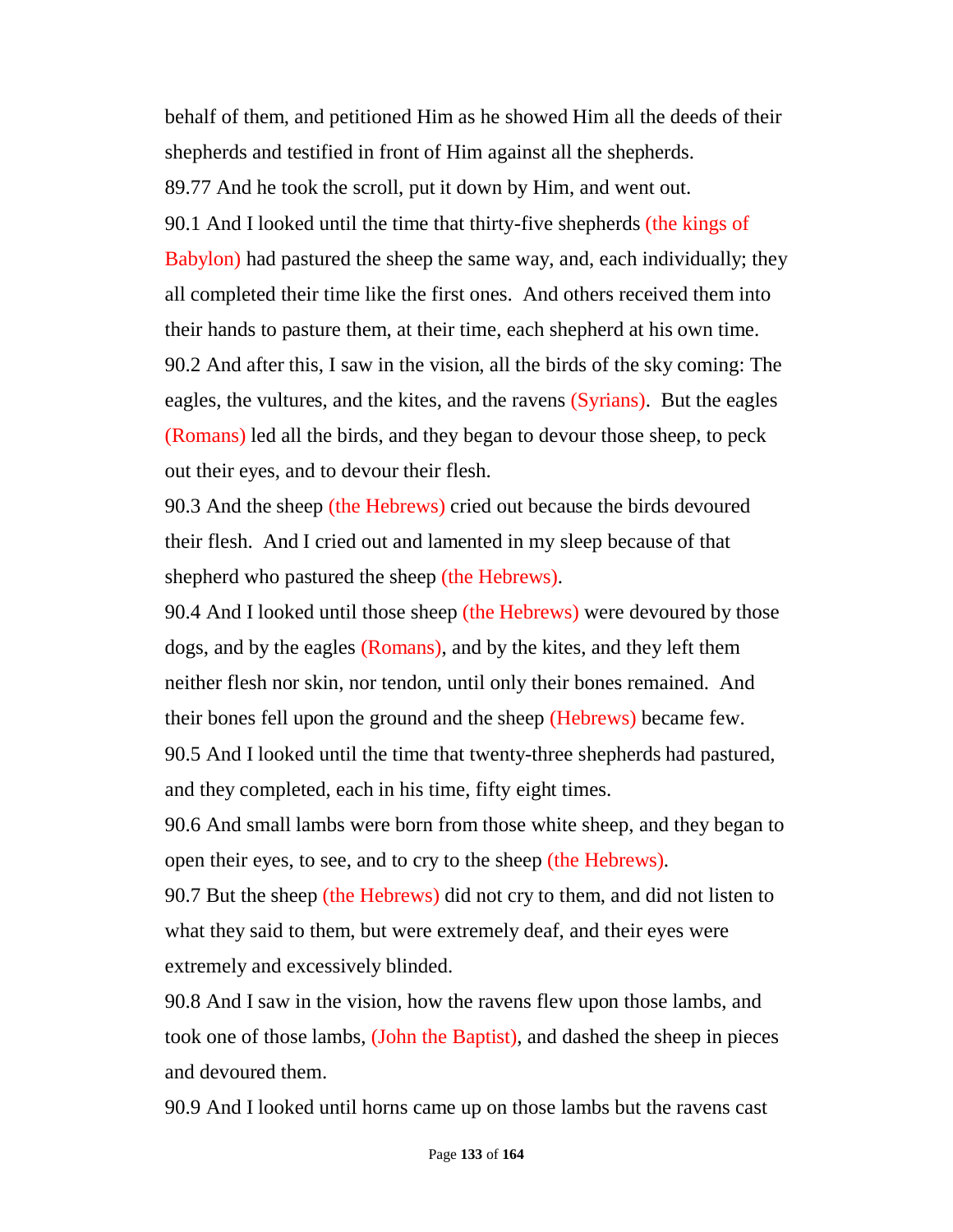their horns down. And I looked until a big horn (The Messiah) grew on one of those sheep (the Hebrews), and their eyes were opened. 90.10 And it looked at them and their eyes were opened. And it cried to the sheep (the Hebrews), and the rams saw it, and they all ran to it. 90.11 And, besides all this, those eagles (the Romans), and vultures, and ravens, and kites, were still continually tearing the sheep (the Hebrews) in pieces, and flying upon them and devouring them. And the sheep (the Hebrews) were silent but the rams lamented and cried out. 90.12 And those ravens battled and fought with it (The Messiah), and wished to make away with its horn, but they did not prevail against it. 90.13 And I looked at them until the shepherds and the eagles (Romans), and those vultures, and kites, came and cried to the ravens that they should dash the horn of that ram (The Messiah) in pieces. And they fought and battled with it, and it fought with them and cried out so that its help might

come to it.

90.14 And I looked until that man, who wrote down the names of the shepherds and brought them up before the Lord of the sheep (God), came, and he helped that ram (The Messiah) and showed it everything; its help was coming down.

90.15 And I looked until that Lord of the sheep (God) came to them in anger, all those who saw him fled, and they all fell into the shadow in front of Him.

90.16 All the eagles (Romans) and vultures and ravens and kites, gathered together and brought with them all the wild sheep, and they all came together and helped one another in order to dash that horn of the ram (The Messiah) in pieces.

90.17 And I looked at that man who wrote the scroll at the command of the Lord until he opened that scroll of the destruction that those last twelve shepherds had made (the Christian era). And he showed, in front of the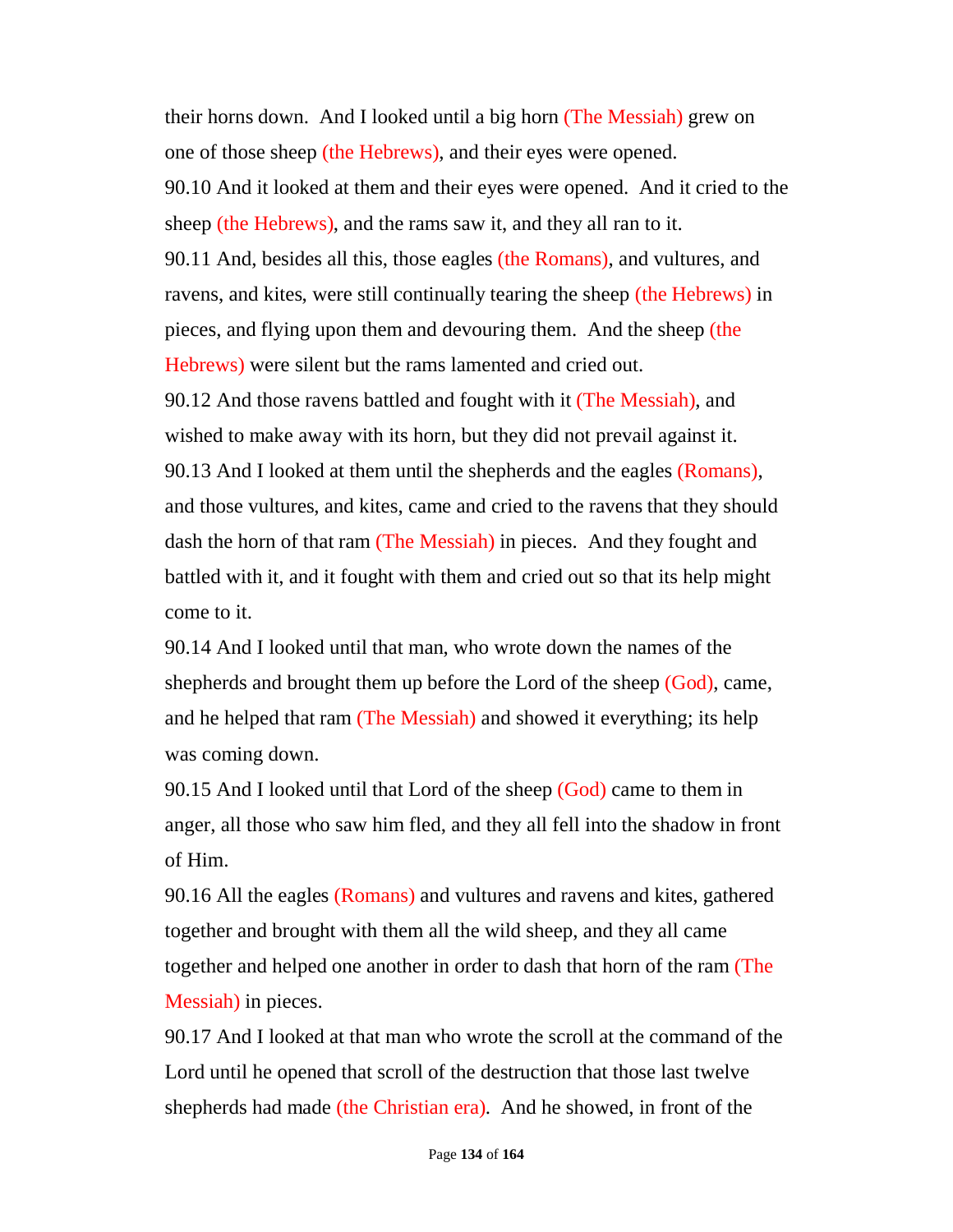Lord of the sheep (God), that they had destroyed even more than those before them had.

90.18 And I looked until the Lord of the sheep (God) came to them and took the Staff of His Anger and struck the Earth (The return of The Messiah). And the Earth was split. And all the animals, and the birds of the sky fell from those sheep and sank in the earth; and it closed over them. 90.19 And I looked until a big sword was given to the sheep (the Hebrews). And the sheep (the Hebrews) went out against all the wild animals to kill them. And all the animals and birds of the sky fled before them. 90.20 And I looked until a throne was set up in a pleasant land and the Lord of the sheep (God) sat on it. And they took all the sealed scrolls and opened the scrolls in front of the Lord of the sheep (God).

90.21 And the Lord called those men, the seven first white ones, and commanded them to bring in front of Him the first star (Azazel), which went before those stars whose private parts were like horses, and they brought them all in front of Him.

90.22 And He said to that man who wrote in front of Him, who was one of the seven white ones, He said to him: "Take those seventy shepherds, to whom I handed over the sheep, and who, on their own authority took and killed more than I commanded them."

90.23 And I saw them all bound, and they all stood in front of Him. 90.24 And the judgment was held, first on the stars (The Watchers), and they were judged and found guilty, and they went to the place of damnation and were thrown into a deep place full of fire burning, and full of pillars of fire.

90.25 And those seventy shepherds were judged and found guilty, and they also were thrown into that abyss of fire.

90.26 And I saw at that time how a similar abyss was opened in the middle of the Earth which was full of fire, and they brought those blind sheep and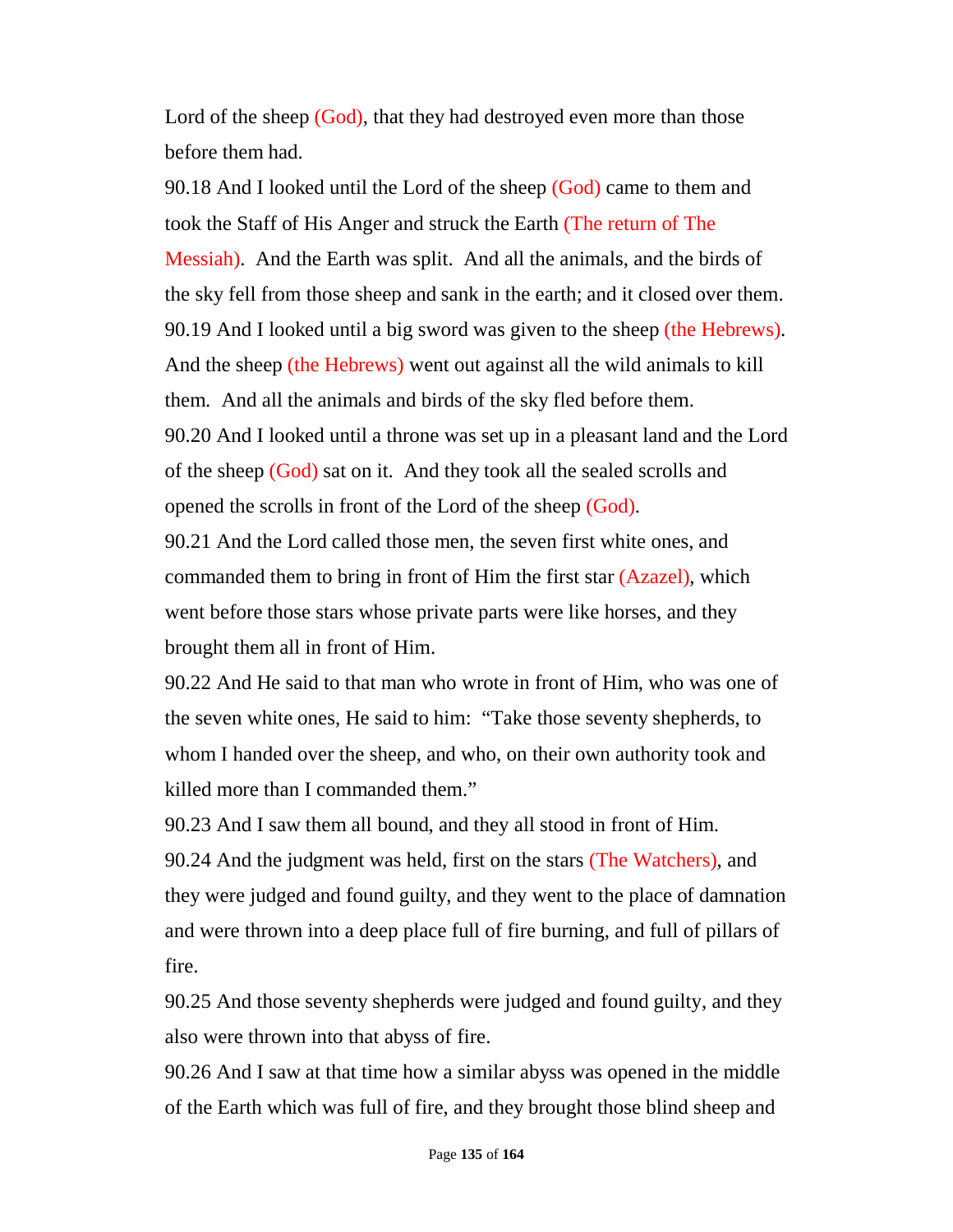they were all judged and found guilty, and thrown into that abyss of fire and they burned. And that abyss was on the south of that house. 90.27 And I saw those sheep burning and their bones were burning. 90.28 And I stood up to look until he folded up that old house (The Earth), and they removed all the pillars, and all the beams and ornaments of that house (The Earth) were folded up with it. And they removed it and put it in a place to the south.

90.29 And I looked until the Lord of the sheep (God) brought a new house, larger and higher than the first one (The New Jerusalem), and he set it up on the site of the first one that had been folded up. And all its pillars were new, and its ornaments were new and larger than those of the first one; the old one that had been removed. And the Lord of the sheep (God) was in the middle of it.

90.30 And I saw all the sheep that were left, and all the animals of the earth, and all the birds of the sky falling down and worshipping those sheep, and begging them and obeying them in every command. 90.31 And after this, those three who were dressed in white and had taken hold of my hand, the ones who had brought me up at first. They, with the hand of that ram (The Messiah) also holding me, took me up, and put me down in the middle of those sheep before the judgment was held. 90.32 And those sheep were all white and their wool thick and pure. 90.33 And all those which had been destroyed and scattered, and all the wild animals, and all the birds of the sky gathered together in that house, and the Lord of the sheep (God) rejoiced very much because they were all good, and had returned to His house.

90.34 And I looked until they had laid down that sword, which had been given to the sheep, and they brought it back into his house, and it was sealed in front of the Lord. And all the sheep were enclosed in that house but it did not hold them.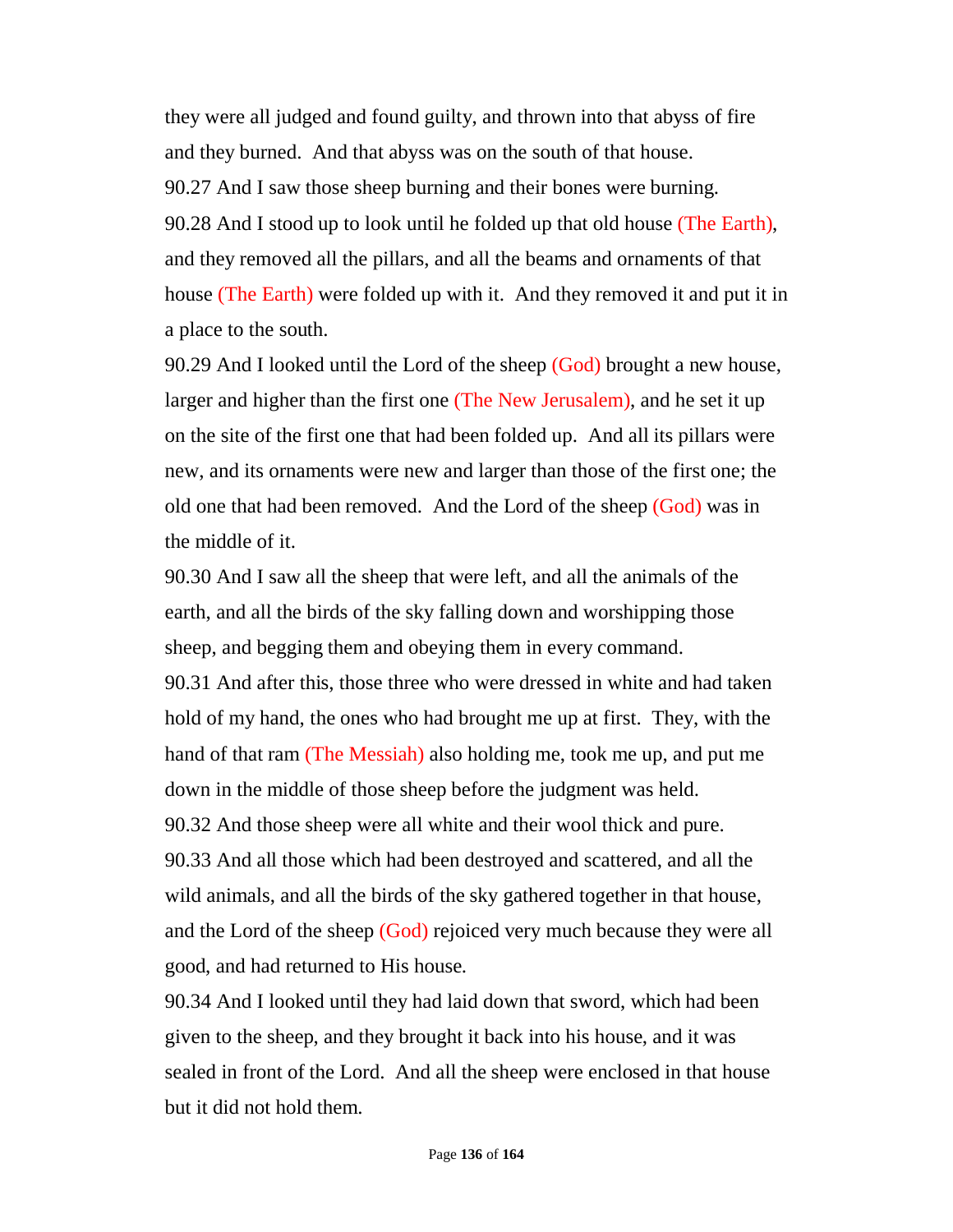90.35 And the eyes of all of them were opened, and they saw well, and there was not one among them that did not see.

90.36 And I saw that the house was large, broad, and exceptionally full. 90.37 And I saw how a white bull was born, and its horns were big, and all the wild animals and all the birds of the sky were afraid of it, and begged it continually.

90.38 And I looked until all their species were transformed and they all became white bulls. And the first among them was a wild-ox. And that wild-ox was a large animal and had big black horns on its head. And the Lord of the sheep (God) rejoiced over them, and over all the bulls. 90.39 And I was asleep in the middle of them and I woke up and saw everything.

90.40 And this is the vision which I saw while I was asleep, and I woke up, blessed the Lord of Righteousness, and ascribed glory to him.

90.41 But after this I wept bitterly and my tears did not stop until I could no longer endure it. When I looked, they ran down because of what I saw, for everything will come to pass and be fulfilled, and all the deeds of men, in their order, were shown to me.

90.42 That night I remembered my first dream, and because of it I wept, and was disturbed, because I had seen that vision.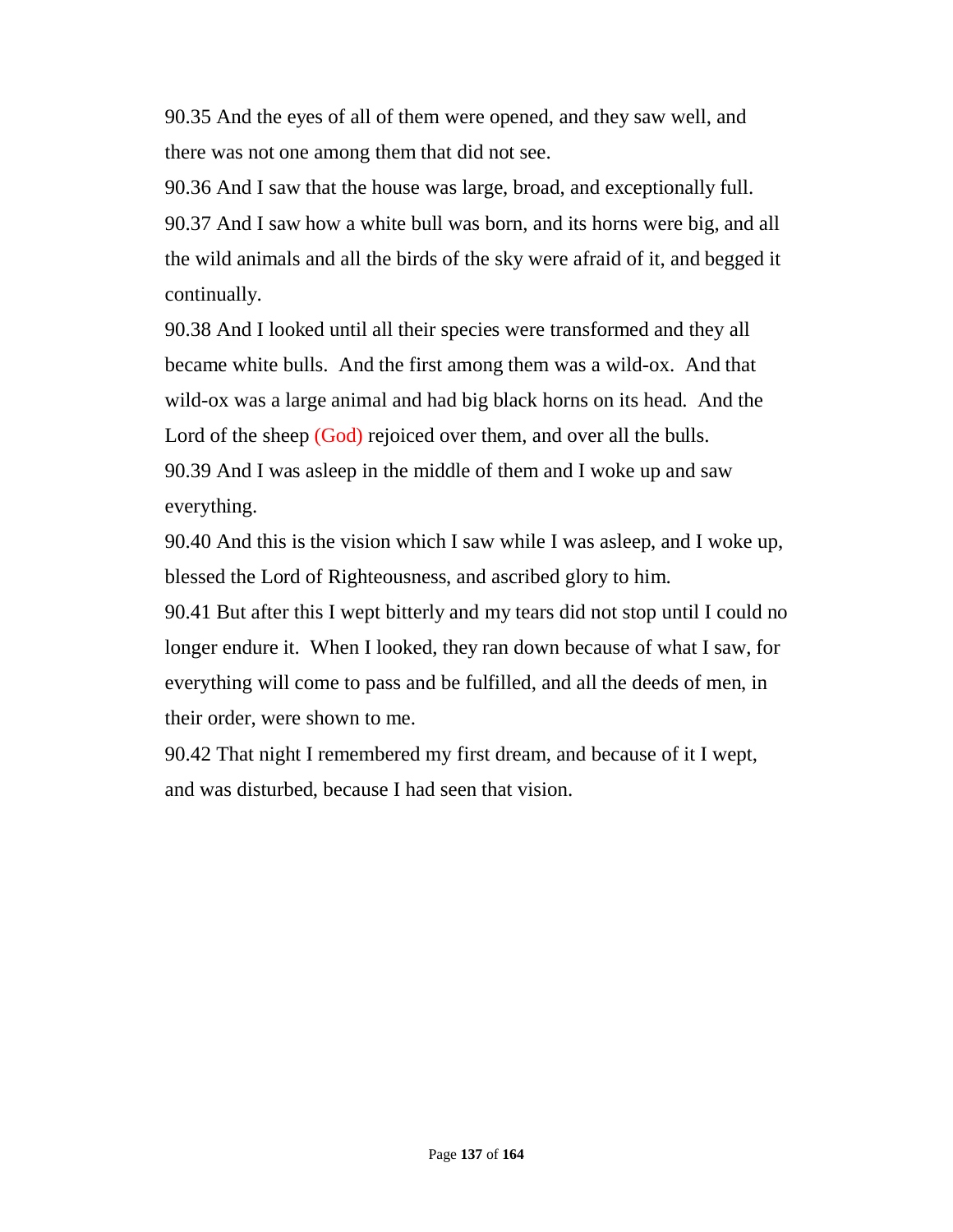## **Notes**

### (19) PROPHECY OF THE TEN WEEKS

Here (93.2) Enoch states that the source of the prophecy is the Watchers and the Tablets of Heaven. The dates I have given are obviously very approximate up until Moses but it does seem reasonable that there would be a very long time between Noah and Abraham.

| <b>WEEK</b>                    | <b>CHARACTER</b>              | <b>MAIN EVENTS</b>            |
|--------------------------------|-------------------------------|-------------------------------|
| <b>FIRST WEEK</b>              | Justice & Righteousness       | 93.3                          |
| $(ice-age - over 16,000 BC)$   | Enoch's time                  |                               |
| <b>SECOND WEEK</b>             | Great Injustice               | 93.4                          |
| $(16,000 - 10,000 \text{ BC})$ | Noah's time                   | <b>FIRST END</b>              |
|                                |                               | Flood                         |
| <b>THIRD WEEK</b>              | <b>Plant of Righteousness</b> | 93.5                          |
| $(10,000 - 2000 \text{ BC})$   | Abraham's time                |                               |
| <b>FOURTH WEEK</b>             | Law for all generations       | 93.6                          |
| $(2000 - 1400 \text{ BC})$     | Moses                         | <b>EXODUS</b>                 |
| <b>FIFTH WEEK</b>              | House of Glory                | 93.7                          |
| $(1400 - 900 BC)$              | Solomon                       | Israel                        |
| <b>SIXTH WEEK</b>              | "a man ascends"               | 93.8                          |
| $(900 BC - 100 AD)$            | Jesus                         | House (temple) Burned         |
|                                |                               | <b>Elect People Scattered</b> |
| <b>SEVENTH WEEK</b>            | <b>Apostate Generation</b>    | $93.9 - 91.11$                |
| $(100 AD - ?)$                 | <b>Many Deeds</b>             | <b>SECOND END</b>             |
|                                |                               | Judgement of Fire             |
| <b>EIGHTH WEEK</b>             | A sword                       | $91.12 - 13$                  |
| (future)                       | Righteousness                 | New House                     |
| <b>NINTH WEEK</b>              | The Righteous Judgement is    | 91.14                         |
| (future)                       | revealed                      |                               |
| <b>TENTH WEEK</b>              | All the Powers of Heaven      | $91.15 - 16$                  |
| (future)                       | shine forever                 |                               |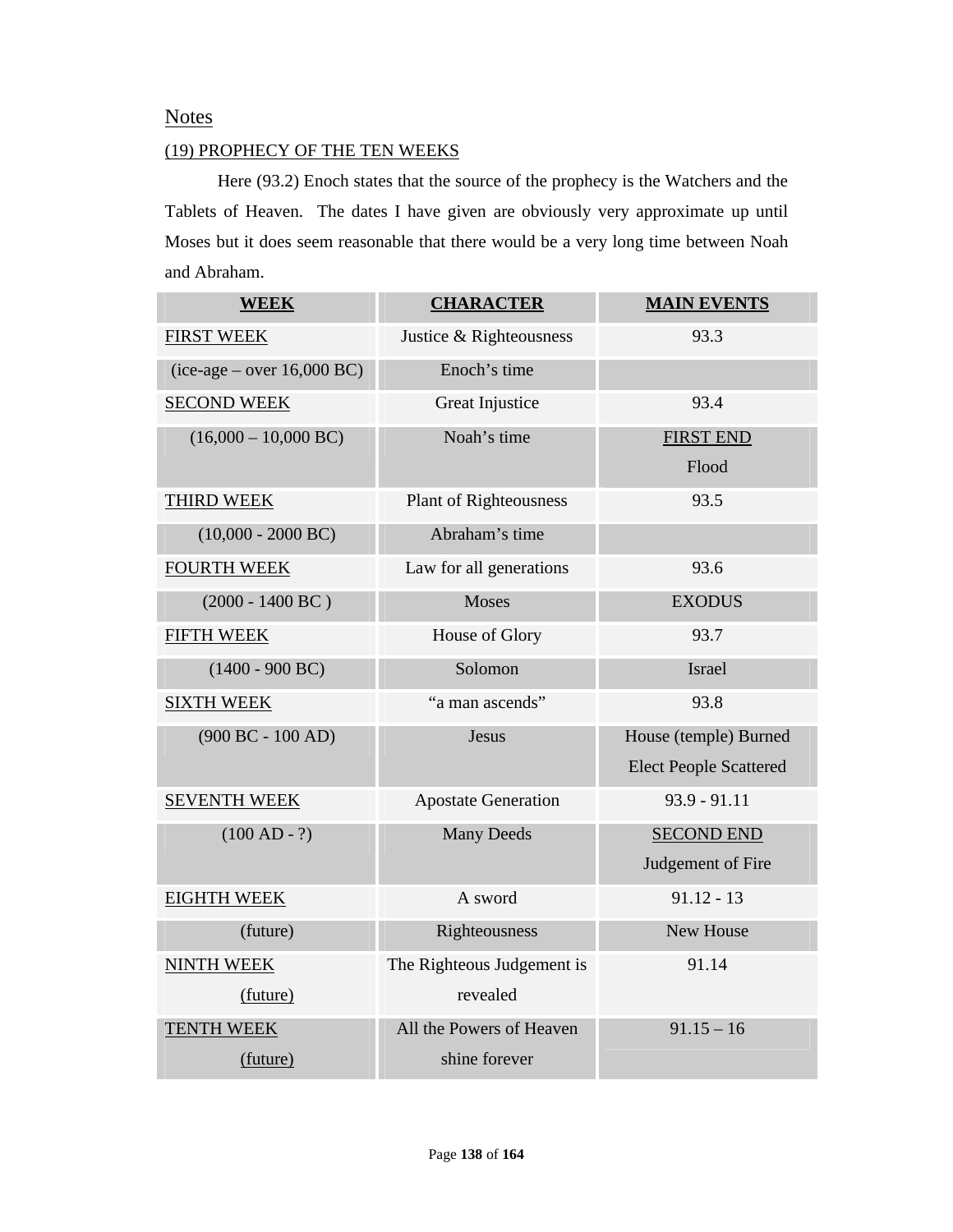# **(19) PROPHECY OF THE TEN WEEKS**

91.1 Now, my son Methuselah, call all your brothers to me, and gather to me all the children of your mother. For a voice calls me, and a spirit has been poured over me, so that I may show you everything that will come upon you forever.

91.2 Then, Methuselah went and called his brothers to him and gathered his relatives.

91.3 And he spoke about righteousness to all his sons, and said:

"Hear, my children, all the words of your father, and listen properly to the voice of my mouth, for I will testify and speak to you, my beloved. Love uprightness and walk in it!

91.4 Do not draw near to uprightness with a deceitful heart, and do not associate with those of a deceitful heart, but walk in righteousness my children and it will lead you in the good path, and righteousness will be your companion.

91.5 For I know that the state of wrongdoing will continue on Earth, and a great punishment will be carried out on the Earth, and an end will be made of all iniquity. It will be cut off at its roots and its whole territory will pass away.

91.6 Iniquity will again be complete on the Earth, and all the deeds of iniquity and the deeds of oppression and wickedness will prevail for a second time."

92.1 Written by Enoch-the-Scribe, this complete wisdom and teaching praised by all men and a judge of the whole Earth. And for all my sons who dwell on Earth. And for the future generations who will practice justice and peace.

92.2 Don't let your spirit be saddened by the times, for the Holy and Great One has appointed days for all things.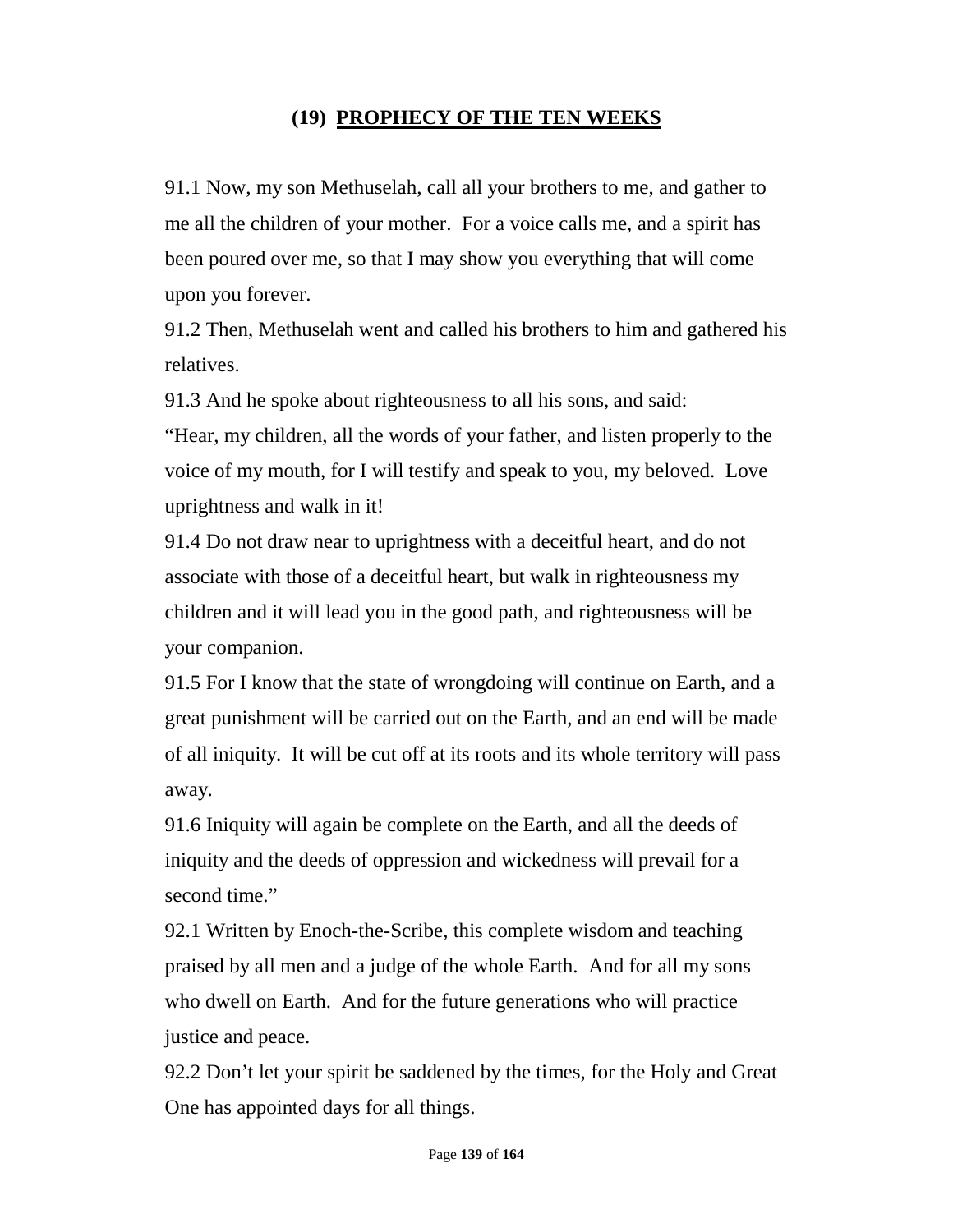92.3 And the righteous man will rise from sleep, will rise and will walk in the path of righteousness, and all his paths, and his journeys will be in eternal goodness and mercy.

92.4 He will show mercy to the righteous man and to him give eternal uprightness, and to him give power. He will live in goodness, and righteousness, and will walk in eternal light.

92.5 Then sin will be destroyed in darkness, forever, and from that day will never again be seen.

93.1 And after thThat, Enoch began to speak from the scrolls:

93.2 Enoch said: "Concerning the sons of righteousness, and concerning the Elect of the world, and concerning the plant of righteousness and uprightness, I will speak these things to you, and make them known to you, my children.

I, Enoch, according to that which appeared to me in the Heavenly vision, and that which I know from the words of the Holy Angels, and understanding from the Tablets of Heaven."

93.3 Then Enoch began to speak from the scrolls, and said: "I was born the seventh, in the **first week**, while justice and righteousness still lasted. 93.4 But, after me, in the **second week**, great injustice will arise, and deceit will have sprung up. And in it there will be the First End, and in it, a man will be saved. After it has ended, iniquity will grow, and He will make a law for the sinners.

93.5 Then, after that, in the **third week**, at its end, a man will be chosen as the Plant of Righteous Judgment, and after him will come the Plant of Righteousness, forever.

93.6 And after that, in the **fourth week**, at its end, visions of the righteous and Holy will be seen, and a Law for All Generations, and an enclosure will be made for them.

93.7 And after that, in the **fifth week**, at its end, a House of Glory and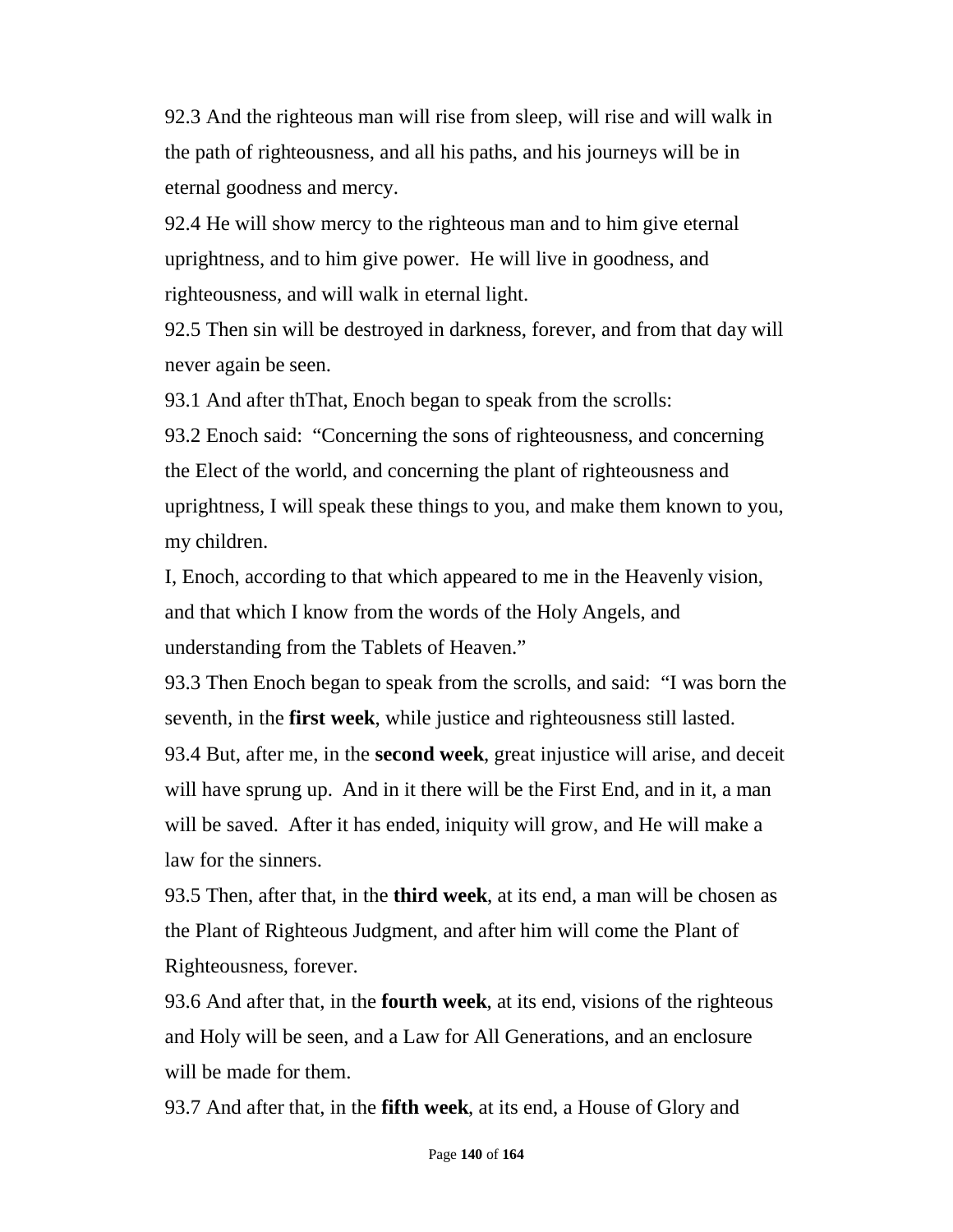Sovereignty will be built forever.

93.8 And after that, in the **sixth week**, all those who live in it will be blinded. And the hearts of them all, lacking wisdom, will sink into ungodliness. And in it, a man will ascend, and at its end the House of Sovereignty will be burned with fire. And in it the whole race of the Elect root will be scattered.

93.9 And after that, in the **seventh week**, a rebellious generation will arise. And its deeds will be many, but all its deeds will be rebellious. 93.10 And at its end, the Elect Righteous, from the Eternal Plant of Righteousness, will be chosen, to whom will be given seven portions of teaching, concerning his whole creation.

91.7 But when iniquity, sin, blasphemy, wrong, and all kinds of evil deeds increase, and when rebelliousness, wickedness, and uncleanness increase, a great punishment will come from Heaven upon all these. And the Holy Lord will come in anger, and in wrath, to execute judgment on the Earth. 91.8 In those days, wrongdoing will be cut off at its roots, and the roots of iniquity, together with deceit, will be destroyed from under Heaven. 91.9 And all the idols of the nations will be given up, their towers will be burned in fire, and they will remove them from the whole Earth. And they will be thrown down into the Judgment of Fire, and will be destroyed in anger, in the severe judgment that is forever.

91.10 And the righteous will rise from sleep, and wisdom will rise and will be given to them.

91.11 After this, the roots of iniquity will be cut off and the sword will destroy the sinners. The blasphemers will be cut off; in every place blasphemy will be destroyed by the sword.

91.12 And after that, there will be another week; **the eighth**, that of righteousness, and a sword will be given at that time so the Righteous Judgment may be executed on those who do wrong, and the sinners will be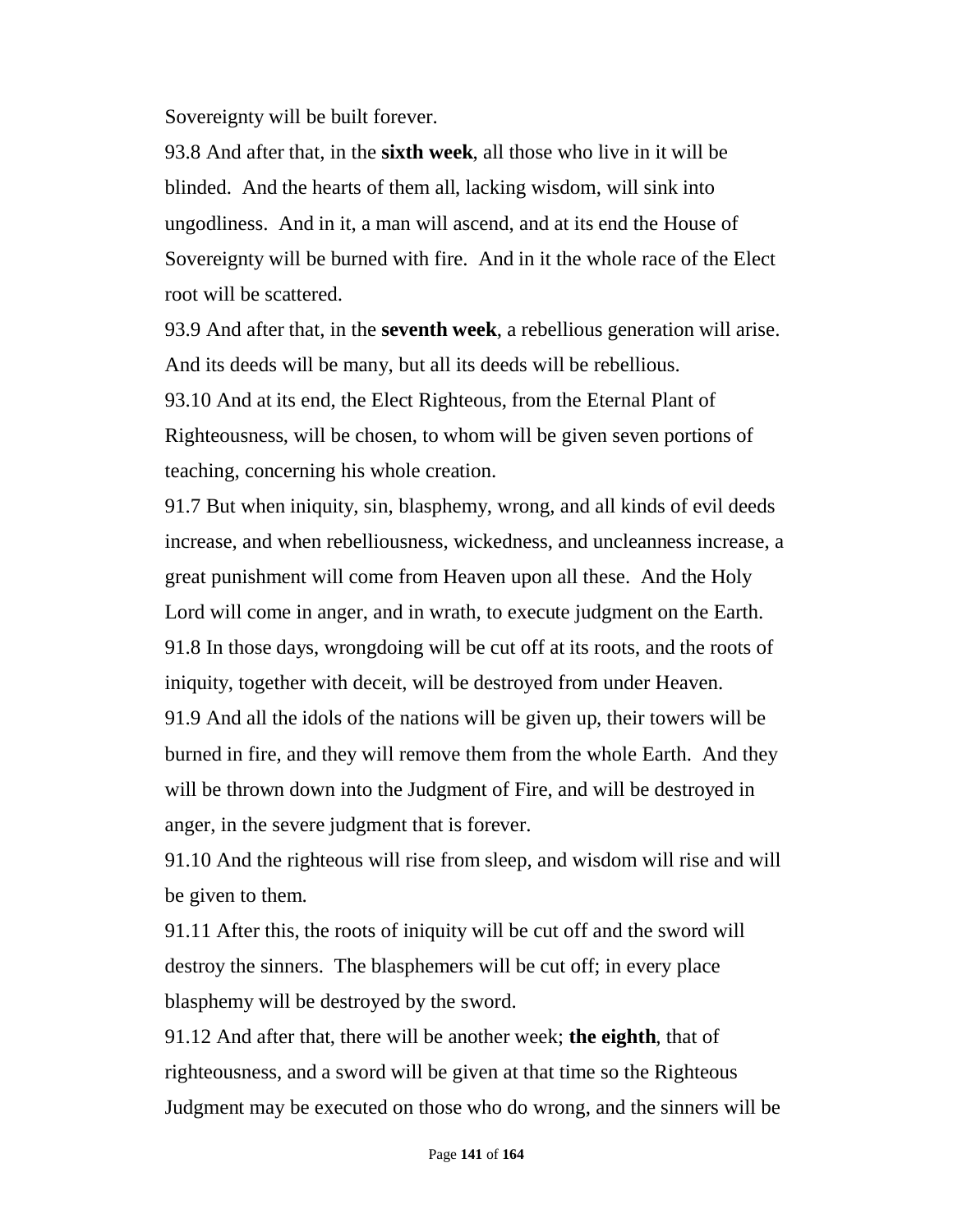handed over into the hands of the righteous.

91.13 And, at its end, they will acquire Houses because of their righteousness, and a House will be built for the Great King in Glory, forever.

91.14 And after that, in the **ninth week**, the Righteous Judgment will be revealed to the whole world. And all the deeds of the ungodly will vanish from the whole Earth. And the world will be written down for destruction and all men will look to the Path of Uprightness.

91.15 Then, after that, in the **tenth week**, in the seventh part, there will be an Eternal Judgment that will be executed on the Watchers and the Great Eternal Heaven that will spring from the midst of the Angels.

91.16 The First Heaven will vanish and pass away and a New Heaven will appear, and all the Powers of Heaven will shine forever, with seven times the light.

91.17 After this, there will be many weeks without number, forever, in goodness and in righteousness. And from then on sin will never again be mentioned.

91.18 And now I tell you, my children, and show you the paths of righteousness, and the paths of wrongdoing. And I will show you again so that you may know what is to come.

91.19 Now listen, my children, walk in the paths of righteousness and do not walk in the paths of wrongdoing, for all those who walk in the path of iniquity will be destroyed forever.

93.11 For is there any man who can hear the voice of the Holy One and not be disturbed? And who is there who can think his thoughts? And who is there who can look at all the works of Heaven?

93.12 And how should there be anyone who could understand the works of Heaven, and see a soul, or a spirit, and tell about it, or ascend and see all their ends and comprehend them, or make anything like them?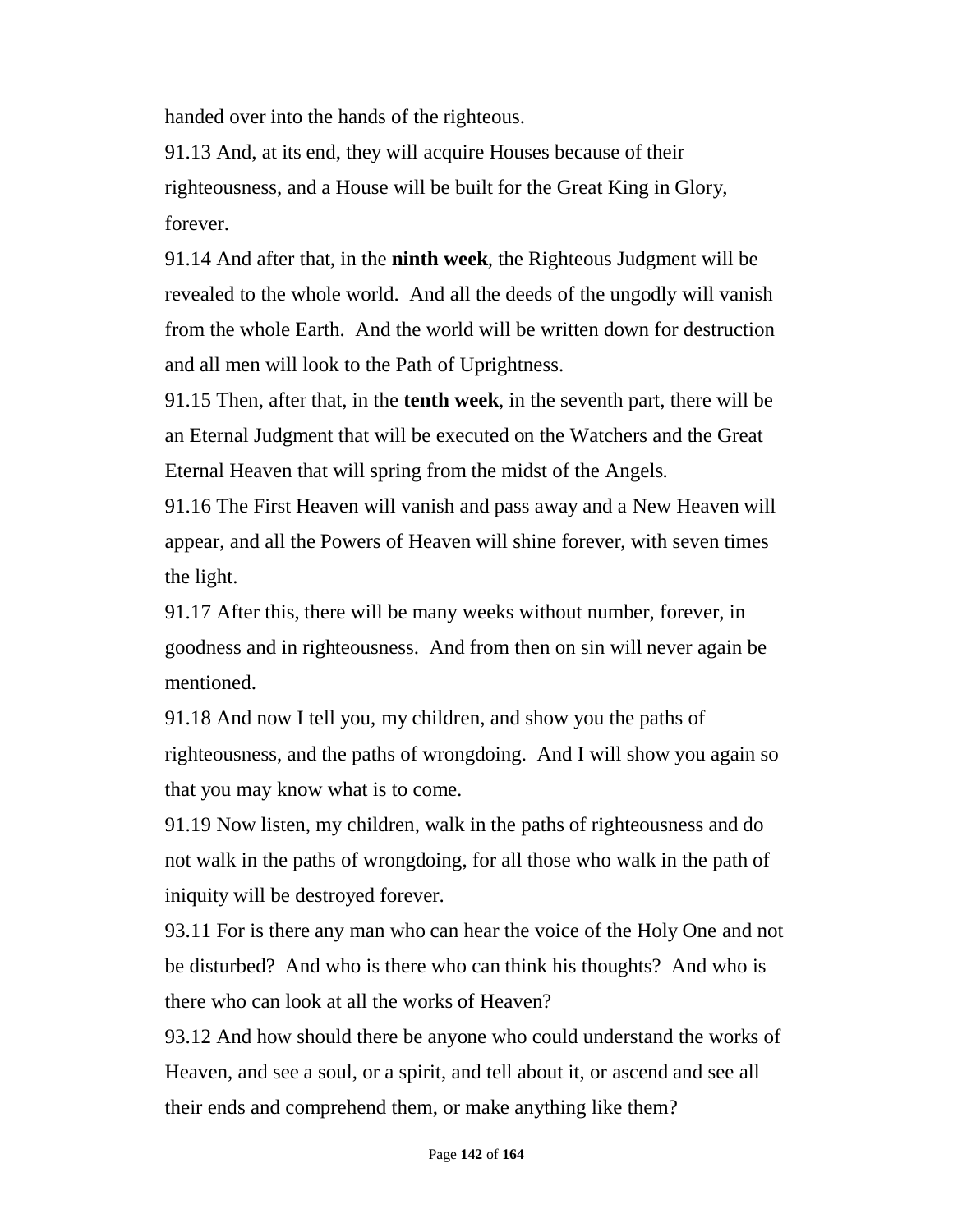93.13 And is there any man who could know the length and width of the Earth? And to who has all its measurements been shown? 93.14 Or is there any man who could know the length of Heaven, and what is its height, and on what is it fixed, and how great is the number of stars, and where do all the lights rest?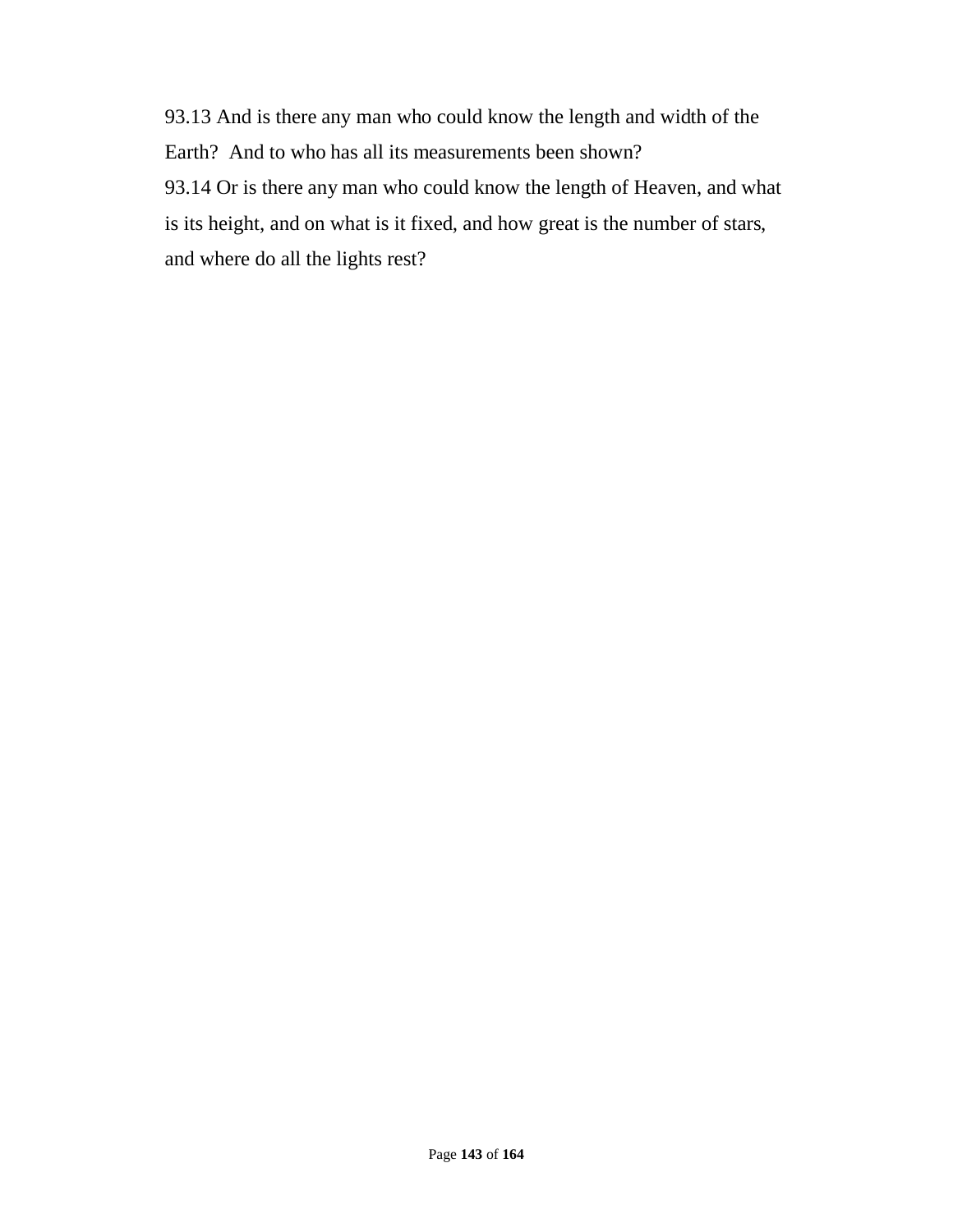### **Notes**

#### (20) ENOCH'S MESSAGE OF GUIDANCE

This is spiritual guidance from Enoch based on the teachings of the Watchers. The message is directed towards his family, and towards future generations, and concerns the importance of avoiding sin during your lifetime.

The message is also directed towards strengthening the spirits of people suffering hard times, and Enoch stresses that God will deal with everyone justly, at the appointed time.

Near to the end of this section (104.11) Enoch encourages people such as me, who will come later and copy his book into other languages, to do it carefully and exactly, which I have tried my best to do.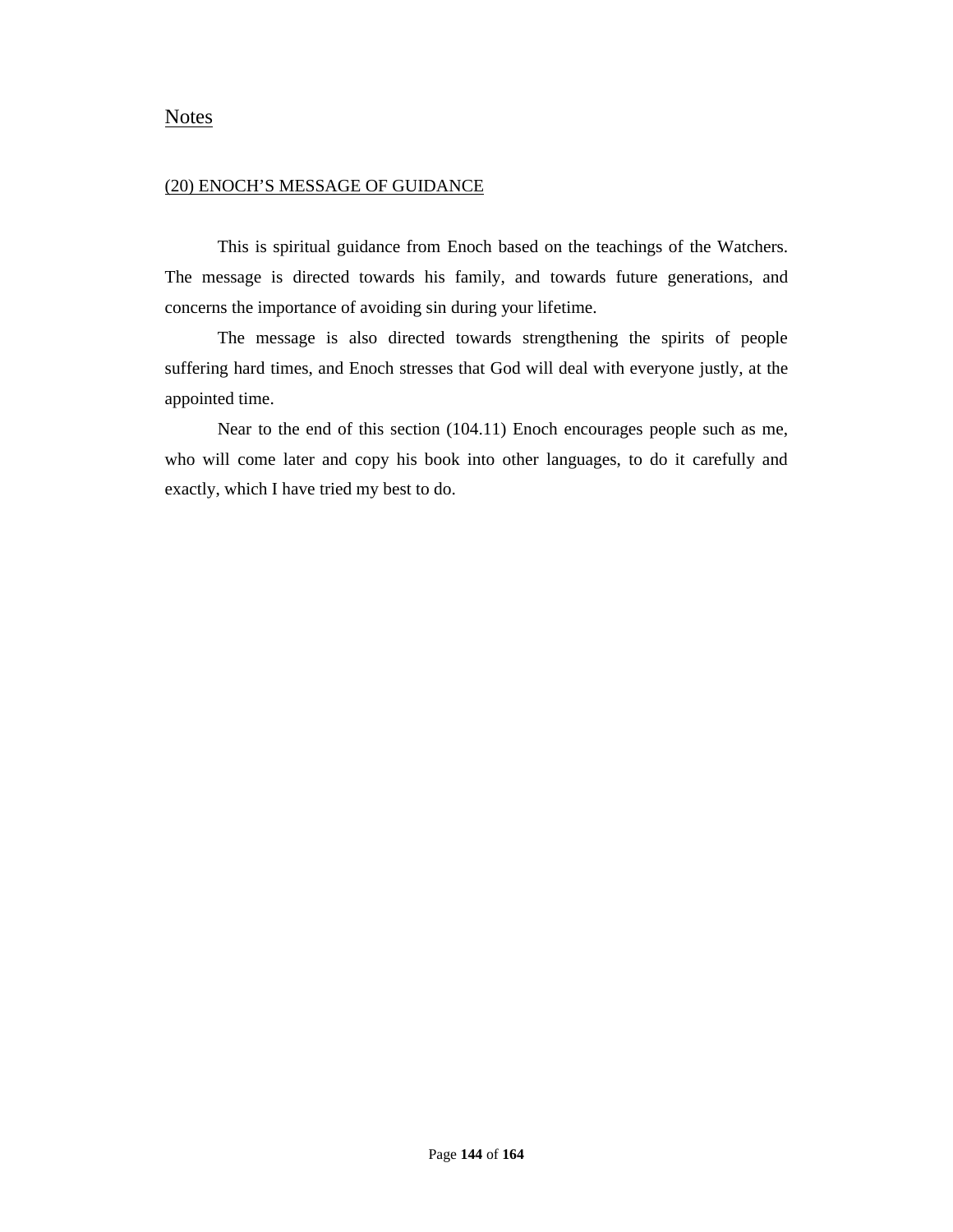### **(20) ENOCH'S MESSAGE OF GUIDANCE**

94.1 Now I say to you, my children, love righteousness and walk in it; for the paths of righteousness are worthy of acceptance, but the paths of iniquity will quickly be destroyed and vanish.

94.2 And to certain men, from a future generation, the paths of wrongdoing and of death will be revealed; and they will keep away from them and will not follow them.

94.3 Now I say to you, the righteous: don't walk in the wicked path, or in wrongdoing, or in the paths of death, and don't draw near to them or you may be destroyed.

94.4 But seek, and choose for yourself, righteousness, and a life that is pleasing and walk in the paths of peace so that you may live and prosper. 94.5 And hold my words firmly in the thoughts of your heart, and do not let them be erased from your heart, for I know that sinners will tempt men to disgrace wisdom, and no place will be found for it, and temptation will in no way decrease.

94.6 Woe to those who build iniquity and found deceit for they will quickly be thrown down and will have no peace.

94.7 Woe to those who build their houses with sin, for from their whole foundation they will be thrown down, and by the sword they will fall, and those who acquire gold and silver will quickly be destroyed in the judgment.

94.8 Woe to you, you rich, for you have trusted in your riches, but from your riches you will depart for you did not remember the Most High in the days of your riches.

94.9 You have committed blasphemy, and iniquity, and are ready for the days of the outpouring of blood, and for the day of darkness, and for the day of the Great Judgment.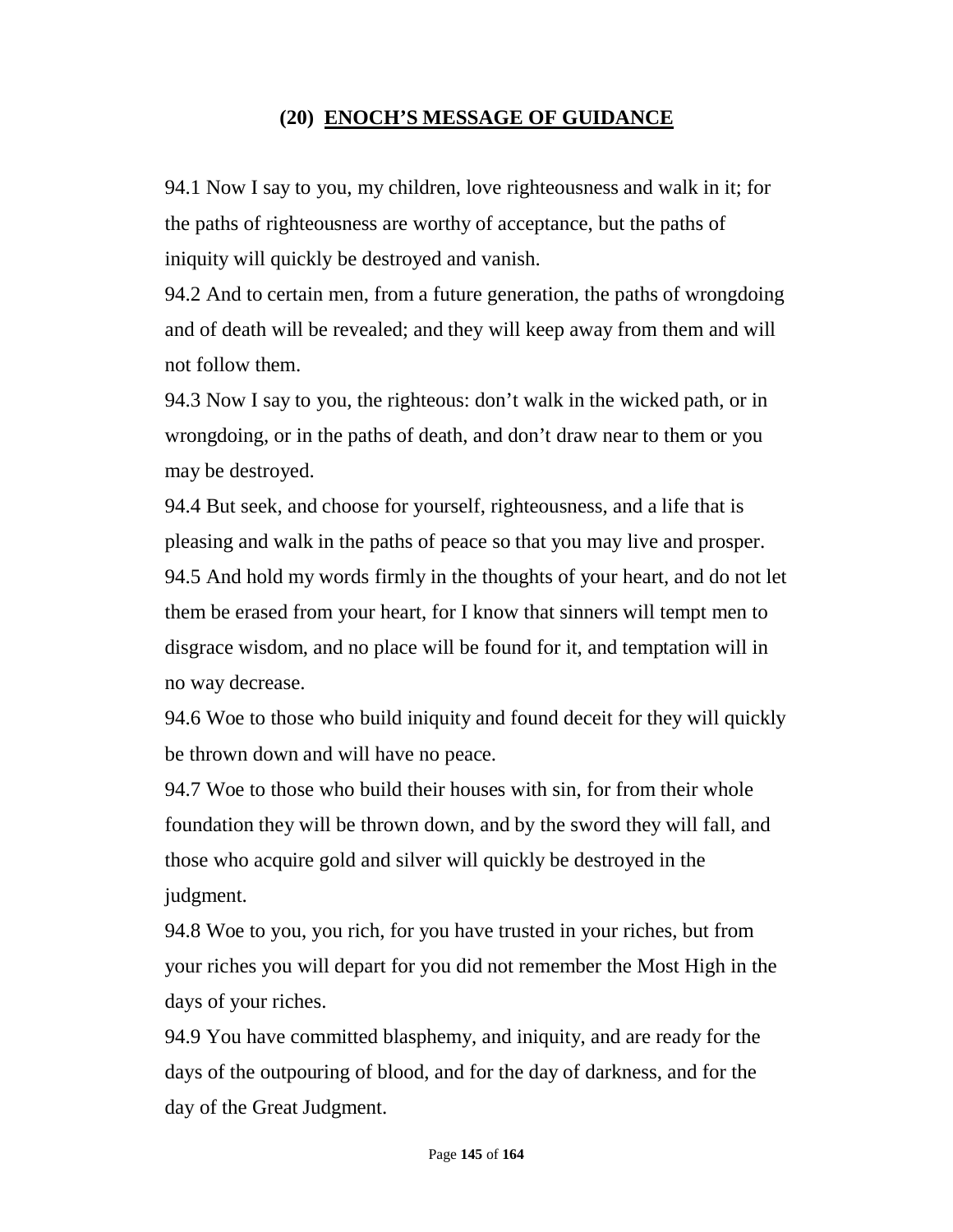94.10 I say this, and make known to you, that He who created you will throw you down, and over your fall there will be no mercy, but your creator will rejoice at your destruction.

94.11 Your righteousness in those days will be a reproach to the sinners and to the ungodly.

95.1 Oh that my eyes were a rain-cloud, so that I might weep over you, and pour out my tears like rain, so that I might have rest from the sorrow of my heart!

95.2 Who permitted you to practice hatred and wickedness? May judgment will come upon you, the sinners!

95.3 Don't be afraid of the sinners, you righteous, for the Lord will again deliver them into your hands, so that you may execute judgment on them as you desire.

95.4 Woe to you who pronounce curses that you cannot remove. Healing will be far from you because of your sin.

95.5 Woe to you who repay your neighbours with evil for you will be repaid according to your deeds.

95.6 Woe to you, you lying witnesses, and to those who weigh out iniquity, for you will quickly be destroyed.

95.7 Woe to you, you sinners, because you persecute the righteous, for you yourselves will be handed over and persecuted, you men of iniquity, and their yoke will be heavy on you.

96.1 Be hopeful, you righteous, for the sinners will quickly be destroyed before you, and you will have power over them, as you desire.

96.2 And in the day of the tribulation of the sinners, your young will rise up like eagles, and your nest will be higher than that of vultures. You will go up, and like badgers, enter the crevices of the earth, and the clefts of the rock, forever, before the lawless, but they will groan and weep because of you, like mountain goats.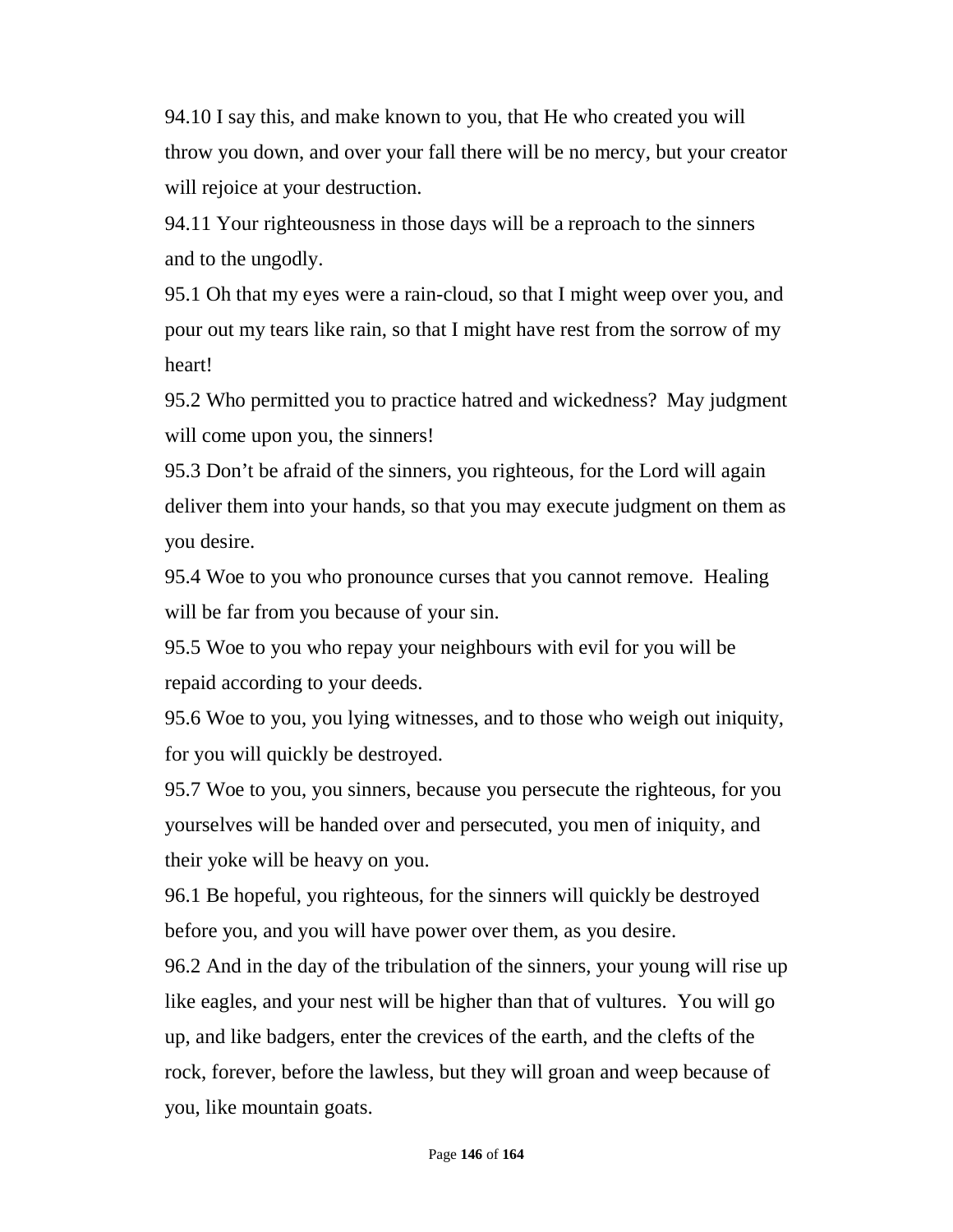96.3 And do not be afraid, you who have suffered, for you will receive healing, and a bright light will shine upon you, and you will hear the Voice of Rest from Heaven.

96.4 Woe to you, you sinners, for your riches make you appear righteous, but your hearts prove you to be sinners. This word will be a testimony against you as a reminder of your evil deeds.

96.5 Woe to you who devour the finest of the wheat, and drink the best of the water, and trample upon the humble through your power.

96.6 Woe to you who drink water all the time, for you will quickly be repaid, and will become exhausted and dry for you have left the spring of life.

96.7 Woe to you who commit iniquity, and deceit, and blasphemy, it will be a reminder of evil against you.

96.8 Woe to you, you powerful, who through power oppress the righteous; for the day of your destruction will come.

In those days many good days will come for the righteous in the day of your judgment.

97.1 Believe, you righteous, that the sinners will become an object of shame and will be destroyed on the Day of Judgment.

97.2 It will be known to you, sinners, that the Most High remembers your destruction and that the Angels rejoice over your destruction.

97.3 What will you do, you sinners, and where will you flee on that day of judgment when you hear the sound of prayer of the righteous?

97.4 But you will not be like them against whom this word will be a testimony:

"You have been associated with the sinners."

97.5 And in those days, the prayer of the Holy will be in front of the Lord, and for you will come the days of your judgment.

97.6 And the words of your iniquity will be read out before the Great and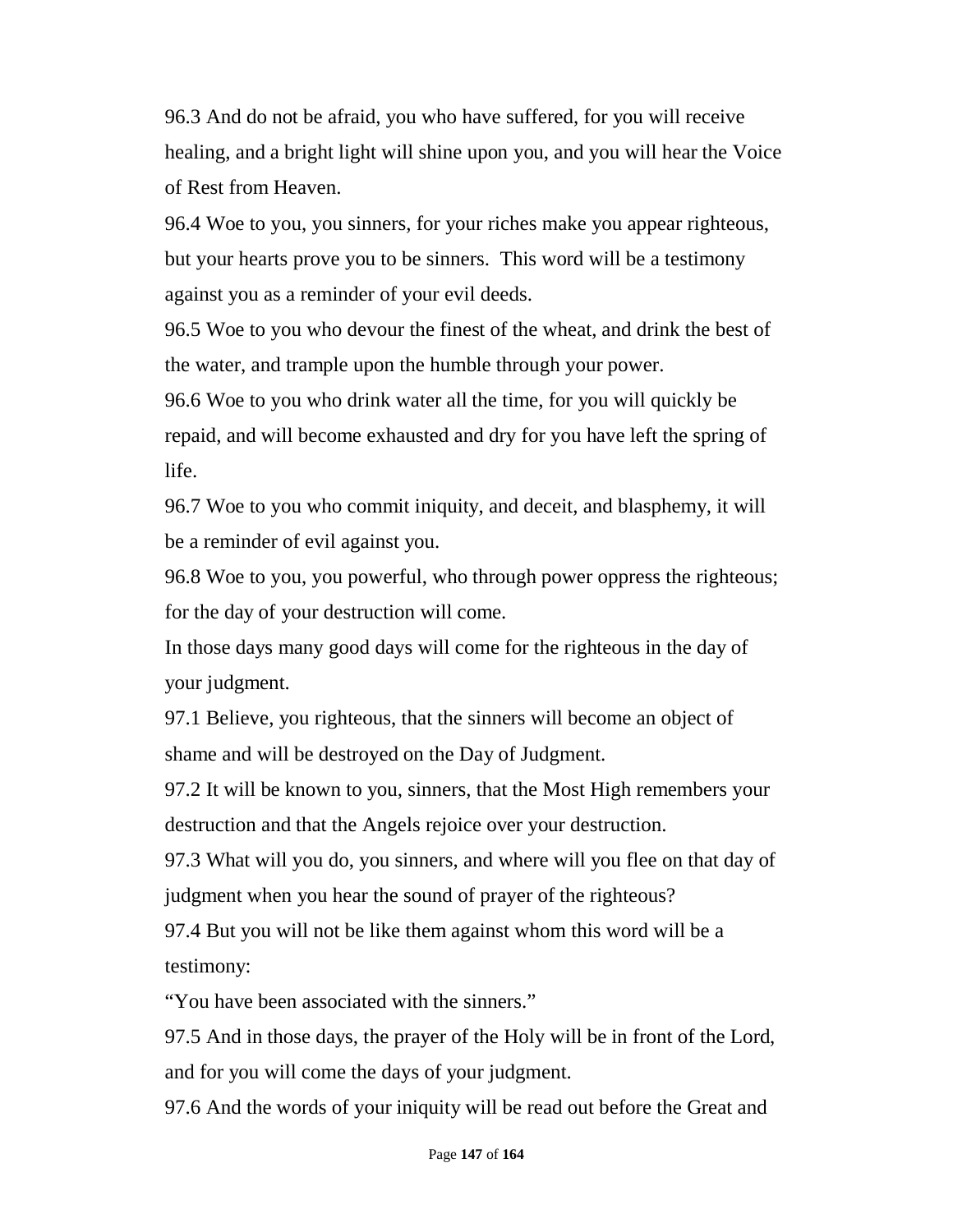Holy One, and your faces will blush with shame, and every deed which is founded upon iniquity will be rejected.

97.7 Woe to you, you sinners, who are in the middle of the sea, or on dry ground, their memory will be harmful to you.

97.8 Woe to you who acquire silver and gold, but not in righteousness, and say: "We have become very rich and have possessions, and have acquired everything that we desired.

97.9 And now let us do what we planned, for we have gathered silver and filled our storehouses, and as many as water are the servants of our houses."

97.10 And like water your life will flow away, for your riches will not stay with you, but will quickly ascend from you, for you acquired everything in iniquity and you will be given over to great condemnation.

98.1 Now I swear to you, the wise, and the foolish, that you will see many things on the earth.

98.2 For you men will put more adornments on yourselves than a woman, and more coloured garments than a girl, clothed in sovereignty, and in majesty, and in power, and silver, and gold, and purple, and honours, and food will be poured out like water.

98.3 Because of this, they will have neither knowledge nor wisdom. And through this, they will be destroyed, together with their possessions, and with all their glory and their honour. In shame, and in slaughter, and in great poverty, their spirits will be thrown into the fiery furnace.

98.4 I swear to you, you sinners, that as a mountain has not, and will not become a slave, nor a hill a woman's maid, so sin was not sent on the Earth but man, of himself created it. And those who commit it will be subject to a great curse.

98.5 And barrenness has not been given to a woman but because of the deeds of her hand she dies without children.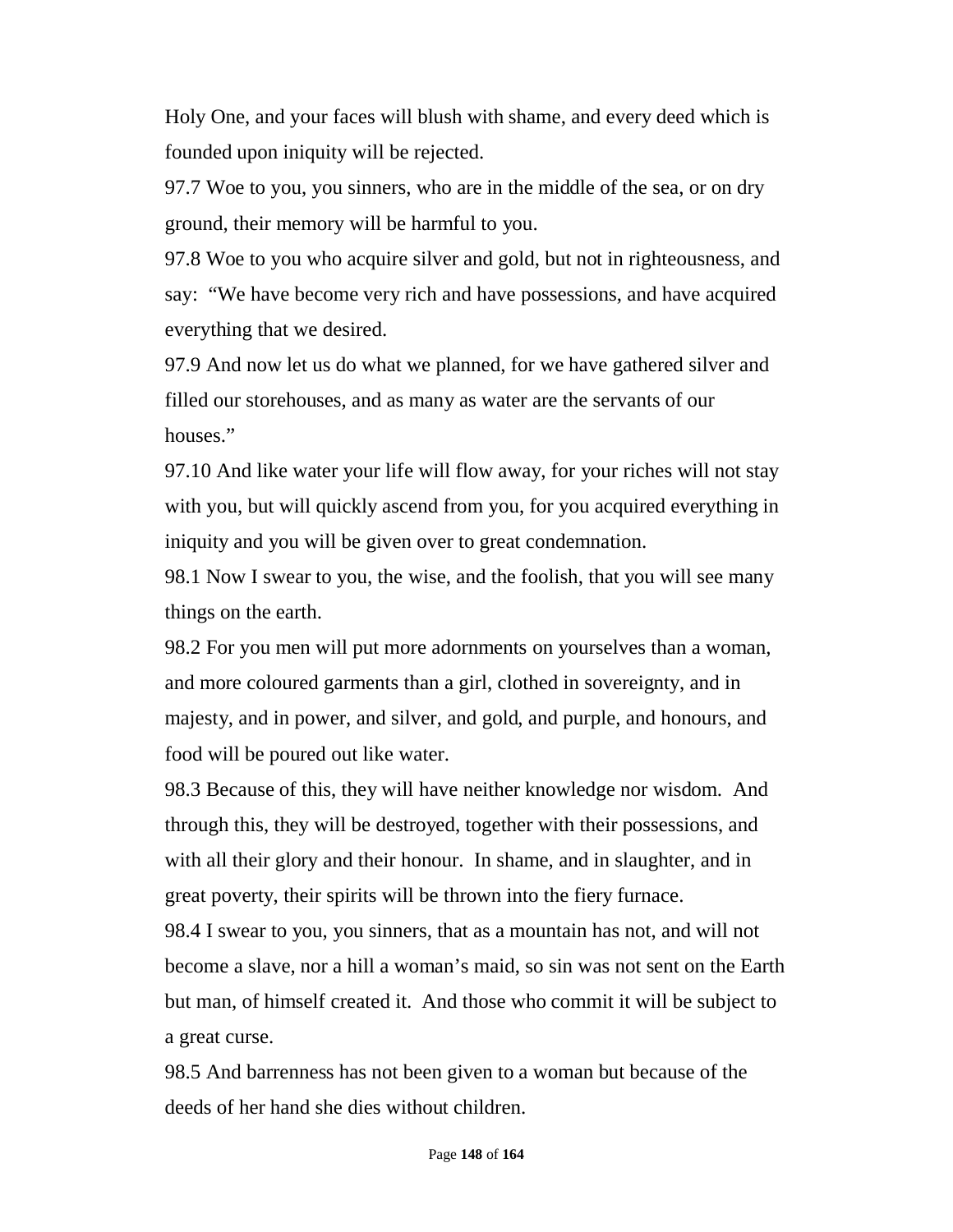98.6 I swear to you, you sinners, by the Holy and Great One, that all your evil deeds are revealed in Heaven and that your wrongdoing is never covered or hidden.

98.7 And don't think in your spirit nor say in your heart, that you don't know, or don't see, every sin is written down every day in Heaven in front of the Most High.

98.8 From now on, you know that all your wrongdoing that you do will be written down every day, until the day of your judgment.

98.9 Woe to you, you fools, for you will be destroyed through your foolishness. And you don't listen to the wise and good will not come upon you.

98.10 And now know that you are ready for the day of destruction. And don't hope that you will live, you sinners; rather you will go and die, for you know no ransom. You are ready for the Day of the Great Judgment and for the day of tribulation and great shame for your spirits.

98.11 Woe to you, you stubborn of heart who do evil and eat blood, from where do you have good things to eat and drink and to be satisfied? From all the good things which our Lord the Most High has placed in abundance on the earth. Therefore you will have no peace.

98.12 Woe to you who love deeds of iniquity. Why do you hope for good for yourselves? Know that you will be given into the hands of the righteous, and they will cut your throats and kill you, and will not have mercy on you.

98.13 Woe to you who rejoice in the torment of the righteous for graves will not be dug for you.

98.14 Woe to you who declare the words of the righteous empty for you will have no hope of life.

98.15 Woe to you who write lying words, and the words of the ungodly, for they write their lies so that men may hear and continue their foolishness.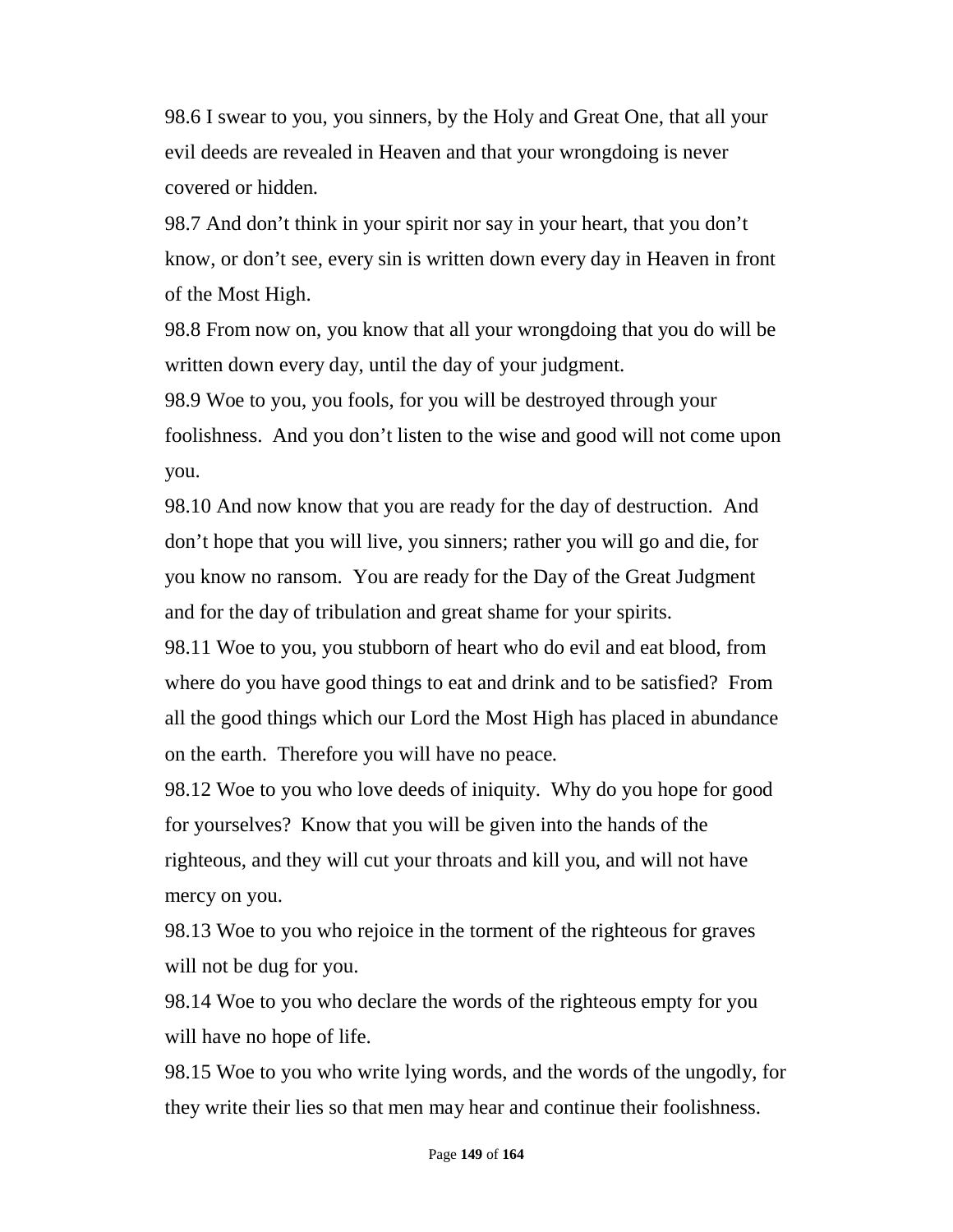And they will not have peace but will die a sudden death.

99.1 Woe to you who do ungodly deeds and praise and honour lying words; you will be destroyed and will not have a good life.

99.2 Woe to you who alter the words of truth, and they distort the eternal law and count themselves as being without sin; they will be trampled underfoot on the ground.

99.3 In those days make ready, you righteous, to raise your prayers as a reminder and lay them as a testimony before the Angels, that they may lay the sin of the sinners before the Most High as a reminder.

99.4 In those days the nations will be thrown into confusion and the races of the nations will rise on the Day of Destruction.

99.5 And in those days the women will become pregnant and abort their babies, and cast them out from their midst, so that their children will perish through them: Yea, they will abandon their children (that are still) sucklings, and not return to them, and will not have mercy on their beloved ones.

99.6 And again I swear to you, the sinners, that sin is ready for the Day of Unceasing Bloodshed.

99.7 And they worship stone, and some carve images of gold and of silver, and of wood and of clay. And some, with no knowledge, worship unclean spirits and demons, and even the temples themselves. But no help will be obtained from them.

99.8 And they will sink into ungodliness because of the foolishness of their hearts, and their eyes will be blinded through the fear of their hearts, and through the vision of their ambitions.

99.9 Through these they will become ungodly and fearful, for they do all their deeds with lies, and worship stones, and they will be destroyed at the same moment.

99.10 And in those days, blessed are those who accept the words of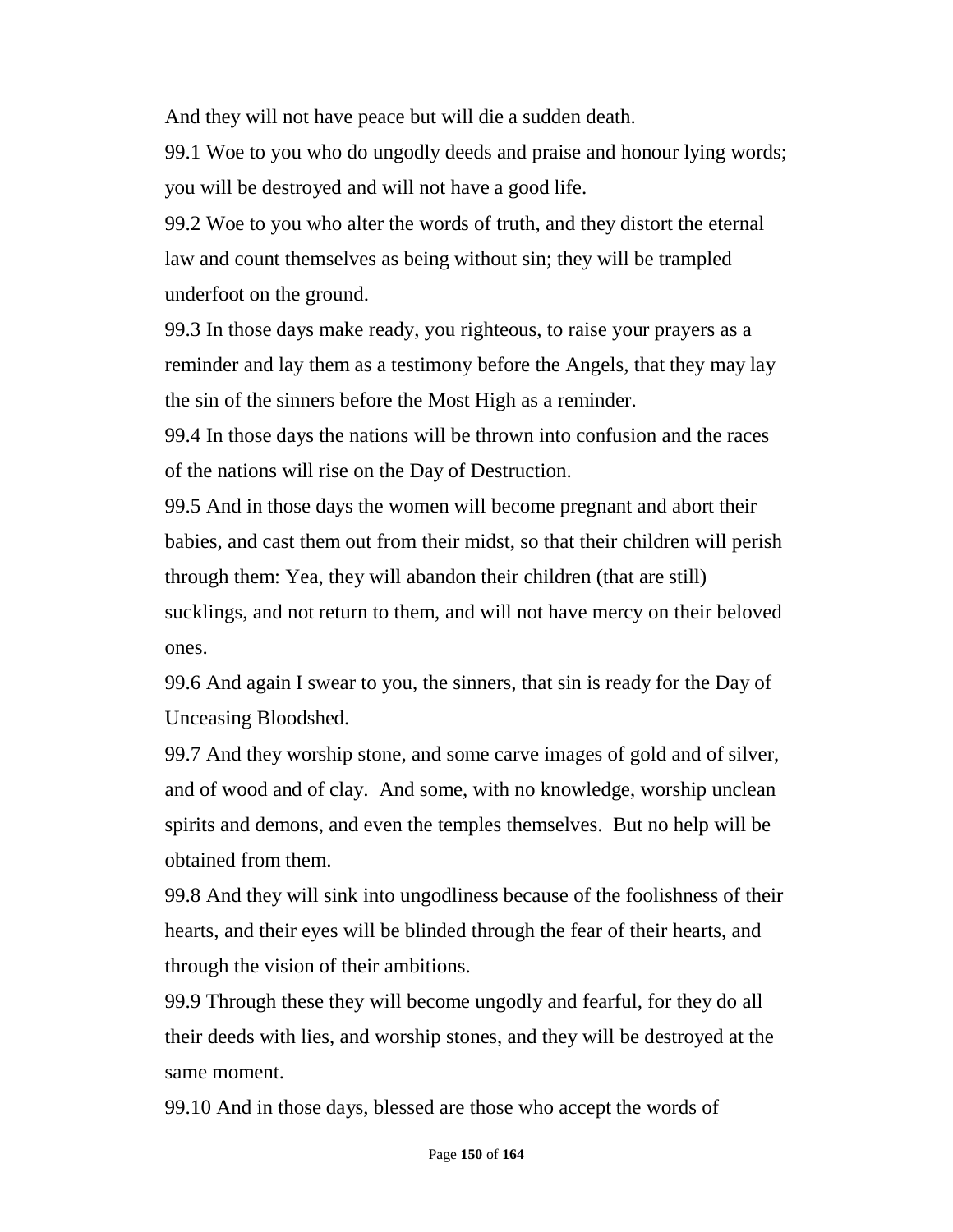wisdom, and understand them, and follow the paths of the Most High, and walk in the path of righteousness, and don't act wickedly with the ungodly, for the righteous will be saved.

99.11 Woe to you who extend evil to your neighbours; for you will be killed in Sheol.

99.12 Woe to you who lay foundations of sin and deceit, and who cause bitterness on the Earth, for because of this an end will be made of them. 99.13 Woe to you who build your houses with the labour of others, and all their building materials are the sticks and stones of sin; I say to you: "You will have no peace."

99.14 Woe to those who reject the measure, and the eternal inheritance of their fathers, and cause their souls to follow error, for they will have no rest.

99.15 Woe to those who commit iniquity, and help wrong, and kill their neighbours until the Day of the Great Judgment; for he will throw down your glory.

99.16 You put evil into your hearts, and rouse the spirit of his anger, so that he may destroy you all with the sword. And all the righteous and the Holy will remember your sin.

100.1 And in those days, and in one place, fathers and sons will strike one another, and brothers will together fall in death, until their blood flows as if it were a stream.

100.2 For a man will not, in mercy, withhold his hand from his sons, nor from his son's sons, in order to kill them. And the sinner will not withhold his hand from his honoured brother from dawn until the Sun sets they will kill one another.

100.3 The horse will walk up to its chest in the blood of sinners and the chariot will sink up to its height.

100.4 And in those days the Angels will come down into the hidden places,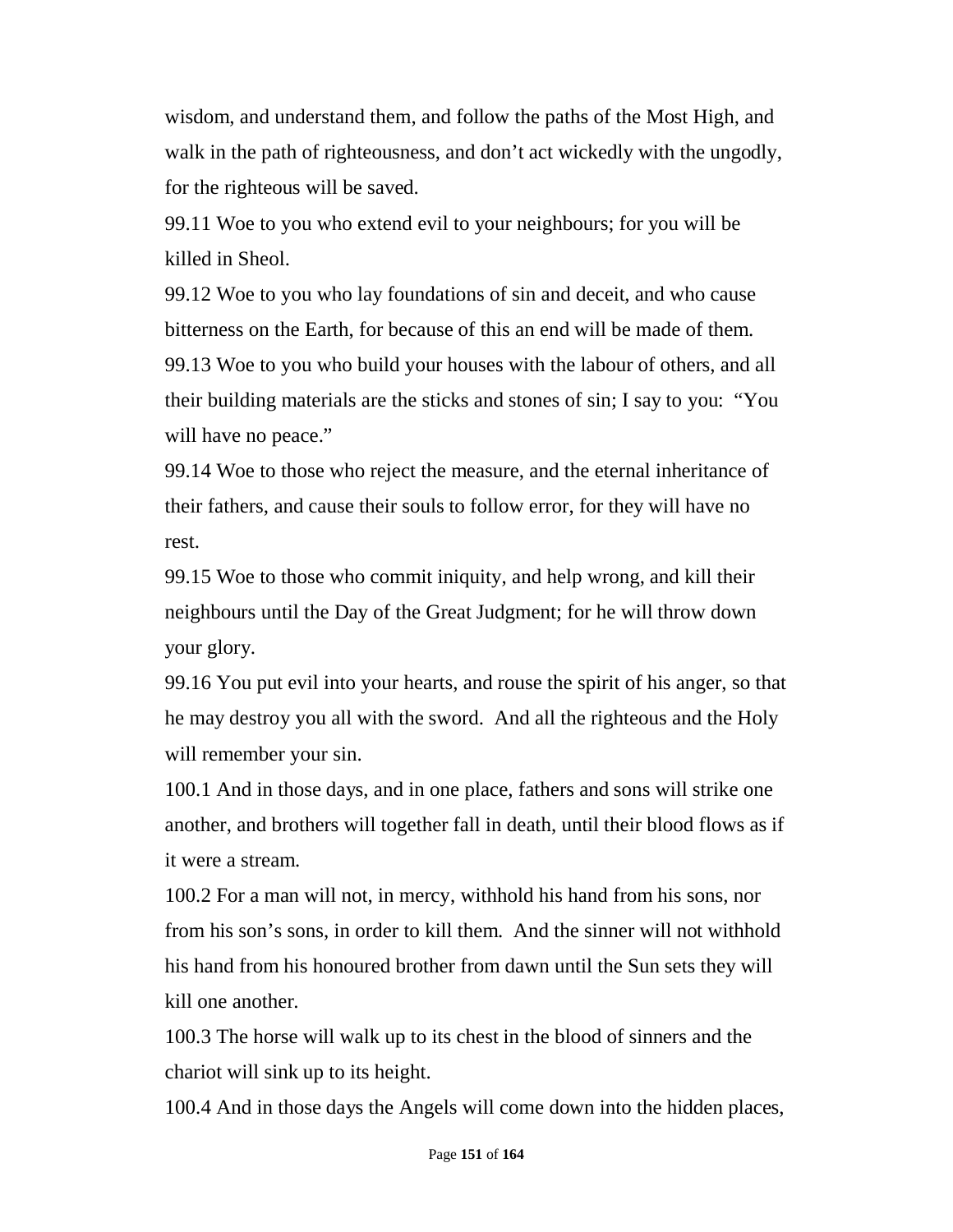and gather together in one place all those who have helped sin, and the Most High will rise on that day to execute the Great Judgment on all the sinners.

100.5 And he will set guards, from the Holy Angels, over all the righteous and Holy, and they will guard them like the apple of an eye, until an end is made of all evil and all sin. And even if the righteous sleep a long sleep they have nothing to fear.

100.6 And the wise men will see the truth, and the sons of the Earth will understand all the words of this book, and they will know that their riches will not be able to save them or overthrow their sin.

100.7 Woe to you, you sinners, when you afflict the righteous on the day of severe trouble, and burn them with fire, you will be repaid according to your deeds.

100.8 Woe to you, you perverse of heart who watch to devise evil; fear will come upon you and there is no one who will help you.

100.9 Woe to you, you sinners, for an account of the words of your mouth, and for an account of the deeds of your hands that you have wickedly done; you will burn in blazing flames of fire.

100.10 And now know that the Angels will inquire in Heaven into your deeds, from the Sun and the Moon and the Stars, into your sins, for on earth you execute judgment on the righteous.

100.11 And all the clouds and mist and dew and rain will testify against you, for they will be withheld from you so that they don't fall on you, and they will think about your sins.

100.12 And now give gifts to the rain, so that it may not be withheld from falling on you, and so that the dew, if it has accepted gold and silver from you, may fall.

100.13 When the ice and snow, with their cold, and all the snow-winds with their torments fall on you. In those days, you will not be able to stand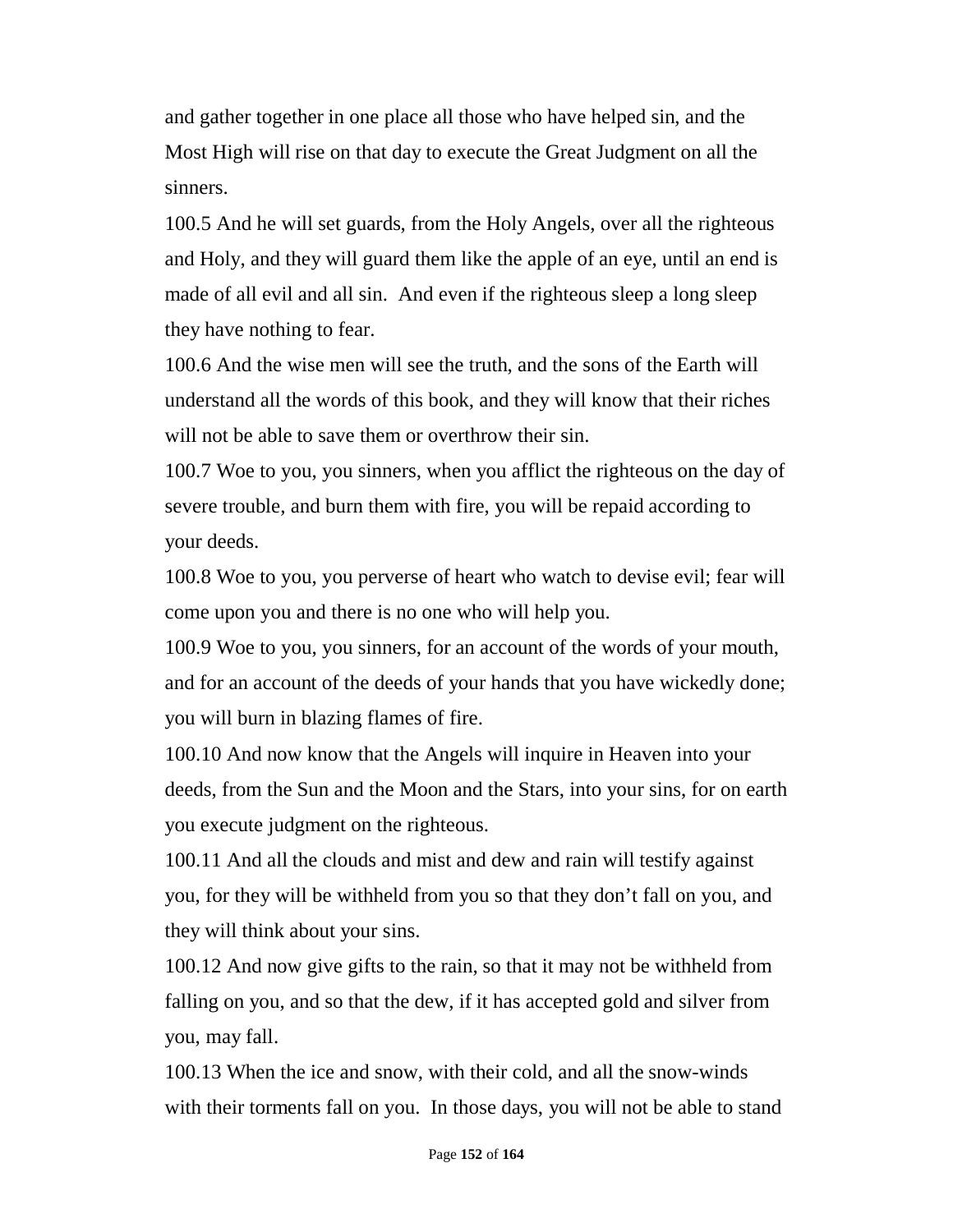before them.

101.1 Consider Heaven, all you sons of Heaven, and all the works of the Most High, and fear him, and never do evil in front of Him. 101.2 If He closes the Windows of Heaven and withholds the rain and the dew, so that it does not fall on the earth because of you, what will you do? 101.3 And if he sends his anger upon you, and upon all your deeds, will you not petition him? For you speak proud and hard against his righteousness. And you will have no peace.

101.4 And do you not see the captains of the ships; how their ships are tossed by the waves and rocked by the winds and are troubled?

101.5 And because of this they are afraid, for all their good possessions go out in the sea with them, and they think nothing good in their hearts, only that the sea will swallow them up, and that they will be destroyed in it. 101.6 Is not all the sea, and all its waters, and all its movement the work of

the Most High, and did he not seal its entire doings and bind it all with sand?

101.7 And at his rebuke it dries up and becomes afraid, and all its fish die and everything in it; but you sinners who are on Earth don't fear him. 101.8 Did he not make Heaven, Earth, and everything that is in them? And who gave knowledge, and wisdom, to all things that move on the ground and in the sea?

101.9 And do those captains of the ships not fear the sea? Yet, sinners do not fear the Most High.

102.1 In those days, if he brings a fierce fire upon you, where will you flee, and where will you be safe? When he utters his voice against you will you not be terrified and afraid?

102.2 All the Lights will shake with great fear, and the whole Earth will be terrified, and will tremble and quake.

102.3 All the Angels will carry out their commands, and will try to hide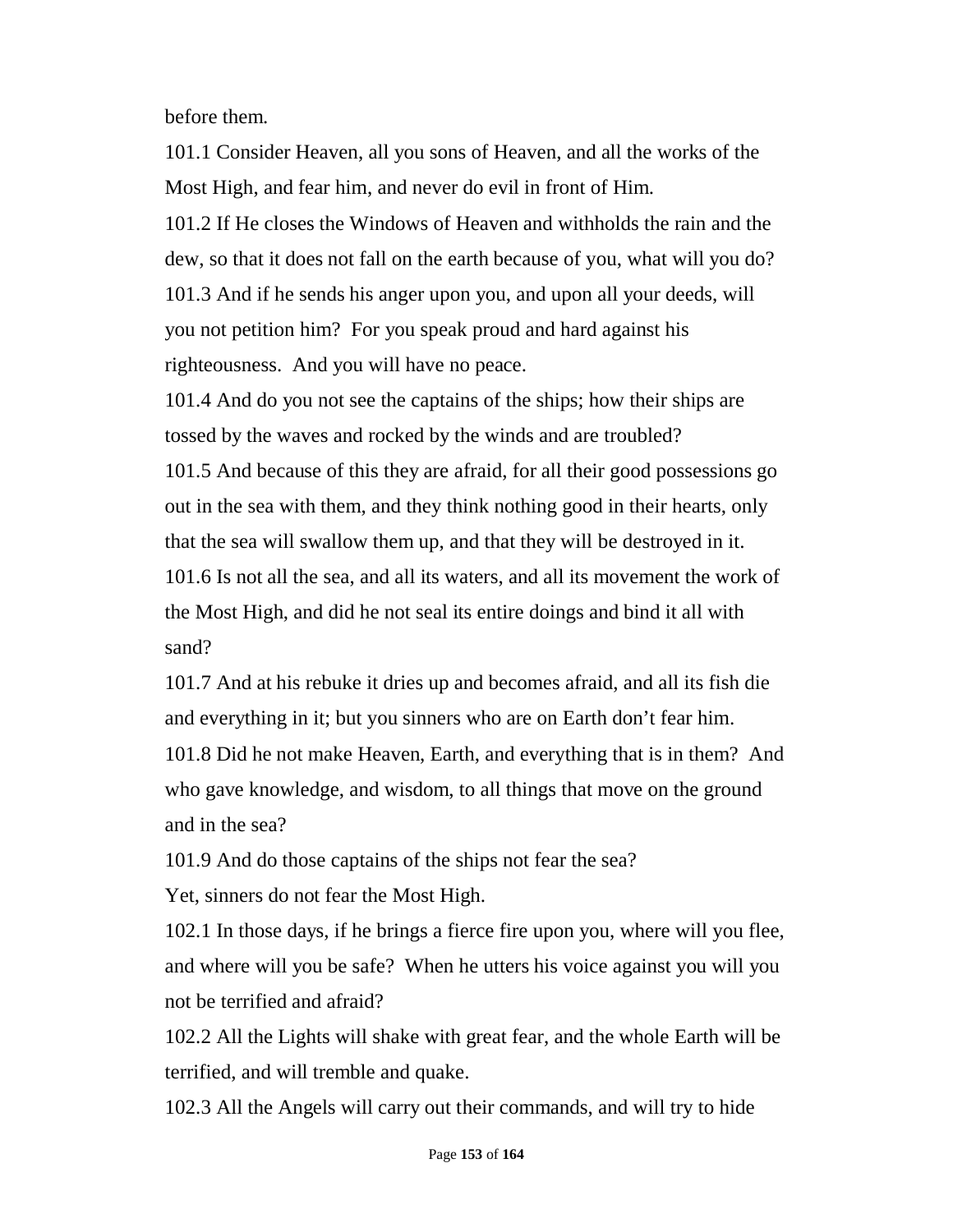from the One who is Great in Glory, and the children of the Earth will tremble and shake; and you sinners will be cursed forever and will have no peace.

102.4 Don't be afraid you souls of the righteous, be hopeful, you who have died in righteousness.

102.5 Don't be sad that your souls have gone down into Sheol in sadness and that your bodies did not obtain a reward during your life in accordance with your goodness.

102.6 But when you die, the sinners will say about you: "As we die, the righteous have also died, and of what use to them were their deeds?" 102.7 "Listen, like us they have died in sadness and in darkness, and what advantage do they have over us? From now on we are equal."

102.8 "And what will they receive and what will they see forever? For they too have died, and from now on they will never again see the light." 102.9 And I say to you, you sinners: "You are content to eat and drink, and strip men naked, and steal and sin, and acquire possessions and see good days.

102.10 But you saw the righteous, how their end was peace, for no wrong was found in them until the day of their death."

102.11 "But they were destroyed and became as though they had never been and their souls went down to Sheol in torment."

103.1 And now I swear to you, the righteous, by His Great Glory and His Honour, and by His Magnificent Sovereignty, and by His Majesty: I swear to you that I understand this mystery.

103.2 I have read the Tablets of Heaven and seen the writing of the Holy Ones. And I found written and engraved in it, concerning them, that all good, and joy, and honour, have been made ready, and written down for the spirits of those who died in righteousness.

103.3 And much good will be given to you in compensation for your labour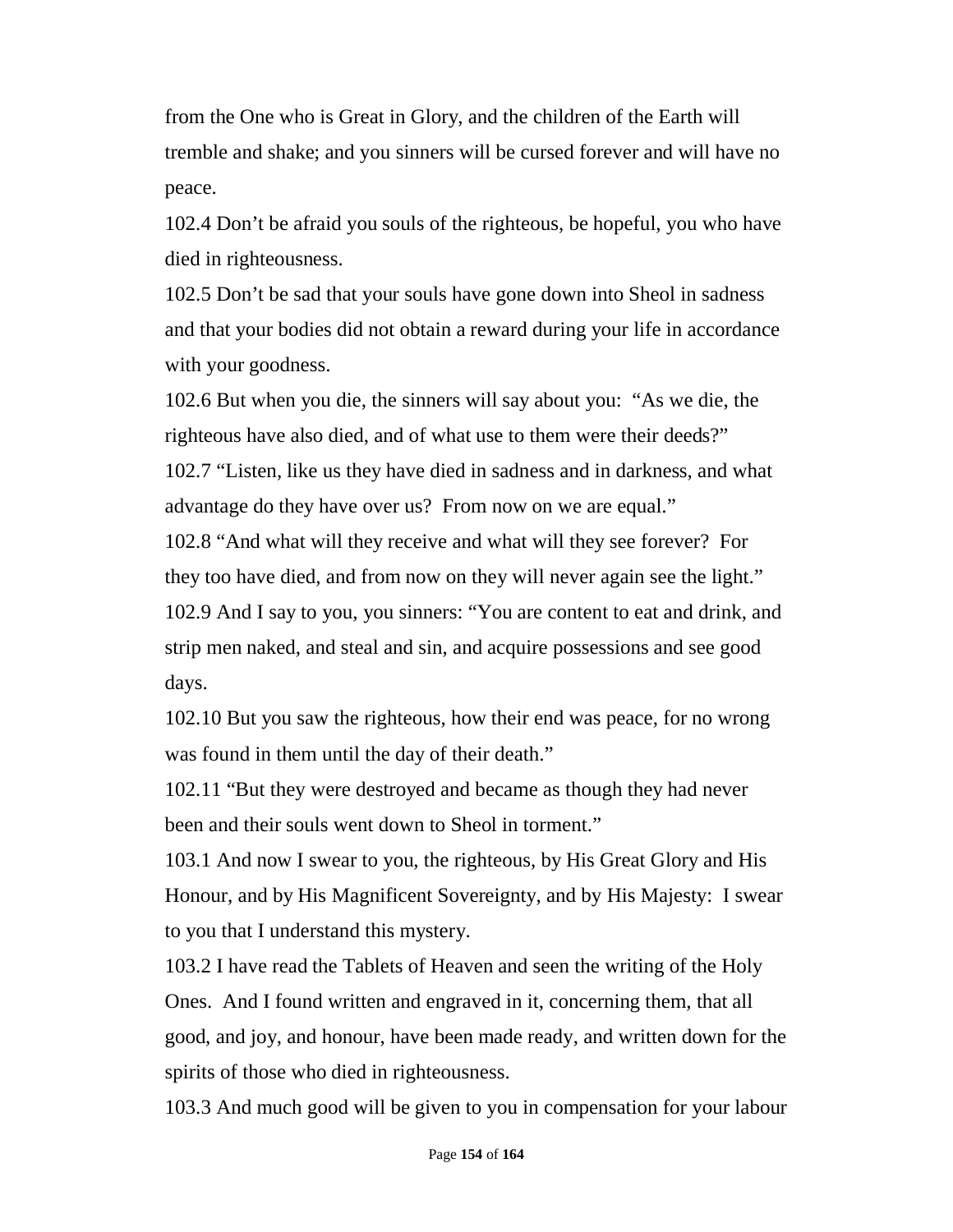and that your lot will be more excellent than the lot of the living.

103.4 The spirits of you who have died in righteousness will live, and your spirits will rejoice and be glad, and the memory of them will remain in front of the Great One for all the generations of eternity. Therefore don't fear their abuse.

103.5 Woe to you, you sinners, when you die in your sin, and those who are like you say about you: "Blessed were the sinners, they saw all their days.

103.6 And now they have died in prosperity and wealth, they did not see torment and slaughter during their life, but they have died in glory, and judgment was not executed on them in their life."

103.7 Know that their souls will be made to go down into Sheol, they will be miserable, and their torment will be great.

103.8 And in darkness, and in chains, and in burning flames, your spirits will come to the Great Judgment. And the Great Judgment will last for all generations, forever. Woe to you for you will have no peace.

103.9 Do not say to the righteous and the good who in life; "In the days of our affliction we worked laboriously, and saw every affliction, and met many evils. We were diminished and became few and our spirit has become small.

103.10 We were destroyed and there was no one who helped us with words or with deeds. We were powerless and found nothing. We were tortured and destroyed and did not expect to see life from one day to the next.

103 11 We hoped to become the head but became the tail. We worked and laboured, but were not masters of the fruits of our labour; we became food for the sinners, and the lawless made their yoke heavy upon us.

103.12 Those who hated us and those who beat us became our rulers. And to those who hated us we bowed our necks but they did not have mercy on us.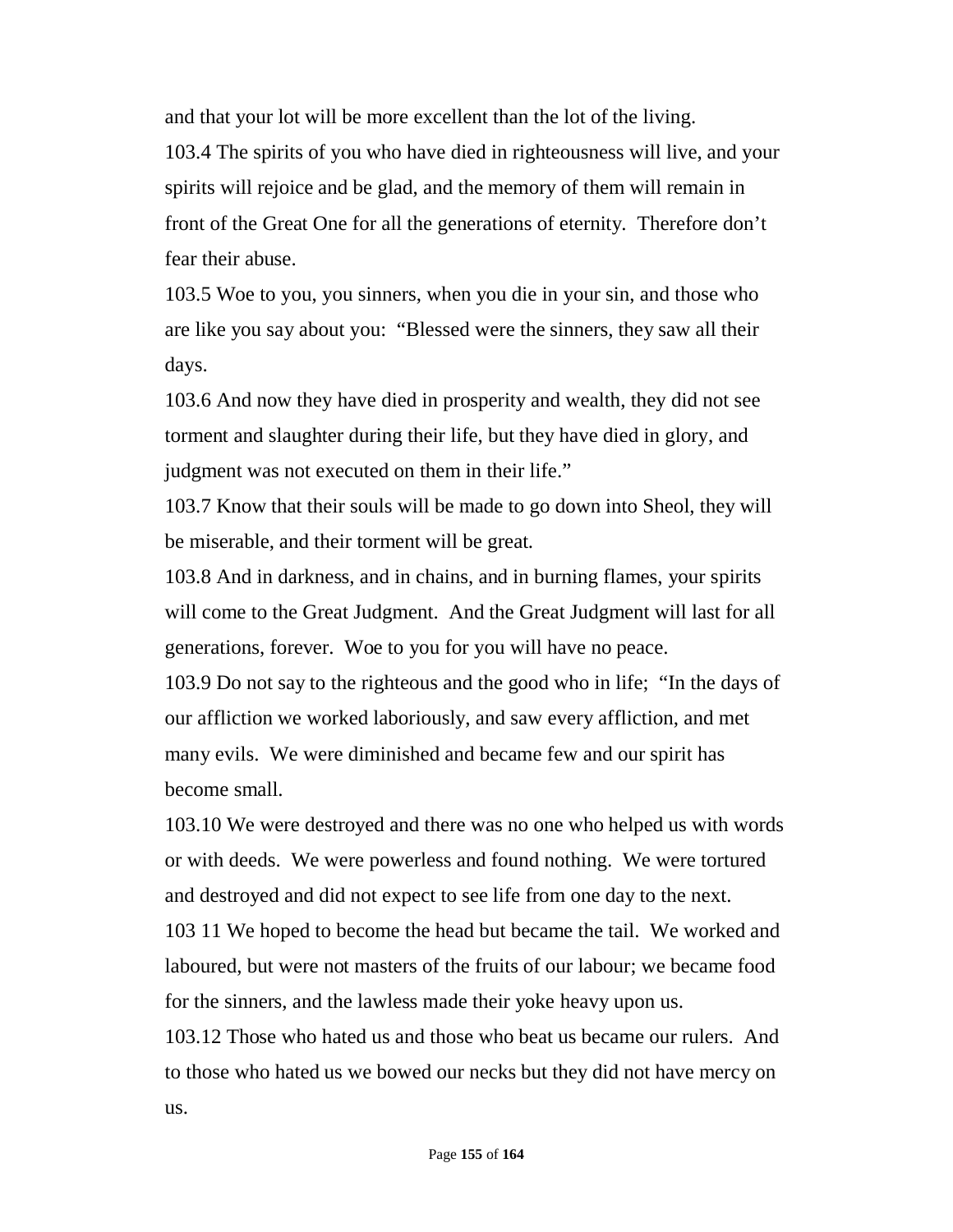103.13 We sought to escape from them so that we might flee and be at rest. But we found no place where we might flee and be safe from them. 103.14 We complained about them to the rulers in our distress, and cried out against those who devoured us, but they took no notice of our cries, and did not wish to listen to our voice.

103.15 They helped those who plundered us and devoured us, and those who made us few, and they hid their wrongdoing, and did not remove from us the yoke of those who devoured us, and scattered us, and killed us. They concealed our slaughter and did not remember that they had raised their hands against us."

104.1 I swear to you, you righteous, that in Heaven the Angels remember you for good in front of the Glory of the Great One, and that your names are written down in front of the Glory of the Great One.

104.2 Be hopeful! For you were formerly put to shame through evils and afflictions, but now you will shine like the Lights of Heaven, and will be seen, and the Gate of Heaven will be opened to you.

104.3 Carry on in your cry for judgment and it will appear to you, for justice will be exacted on the rulers for all your torment, and from all those who helped those who plundered you.

104.4 Be hopeful, and don't abandon your hope, for you will have great joy like the Angels of Heaven.

104.5 What will you have to do? You will not have to hide on the day of the Great Judgment, nor will you be found to be sinners. The Eternal Judgment will be upon you for all the generations of eternity.

104.6 And now don't be afraid, you righteous, when you see the sinners growing strong and prospering in their desires, and don't be associated with them but keep far away from their wrongdoing, for you will be associates of the Host of Heaven.

104.7 Although you sinners say: "None of our sins will be inquired into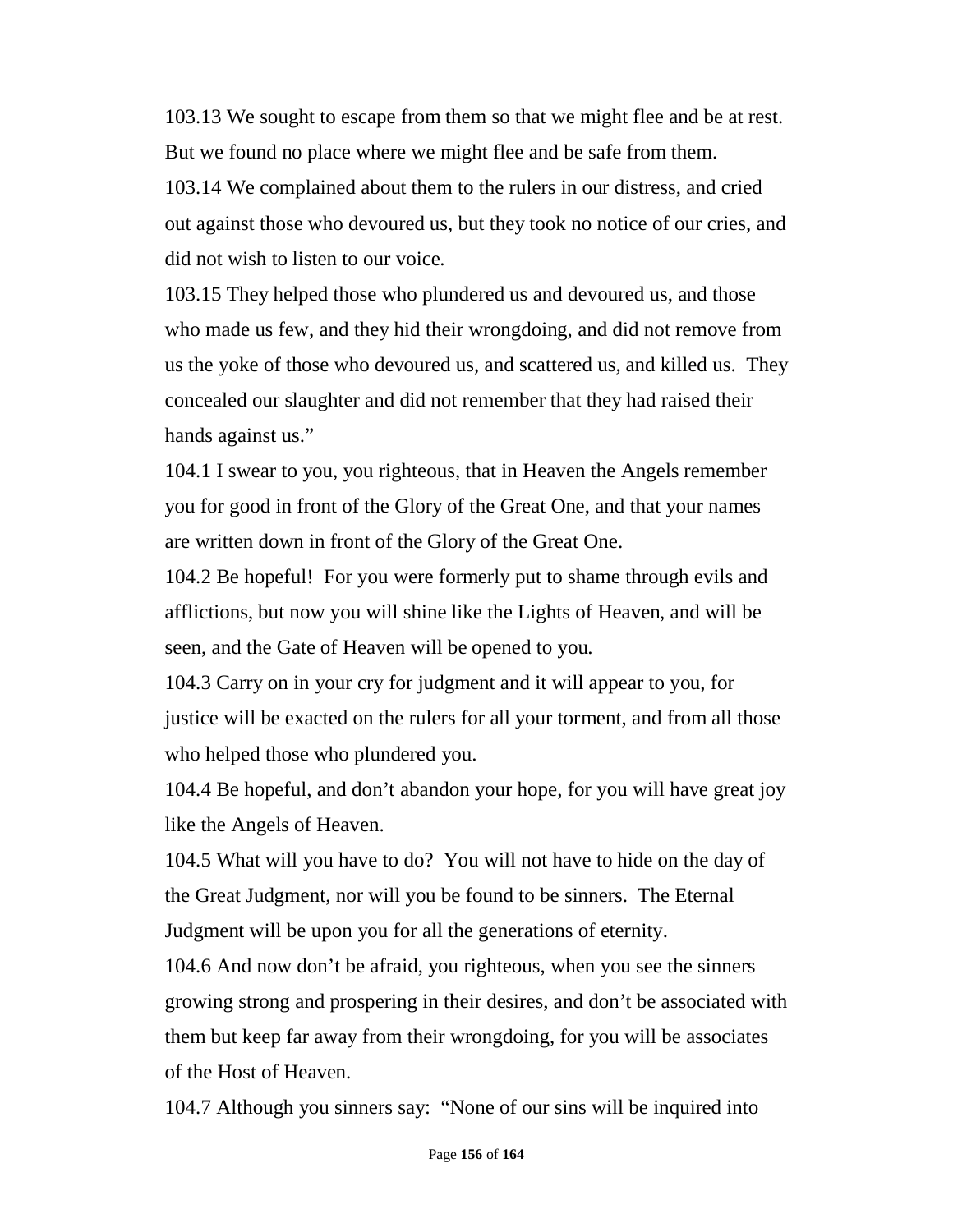and written down!" But they will write down your sins every day.

104.8 And now I show you that light and darkness, day and night, see all your sins.

104.9 Don't be ungodly in your hearts, and don't lie, and don't alter the words of truth, nor say that the words of the Holy and Great One are lies, and do not praise your idols. For all your lies, and all your ungodliness, don't lead to righteousness but to great sin.

104.10 And now I know this mystery; that many sinners will alter and distort the words of truth, and speak evil words, and lie, and concoct great fabrications, and write books in their own words.

104.11 But when they write my words exactly in their languages, and do not alter or omit anything from my words, but write everything exactly, everything that I testified about before; then I know another mystery:

104.12 That books will be given to the righteous and wise and will be a source of joy and truth and much wisdom.

104.13 And books will be given to them, and they will believe in them and rejoice over them; and all the righteous who have learned from them all the ways of truth will be glad.

105.1 And in those days, says the Lord, they will call and testify to the sons of the Earth about the wisdom in them. Show it to them for you are their leaders and the rewards will be over all the Earth.

105.2 For my son and I will join ourselves with them forever, in the paths of uprightness during their lives.

> And you will have peace. Rejoice, you sons of uprightness!

> > Amen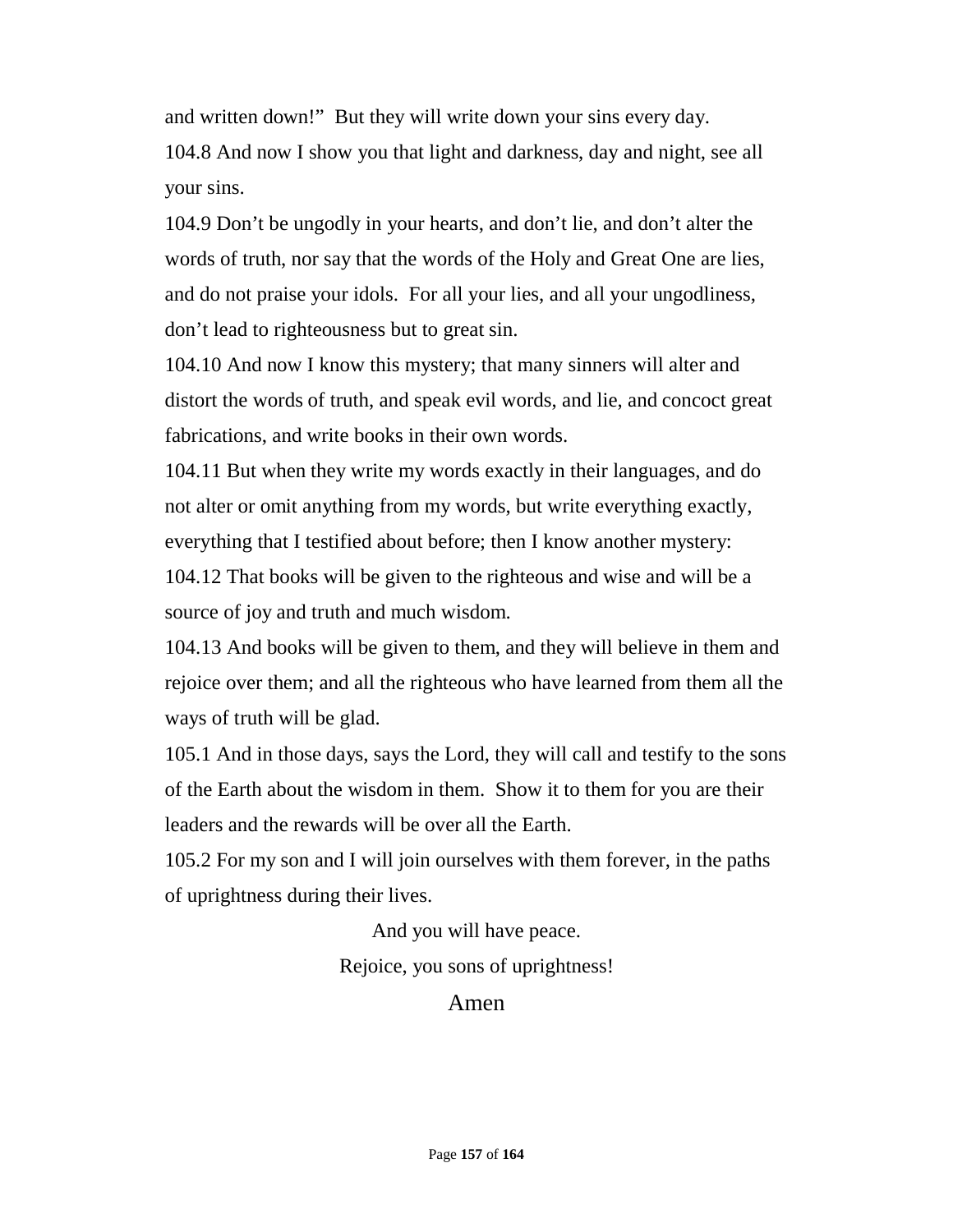#### **Notes**

#### (21) ENOCH'S CONCLUDING WORDS

The conclusion to the book covers similar ground to the previous section but in a shorter form. Future glory is predicted for the righteous and darkness for the sinners.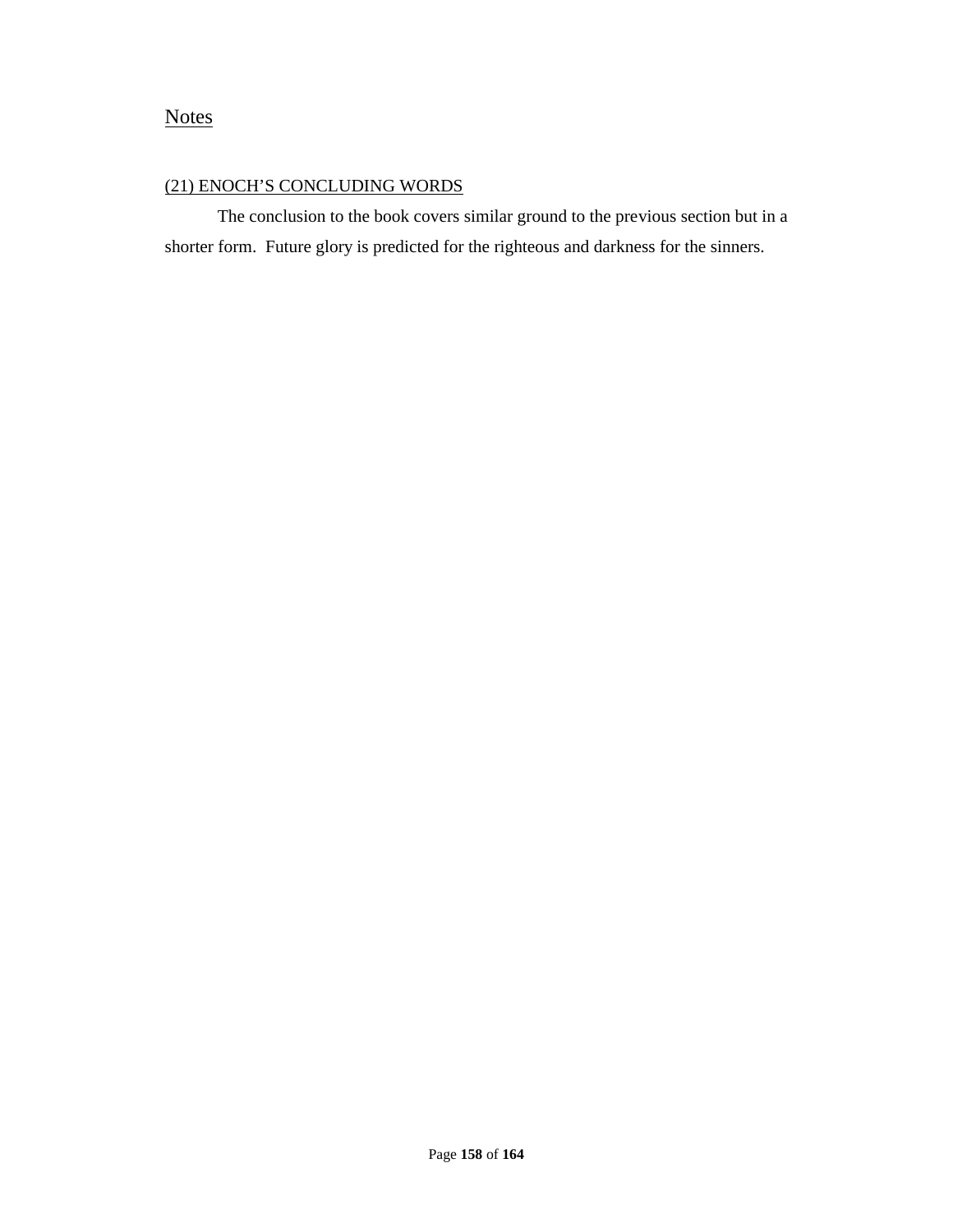### **(21) ENOCH'S CONCLUDING WORDS**

## 108.1 Another scroll which Enoch wrote for his son Methuselah and for those who should come after him and keep the law in the last days.

108.2 You who have observed, and are waiting in these days, until an end is made of those who do evil, and an end is made of the power of the wrongdoers.

108.3 Do indeed wait until sin passes away, for their names will be erased from the Scrolls of the Holy Ones, and their offspring will be destroyed forever. Their spirits will be killed, and they will cry out and moan in a chaotic desert place, and will burn in fire, for there is no Earth there. 108.4 And there I saw something like a cloud, which could not be discerned, for because of its depth I was not able to look into it. And the flames of a fire I saw, burning brightly, and things like bright mountains revolved and shook from side to side.

108.5 And I asked one of the Holy Angels, who were with me, and I said to him: "What is this bright place? For there is no sky, but only the flames of a burning fire, and the sounds of crying, and weeping, and moaning, and severe pain."

108.6 And he said to me: "This place which you see; here the spirits of the sinners will be thrown, and of the blasphemers, and of those who do evil. And of those who alter everything that the Lord has spoken through the mouths of the prophets about the things that will be done.

108.7 For there are scrolls, and records, about them in Heaven above so that the Angels may read them and know what is about to come upon the sinners. And upon the spirits of the humble, and of those who afflicted their bodies and were compensated by God, and of those who were abused by evil men.

108.8 Those who loved God and did not love gold, or silver, or any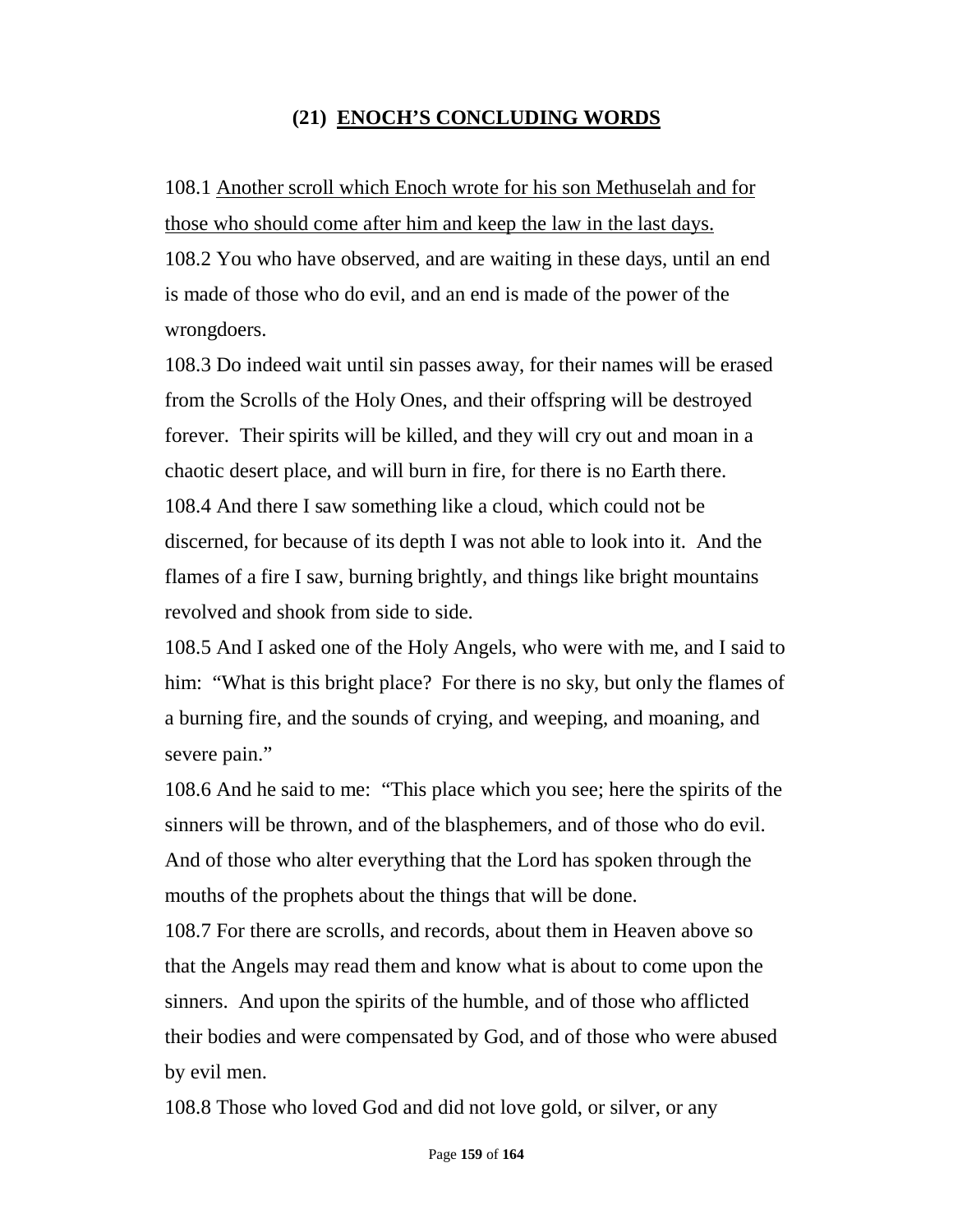possessions, but gave up their bodies to torment.

108.9 Those who, from the moment they existed, did not desire earthly food, but counted themselves as a breath which passes away and lived accordingly. And the Lord tested them much, and their spirits were found pure, so that they might bless His Name."

108.10 I have recounted all their blessings in the scrolls, and he has assigned them their reward, for they were found to be such that they loved Heaven more than their life in the world. And although they were trampled underfoot by evil men and had to listen to reviling and reproach from them, and were abused, they blessed the Lord.

108.11 And the Lord said: "Now I will call the spirits of the good, who are of the Generation of Light, and I will transform those who were born in darkness, who in the flesh were not compensated with honour as was fitting to their faith.

108.12 And I will bring those who love my Holy Name out into the shining light and I will set each one on the throne of his honour."

108.13 And they will shine for times without number, for righteous is the Judgment of God, for He will keep faith with the faithful in the dwelling of upright paths.

108.14 And they will see those who were born in darkness thrown into the darkness while the righteous shine.

108.15 And the sinners will cry out as they see them shining but they themselves will go where days and times have been written down for them.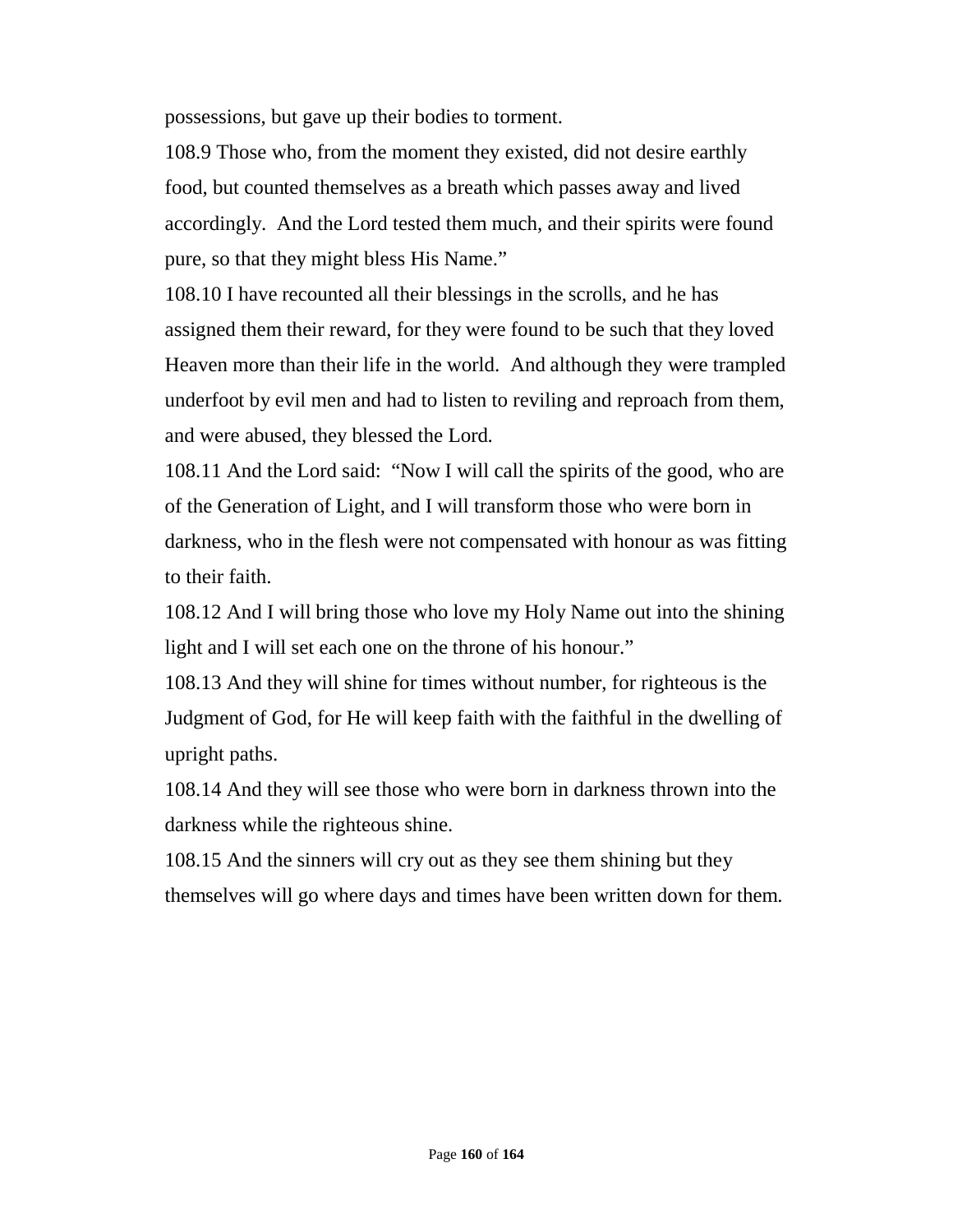#### REFERENCES AND FURTHER READING

#### **The Ethiopic Book of Enoch**,

*M. A. Knibb*, Oxford University Press.

My book is based on this 1974 Oxford University translation. There are many footnotes on the details of the translation and detailed comparisons of the various known manuscripts and fragments of the book.

#### **The Book of Enoch,**

*R H Charles*, SPCK London

Published in 1917 and the most common English translation - but not the best.

#### **The Book of Enoch the Prophet**

*Richard Laurence*, Wizards Bookshelf Published 1821 but possibly a better version than the Charles version.

# **Fallen Angels and the Origins of Evil**

*Elizabeth Clare Prophet*, Summit University press

This is a good and well researched book about Enoch. It also includes the text of the 19<sup>th</sup> century Laurence translation of the Book of Enoch. Also there is an extensive section covering biblical references relating to Enoch and the book. This book also has the text of other old works where Enoch appears in the title, such as the secrets of Enoch, and also the Book of Jubilees (written at the time of the Exodus).

## **Uriel's Machine**

#### *Christopher Knight & Robert Lomas*, Arrow Books

This is a good book and worth reading. It connects Enoch to the ancient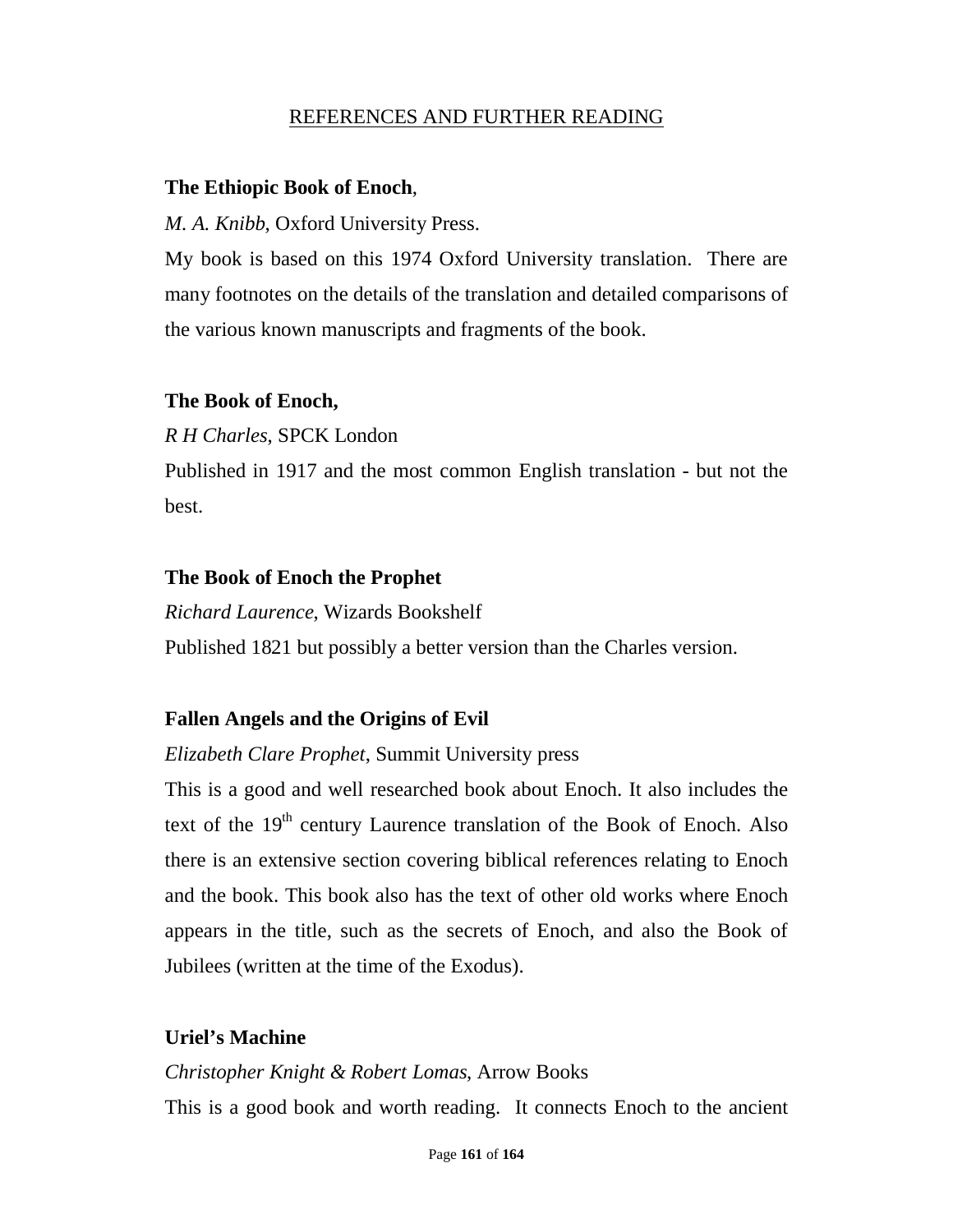stone circles and religions and is packed with interesting detail.

### **From the Ashes of Angels**

*Andrew Collins,* Michael Joseph

This is an interesting book about the possible background of the Watchers.

#### **Thoth – Architect of the Universe**

## *Ralph Ellis*, Edfu Books

Mainly a book about the mathematics of stone circles and pyramids but related to Enoch's time period in places. This is the book that mentions the South Sandwich Islands.

## **The Sign and the Seal**

## *Graham Hancock*, Mandarin.

This is about Ethiopia and the Ark of the Covenant. It was this book that led me to Enoch's book.

## **Mahabharata**

## *Krishna Dharma*, Torchlight Publishing

An Indian religious epic, that is very old, and that may be based on the story of the families of some of the rebel Watchers during the times between Enoch and Noah. There are some very interesting descriptions of warfare involving advanced weaponry.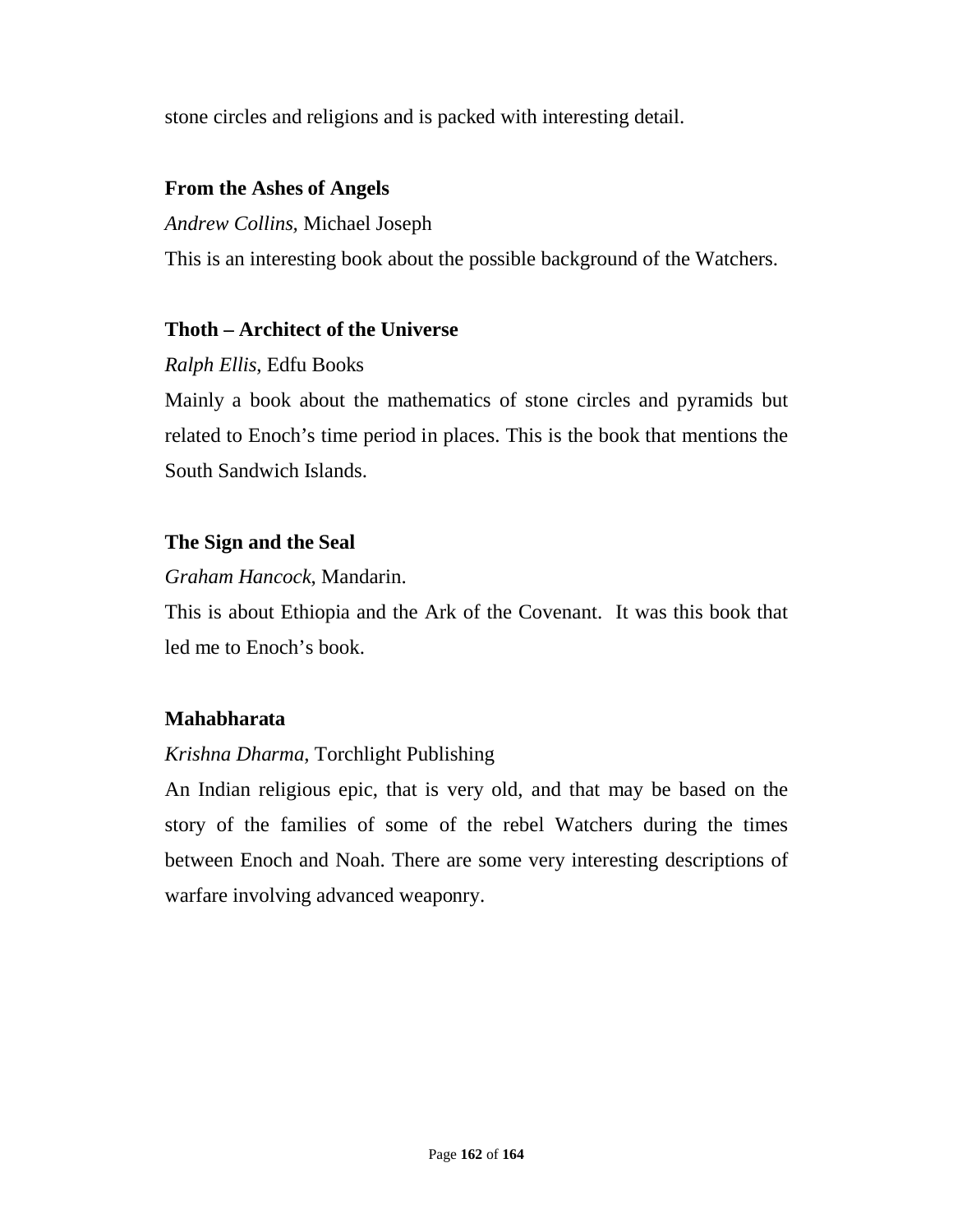#### ADDITIONAL ENGLISH REVISIONS

The words listed below have been modified to revise the old English words to their modern counterparts and help this book conform better to other books within the Holy Bible.

Recompense = Compensate  $Toil = Labor$ , Work  $Chosen = Elect$ Head of days  $=$  Ancient of days (From sum of all days) Distress = Tribulation, Torment  $Respite = Rest$ Entreat = Petition, Ask, Beg Not have peace  $=$  Have no peace Chosen One = Messiah (from Anointed One)  $Anathema = Cures$ Satyrs = Mountain goats (from Long-hair Goats)  $Yequn = Jequn$  the rebel Lord of Spirits = LORD of Hosts Impious = Ungodly Impiously = Wickedly Impiety = Ungodliness Wrought = Done, Worked Contemplate = Consider Accordance = Agreement (One instance)  $Learn = Learning$  $B$ urnt =  $B$ urned Smelt = Smelled  $Aught = Should$ Behold = Look upon, Listen, (Sometimes deleted) Unto  $=$  Up to the  $Beget = Father$  $Begat = Fathered$  $Begot = Fathered$  $Bore = Gave birth to$  $Amongst = Among$